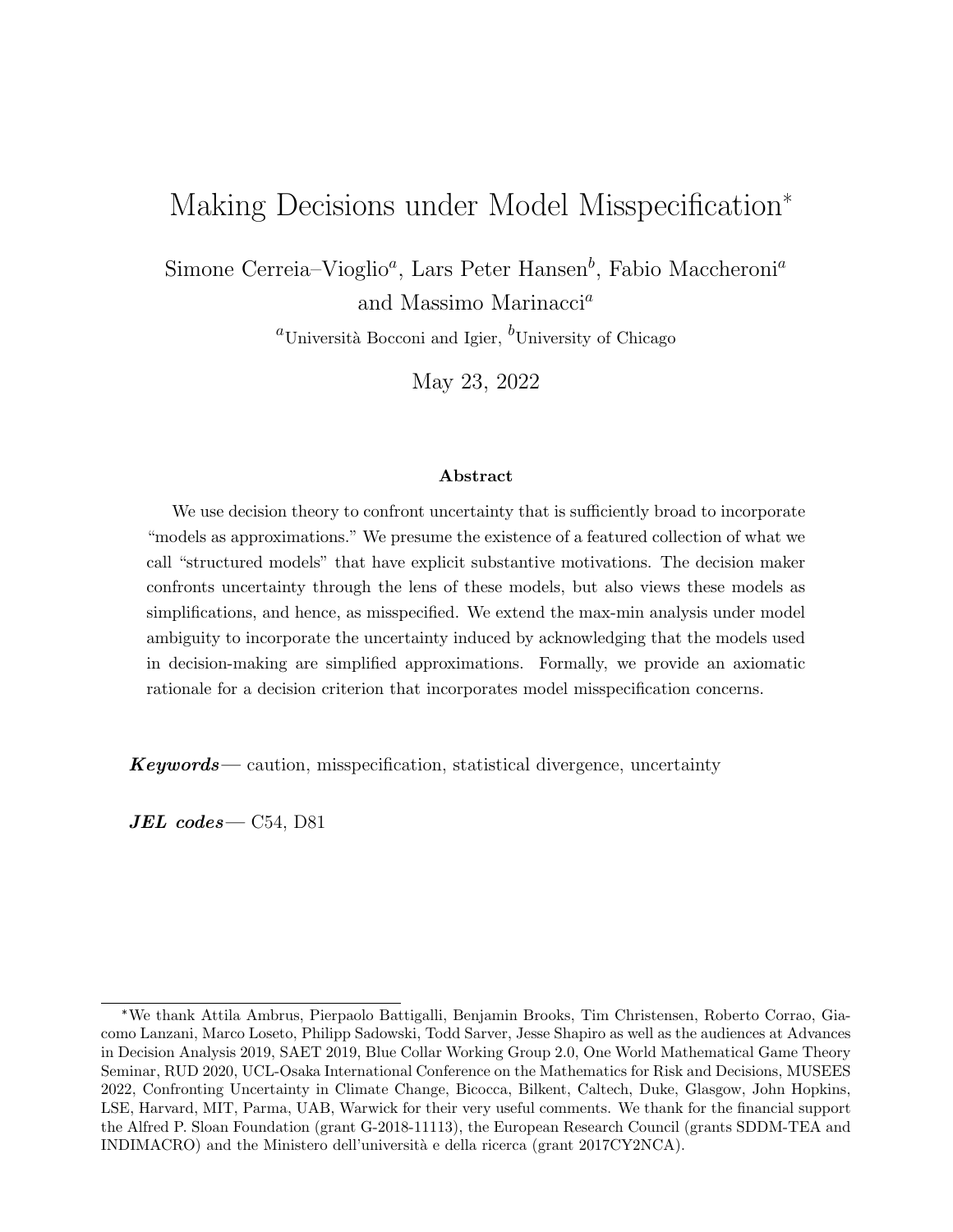Come l'araba fenice: che vi sia, ciascun lo dice; dove sia, nessun lo sa.<sup>1</sup>

### 1 Introduction

The consequences of a decision may depend on exogenous contingencies and uncertain outcomes that are outside the control of a decision maker. This uncertainty takes on many forms. Economic applications typically feature risk, where the decision maker knows the correct probabilistic model governing the contingencies but not necessarily the decision outcomes. Yet, this is a demanding assumption. As a result, statisticians and econometricians have long wrestled with how to confront *ambiguity* over models or unknown parameters within a model. Each model is itself a simplification or an approximation designed to guide or enhance our understanding of some underlying phenomenon of interest. Thus, the model, by its very nature, is misspecified, but in typically uncertain ways. How should a decision maker acknowledge model misspecification in a way that guides the use of purposefully simplified models sensibly? This concern has certainly been on the radar screen of statisticians and control theorists, but it has been largely absent in formal approaches to decision theory.<sup>2</sup> Indeed, the statisticians Box and Cox have both stated the challenge succinctly in complementary ways:

Since all models are wrong, the scientist must be alert to what is importantly wrong. It is inappropriate to be concerned about mice when there are tigers abroad. Box (1976).

... it does not seem helpful just to say that all models are wrong. The very word "model" implies simplification and idealization. The idea that complex physical, biological or sociological systems can be exactly described by a few formulae is patently absurd. The construction of idealized representations that capture important stable aspects of such systems is, however, a vital part of general scientific analysis and statistical models, especially substantive ones ... Cox (1995).

While there are formulations of decision and control problems that intend to confront model misspecification, the aim of this paper is: (i) to develop an axiomatic approach that will provide a rigorous guide for applications and (ii) to enrich formal decision theory when applied to environments with uncertainty through the guise of models.

<sup>&</sup>lt;sup>1</sup>"Like the Arabian phoenix: that it exists, everyone says; where it is, nobody knows." A passage from a libretto of Pietro Metastasio.

 ${}^{2}$ In Hansen (2014) and Hansen and Marinacci (2016) three kinds of uncertainty are distinguished based on the knowledge of the decision maker, the most challenging being model misspecification viewed as uncertainty induced by the approximate nature of the models under consideration.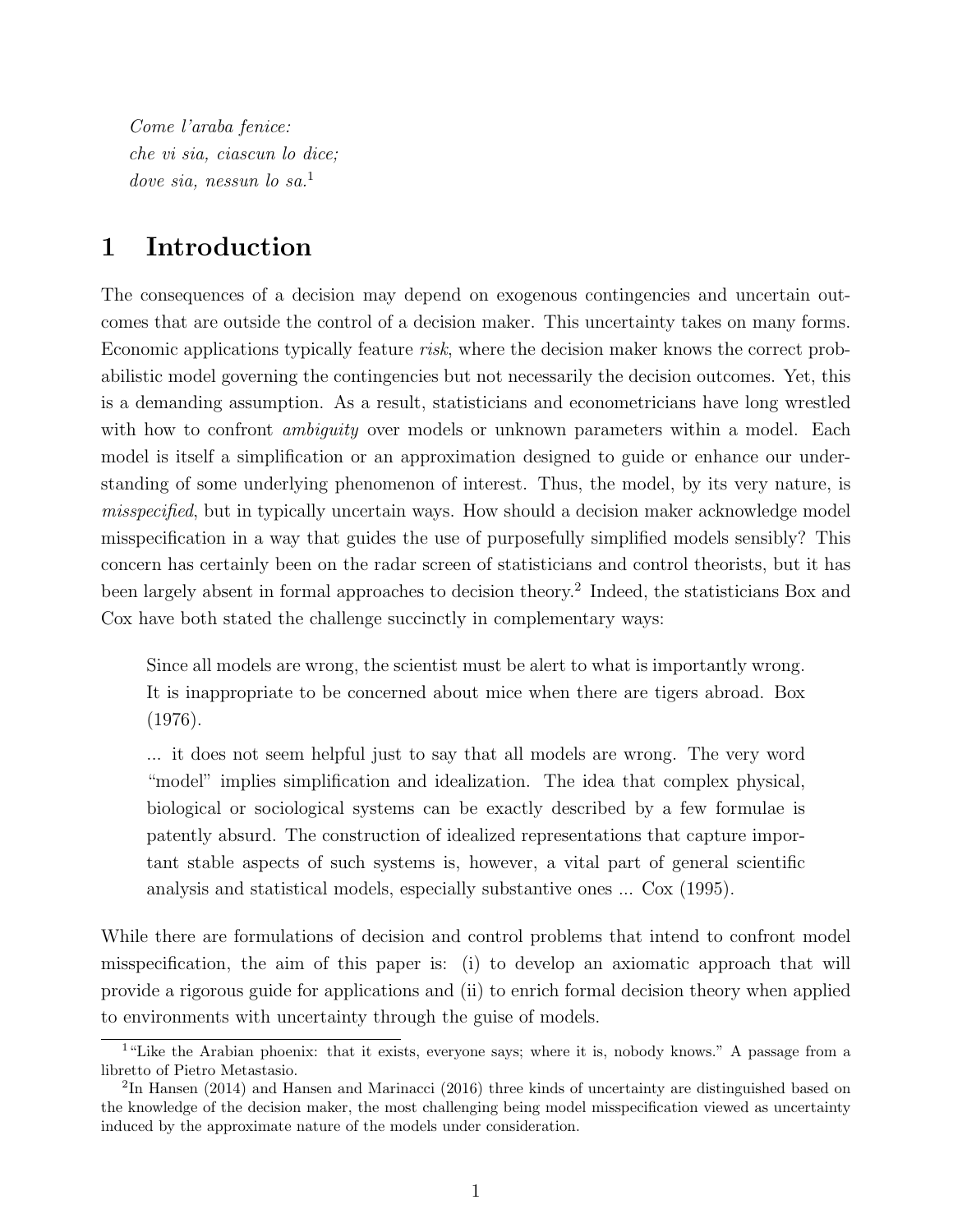The protagonist of our analysis is a decision maker who is able to formulate models – for instance a policy maker having to decide a climate policy based on existing alternative climate models – but is concerned about their misspecification and wants to use a decision criterion which accounts for that. Our axiomatic analysis, which has a normative nature, aims to derive a criterion of this kind to help the decision maker to cope with model misspecification in a principled way. In this endeavour, we follow Hansen and Sargent (2022) by referring to the formulated models as "structured models." These structured models are ones that are explicitly motivated or featured, such as ones with substantive motivation or scientific underpinnings, consistent with the use of the term "models" by Box and Cox. They may be based on scientific knowledge relying on empirical evidence and theoretical arguments or on revealing parameterizations of probability models with parameters that are interpretable to the decision maker. In posing decision problems formally, it is often assumed, following Wald (1950), that the correct model belongs to the set of models that decision makers posit. The presumption that a decision maker identifies, among their hypotheses, the correct model is often questionable – recalling the initial quotation, the correct model is often a decision maker phoenix. We embrace, rather than push aside, the "models are approximations" perspective of many applied researchers, as articulated by Box, Cox and others. To explore misspecification formally, we introduce a potentially rich collection of probability distributions that depict possible representations of the data without formal substantive motivation. We refer to these as "unstructured models." We use such alternative models as a way to capture how models could be misspecified.<sup>3</sup>

This distinction between structured and unstructured is central to the analysis in this paper and is used to distinguish aversion to ambiguity over models and aversion to potential model misspecification. At a decision-theoretic level, a proper analysis of misspecification concerns has remained elusive so far. Indeed, many studies dealing with economic agents confronting model misspecification still assume that they are conventional expected utility decision makers who do not address formally potential model misspecification concerns in their preference ordering.<sup>4</sup> We extend the analysis of Hansen and Sargent (2022) by providing an axiomatic underpinning for a corresponding decision theory along with a representation of the implied preferences that can guide applications. In so doing, we show an important connection with the analysis of subjective and objective rationality of Gilboa et al. (2010).

Criterion This paper proposes a first decision-theoretic analysis of decision making under model misspecification. We consider a classic setup in the spirit of Wald (1950), but relative to his seminal work we explicitly remove the assumption that the correct model belongs to the set of posited models and we allow for nonneutrality toward this feature. More formally, in our purely normative approach we assume that decision makers posit a set Q of structured

<sup>3</sup>Such a distinction is also present in earlier work by Hansen and Sargent (2007) and Hansen and Miao (2018) but without specific reference to the terms "structured" and "unstructured."

<sup>&</sup>lt;sup>4</sup>See, e.g., Esponda and Pouzo  $(2016)$  and Fudenberg et al.  $(2017)$ .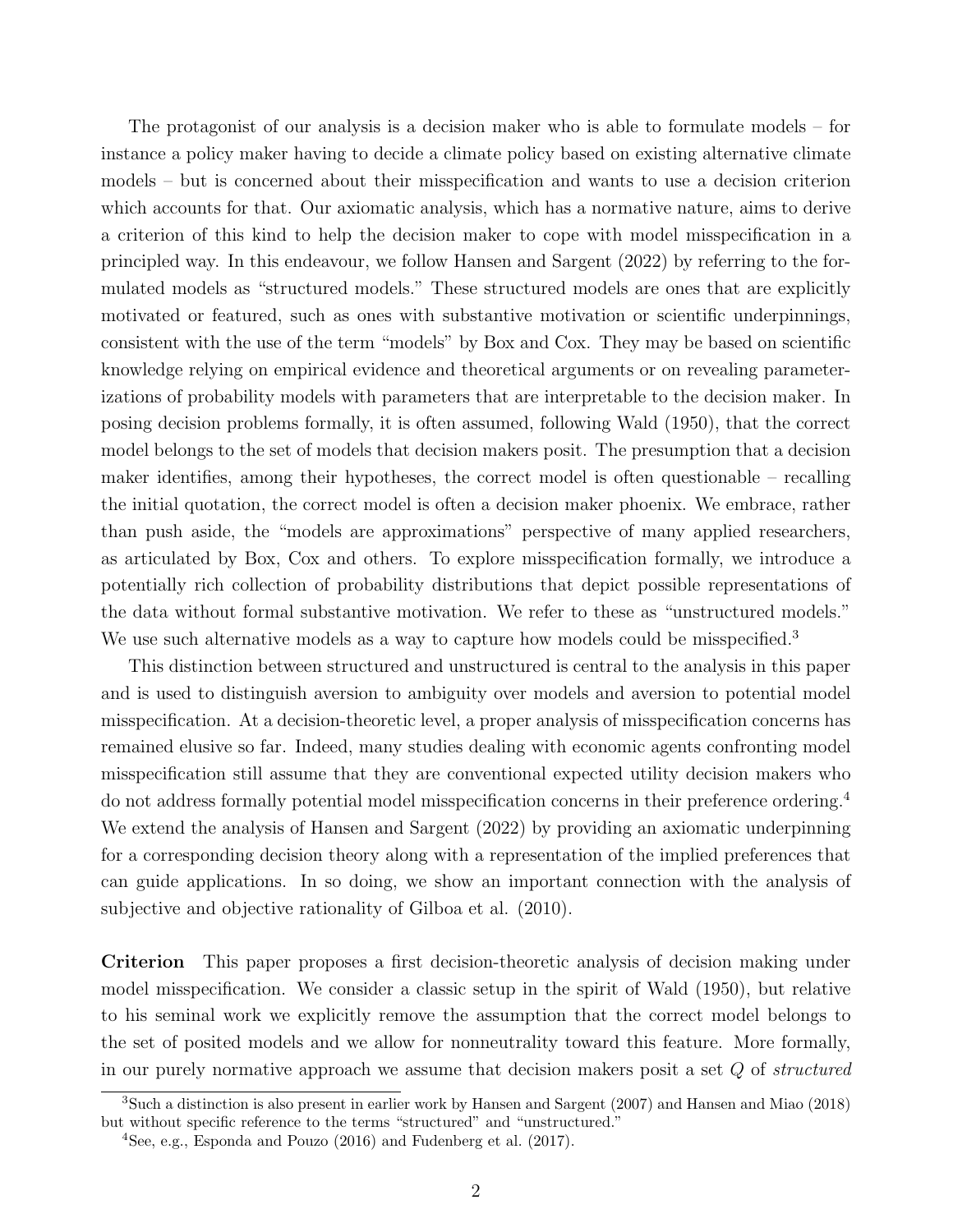(probabilistic) models q on states, motivated by their information, but they are afraid that none of them is correct and so face model misspecification. For this reason, decision makers contemplate what we call *unstructured models* in ranking acts  $f$ , according to a conservative decision criterion<sup>5</sup>

$$
V(f) = \min_{p \in \Delta} \left\{ \int u(f) \, dp + \min_{q \in Q} c(p, q) \right\} \tag{1}
$$

To interpret this criterion, let

$$
C\left( p,Q\right) =\min_{q\in Q}\boldsymbol{c}\left( p,q\right)
$$

where we presume that  $C(q,Q) = 0$  when  $q \in Q$ . In this construction,  $C(p,Q)$  is what we call a Hausdorff statistical set distance between a model  $p$  and the posited set  $Q$  of structured models. This distance is nonzero if and only if p is unstructured, that is,  $p \notin Q$ . More generally, p's that are closer to the set of structured models Q have a less adverse impact on the preferences, as is evident by rewriting (1) as:

$$
V(f) = \min_{p \in \Delta} \left\{ \int u(f) \, dp + C(p, Q) \right\}
$$

This representation is a special case of the variational representation axiomatized by Maccheroni et al. (2006). The unstructured models are statistical artifacts that allow the decision maker to assess formally the potential consequences of misspecification as captured by the construction of  $C(\cdot, Q)$ . In this paper we provide a formal interpretation of  $C(\cdot, Q)$  as an index of misspecification fear: the lower the index, the higher the fear.<sup>6</sup>

It is because of the ability to posit a set Q that the decision maker confronts uncertainty in the guise of models, so what we may call a decision problem under model uncertainty. In our normative approach, it is natural to enrich the standard decision-theoretic setting by taking Q as a given, a *datum* of the decision problem. For instance, in the climate policy problem,  $Q$  is the set of climate models that the policy maker considers. In this regard, observe that we are not after detecting which choice behavior of the decision maker may reveal model misspecification concerns, a different revealed preference exercise that would indeed require an endogenous  $Q$ .<sup>7</sup> In line with standard practice in applied economics, we imagine that the substantive modeling that underlies the construction of elements of Q is simplified with an explicit structure imposed to facilitate interpretation. Applied researchers commonly avoid reducing model building to the construction of the complex black boxes that a purely nonparametric exercise might well involve, especially in multivariate settings.

<sup>&</sup>lt;sup>5</sup>Throughout the paper  $\Delta$  denotes the set of all probabilities (Section 2.1).

<sup>6</sup>To ease terminology, we often refer to "misspecification" rather than "model misspecification."

<sup>7</sup> In this exercise, the findings of Denti and Pomatto (2022) may be useful.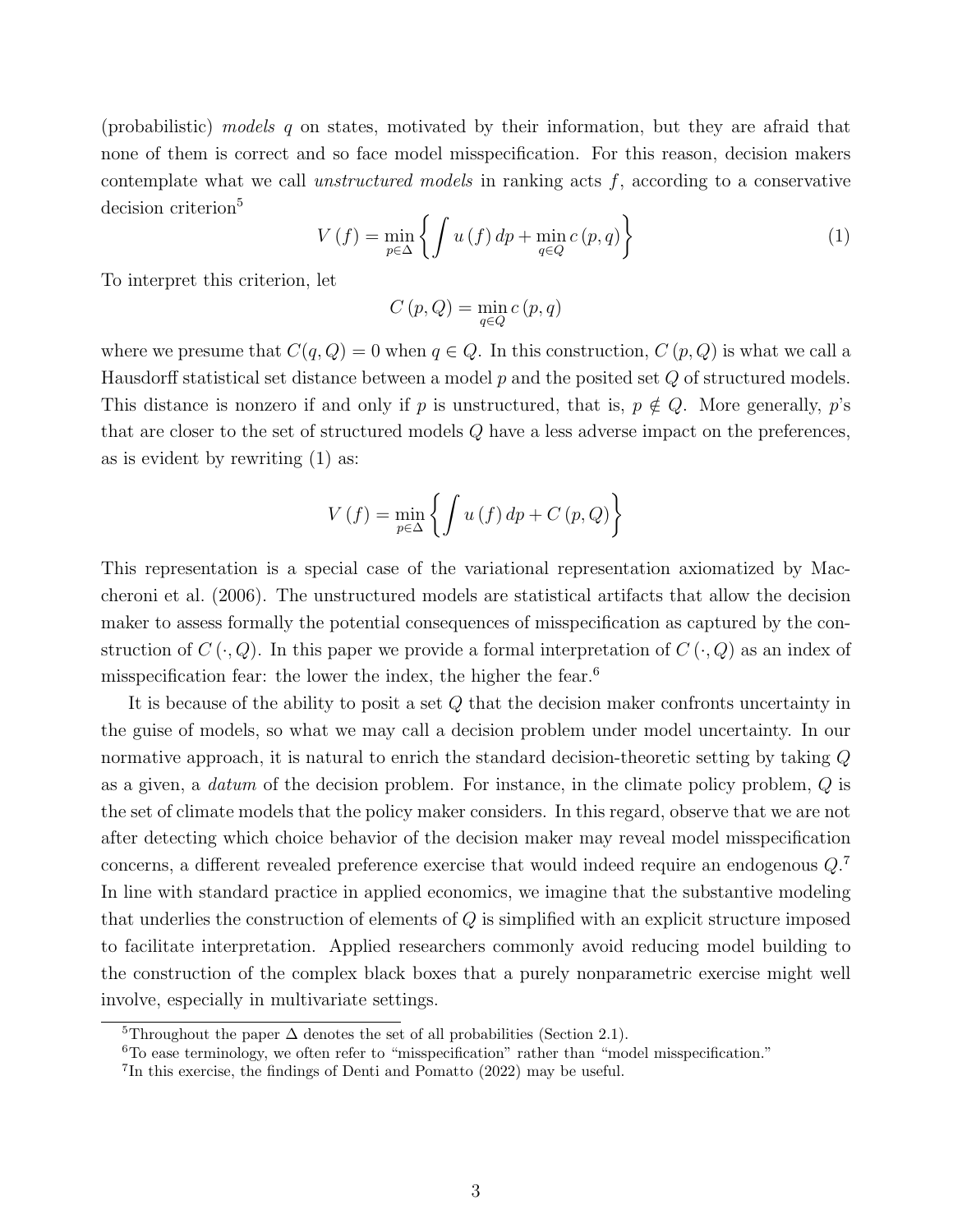**A protective belt** When c takes the entropic form  $\lambda R(p||q)$ , with  $\lambda > 0$ , criterion (1) takes the form

$$
\min_{p \in \Delta} \left\{ \int u(f) \, dp + \lambda \min_{q \in Q} R(p||q) \right\} \tag{2}
$$

proposed by Hansen and Sargent (2022). It is the most tractable version of criterion (1), which for a singleton Q further reduces to a standard multiplier criterion a la Hansen and Sargent (2001, 2008). By exchanging orders of minimization, we preserve this tractability and provide a revealing link to this earlier research,

$$
\min_{q \in Q} \left\{ \min_{p \in \Delta} \left\{ \int u(f) \, dp + \lambda R(p||q) \right\} \right\} \tag{3}
$$

The inner minimization problem gives rise to the minimization problem featured by Hansen and Sargent (2001, 2008) to confront the potential misspecification of a given probability model  $q$ <sup>8</sup> Unstructured models lack the substantive motivation of structured models, yet in (1) they act as a protective belt against model misspecification. The importance of their role is proportional – as quantified by  $\lambda$  in (2) – to their proximity to the set Q, a measure of their plausibility in view of the decision maker information. The outer minimization over structured models is the counterpart to the Wald (1950) and the more general Gilboa and Schmeidler (1989) max-min criterion.

Our analysis provides a decision-theoretic underpinning for incorporating misspecification concerns in a distinct way from ambiguity aversion. Observe that misspecification fear is absent when the index  $\min_{q \in Q} c(p, q)$  equals the indicator function  $\delta_Q$  of the set of structured models Q, that is,

$$
\min_{q \in Q} c(p, q) = \begin{cases} 0 & \text{if } p \in Q \\ +\infty & \text{else} \end{cases}
$$

In this case, which corresponds to  $\lambda = +\infty$  in (2), criterion (1) takes a max-min form:

$$
V(f) = \min_{q \in Q} \int u(f) \, dq
$$

This max-min criterion thus characterizes decision makers who confront model misspecification but are not concerned by it, so are misspecification neutral (see Section 4.1). The criterion in (1) may thus be viewed as representing decision makers who use a more prudential variational criterion (1) than if they were to max-minimize over the set of structured models which they posited. In particular, the farther away an unstructured model is from the set Q (so the less plausible it is), the less it is weighted in the minimization.

<sup>8</sup>The Hansen and Sargent (2001, 2008) formulation of preferences builds on extensive literature in control theory starting with Jacobson (1973)'s deterministic robustness criterion and a stochastic extension given by Petersen et al. (2000), among several others.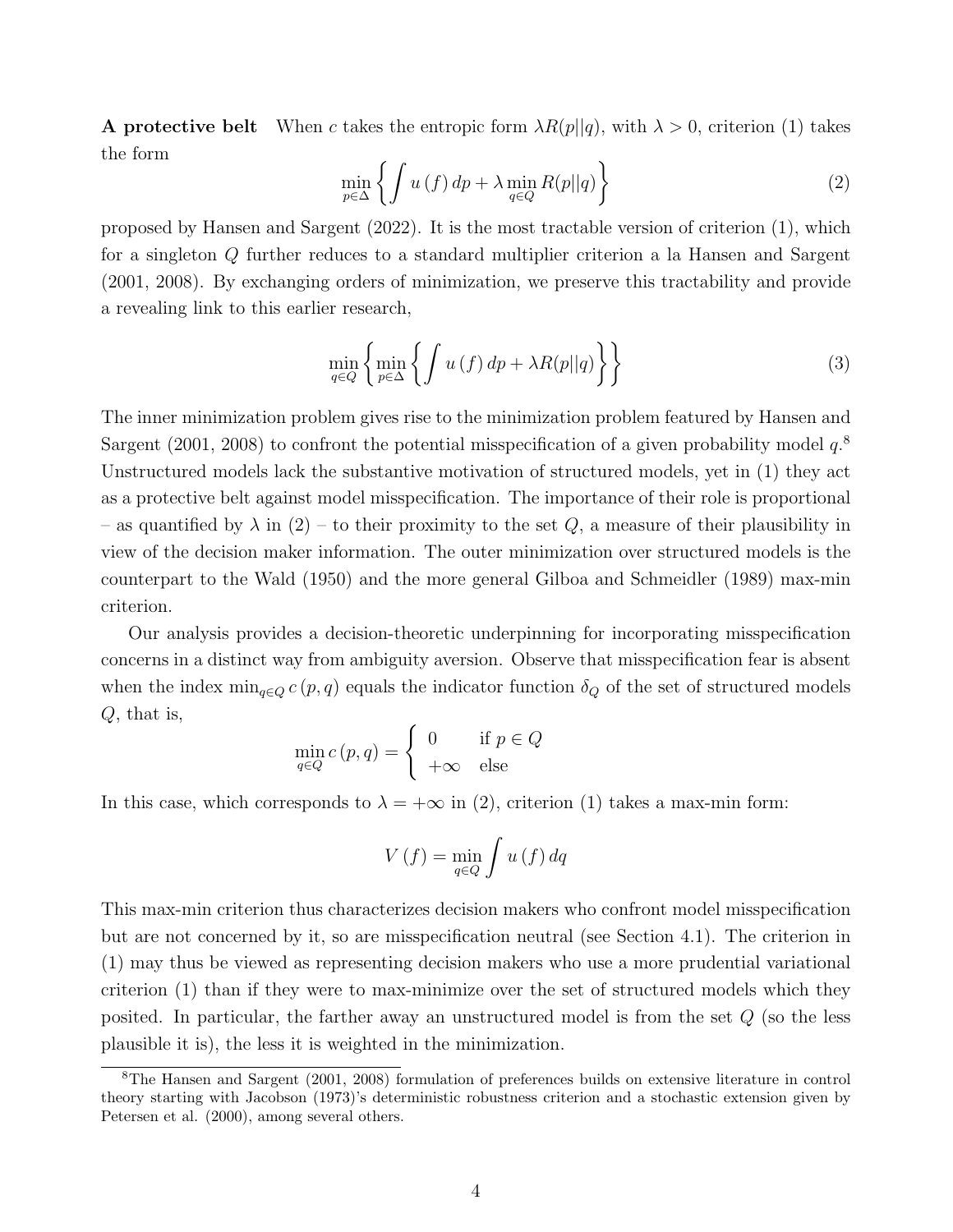Axiomatics We use the entropic case (2) to outline our axiomatic approach. Start with a singleton  $Q = \{q\}$ . Decision makers, being afraid that the reference model q might not be correct, contemplate also unstructured models  $p \in \Delta$  and rank acts f according to the multiplier criterion

$$
V_{\lambda,q}(f) = \min_{p \in \Delta} \left\{ \int u(f) \, dp + \lambda R(p||q) \right\} \tag{4}
$$

Here the positive scalar  $\lambda$  is interpreted as an index of misspecification fear. When decision makers posit a nonsingleton set Q of structured models, but are concerned that none of them is correct, the multiplier criterion (4) then gives only an incomplete dominance relation:

$$
f \succsim^* g \iff V_{\lambda,q}(f) \ge V_{\lambda,q}(g) \qquad \forall q \in Q \tag{5}
$$

With  $(5)$ , decision makers can safely regard f better than q. Through this ranking, the dominance relation provides a preferential account of the probabilistic information that Q represents. The dominance relation thus naturally arises when the set Q is posited.

Yet, the ranking (5) has little traction because of the incomplete nature of  $\succeq^*$ . Nonetheless, the burden of choice will have decision makers select between alternatives, be they rankable by ≿<sup>∗</sup> or not. A cautious way to complete the binary relation ≿<sup>∗</sup> is given by the preference  $\lesssim$  represented by (2), or equivalently by (3). This criterion thus emerges in our analysis as a cautious completion of a multiplier dominance relation  $\succeq^*$ . In this way, the probabilistic information gets embedded in the behavioral preference. Suitably extended to a general preference pair  $(\succsim^*, \succsim)$ , we support this approach by axiomatizing criterion (1) as the representation of the behavioral preference  $\succsim$  and the unanimity criterion

$$
f \gtrsim^* g \iff \min_{p \in \Delta} \left\{ \int u(f) \, dp + c(p, q) \right\} \ge \min_{p \in \Delta} \left\{ \int u(g) \, dp + c(p, q) \right\} \quad \forall q \in Q
$$

as the representation of the incomplete dominance relation  $\succsim^*$ .

To sum up, our two-preference approach is motivated by the natural way with which the dominance relation arises when the set Q is posited. In this approach, we then connect the dominance and behavioral preferences to derive their desired representations.

# 2 Preliminaries

### 2.1 Mathematics

**Basic notions** We consider a non-trivial event  $\sigma$ -algebra  $\Sigma$  in a state space S. We denote by ∆ the set of finitely additive probabilities and endow ∆ and any of its subsets with the weak<sup>\*</sup> topology (see Appendix B for further details). In particular,  $\Delta^{\sigma}$  denotes the subset of  $\Delta$  formed by the countably additive probability measures. Given a subset Q in  $\Delta$ , we denote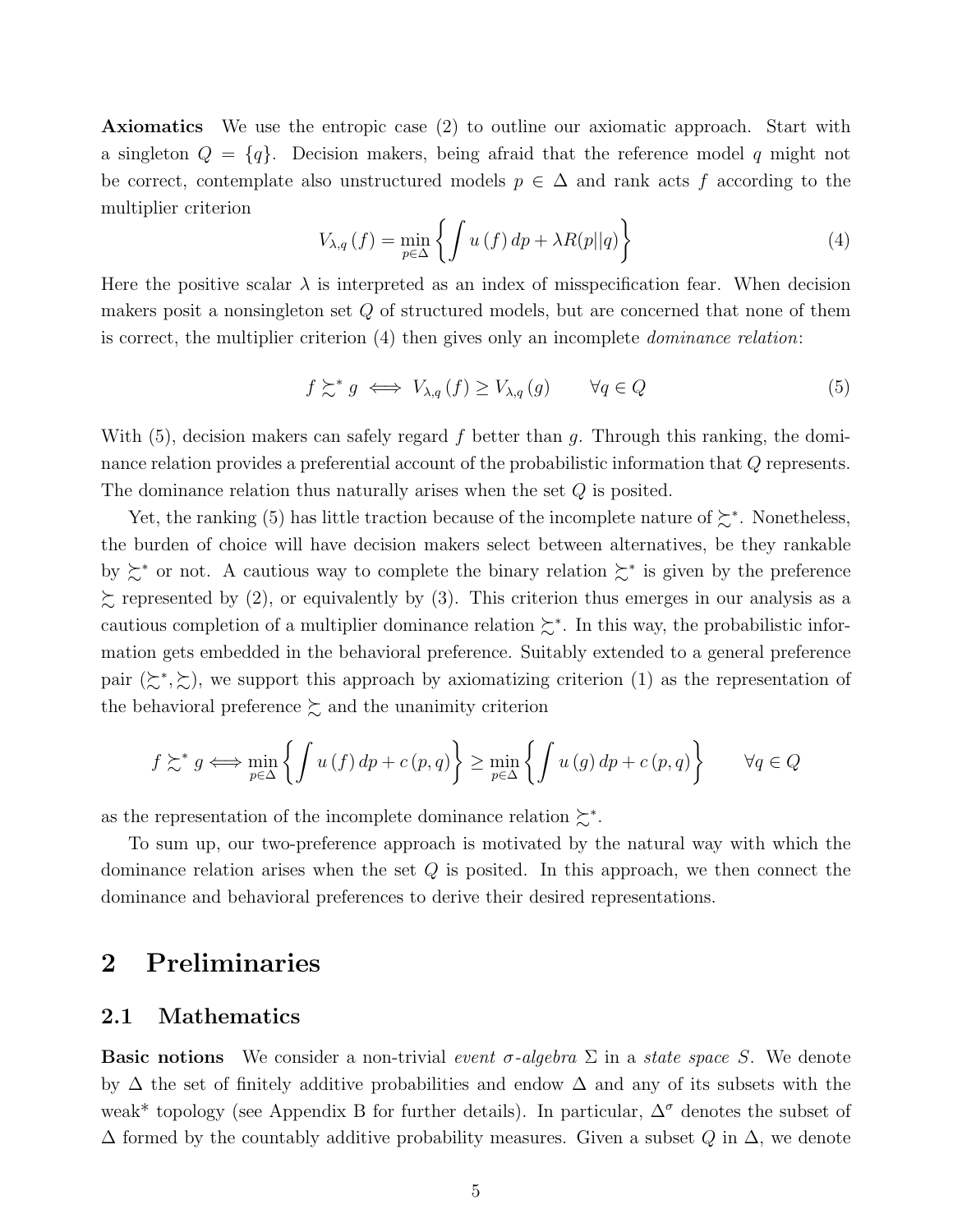by  $\Delta^{\ll}(Q)$  the collection of all probabilities p which are absolutely continuous with respect to Q, that is, if  $A \in \Sigma$  and  $q(A) = 0$  for all  $q \in Q$ , then  $p(A) = 0$ . Moreover,  $\Delta^{\sigma}(q)$  denotes the set of elements of  $\Delta^{\sigma}$  which are absolutely continuous with respect to a single  $q \in \Delta^{\sigma}$ , i.e.,  $\Delta^{\sigma}(q) = \{p \in \Delta^{\sigma} : p \ll q\}.$  Unless otherwise specified, all the subsets of  $\Delta$  are to be intended non-empty.

The (convex analysis) indicator function  $\delta_C : \Delta \to [0,\infty]$  of a convex subset C of  $\Delta$  is defined by

$$
\delta_C(p) = \begin{cases} 0 & \text{if } p \in C \\ +\infty & \text{else} \end{cases}
$$

Throughout we adopt the convention  $0 \cdot \pm \infty = 0$ .

The effective domain of  $f: C \to (-\infty, \infty]$ , denoted by dom f, is the set  $\{p \in C : f(p) < \infty\}$ where f takes on a finite value. The function f is grounded if the infimum of its image is  $0$ , i.e.,  $\inf_{p \in C} f(p) = 0$ .

**Statistical distances** Consider a given collection Q of compact subsets Q of  $\Delta^{\sigma}$  that contains, as singletons  $\{q\}$ , all the elements q of the sets Q. Denote by S the set of all these singletons.<sup>9</sup> For instance, we have  $S = \Delta^{\sigma}$  when Q covers the space  $\Delta^{\sigma}$ .

We say that a function  $C : \Delta \times \mathcal{Q} \to [0, \infty]$  is a *statistical set distance* if:

(C.i) for each  $Q \in \mathcal{Q}$ ,

$$
C(p,Q) = 0 \Longleftrightarrow p \in Q
$$

(C.ii) for each  $Q, Q' \in \mathcal{Q}$ ,

$$
Q \supseteq Q' \Longrightarrow C(\cdot, Q) \leq C(\cdot, Q')
$$

(C.iii)  $C(\cdot, \{q\})$  is lower semicontinuous for all  $q \in \mathcal{S}$ .

The first two properties make possible to interpret the quantity  $C(p,Q)$  as a distance between the probability p and the set  $Q$  of probabilities. The last property is a basic regularity condition whose usefulness will become clear momentarily.

A statistical set distance C induces a function  $c : \Delta \times S \to [0, \infty]$  defined by

$$
c(p,q) = C(p,\{q\})
$$

The value  $c(p, q)$  of this function is a distance between two probabilities p and  $q$ .<sup>10</sup> The induced function  $c$  has the following properties:

<sup>&</sup>lt;sup>9</sup>That is,  $S = \begin{bmatrix} \end{bmatrix}$ Q∈Q Q. Different collections Q may share the same set S. The smallest such collection is  $\{\{q\} : q \in S\}.$ 

 $10$ This distance is not a metric as, for instance, symmetry is not required.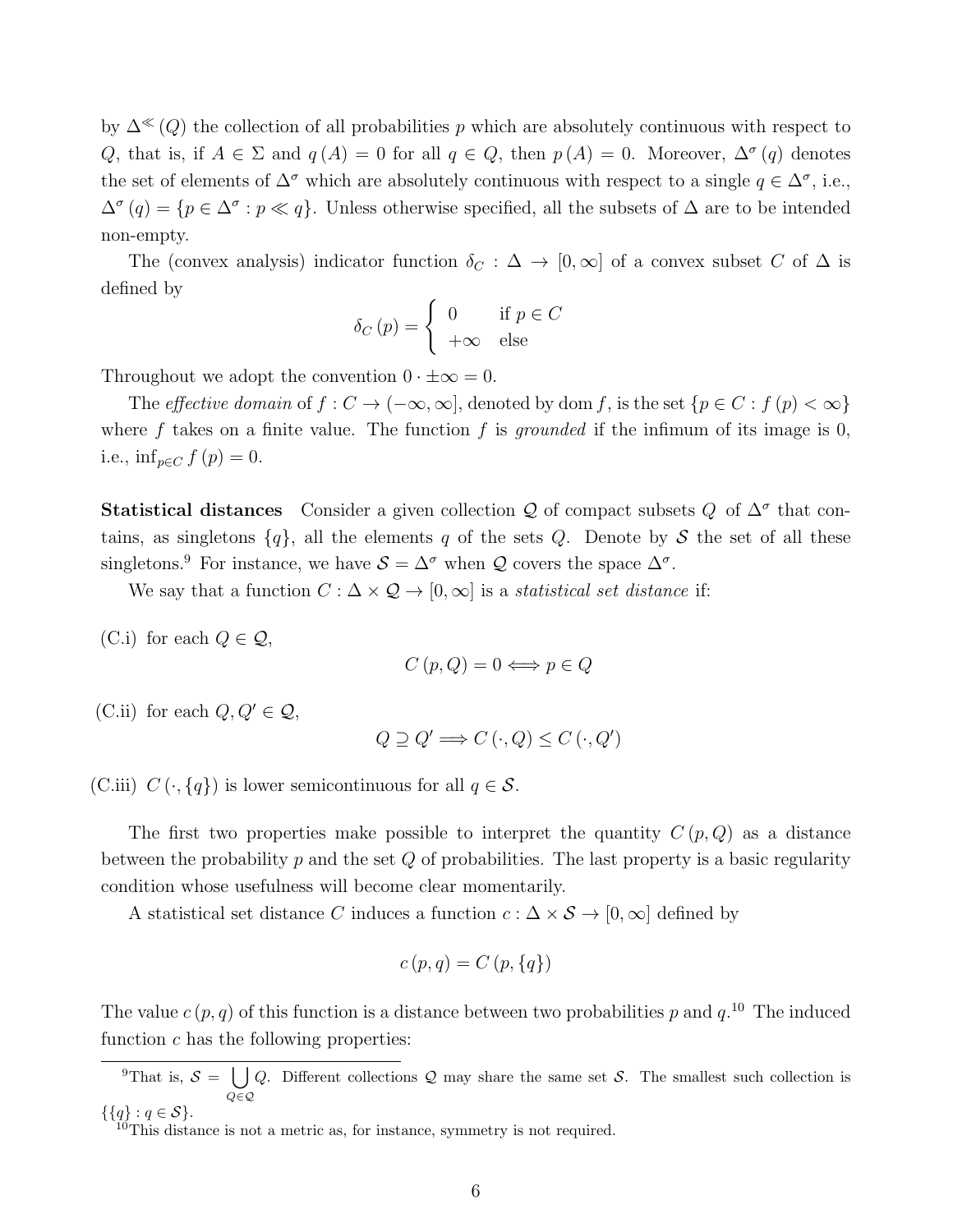(c.i) for each  $q \in \mathcal{S}$ ,

$$
c(p,q) = 0 \Longleftrightarrow p = q
$$

(c.ii)  $c(\cdot, q): \Delta \to [0, \infty]$  is lower semicontinuous for all  $q \in \mathcal{S}$ .

Through the function c we can characterize an important class of statistical set distances. Specifically, we say that a statistical set distance  $C : \Delta \times \mathcal{Q} \to [0, \infty]$  is Hausdorff if:

(C.iv)  $C(\cdot, Q) = \min_{q \in Q} c(\cdot, q)$  for all  $Q \in \mathcal{Q}$ .

This property defines a Hausdorff-type distance between  $p$  and  $Q$ , in which the distance between points and sets is subsumed by that between points. This important class of statistical set distances will be the protagonist of our analysis. In this class, there is a duality between  $c$ and C. Indeed, we say that a function  $c : \Delta \times S \to [0, \infty]$  is a *statistical distance* if it satisfies (c.i) and (c.ii), now taken as defining properties, and if it induces a well-defined Hausdorff statistical set distance  $C : \Delta \times \mathcal{Q} \rightarrow [0, \infty]$  given by

$$
C(\cdot, Q) = \min_{q \in Q} c(\cdot, q)
$$

This final property is automatically satisfied when  $c$  is jointly lower semicontinuous, which is an important case in our analysis.

Statistical distances and Hausdorff statistical set distances are thus dual notions that can be defined one in terms of the other. It is sometimes convenient to denote by  $c_Q$  the section  $C(\cdot, Q): \Delta \to [0, \infty]$  at Q of the Hausdorff statistical set distance C induced by c, that is,

$$
c_Q(\cdot) = \min_{q \in Q} c(\cdot, q)
$$

An important special case is when Q consists of a fixed set Q along with its elements (as singletons), so that  $S = Q$ . In this case, to ease notation we just write

$$
c: \Delta \times Q \to [0, \infty]
$$

This function is, for instance, the protagonist of Theorem 1. In this result we also consider a pseudo-statistical distance, which is a function  $c : \Delta \times Q \to [0, \infty]$  that satisfies all the properties of a statistical distance except (c.i), which is weakened to: for each  $q \in \mathcal{S}$  there is  $p \in \Delta$  such that  $c(p, q) = 0.11$ 

**Divergences** We say that a statistical distance  $c : \Delta \times S \rightarrow [0, \infty]$  is a *divergence* if:

 $11$ In other words, (C.i) is satisifed for sets which are not singletons while, when  $Q$  is a singleton, (C.i) is weakened to groundedness.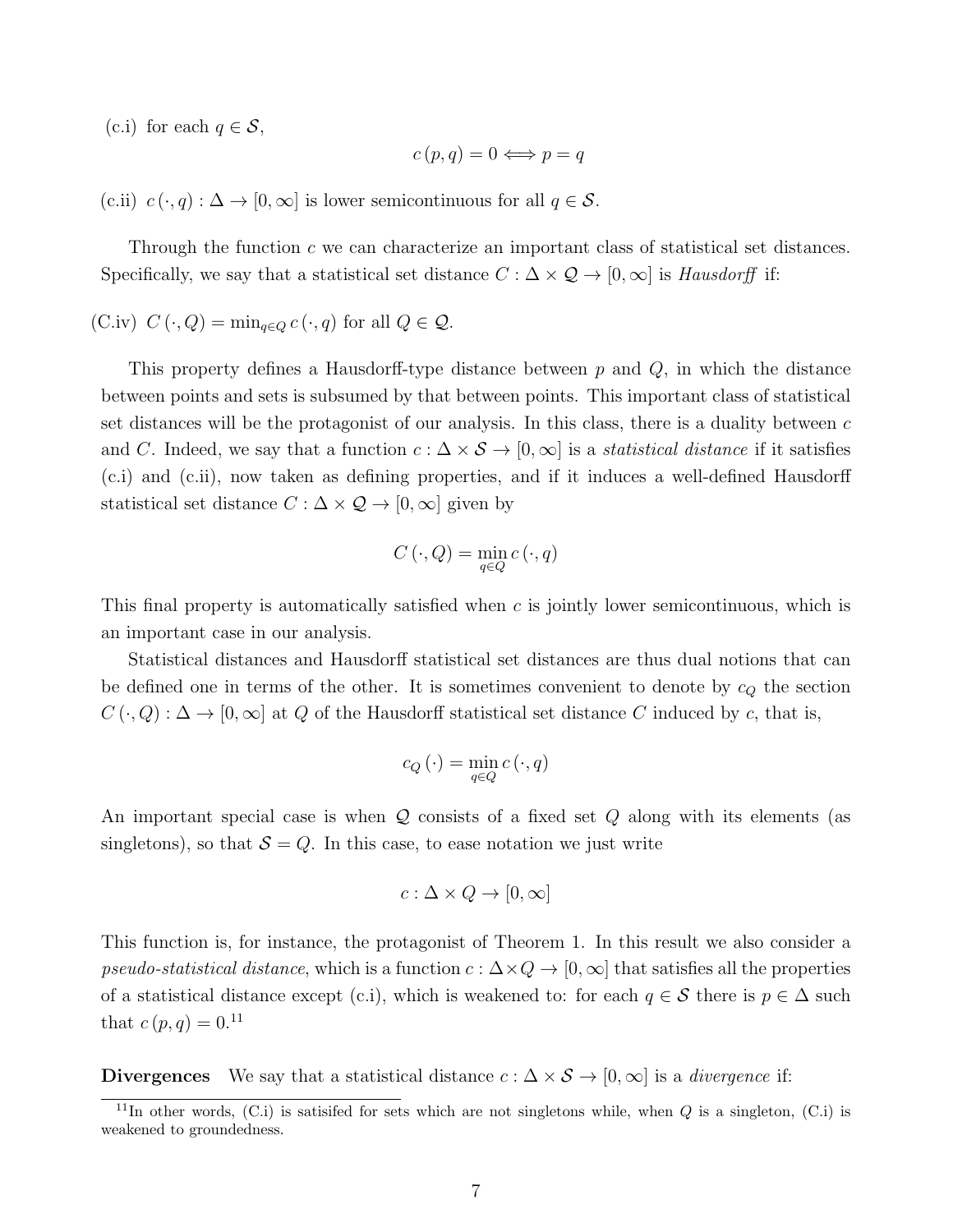(c.iii) for each  $q \in \mathcal{S}$ ,

$$
c(p,q) < \infty \Longrightarrow p \ll q
$$

Divergences thus assign an infinite penalty when  $p$  is not absolutely continuous with respect to q. In the important "universal" case  $S = \Delta^{\sigma}$ , there is a well-known class of divergences. To introduce it, given a continuous strictly convex function  $\phi : [0, \infty) \to [0, \infty)$ , with  $\phi(1) = 0$ and  $\lim_{t\to\infty}\phi(t)/t=+\infty$ , define  $D_\phi:\Delta\times\Delta^\sigma\to[0,\infty]$  by

$$
D_{\phi}(p||q) = \begin{cases} \int \phi\left(\frac{dp}{dq}\right) dq & \text{if } p \in \Delta^{\sigma}(q) \\ +\infty & \text{otherwise} \end{cases}
$$

under the conventions  $0/0 = 0$  and  $\ln 0 = -\infty$ .<sup>12</sup> It can be proved that  $D_{\phi}: \Delta \times \Delta^{\sigma} \to [0, \infty]$ is a convex divergence, called  $\phi$ -divergence.<sup>13</sup> The most important example of  $\phi$ -divergence is the *relative entropy* given by  $\phi(t) = t \ln t - t + 1$  and denoted by  $R(p||q)$ .<sup>14</sup> Another important example is the *Gini relative index* given by the quadratic function  $\phi(t) = (t-1)^2/2$  and denoted by  $\chi^2(p||q)$ .

Given a coefficient  $\lambda \in (0,\infty]$ , the function  $\lambda D_{\phi}: \Delta \times \Delta^{\sigma} \to [0,\infty]$  is also a convex divergence. In particular, when  $\lambda = \infty$  we have

$$
(\infty) D_{\phi}(p||q) = \delta_{\{q\}}(p) = \begin{cases} 0 & \text{if } p = q \\ \infty & \text{else} \end{cases}
$$

because of the convention  $0 \cdot \infty = 0$ .

Variational statistical distances We say that a statistical set distance  $C : \Delta \times \mathcal{Q} \to [0, \infty]$ is variational if:

(C.v)  $C(\cdot, Q)$  is lower semicontinuous and convex for all  $Q \in \mathcal{Q}$ .

This is a regularity condition that, when assumed, strengthens property (C.iii). We say that a (pseudo-)statistical distance  $c$  is *variational* when it induces a variational Hausdorff statistical set distance. For instance, when Q consists of compact and convex subsets of  $\Delta^{\sigma}$ , a statistical distance is variational if it is convex and lower semicontinuous (see Lemma 11). Thus,  $\phi$ -divergences are variational with such a  $\mathcal{Q}$ .

### 2.2 Decision theory

Setup We consider a generalized Anscombe and Aumann (1963) setup where a decision maker chooses among uncertain alternatives described by (simple) acts  $f : S \to X$ , which are  $\Sigma$ -

<sup>&</sup>lt;sup>12</sup>The function  $dp/dq$  is any version of the Radon-Nikodym derivative of p with respect to q.

<sup>&</sup>lt;sup>13</sup>See Chapter 1 of Liese and Vajda (1987). We refer to this book for properties of  $\phi$ -divergences.

<sup>&</sup>lt;sup>14</sup>Given the conventions  $0/0 = 0 \cdot \pm \infty = 0$ , it holds  $\phi(0) = 1$ .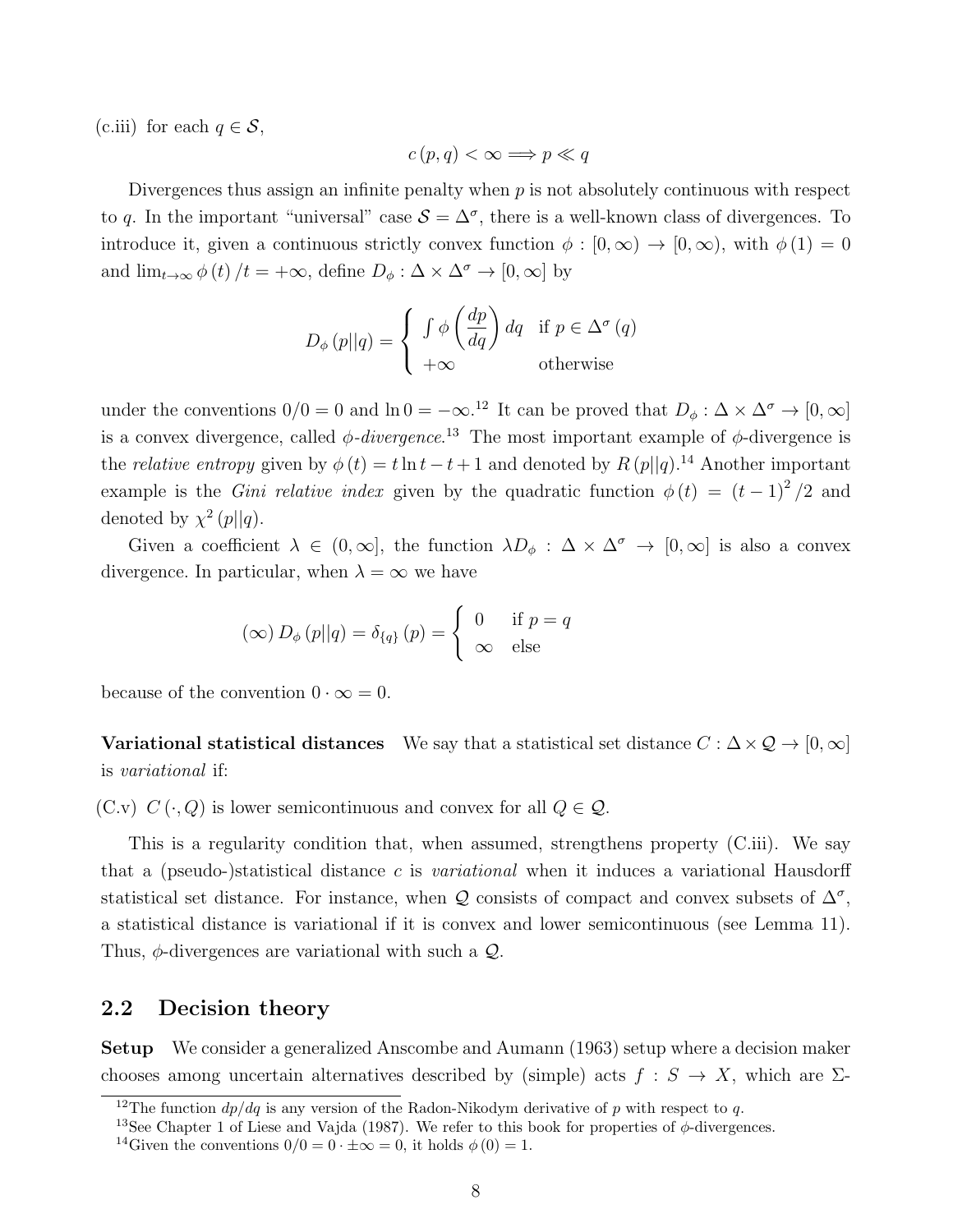measurable simple (i.e., finite-valued) functions from a *state space*  $S$  to a *consequence space*  $X$ . This latter set is assumed to be a non-empty convex subset of a vector space (for instance, X is the set of all simple lotteries defined on a prize space). The triple

$$
(S, \Sigma, X) \tag{6}
$$

forms an (Anscombe-Aumann) decision framework.

Let us denote by F the set of all acts. Given any consequence  $x \in X$ , we denote by  $x \in \mathcal{F}$ also the constant act that takes value x. Thus, with a standard abuse of notation, we identify X with the subset of constant acts in F. Given a function  $u: X \to \mathbb{R}$ , we denote by Im u its image. Observe that  $u \circ f$  is a simple real-valued  $\Sigma$ -measurable function.

A preference  $\succeq$  is a binary relation on F that satisfies the so-called *basic conditions* (cf. Gilboa et al., 2010), i.e., it is:

- (i) reflexive and transitive;
- (ii) monotone: for all  $f, g \in \mathcal{F}$ , if  $f(s) \gtrsim g(s)$  for all  $s \in S$ , then  $f \gtrsim g$ ;
- (iii) continuous: for all  $f, g, h \in \mathcal{F}$ , the sets

$$
\{\alpha \in [0,1] : \alpha f + (1-\alpha) g \succsim h\} \quad \text{and} \quad \{\alpha \in [0,1] : h \succsim \alpha f + (1-\alpha) g\}
$$

are closed;

(iv) non-trivial: there exist  $f, g \in \mathcal{F}$  such that  $f \succ g$ .

Moreover, a preference  $\succeq$  is unbounded if, for each  $x, y \in X$  with  $x \succ y$ , there exist  $z, z' \in X$ such that

$$
\frac{1}{2}z + \frac{1}{2}y \succsim x \succ y \succsim \frac{1}{2}x + \frac{1}{2}z'
$$

Bets are binary acts that play a key role in decision theory. Formally, given any two prizes  $x \succ y$ , a bet on an event A is the act  $xAy$  defined by

$$
xAy(s) = \begin{cases} x & \text{if } s \in A \\ y & \text{else} \end{cases}
$$

In words, a bet on event A is a binary act that yields a more preferred consequence if A obtains.

Comparative uncertainty aversion As in Ghirardato and Marinacci (2002), given two preferences  $\succsim_1$  and  $\succsim_2$  on F, we say that  $\succsim_1$  is more uncertainty averse than  $\succsim_2$  if, for each consequence  $x \in X$  and act  $f \in \mathcal{F}$ ,

$$
f \succsim_1 x \implies f \succsim_2 x
$$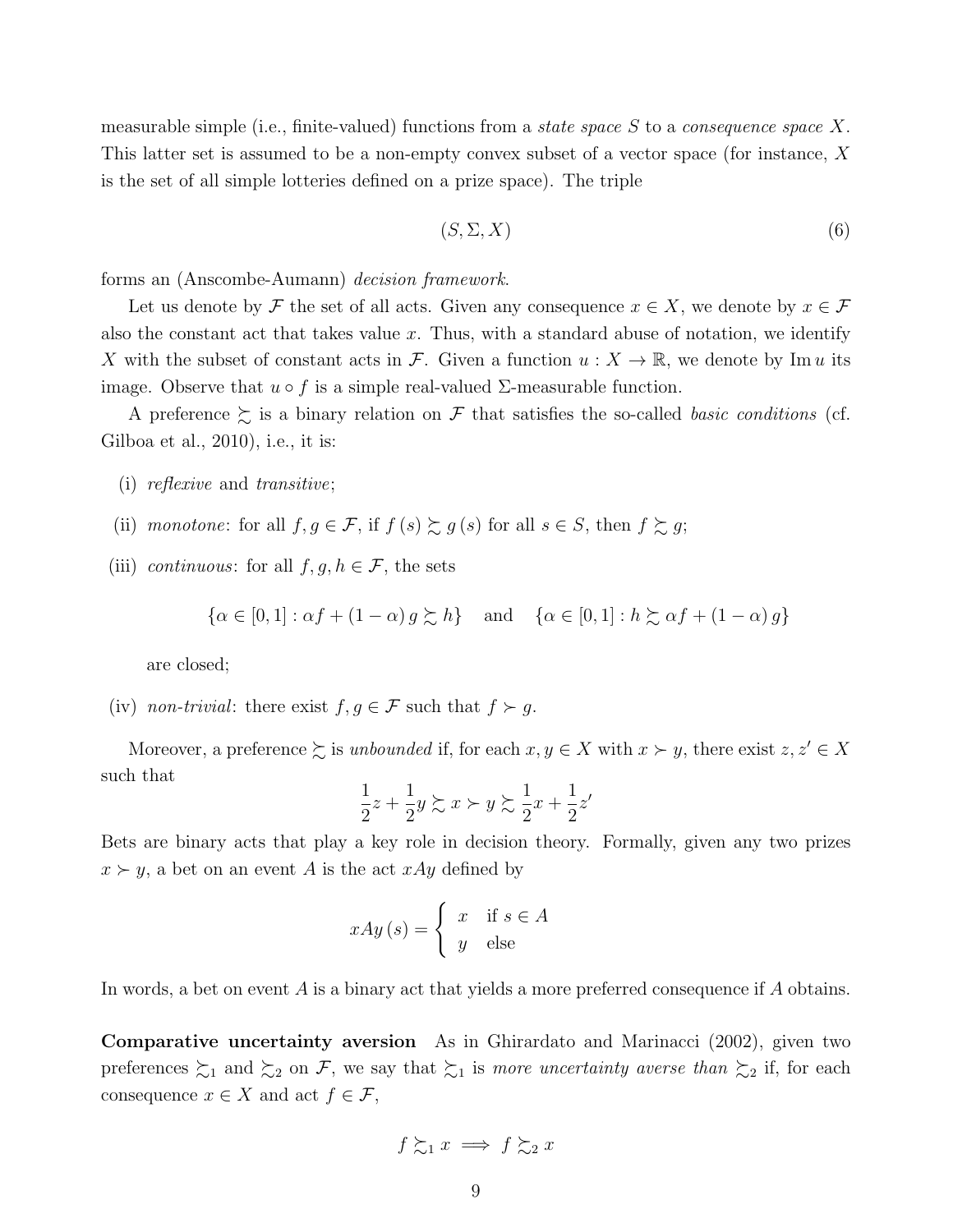In words, a preference is more uncertainty averse than another one if, whenever this preference is "bold enough" to prefer an uncertain alternative over a sure one, so does the other one.

**Decision criteria** A complete preference  $\geq$  on F is variational if it is represented by a decision criterion  $V : \mathcal{F} \to \mathbb{R}$  given by

$$
V(f) = \min_{p \in \Delta} \left\{ \int u(f) \, dp + c(p) \right\} \tag{7}
$$

where the affine utility function  $u$  is non-constant and the index of uncertainty aversion  $c$ :  $\Delta \to [0,\infty]$  is grounded, lower semicontinuous and convex. In particular, given two unbounded variational preferences  $\succsim_1$  and  $\succsim_2$  on F that share the same u, but different indexes  $c_1$  and  $c_2$ , we have that  $\sum_1$  is more uncertainty averse than  $\sum_2$  if and only if  $c_1 \le c_2$  (see Maccheroni et al., 2006, Propositions 6 and 8).

When the function c has the entropic form  $c(p,q) = \lambda R(p||q)$  with respect to a reference probability  $q \in \Delta^{\sigma}$ , criterion (7) takes the *multiplier* form

$$
V_{\lambda,q}(f) = \min_{p \in \Delta} \left\{ \int u(f) dp + \lambda R(p||q) \right\}
$$

analyzed by Hansen and Sargent (2001, 2008).<sup>15</sup> If, instead, the function c has the indicator form  $\delta_C$ , with C compact and convex, criterion (7) takes the max-min form

$$
V(f) = \min_{p \in C} \int u(f) \, dp
$$

axiomatized by Gilboa and Schmeidler (1989).

All these criteria are here considered in their classical interpretation, so Waldean for the max-min criterion, in which the elements of  $\Delta$  are interpreted as models.

# 3 Models and preferences

### 3.1 Models

The consequences of the acts among which decision makers have to choose depend on exogenous states that are outside their control. They know that states obtain according to a probabilistic model described by a probability measure in  $\Delta$ , the so-called *true* or *correct model*. If decision makers knew the true model, they would confront only risk, which is the randomness inherent to the probabilistic nature of the model. Our decision makers, unfortunately, may not know the

<sup>&</sup>lt;sup>15</sup>Strzalecki (2011) provides the behavioral assumptions that characterize multiplier preferences among variational preferences.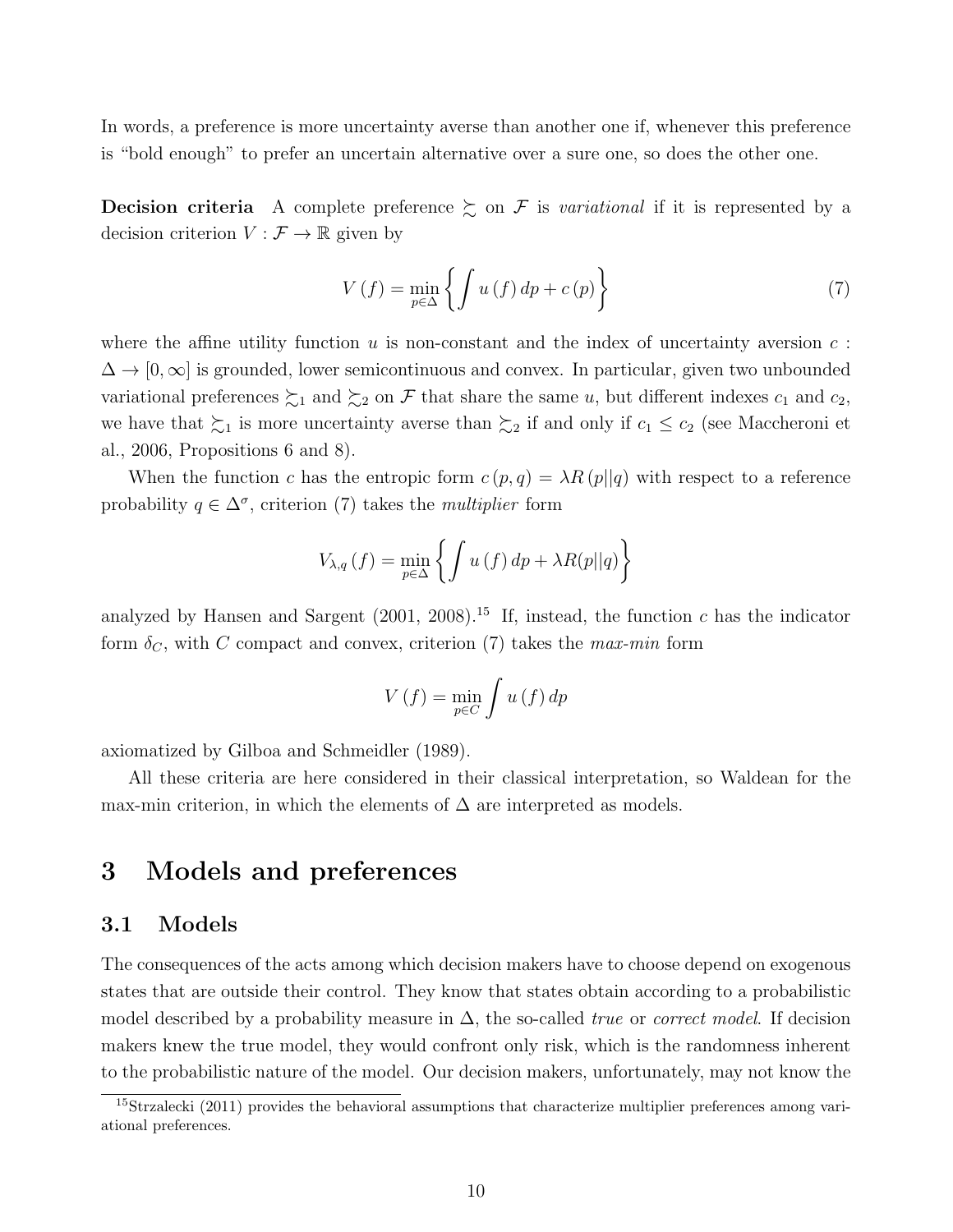true model. Yet, they are able to posit a set of *structured* probabilistic models Q, based on their information (which might well include existing scientific theories, say economic or physical), that form a set of alternative hypotheses regarding the true model. It is a classical assumption, in the spirit of Wald  $(1950)$ , in which Q is a set of posited hypotheses about the probabilistic behavior of a, natural or social, phenomenon of interest.

A classical decision framework is described by a quartet:

$$
(S, \Sigma, X, Q) \tag{8}
$$

in which a set  $Q$  of models is added to a standard decision framework  $(6)$ , as discussed in the Introduction. The true model might not be in  $Q$ , that is, the decision makers information may be unable to pin it down. Throughout the paper we assume that decision makers know this limitation of their information and so confront model misspecification.<sup>16</sup> This is in contrast with Wald (1950) and most of the subsequent decision-theoretic literature, which assumes that decision makers either know the true model and so face risk or, at least, know that the true model belongs to  $Q$  and so face model ambiguity.<sup>17</sup>

In Theorem 1, but not in Theorem 2, we assume that Q is a convex subset of  $\Delta^{\sigma}$ . As usual, convexity significantly simplifies the analysis. Yet, conceptually it is not an innocuous property: a hybrid model that mixes two structured models can only be less well motivated than either of them. Decision criterion (1), however, accounts for the lower appeal of hybrid models when  $c(p, q)$  is also convex in q (as, for instance, when c is a  $\phi$ -divergence). To see why, observe that  $\min_{p \in \Delta} \{ \int u(f) dp + c(p, q) \}$  is, for each act f, convex in q. In turn, this implies that hybrid models negatively affect criterion (1). This negative impact of mixing thus features an "aversion to model hybridization" attitude, behaviorally captured by axiom A.9. Remarkably, the relative entropy criterion (2) turns out to be neutral to model hybridization. In this important special case, the assumption of convexity of Q is actually without any loss of generality (as Appendix B.2 clarifies).

Convexity of Q can be also justified in a robust Bayesian interpretation of our analysis that regards Q as the set of the so-called predictive distributions, which are combinations of "primitive" models (typically extreme points of Q) weighted according to alternative priors  $\mu$ over them. For instance, if the primitive models describe states through i.i.d. processes, the elements of Q describe them via exchangeable processes that combine primitive models and priors (as in the Hewitt and Savage, 1955, version of the de Finetti Representation Theorem). Under this interpretation, the  $p$ 's are introduced to provide a protective shield for each of the predictive distributions constructed from the alternative priors that are considered.

In this robust Bayesian vein, a second approach to constructing a convex Q is based on the

<sup>16</sup>Aydogan et al. (2018) propose an experimental setting that reveals the relevance of model misspecification for decision making.

<sup>&</sup>lt;sup>17</sup>The model ambiguity (or uncertainty) literature is reviewed in Marinacci  $(2015)$ .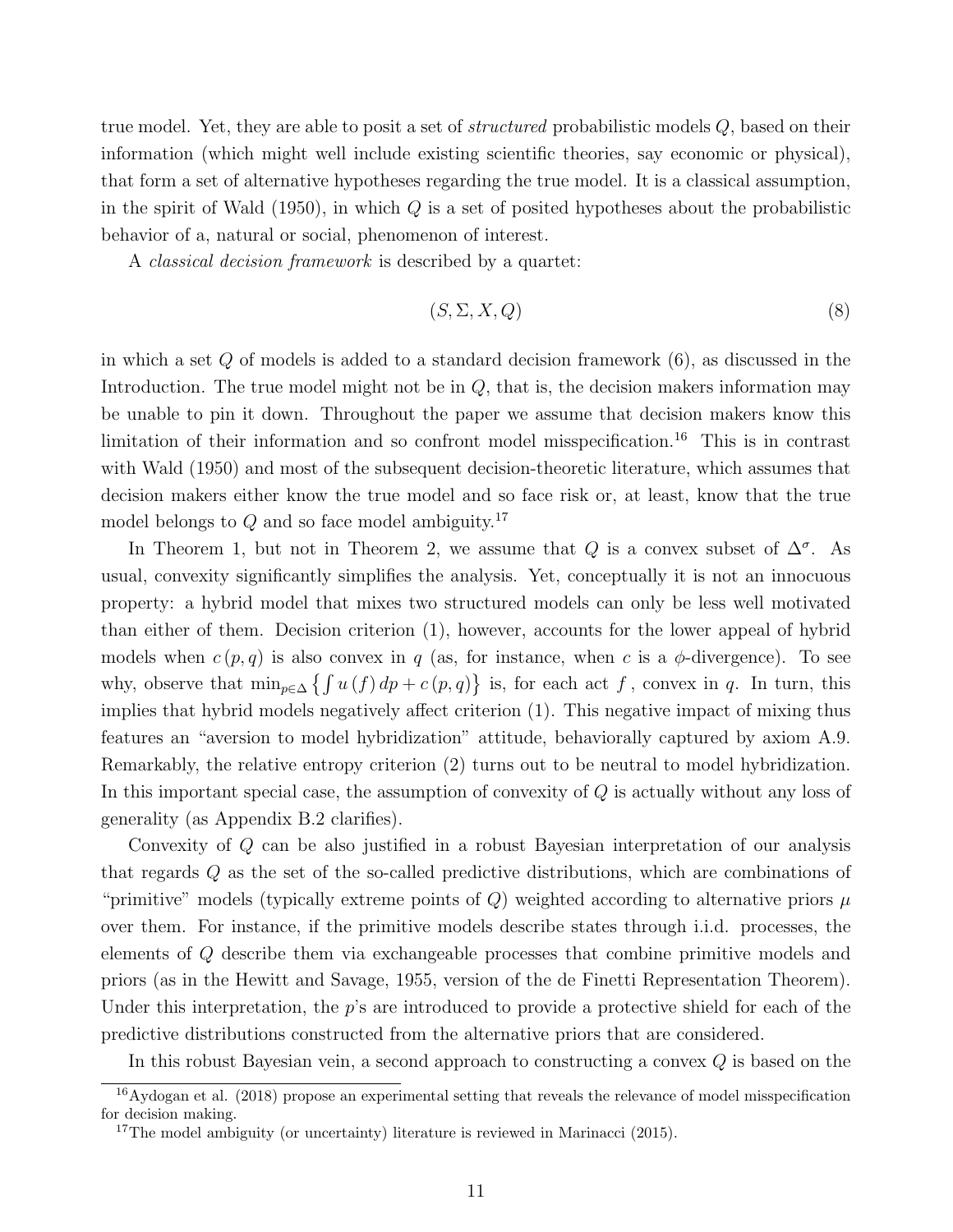potential misspecification of the likelihood along with uncertainty over the choice of a prior distribution. Let  $Q^0 = \{q_\theta\}_{\theta \in \Theta}$  be a parameterized family where each  $\theta$  denotes an alternative structured model. For simplicity, we consider the case of a finite collection of such models, that is,  $\Theta$  has *n* elements. When needed, we identify  $Q^o$  with the vector  $(q_\theta)_{\theta \in \Theta}$  of the Cartesian product  $\Delta^n$  of simplexes. Each prior  $\mu$  on  $\Theta$  induces a predictive probability:

$$
q = \sum_{\theta \in \Theta} q_{\theta} \mu_{\theta} \tag{9}
$$

We consider a convex family of priors  $\mu \in \Pi$ . The set of predictive probabilities, Q, formed in this manner inherits the convexity of  $\Pi$ . One possible choice of  $\Pi$  is the set of all possible prior distributions over  $\Theta$  giving rise to  $Q = \text{co } Q^o$  (we include our more general construction of  $Q \subseteq \text{co } Q^o$  to capture the perspective of a robust Bayesian with prior uncertainty). Assume that the reductive map  $\mu \mapsto \sum_{\theta \in \Theta} q_{\theta} \mu_{\theta}$  is injective (so bijective).<sup>18</sup> Each predictive q is thus represented with a unique prior  $\mu^q \in \Pi$  that quantifies a possible belief of the decision maker over the structured models of substantive interest.

The decision maker entertains misspecified likelihoods denoted  $p_{\theta}$  over  $\theta$  using, to fix ideas, a  $\phi$ -divergence  $D_{\phi}(p_{\theta}||q_{\theta})$ . This calculation depends on  $\theta$ . Alternative priors in  $\Pi$  provide alternative ways to average across the  $\theta$ -specific divergences. For a given prior  $\mu$ , we construct the composite divergence as:

$$
\sum_{\theta \in \Theta} D_{\phi}(p_{\theta} \| q_{\theta}) \mu_{\theta} \tag{10}
$$

This formula, considered in Hansen and Sargent (2022, 2022b), gives a measure of potential likelihood misspecification for a pre-specified predictive q given by  $(9)$ . For implementing the decision formulation in practice, it would suffice to stop here while letting the decision maker investigating prior sensitivity by searching over misspecified likelihoods and priors in the set Π. Moreover, notice that for a given family of  $p<sub>θ</sub>$ , minimizing (10) over all possible priors will result in a degenerate prior putting all the weight on the structured model  $\theta$  that is least misspecified according to  $D_{\phi}(p_{\theta}||q_{\theta})$ . Only when multiple models have the same low measure of misspecification will the minimization include non-degenerate priors over models.

The weighted divergence (10) implies a divergence between  $q$  and a predictive  $p$  formed with the same prior  $\mu^q$  as q:

$$
p = \sum_{\theta \in \Theta} p_{\theta} \mu_{\theta}^q
$$

There will be multiple ways to represent this predictive distribution. For instance,  $p_{\theta} = p$  for all  $\theta \in \Theta$  is one obvious choice. Thus, there is an induced distance between predictive distributions

<sup>&</sup>lt;sup>18</sup>For instance, this is the case when the structured models  $q_{\theta}$  are suitably orthogonal. Lemma 1 of Cerreia-Vioglio et al. (2013) characterizes the injectivity of the reductive map.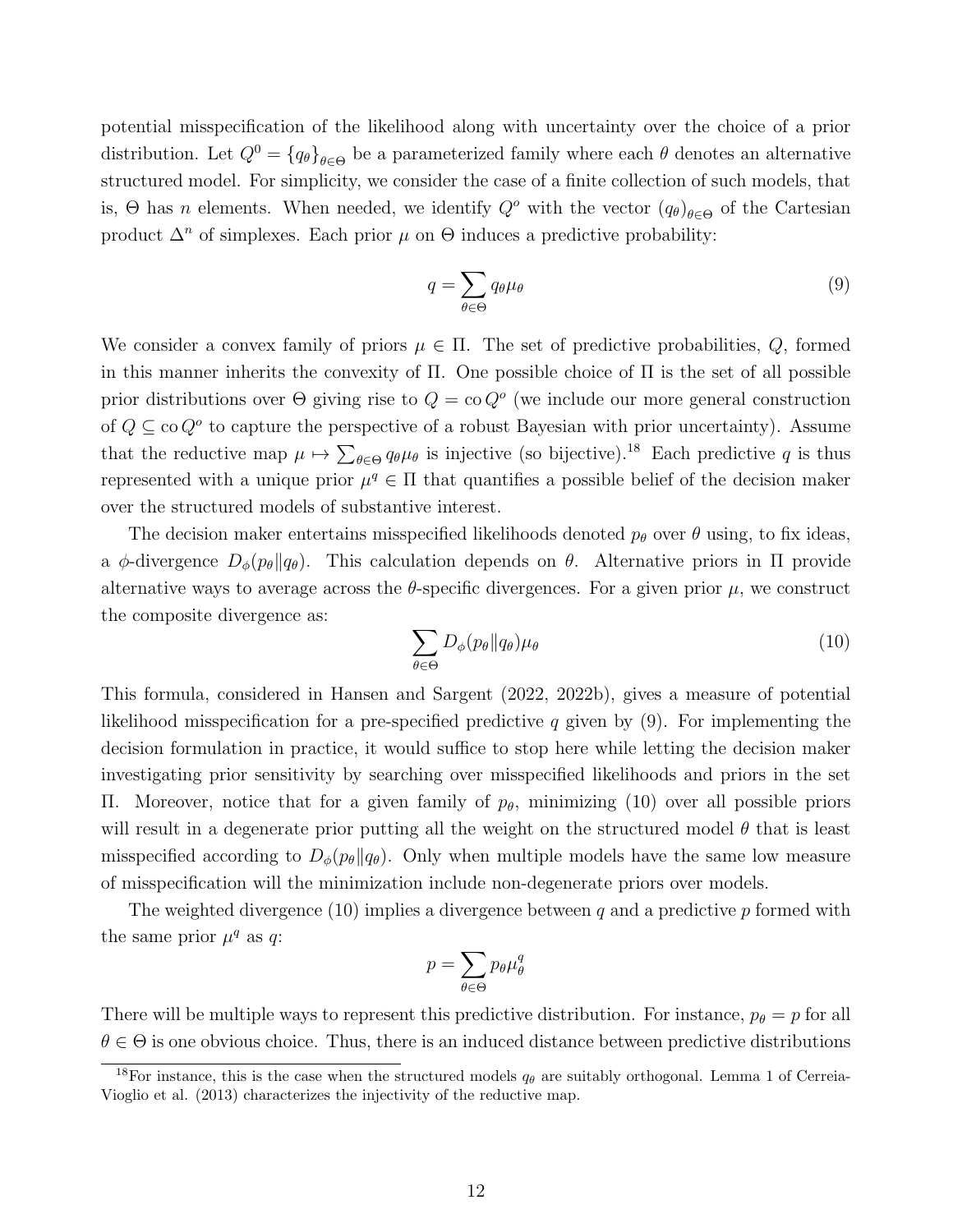given, for each  $(p, q) \in \Delta \times Q$ , by

$$
c(p,q) = \min_{(p_{\theta})_{\theta \in \Theta} \in \Delta^{n}: p = \sum_{\theta \in \Theta} p_{\theta} \mu_{\theta}^{q}} \sum_{\theta \in \Theta} D_{\phi}(p_{\theta} || q_{\theta}) \mu_{\theta}^{q}
$$
(11)

This distance is a lower semicontinuous and convex variational divergence, as detailed in Lemma 13 of Appendix B.1 with a general statistical distance playing the role of  $D_{\phi}$  here.

### 3.2 Preferences

We consider a two-preference setup, as in Gilboa et al. (2010), with a mental preference ≿<sup>∗</sup> and a behavioral preference  $\succsim$ .

**Definition 1** A preference  $\sum$  is (subjectively) rational if it is:

- a. complete;
- b. risk independent: for all  $x, y, z \in X$  and  $\alpha \in (0,1)$ , if  $x \sim y$  then  $\alpha x + (1 \alpha) z \sim$  $\alpha y + (1 - \alpha) z$ .

The behavioral preference  $\succsim$  governs the decision maker choice behavior and so it is natural to require it to be complete because, eventually, the decision maker has to choose between alternatives (burden of choice). It is subjectively rational because, in an "argumentative" perspective, the decision maker cannot be convinced that it leads to incorrect choices. Risk independence ensures that  $\succsim$  is represented on the space of consequences X by an affine utility function  $u: X \to \mathbb{R}$ , for instance an expected utility functional when X is the set of simple lotteries. So, risk is addressed in a standard way and we abstract from non-expected utility issues.

The mental preference  $\sum^*$  on F represents the decision maker's "genuine" preference over acts, so it has the nature of a dominance relation for the decision maker. As such, it might well not be complete because of the decision maker inability to compare some pairs of acts.

**Definition 2** A preference  $\succeq^*$  is a dominance relation (or is objectively rational) if it is:

- a. c-complete: for all  $x, y \in X$ ,  $x \succsim^* y$  or  $y \succsim^* x$ ;
- b. completeness: when Q is a singleton, for all  $f, g \in \mathcal{F}, f \succsim^* g$  or  $g \succsim^* f$ ;
- c. weak c-independent: for all  $f, g \in \mathcal{F}$ ,  $x, y \in X$  and  $\alpha \in (0, 1)$ ,

$$
\alpha f + (1 - \alpha)x \succsim^* \alpha g + (1 - \alpha)x \implies \alpha f + (1 - \alpha)y \succsim^* \alpha g + (1 - \alpha)y
$$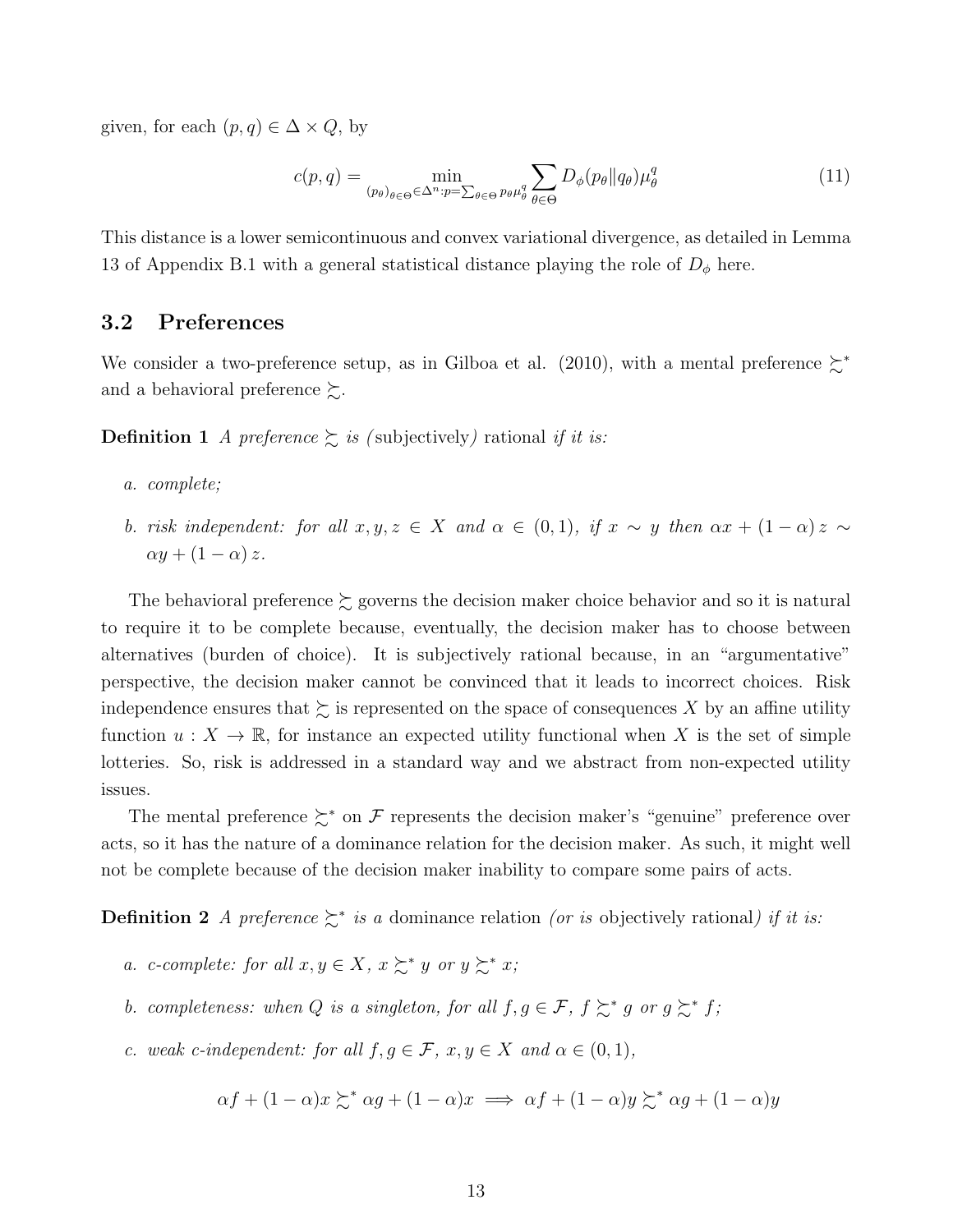d. convex: for all  $f, g, h \in \mathcal{F}$  and  $\alpha \in (0, 1)$ ,

$$
f \succsim^* h
$$
 and  $g \succsim^* h \implies \alpha f + (1 - \alpha) g \succsim^* h$ 

If  $f \succeq^* g$  we say that f dominates g (strictly if  $f \succ^* g$ ). It is objectively rational because the decision maker can convince others of its reasonableness, for instance through arguments based on scientific theories (a case especially relevant for our purposes). Momentarily, axiom A.3 will further clarify its nature. The dominance relation is, axiomatically, a variational preference which is not required to be complete, unless  $Q$  is a singleton.<sup>19</sup> When  $Q$  is a singleton, the dominance relation is complete and yet, because of model misspecification, satisfies only a weak form of independence. In other words, in our approach model misspecification may cause violations of the independence axiom for the dominance relation. Later in the paper, Proposition 6 will show that relaxing independence to weak c-independence is conceptually necessary as, otherwise, the behavioral preference would be misspecification neutral. This is a key observation for our analysis.

Along with the classical decision framework (8), the preferences  $\succeq^*$  and  $\succeq$  form a twopreference classical decision environment

$$
(S, \Sigma, X, Q, \succsim^*, \succsim) \tag{12}
$$

The next two assumptions, which we take from Gilboa et al. (2010), connect the two preferences  $\succsim^*$  and  $\succsim$ .

A.1 Consistency: for all  $f, g \in \mathcal{F}$ ,

$$
f \succsim^* g \Longrightarrow f \succsim g
$$

Consistency asserts that, whenever possible, the mental ranking informs the behavioral one. The next condition says that the decision maker opts, by default, for a sure alternative x over an uncertain one  $f$ , unless the dominance relation says otherwise.

A.2 *Caution*: for all  $x \in X$  and  $f \in \mathcal{F}$ ,

$$
f \not\succsim^* x \Longrightarrow x \succsim f
$$

Unlike the previous assumptions, the next two are peculiar to our analysis. They both link the posited set Q to the two preferences  $\succsim^*$  and  $\succsim$  of the decision maker. We begin with the

<sup>&</sup>lt;sup>19</sup>Convexity is stronger than uncertainty aversion a la Schmeidler (1989), which merely requires that  $f \sim^* g$ implies  $\alpha f + (1 - \alpha) g \succsim^* g$  for all  $\alpha \in (0, 1)$ . Yet, convexity and uncertainty aversion coincide under completeness (see, e.g., Lemma 56 of Cerreia-Vioglio et al., 2011b). Nascimento and Riella (2011) study incomplete variational preferences, but their result is not applicable to our setting because their axioms are over lotteries of acts (and their state space is finite).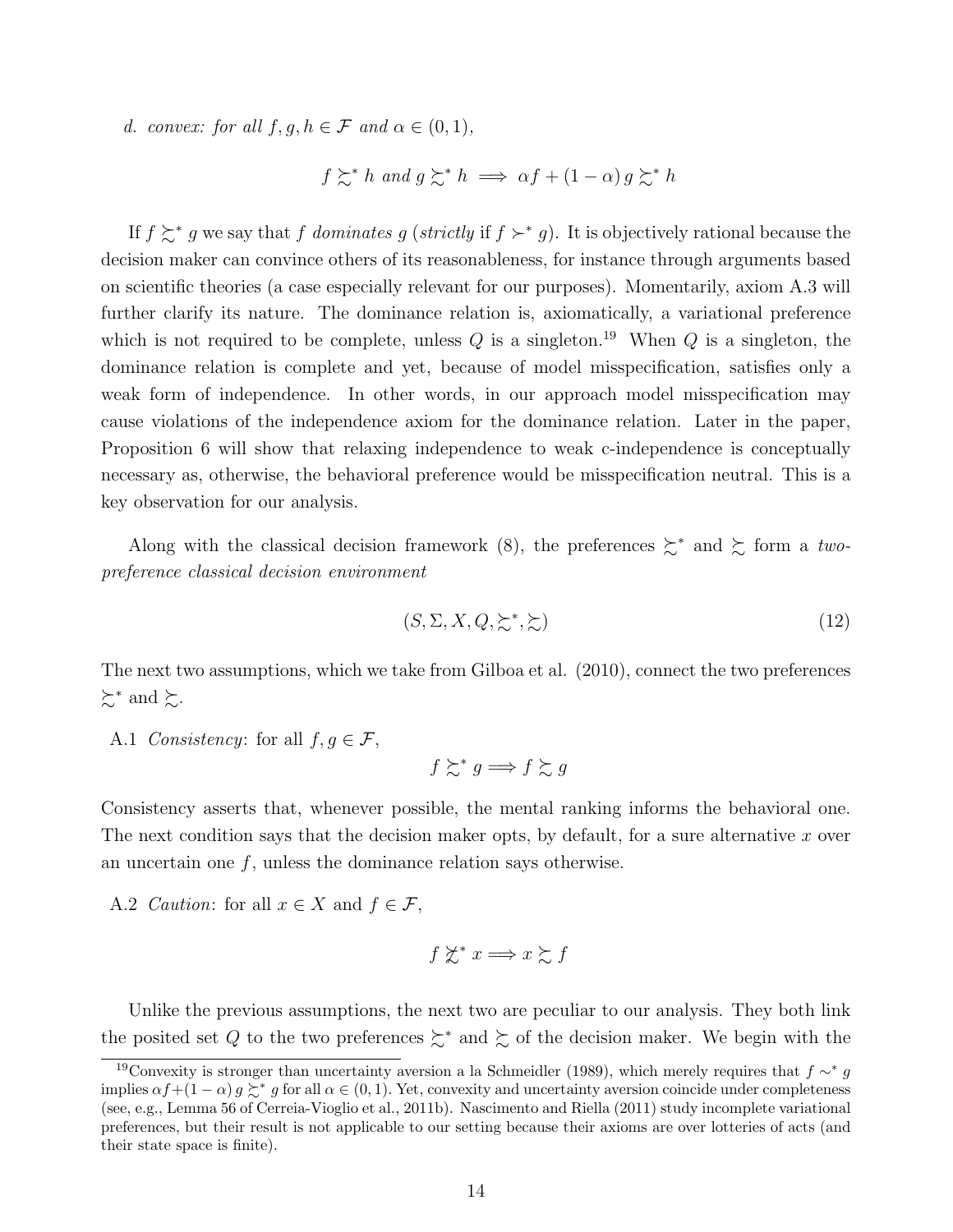dominance relation  $\succsim^*$ . Here we write  $f \stackrel{Q}{=} g$  when  $q(f = g) = 1$  for all  $q \in Q$ , i.e., f and g are equal almost everywhere according to each structured model.

A.3 Objective Q-coherence: for all  $f, g \in \mathcal{F}$ ,

$$
f \stackrel{Q}{=} g \implies f \sim^* g
$$

This axiom provides a preferential translation of the special status of structured models over unstructured ones: if they all regard two acts to be almost surely identical, the decision maker's "genuine" preference ≿<sup>∗</sup> follows suit and ranks them indifferent.

Previously, we noted that for some applications it may be important to allow the set of structured models, Q, not to be convex. Nevertheless, the closed convex hull,  $\overline{co} Q$ , of Q will play an important role in our next axiom.<sup>20</sup> Even when  $Q$  is not convex, we assign a special role to the probabilities in its convex hull relative to other unstructured models. Our rationale is that hybrid models retain an epistemic status and are more than just statistical artifacts used to assess model misspecification.<sup>21</sup>

To introduce our next axiom, recall that a rational preference  $\succsim$  satisfies risk independence and thus admits an affine utility function  $u : X \to \mathbb{R}$  that can be used to represent it over consequences as an expected utility.<sup>22</sup> Given a model  $p \in \Delta$  and an act f, we define an indifference class  $X_f^p \subseteq X$  of consequences  $x_f^p$  $\int_f^p$  via the equality

$$
u(x_f^p) = \int u(f) \, dp \tag{13}
$$

We can interpret each  $x_f^p$  $\frac{p}{f}$  as a consequence that would be indifferent, so equivalent, to act f if  $p$  were the correct model. By constructing these equivalent consequences for alternative acts and models, our next axiom relates the posited set of models Q with the behavioral preference ≿.

A.4 Subjective Q-coherence: for all  $f \in \mathcal{F}$  and  $x \in X$ , we have

$$
x \succ^* x_f^p \Longrightarrow x \succ f
$$

if and only if  $p \in \overline{co} Q$ .

In words,  $p \in \Delta$  is a structured or hybrid model, so belongs to  $\overline{co} Q$ , if and only if decision makers take it seriously, that is, they never choose an act  $f$  that would be strictly dominated

<sup>&</sup>lt;sup>20</sup>The need to consider the weak<sup>\*</sup>-closure of the convex hull is a technical detail (with a finite set  $Q$  we can just consider convex hulls).

<sup>&</sup>lt;sup>21</sup>In the robust Bayesian perspective previously discussed, the elements of  $\overline{c}O$  are the predictive distributions determined by alternative priors over Q.

<sup>22</sup>Under the usual identification of constant acts with consequences.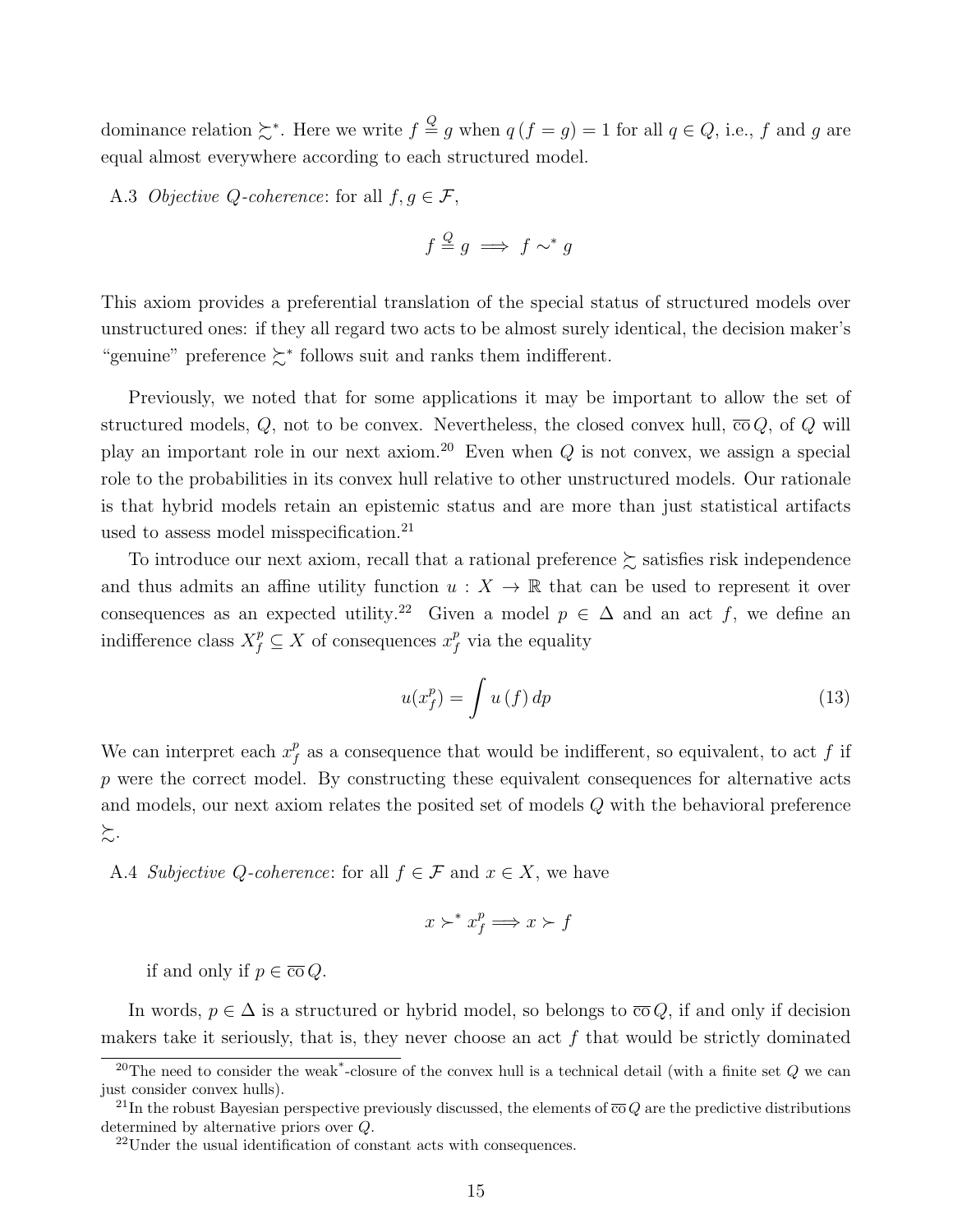if p were the correct model. Such a salience of p for the decision makers' preference is the preferential footprint of a structured or hybrid model that decision makers take seriously under consideration because of its epistemic status – as opposed to a purely unstructured model, which they regard as a mere statistical artifact with no epistemic content.

More can be said in the original Anscombe-Aumann setting with lottery-valued acts. For a given model  $p \in \Delta$  and act f, we construct the integral  $\int f dp$ , which is a lottery that describes the prize distribution induced by act f when states are generated by model  $p \in \Delta$ .<sup>23</sup> If  $u: X \to \mathbb{R}$  is any affine utility function that represents  $\succsim$  on X, then this integral obviously satisfies (13). This particular construction adds further clarity to axiom A.4 because it identifies one lottery in the indifference class  $X_f^p$  $\frac{p}{f}$  that depends directly on the model p. This axiom can now be written as

$$
x \succ^* \int f dp \implies x \succ f
$$

As an additional benefit, this formulation makes it clear that the definition of  $x_f^p$  $_{f}^{p}$  is independent of the choice in (13) of the specific utility u that represents  $\succeq$  on X.

To conclude, observe that in the traditional purely subjective axiomatizations, there is no way (actually, no language) to embed the probabilistic information that Q represents in the decision maker preference.<sup>24</sup> The last two axioms provide the needed embedding, as the representation theorems will show momentarily.

### 4 Representation with given structured information

We now show how the assumptions on the mental and behavioral preferences permit to characterize criterion (1) for a given set Q in  $\Delta^{\sigma}$ , that is, for a DM's given structured information.

To this end, throughout this section we assume that  $Q$  is a compact and convex set and we say that a function  $c: \Delta \times Q \to [0, \infty]$  is uniquely null if, for all  $(p, q) \in \Delta \times Q$ , the sets  $c_p^{-1}(0)$ and  $c_q^{-1}(0)$  are at most singletons. For instance, statistical distances are uniquely null because of the distance property (c.i).

We are now ready to state our first representation result.

**Theorem 1** Let  $(S, \Sigma, X, Q, \succsim^*, \succsim)$  be a two-preference classical decision environment, where  $(S, \Sigma)$  is a standard Borel space. The following statements are equivalent:

(i)  $\succeq^*$  is an unbounded dominance relation and  $\succeq$  is a rational preference that are both Qcoherent and jointly satisfy consistency and caution;

<sup>&</sup>lt;sup>23</sup>For the simple act  $f = \sum_i 1_{A_i} x_i$ , by definition  $(\int f dp)(z)$  is the probability  $\sum_i p(A_i) x_i(z)$  of obtaining prize  $z$  by choosing  $f$  under  $p$ .

<sup>&</sup>lt;sup>24</sup>For instance, in the Gilboa and Schmeidler (1989) seminal axiomatization the derived set of probabilities  $C$  is purely subjective. There is no formal connection with any underlying probabilistic information, something left to the decision maker personal, unmodelled, elaborations. A notable exception is Gajdos et al. (2008), which considers probabilistic information. Its analysis proceeds along lines very different from ours.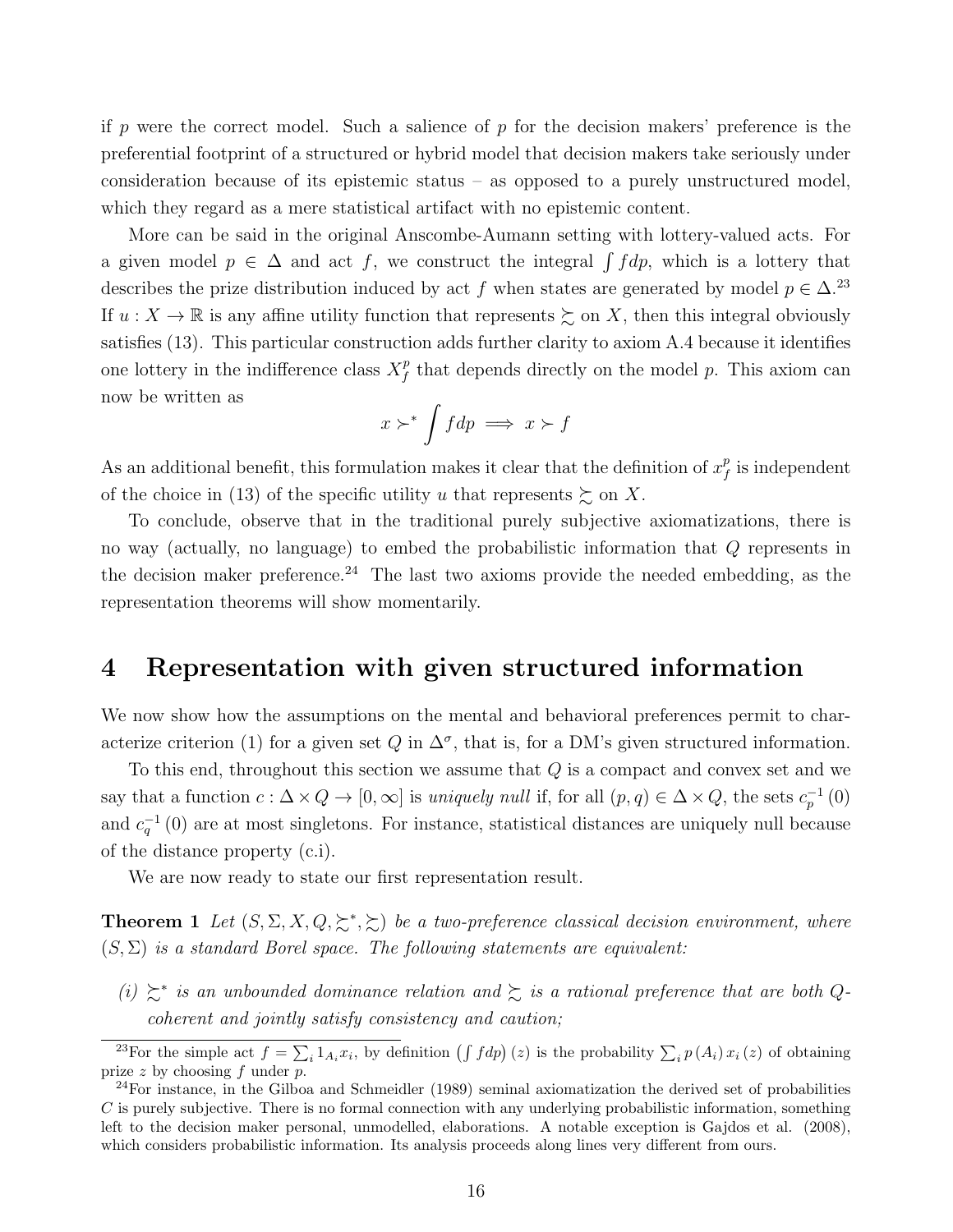(ii) there exist an onto affine function  $u: X \to \mathbb{R}$  and a variational pseudo-statistical distance  $c : \Delta \times Q \to [0, \infty],$  with dom  $c_Q \subseteq \Delta^{\ll}(Q)$ , such that, for all acts  $f, g \in \mathcal{F}$ ,

$$
f \succsim^* g \iff \min_{p \in \Delta} \left\{ \int u(f) \, dp + c(p, q) \right\} \ge \min_{p \in \Delta} \left\{ \int u(g) \, dp + c(p, q) \right\} \qquad \forall q \in Q \tag{14}
$$

and

$$
f \succsim g \iff \min_{p \in \Delta} \left\{ \int u(f) \, dp + \min_{q \in Q} c(p, q) \right\} \ge \min_{p \in \Delta} \left\{ \int u(g) \, dp + \min_{q \in Q} c(p, q) \right\} \tag{15}
$$

If, in addition, c is uniquely null, then it can be chosen to be a variational statistical distance.

This result identifies, in particular, the main preferential assumptions underlying a representation of the type

$$
V(f) = \min_{p \in \Delta} \left\{ \int u(f) \, dp + \min_{q \in Q} c(p, q) \right\} \tag{16}
$$

for the preference  $\succsim$  when a set Q of structured models is given. While this representation is of interest for a general variational pseudo-statistical distance  $c$ , it is of particular interest when c is a variational statistical distance. In this case, the partial ordering  $\geq^*$  is more easily interpreted. Though a technical condition of "unique nullity" is imposed to pin down statistical distances, our representation arguably has more general applicability and captures the preferential underpinning of criterion (16).

The Hausdorff statistical set distance  $\min_{q \in Q} c(p,q)$  between p and Q is strictly positive if and only if p is an unstructured model, i.e.,  $p \notin Q$ . In particular, the more distant from Q is an unstructured model, the more it is penalized as reflected in the minimization problem that criterion (16) features. In terms of uniqueness of the representation, the variational representation  $(u, c_{Q})$  is unique, up to scaling, as in Maccheroni et al. (2006). As to the uniqueness of c, it will be established in the richer framework of Theorem 2.

**A misspecification index** A behavioral preference  $\succsim$  represented by (16) is variational with index  $\min_{q \in Q} c(p,q)$ . So, if two unbounded preferences  $\succsim_1$  and  $\succsim_2$  represented by (16) share the same u but feature different statistical distances  $\min_{q\in Q} c_1(p,q)$  and  $\min_{q\in Q} c_2(p,q)$ , then  $\zeta_1$  is more uncertainty averse than  $\zeta_2$  if and only if

$$
\min_{q \in Q} c_1(p,q) \le \min_{q \in Q} c_2(p,q)
$$

In the present "classical" setting we interpret this comparative result as saying that the lower is  $\min_{q\in Q} c(p,q)$ , the higher is the fear of misspecification. Indeed, Q is fixed and the differences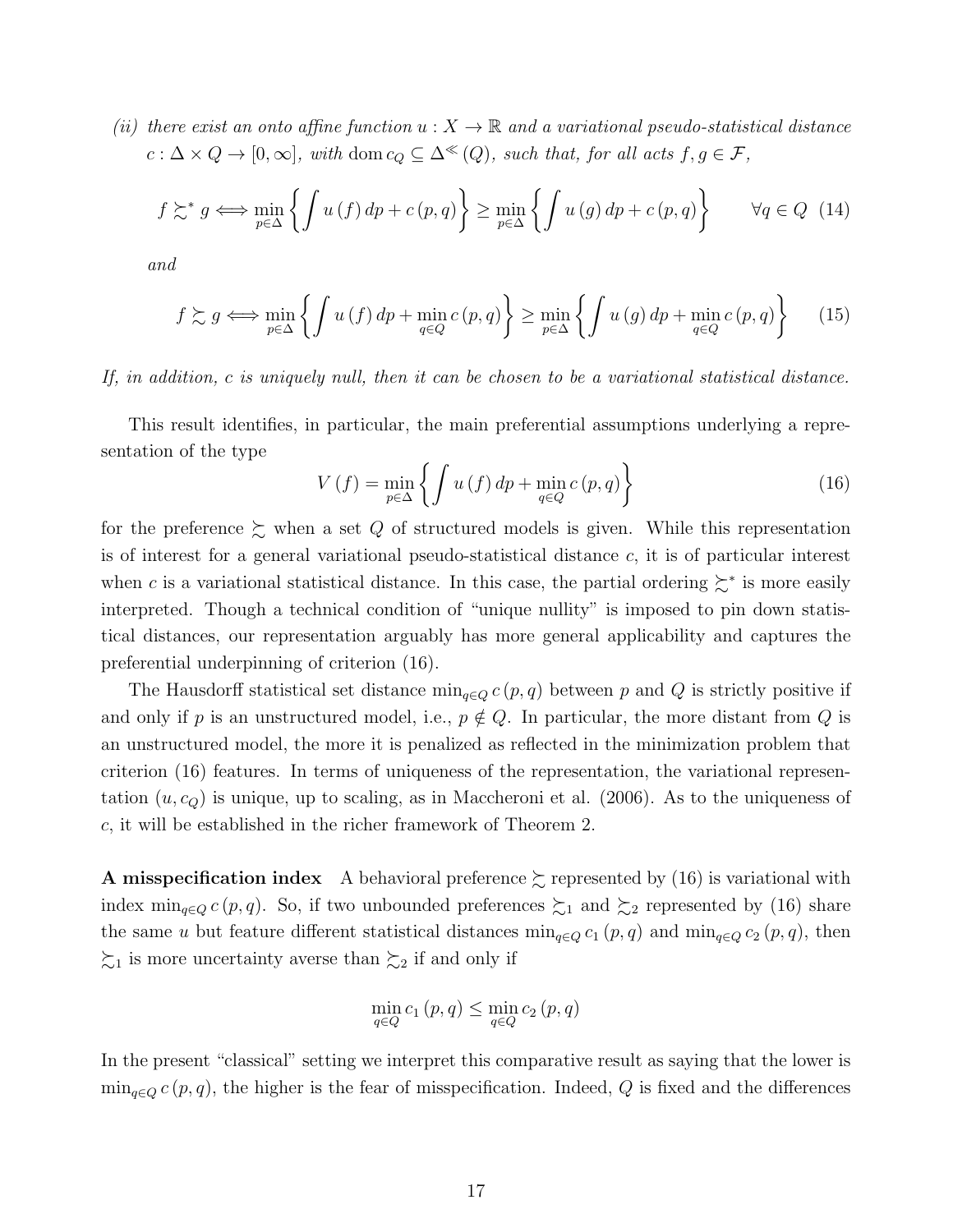in behavior cannot be due to model ambiguity. We thus regard the section  $c_Q$ , i.e., the map

$$
p \mapsto \min_{q \in Q} c(p, q) \tag{17}
$$

as an index of aversion to model misspecification and we call it, for short, a misspecification index. The lower is this index, the higher is the fear of misspecification. The index is maximal when

$$
c_Q(p) = \delta_Q(p) = \begin{cases} 0 & \text{if } p \in Q \\ +\infty & \text{else} \end{cases}
$$

Later we will interpret this maximal case as representing a neutral attitude toward model misspecification (cf. Definition 4). In this case, the decision maker does not care about unstructured models and maximally penalizes them, so they play no role in the decision criterion. In contrast, unstructured models are penalized less, so play a bigger role in the criterion, when the decision maker wants to keep them on the table to express a concern about model misspecification. Comparing two indexes, when

$$
c_{1,Q} \le c_{2,Q}
$$

we interpret the lower penalization of unstructured models in  $c_{1,Q}$  as modelling a higher concern for model misspecification.

Specifications and computability Two specifications of our representation are noteworthy. First, when c is the entropic statistical distance  $\lambda R(p||q)$ , with  $\lambda \in (0,\infty]$ , we have the following important special case of our representation

$$
V(f) = \min_{p \in \Delta} \left\{ \int u(f) \, dp + \lambda \min_{q \in Q} R(p||q) \right\} \tag{18}
$$

which gives tractability to our decision criterion under model misspecification. Specifically, for  $\lambda \in (0,\infty),^{25}$ 

$$
\min_{p \in \Delta} \left\{ \int u(f) \, dp + \lambda \min_{q \in Q} R(p||q) \right\} = \min_{q \in Q} -\lambda \log \int e^{-\frac{u(f)}{\lambda}} dq \tag{19}
$$

This result is well known when  $Q$  is a singleton, that is, when  $(18)$  is a standard multiplier criterion.

A second noteworthy special case of our representation is the Gini criterion

$$
V(f) = \min_{p \in \Delta} \left\{ \int u(f) \, dp + \lambda \min_{q \in Q} \chi^2(p||q) \right\} \tag{20}
$$

<sup>&</sup>lt;sup>25</sup>When  $\lambda = \infty$ , we have  $\min_{p \in \Delta} \{ \int u(f) dp + \lambda \min_{q \in Q} R(p||q) \} = \min_{q \in Q} \int u(f) dq$ . See Appendix B.2 for the simple proof of (19).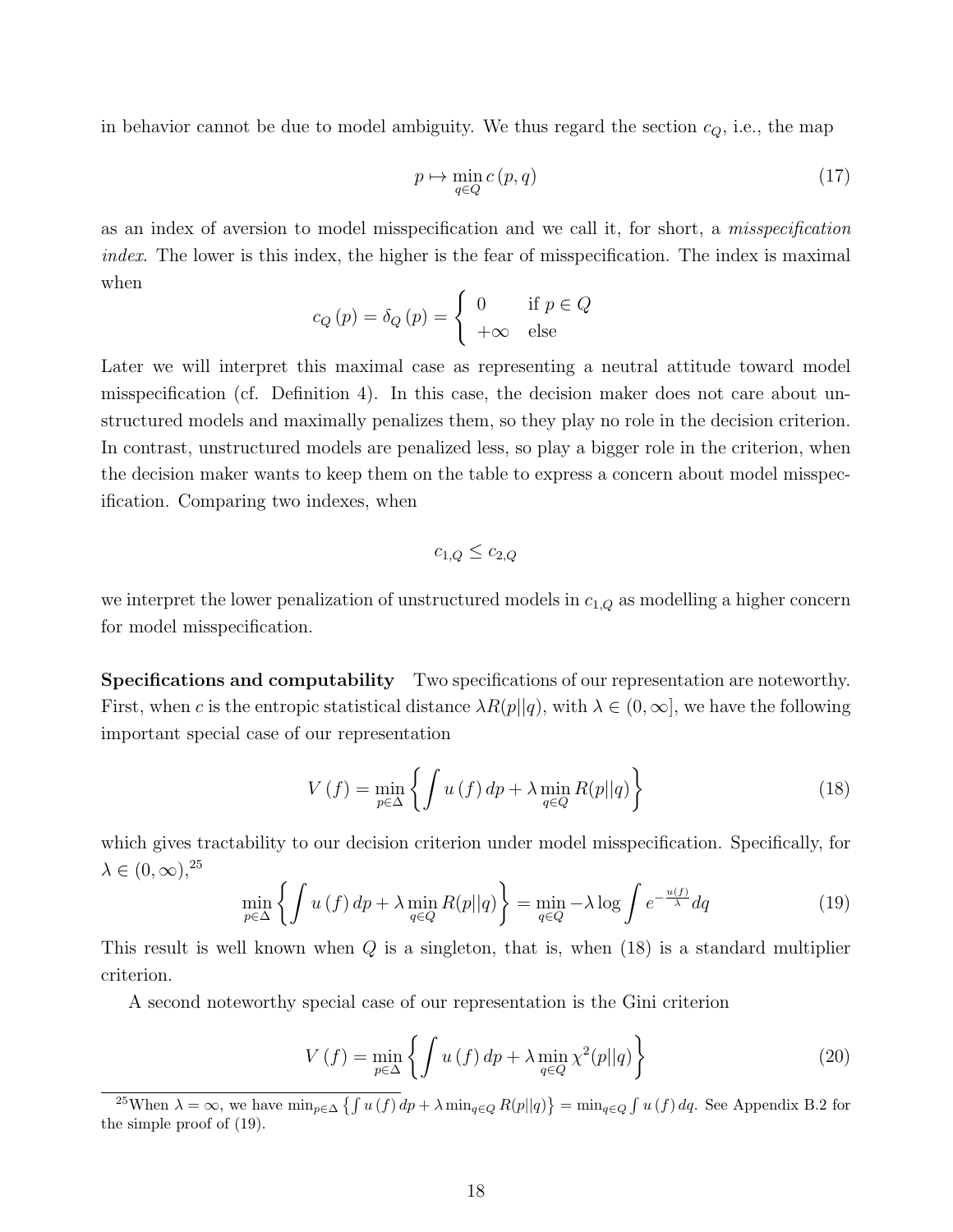Remarkably, we have

$$
\min_{p \in \Delta} \left\{ \int u(f) \, dp + \lambda \min_{q \in Q} \chi^2(p||q) \right\} = \min_{q \in Q} \left\{ \int u(f) \, dq - \frac{1}{2\lambda} \text{Var}_q(u(f)) \right\} \tag{21}
$$

for all acts f for which the *mean-variance* (in utils) criteria on the r.h.s. are monotone. So, the Gini criterion is a monotone version of the max-min mean-variance criterion.<sup>26</sup>

As to computability, in the important case when criterion (1) features a  $\phi$ -divergence, like the specifications just discussed, we need only to know the set Q to compute it, no integral with respect to unstructured models is needed. This is proved in the next result which is a consequence of a duality formula of Ben-Tal and Teboulle (2007).<sup>27</sup>

**Proposition 1** Given  $Q \subseteq \Delta^{\sigma}$  and  $\lambda \in (0, \infty)$ , for each act  $f \in \mathcal{F}$  it holds

$$
V(f) = \min_{p \in \Delta} \left\{ \int u(f) \, dp + \lambda \min_{q \in Q} D_{\phi}(p||q) \right\} = \lambda \min_{q \in Q} \sup_{\eta \in \mathbb{R}} \left\{ \eta - \int \phi^* \left( \eta - \frac{u(f)}{\lambda} \right) dq \right\}
$$

The r.h.s. formula computes criterion (1) for  $\phi$ -divergences by using only integrals with respect to structured models. This formula substantially simplifies computations and thus confirms the analytical tractability of the previous specifications.

### 4.1 Interpretation of the decision criterion

In the Introduction we outlined a "protective belt" interpretation of decision criterion (16), i.e.,

$$
V(f) = \min_{p \in \Delta} \left\{ \int u(f) \, dp + \min_{q \in Q} c(p, q) \right\}
$$

To elaborate, we begin by observing that the misspecification index (17) has the following bounds

$$
0 \le \min_{q \in Q} c(p, q) \le \delta_Q(p) \qquad \forall p \in \Delta \tag{22}
$$

So, fear of misspecification is absent when the misspecification index is  $\delta_Q$  – e.g., when  $\lambda = +\infty$ in (18) – in which case criterion (16) takes a Wald (1950) max-min form

$$
V\left(f\right) = \min_{q \in Q} \int u\left(f\right) dq \tag{23}
$$

This max-min criterion characterizes a decision maker who confronts model misspecification, but is not concerned by it, and exhibits only aversion to model ambiguity. In other words, this Waldean decision maker is a natural candidate to be (model) misspecification neutral. The next

<sup>26</sup>At the end of Appendix B.2 we further discuss this point.

<sup>&</sup>lt;sup>27</sup>Here  $\phi^*$  denotes the convex Fenchel conjugate of  $\phi$ , once extended to R by setting  $\phi(t) = +\infty$  if  $t < 0$ . In particular,  $\phi^*$  is increasing.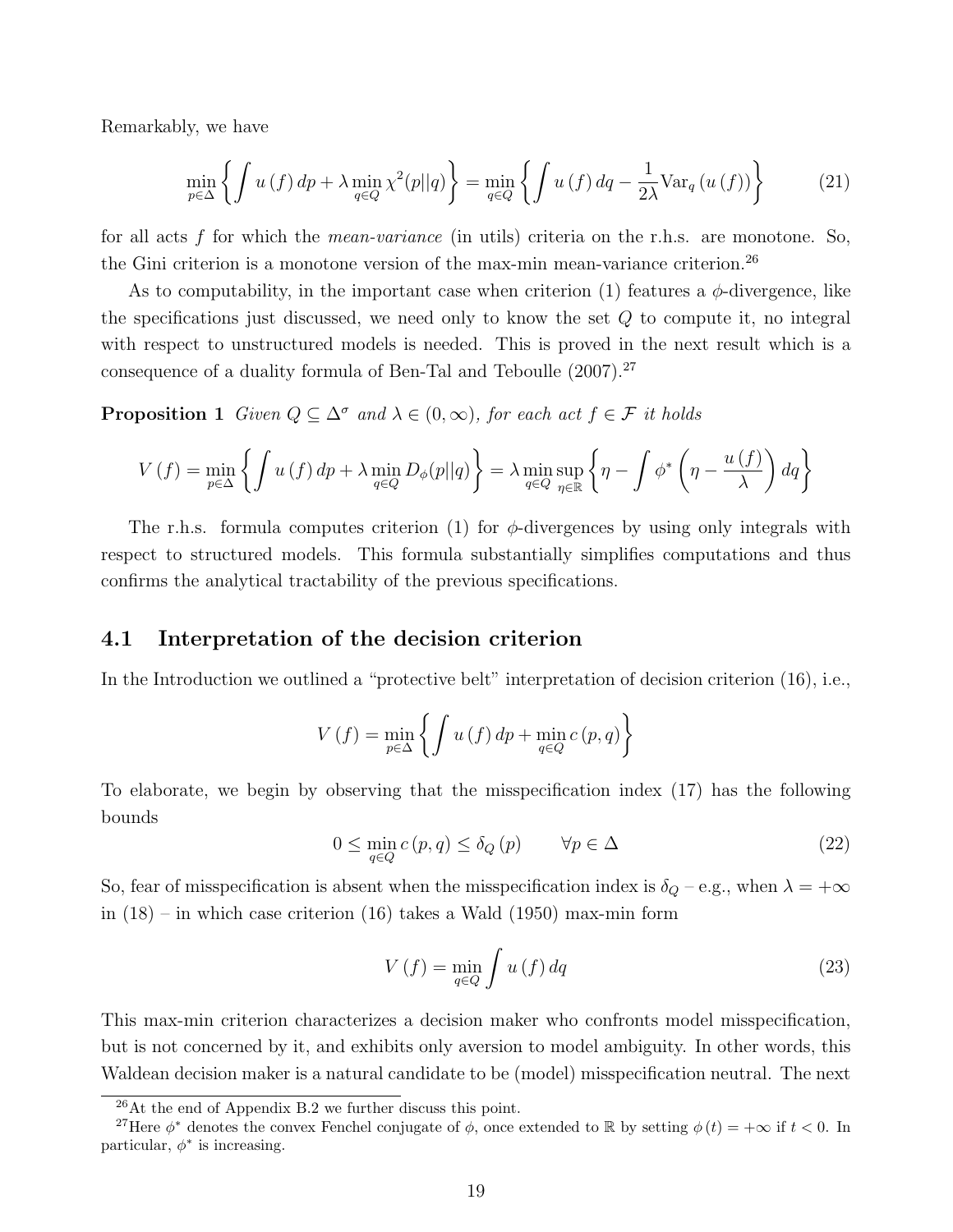limit result further corroborates this insight by showing that, when the fear of misspecification vanishes, the decision maker becomes Waldean.<sup>28</sup>

**Proposition 2** For each act  $f \in \mathcal{F}$ , we have

$$
\lim_{\lambda \uparrow \infty} \min_{p \in \Delta} \left\{ \int u(f) \, dp + \lambda \min_{q \in Q} R(p||q) \right\} = \min_{q \in Q} \int u(f) \, dq
$$

These observations, via bounds and limits, call for a proper decision-theoretic analysis of misspecification neutrality. To this end, note that structured models may be incorrect, yet useful as Box (1976) famously remarked. This motivates the next notion. Recall that act  $xAy$ , with  $x \succ y$ , represents a bet on event A.

**Definition 3** A preference  $\succsim$  is bet-consistent if, given any  $x \succ y$ ,

$$
q(A) \ge q(B) \quad \forall q \in Q \Longrightarrow xAy \succsim xBy
$$

for all events  $A, B \in \Sigma$ .

Under bet-consistency, a decision maker may fear model misspecification yet regards structured models as good enough to choose to bet on events that they unanimously rank as more likely. Preferences that are bet-consistent can be classified as exhibiting a mild form of fear of model misspecification. The following result shows that an important class of preferences, which includes the ones represented by criterion (18), are bet-consistent.

**Proposition 3** If  $\lambda \in (0,\infty]$  and  $c = \lambda D_{\phi}$ , then a preference  $\succeq$  represented by (16) is betconsistent.

Next we substantially strengthen bet-consistency by considering all acts, not just bets.

**Definition 4** A preference  $\sum$  is (model) misspecification neutral if

$$
\int u(f) \, dq \ge \int u(g) \, dq \quad \forall q \in Q \Longrightarrow f \succsim g
$$

for all acts  $f, g \in \mathcal{F}$ .

In this case, a decision maker trusts models enough so to follow them when they unanimously rank pairs of acts. Fear of misspecification thus plays no role in the decision maker preference, so it is decision-theoretically irrelevant. For this reason, the decision maker attitude toward model misspecification can be classified as neutral. The next result shows that this may happen if and only if the decision maker adopts the max-min criterion (23).

<sup>&</sup>lt;sup>28</sup>To ease matters, we state the result in terms of criterion (18). A general version can be easily established via an increasing sequence of misspecification indexes.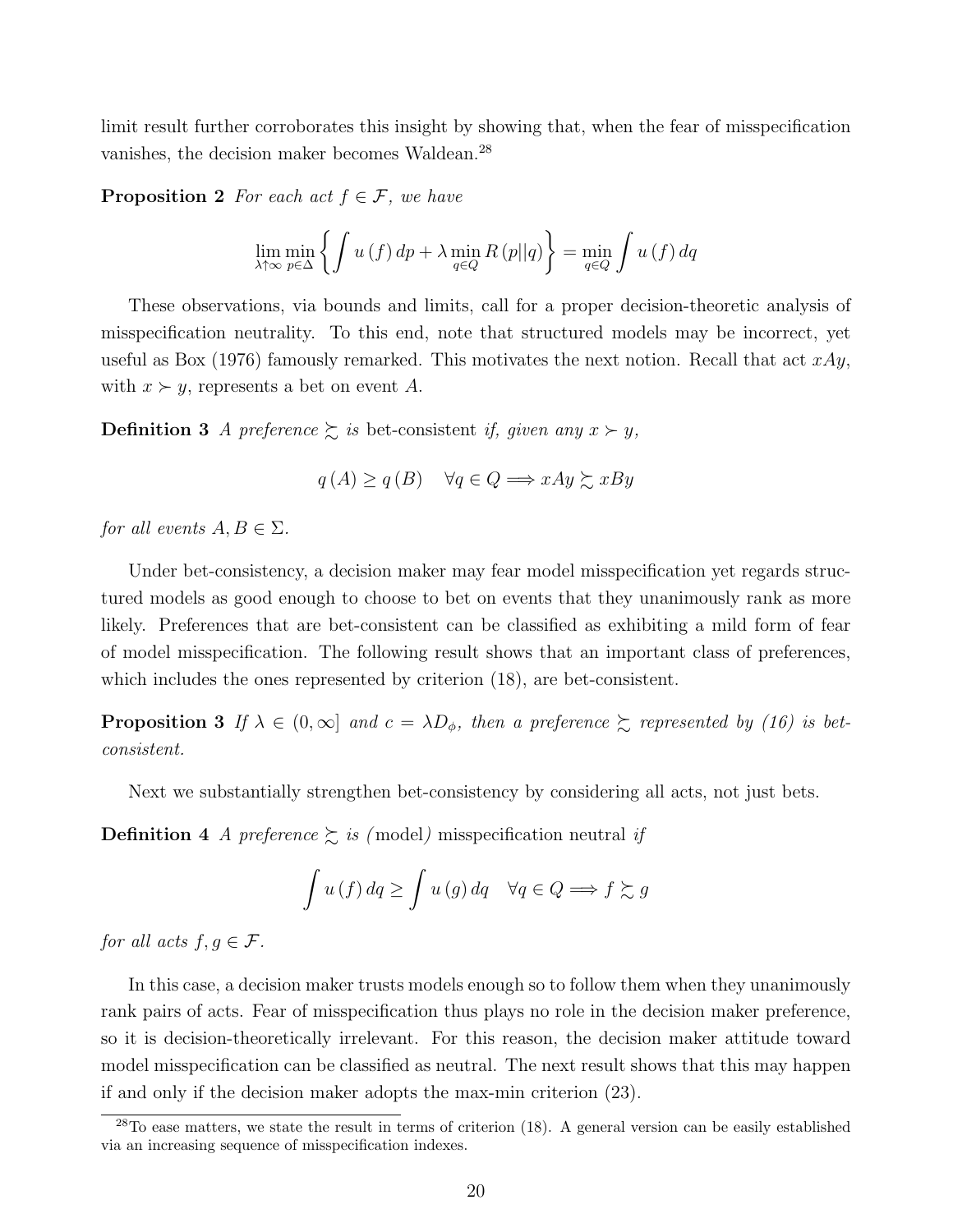**Proposition 4** A preference  $\succeq$  represented by criterion (16) is misspecification neutral if and only if it is represented by the max-min criterion (23).

This result provides the sought-after decision-theoretic argument for the interpretation of the max-min criterion as the special case of decision criterion (16) that corresponds to aversion to model ambiguity, with no fear of misspecification.<sup>29</sup> As remarked in the Introduction, it suggests that a decision maker using criterion (16) may be viewed as a decision maker who, under model ambiguity, would max-minimize over the set of structured models which she posited but that, for fear of misspecification, ends up using the more prudential variational criterion (16). Unstructured models lack the informational status of structured models, yet in the criterion (16) they act as a "protective belt" against model misspecification.

Under this interpretation of the criterion  $(16)$ , the special multiplier case of a singleton  $Q = \{q\}$  corresponds to a decision maker who, with no fear of misspecification, would adopt the expected utility criterion  $\int u(f) dq$  to confront the risk inherent to q. In other words, a singleton Q in (16) corresponds to an expected utility decision maker who fears misspecification.

Summing up, in our analysis decision makers adopt the max-min criterion (23) if they either confront only model ambiguity (an information trait) or are averse to model ambiguity with no fear of model misspecification (a taste trait).

### 4.2 Interpretation of the dominance relation

As just argued, the singleton  $Q = \{q\}$  special case

$$
\min_{p \in \Delta} \left\{ \int u(f) \, dp + c(p, q) \right\} \tag{24}
$$

of decision criterion (16) is an expected utility criterion under fear of misspecification (of the unique posited q). Via the relation

$$
f \succsim^* g \iff \min_{p \in \Delta} \left\{ \int u(f) \, dp + c(p, q) \right\} \ge \min_{p \in \Delta} \left\{ \int u(g) \, dp + c(p, q) \right\} \qquad \forall q \in Q \tag{25}
$$

the representation theorem thus clarifies the interpretation of ≿<sup>∗</sup> as a dominance relation under model misspecification by showing that it amounts to uniform dominance across all structured models with respect to criterion (24). The preference  $\succeq^*$  thus arises naturally when a set Q is posited by providing a preferential account of the decision maker's probabilistic information that this set represents. In the two-preference setting that we adopted, the axiomatic connections between  $\sum^*$  and  $\sum$ , via consistency and caution, then allow us to embed this information in the behavioral preference.

 $^{29}$ This result actually holds without any convexity assumption on Q. The same applies to Propositions 1, 3 and 5 of this section.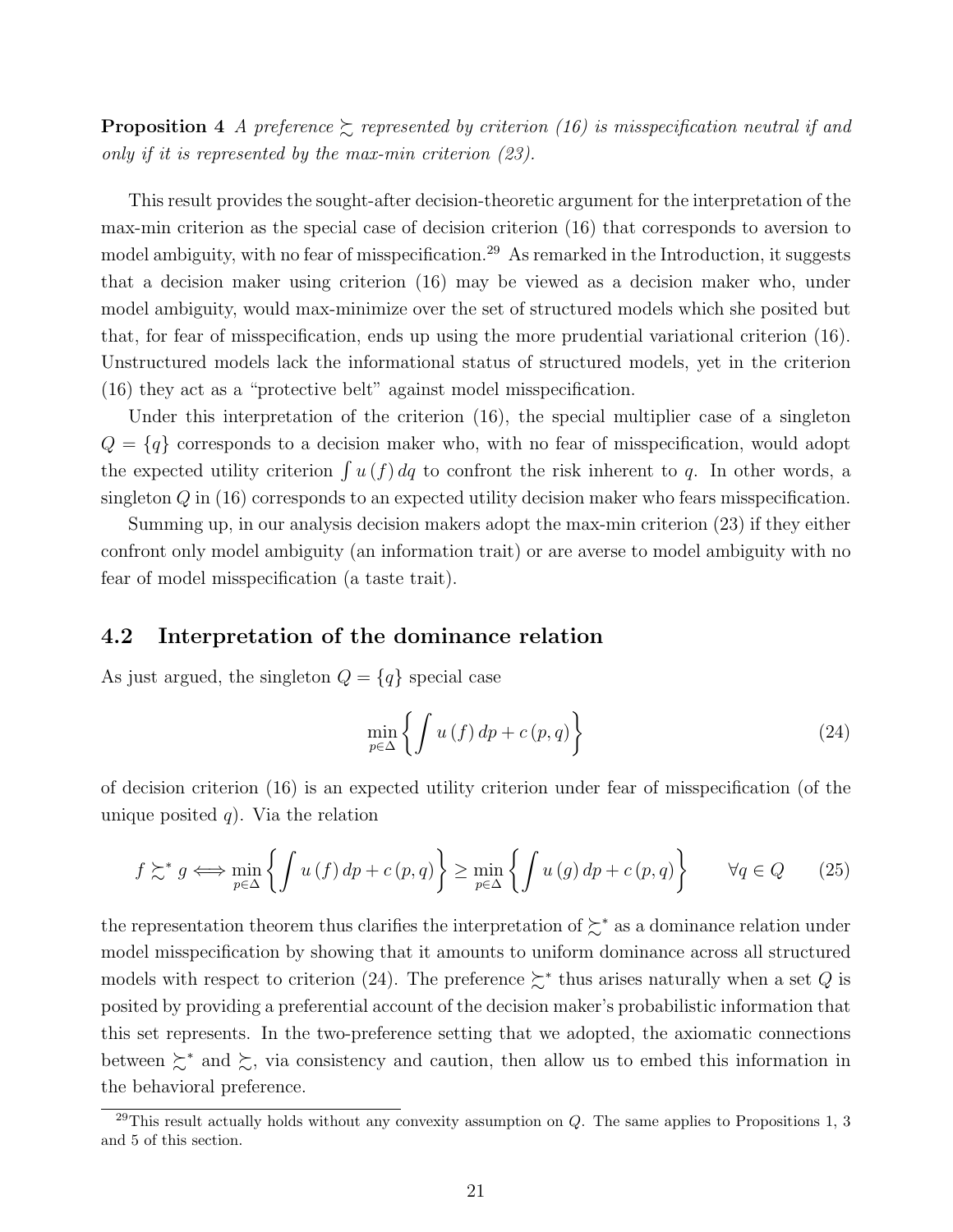It is easy to see that strict dominance amounts to (25), with strict inequality for some  $q \in Q$ . This observation raises a question: is there a notion of dominance that corresponds to strict inequality for all  $q \in Q$ ? To address this question, we introduce a *strong dominance* relation by writing  $f \succ r^* g$  if, for all acts  $h, l \in \mathcal{F}$ ,

$$
(1 - \delta) f + \delta h \succ^* (1 - \delta) g + \delta l
$$

for all small enough  $\delta \in [0, 1]$ .<sup>30</sup> By taking  $h = f$  and  $l = g$ , we have the basic implication

$$
f \succ\!\!\succ^* g \Longrightarrow f \succ^* g
$$

Strong dominance is a strengthening of strict dominance in which the decision maker can convince others "beyond reasonable doubt." The next characterization corroborates this interpretation and, at the same time, answers the previous question in the positive.<sup>31</sup>

**Proposition 5** Let  $c : \Delta \times Q \to [0, \infty]$  be a variational statistical distance,  $u : X \to \mathbb{R}$  an onto and affine function and  $\succsim^*$  an unbounded dominance relation represented by (25). For all acts  $f, g \in \mathcal{F}$ , we have  $f \nsucc^* g$  if and only if there exists  $\varepsilon > 0$  such that

$$
\min_{p \in \Delta} \left\{ \int u(f) \, dp + c(p, q) \right\} \ge \min_{p \in \Delta} \left\{ \int u(g) \, dp + c(p, q) \right\} + \varepsilon \qquad \forall q \in Q \tag{26}
$$

This characterization shows that  $\succ^*$  and  $\succ^*$  agree on consequences and, more importantly, that

$$
f \gg^* g \Longrightarrow \min_{p \in \Delta} \left\{ \int u(f) \, dp + c(p, q) \right\} > \min_{p \in \Delta} \left\{ \int u(g) \, dp + c(p, q) \right\} \quad \forall q \in Q
$$

At the same time, (26) implies

$$
f \gg^* g \Longrightarrow f \succ g \tag{27}
$$

We can diagram the relationships among the different dominance notions as follows:

$$
\begin{array}{ccc}\n\ast & \Rightarrow & \ast & \leftrightarrow & \ast \\
\Downarrow & & \Downarrow & & \downarrow \\
\star & & \Rightarrow & \searrow & & \end{array}
$$

An instance when

$$
f \succ^* g \implies f \succ g \tag{28}
$$

may fail is the max-min criterion (23).

<sup>30</sup>Strong dominance has been introduced by Cerreia-Vioglio et al. (2020).

 ${}^{31}$ Up to an  $\varepsilon$  that ensures a needed uniformity of the strict inequality across structured models.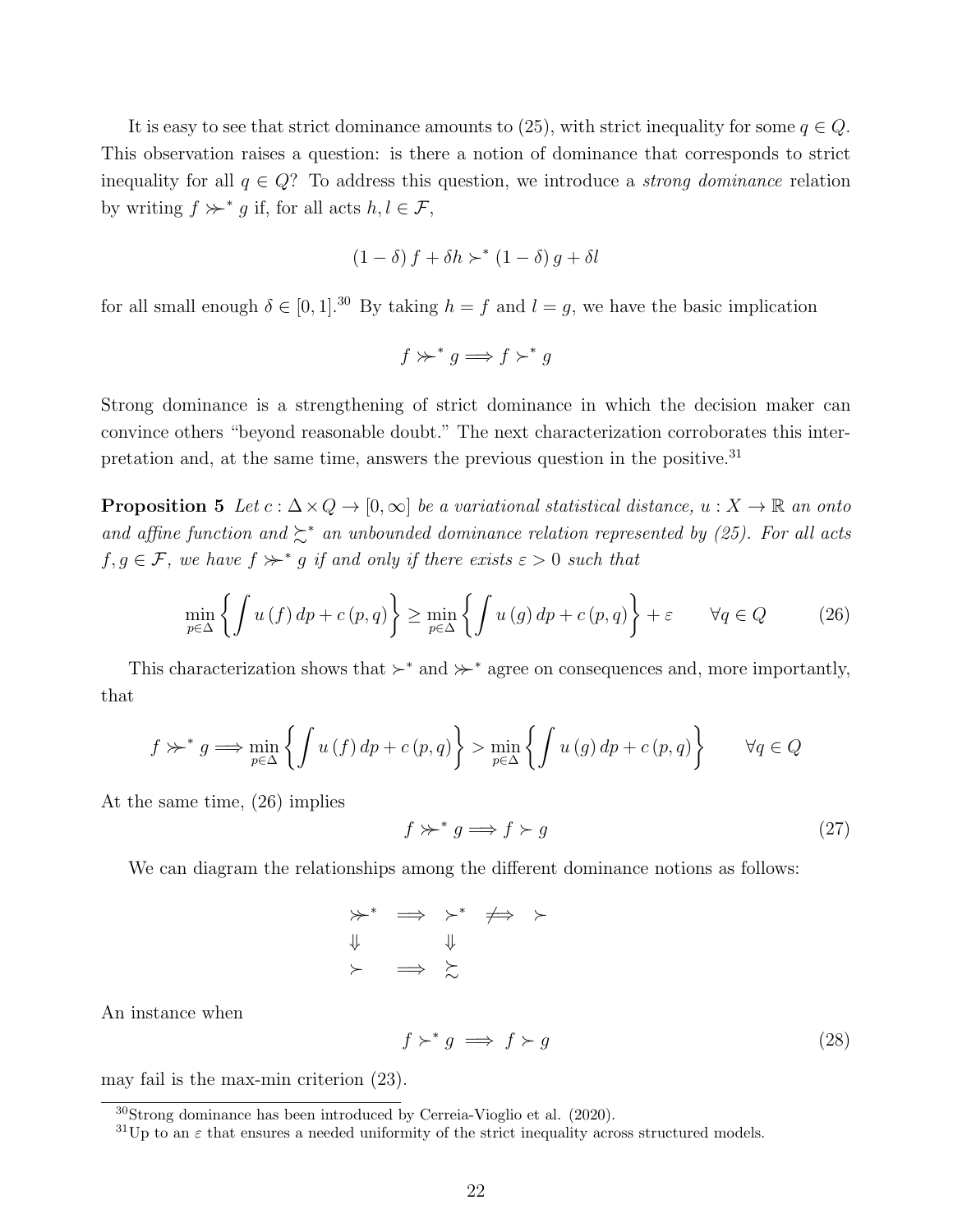We close by discussing misspecification neutrality, which in view of Proposition 4 is characterized by the misspecification index  $\min_{q \in Q} c(p,q) = \delta_Q(p)$ .

**Lemma 1** Let c be a variational statistical distance  $c : \Delta \times Q \rightarrow [0, \infty]$ . We have  $\min_{q \in Q} c(p, q) =$  $\delta_Q(p)$  if and only if, for each  $q \in Q$ ,  $c(p,q) = \infty$  for all  $p \notin Q$ .

Misspecification neutrality is thus characterized by a statistical distance that maximally penalizes unstructured models, which end up playing no role. From a statistical distance angle, this confirms that misspecification neutrality is the attitude of a decision maker who confronts model misspecification, but does not care about it (and so has no use for unstructured models).

This angle becomes relevant here because it shows that, under misspecification neutrality, the representation (25) of the dominance relation becomes

$$
f \succsim^* g \iff \min_{q' \in Q} \left\{ \int u(f) \, dq' + c \left( q', q \right) \right\} \ge \min_{q' \in Q} \left\{ \int u(g) \, dq' + c \left( q', q \right) \right\} \qquad \forall q \in Q \tag{29}
$$

Unstructured models play no role here. This is shown by the next result which also demonstrates how relaxing independence to weak c-independence is conceptually necessary. For, if the dominance relation ≿<sup>∗</sup> satisfies the stronger assumption of c-independence, then the behavioral preference  $\succsim$  is necessarily misspecification neutral.

A.5 *C-independence*. For all  $f \in \mathcal{F}$ ,  $x, y \in X$  and  $\alpha \in (0, 1]$ ,

$$
f \succsim^* x \iff \alpha f + (1 - \alpha) y \succsim^* \alpha x + (1 - \alpha) y
$$

When the dominance relation ≿<sup>∗</sup> is complete, our version is equivalent to the original version of Gilboa and Schmeidler (1989). Otherwise, ours is weaker.

**Proposition 6** Let  $(S, \Sigma, X, Q, \succsim^*, \succsim)$  be a two-preference classical decision environment, where  $(S, \Sigma)$  is a standard Borel space. The following statements are equivalent:

- (i)  $\succeq^*$  is an unbounded dominance relation that satisfies c-independence and  $\succeq$  is a rational preference that are both Q-coherent and jointly satisfy consistency and caution;
- (ii) there exist an onto affine function  $u: X \to \mathbb{R}$  and a variational pseudo-statistical distance  $c : \Delta \times Q \to [0, \infty],$  with  $c_Q = \delta_Q$ , such that, for all acts  $f, g \in \mathcal{F}$ , it holds (29) and

$$
f \gtrsim g \iff \min_{q \in Q} \int u(f) \, dq \ge \min_{q \in Q} \int u(g) \, dq \tag{30}
$$

Moreover,  $\geq^*$  satisfies independence if and only if  $c : \Delta \times Q \to [0, \infty]$  can be chosen to be the variational statistical distance  $c(p,q) = \delta_{\{q\}}(p)$  for all  $(p,q) \in \Delta \times Q$ .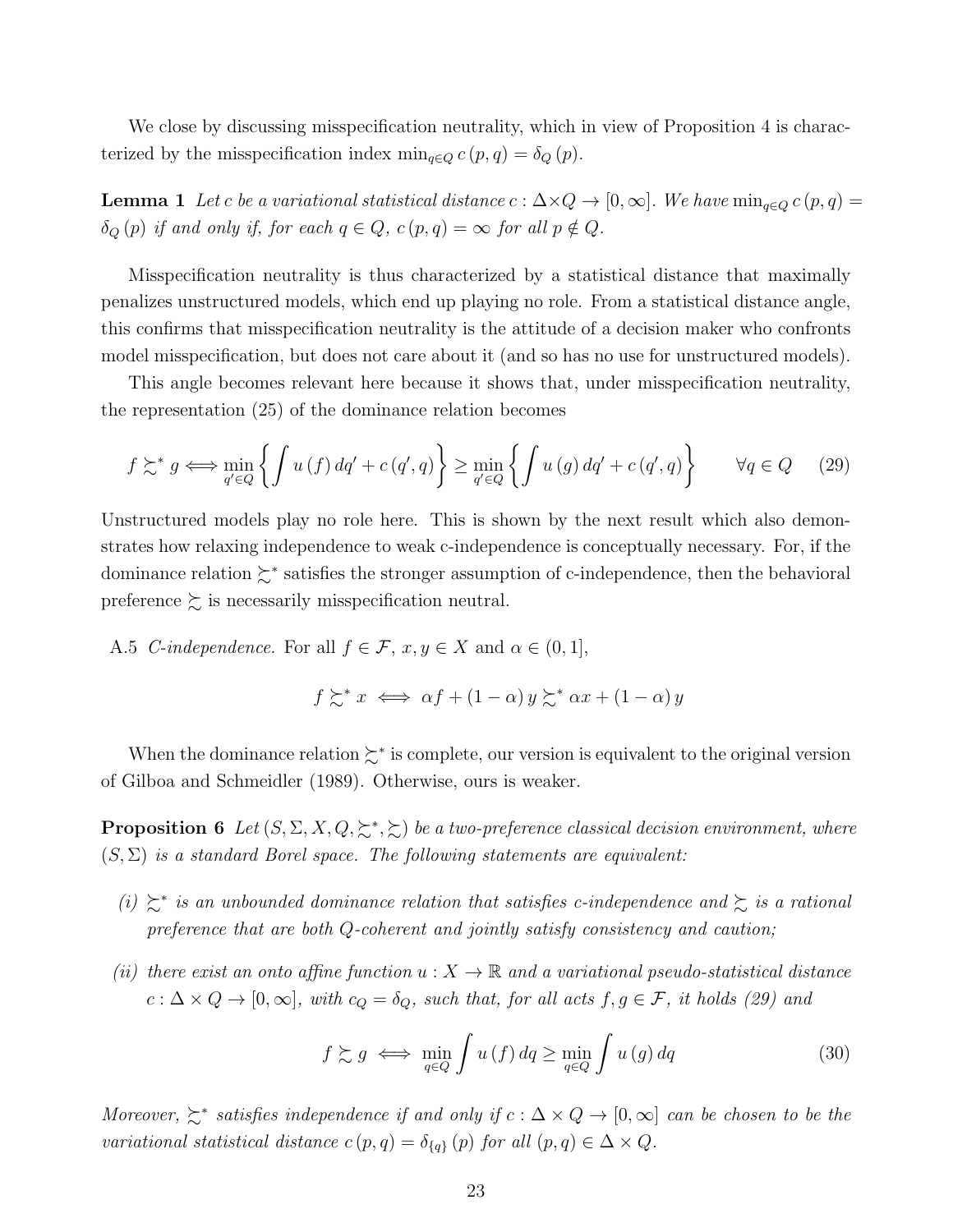To sum up, only a genuine variational dominance relation can accommodate fear of model misspecification and an approach where structured models always have a different and more relevant status than unstructured models.

The last part of the statement,  $32$  which is the version for our setting of the main result of Gilboa et al. (2010), shows that also statistical distances play no role, so (29) reduces to

$$
f \gtrsim^* g \Longleftrightarrow \int u(f) \, dq \ge \int u(g) \, dq \qquad \forall q \in Q
$$

when the dominance relation satisfies the independence axiom.

### 5 Representation with varying structured information

So far, we carried out our analysis for a given set Q of structured models. Indeed, a twopreference classical decision environment (12) should be more properly written as

$$
(S, \Sigma, X, Q, \succsim_Q^* \succsim_Q)
$$

with the dependence of preferences on Q highlighted. Decision environments, however, may share common state and consequence spaces, but differ on the posited sets of structured models because of different information that decision makers may have. It then becomes important to ensure that decision makers use decision criteria that, across such environments, are consistent.

To address this issue, in this section we consider a family

$$
\left\{\left(S,\Sigma,X,Q,\succsim^*_Q,\succsim_Q\right)\right\}_{Q\in\mathcal{Q}}
$$

of classical decision environments that differ in the set  $Q$  of posited models and we introduce axioms on the family  $\{\gtrsim_{Q}^*\}_{Q\in\mathcal{Q}}$  that connect these environments. We assume that  $\mathcal Q$  is a collection of compact subsets of  $\Delta^{\sigma}$  that contains all singletons and that covers all doubletons, that is, for each  $q, q' \in \Delta^{\sigma}$  there exists some  $Q \in \mathcal{Q}$  such that  $\{q, q'\} \subseteq Q$ . These assumptions are satisfied, for example, by the collection of finite sets of  $\Delta^{\sigma}$  as well as by the collection K of its compact and convex sets.

A.6 Monotonicity (in model ambiguity): for all  $f, g \in \mathcal{F}$ , if  $Q' \subseteq Q$  then

$$
f \succsim_Q^* g \Longrightarrow f \succsim_{Q'}^* g
$$

According to this axiom, if the "structured" information underlying a set Q is good enough for the decision maker to establish that an act dominates another one, a better information which

<sup>&</sup>lt;sup>32</sup>In proving this last part, we can dispense with the assumption of  $(S, \Sigma)$  being a standard Borel space. Similarly, (i) would still imply (30), again without any assumption on  $(S, \Sigma)$ .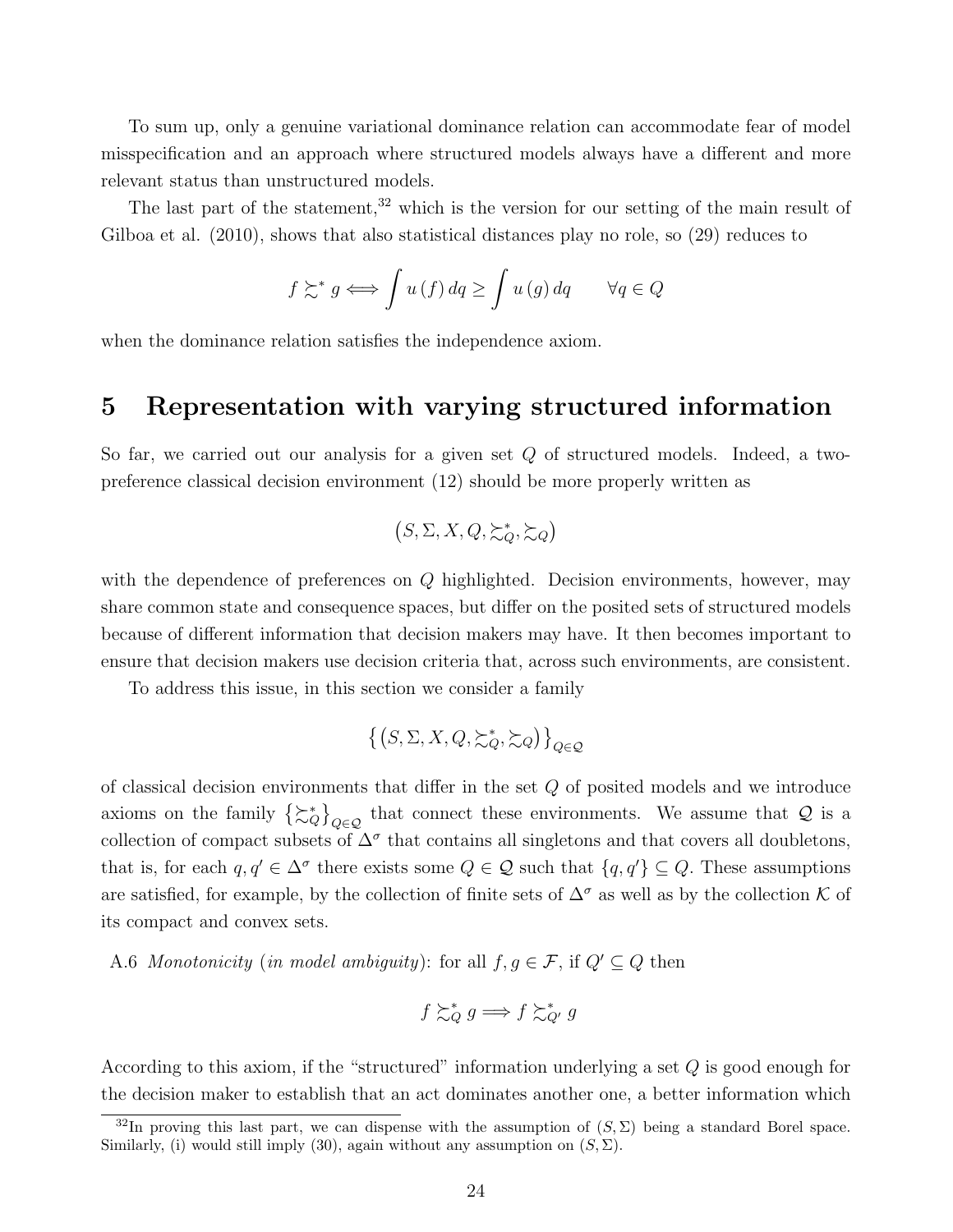decreases model ambiguity can only confirm such judgement. Its reversal would be, indeed, at odds with the objective rationality spirit of the dominance relation.

Next we consider a separability assumption.

A.7 Q-separability: for all  $f, g \in \mathcal{F}$ ,

$$
f \succsim_q^* g \quad \forall q \in Q \implies f \succsim_Q^* g
$$

In words, an act dominates another one when it does, separately, through the lenses of each structured model. In this axiom the incompleteness of  $\succsim_Q^*$  arises as that of a Paretian order over the, complete but possibly misspecification averse, preferences  $\succcurlyeq_q^*$  determined by the elements of Q.

We close with a continuity axiom. To state it, we need a last piece of notation: we denote by  $x_{f,q}$  the consequence indifferent to act f for preference  $\succcurlyeq_q^{*}$ .<sup>33</sup>

A.8 Lower semicontinuity: for all  $x \in X$  and  $f \in \mathcal{F}$ , the set  $\{q \in \Delta^{\sigma} : x \succsim_q^* x_{f,q}\}$  is closed.

The next class of two-preference families  $P_Q = \{(\succsim_Q^*, \succsim_Q)\}_{Q \in \mathcal{Q}}$  builds on the properties that we have introduced.

**Definition 5** A two-preference family  $P_{\mathcal{Q}}$  is (misspecification) robust if:

- (i)  $\{\succsim_Q^*\}_{Q \in \mathcal{Q}}$  is monotone, separable, and lower semicontinuous;
- (ii) for each  $Q \in \mathcal{Q}$ ,  $\succsim_Q^*$  is an unbounded dominance relation,  $\succsim_Q$  is a rational preference, both are Q-coherent and jointly satisfy caution and consistency.

We can now state our first representation result.

**Theorem 2** Let  $P_{\mathcal{Q}}$  be a two-preference family. The following statements are equivalent:

- (i)  $P_{\mathcal{Q}}$  is robust;
- (ii) there exist an onto affine  $u: X \to \mathbb{R}$  and a lower semicontinuous divergence  $c: \Delta \times \Delta^{\sigma} \to$  $[0,\infty]$ , convex in p, such that, for each  $Q \in \mathcal{Q}$ ,

$$
f \succsim_{Q}^{*} g \iff \min_{p \in \Delta} \left\{ \int u(f) \, dp + c(p, q) \right\} \ge \min_{p \in \Delta} \left\{ \int u(g) \, dp + c(p, q) \right\} \quad \forall q \in Q
$$

and

$$
f \gtrsim_Q g \iff \min_{p \in \Delta} \left\{ \int u(f) dp + \min_{q \in Q} c(p, q) \right\} \ge \min_{p \in \Delta} \left\{ \int u(g) dp + \min_{q \in Q} c(p, q) \right\}
$$

for all acts  $f, g \in \mathcal{F}$ .

<sup>33</sup>In symbols,  $f \sim_q^* x_{f,q}$ . In particular,  $x_{f,q}$  should not be confused with  $x_f^q$  as in (13).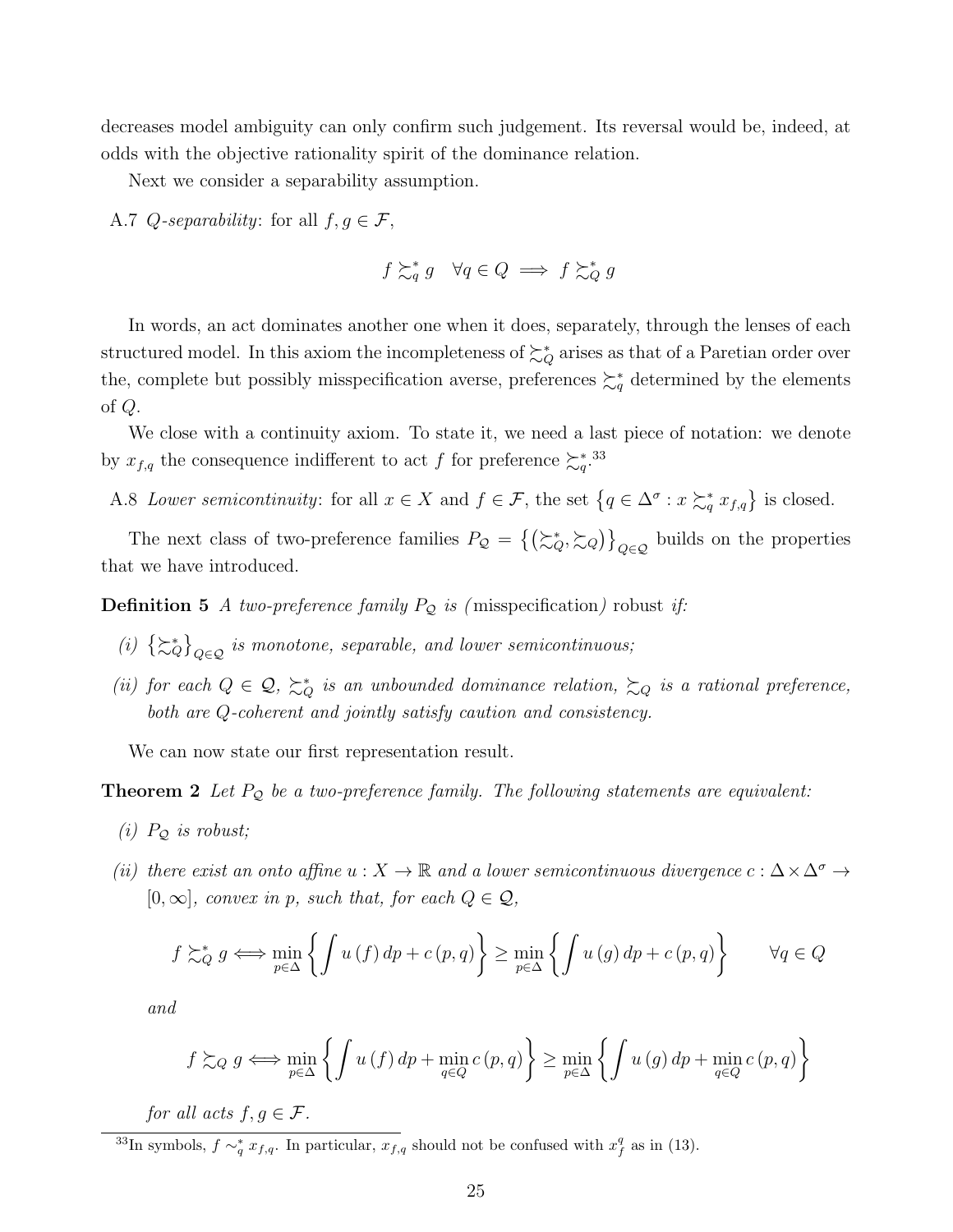Moreover, u is cardinal and, given u, c is unique.

A robust  $P_{\mathcal{Q}}$  is thus characterized by a utility and divergence pair  $(u, c)$  that, consistently across decision environments, represents each  $\succsim_Q^*$  via the unanimity rule (14) and each  $\succsim_Q$  via the decision criterion

$$
V_Q(f) = \min_{p \in \Delta} \left\{ \int u(f) \, dp + \min_{q \in Q} c(p, q) \right\}
$$

An unstructured model p may play a role in this criterion when  $c(p, q) < \infty$  for some structured model  $q$ , that is, when it has a finite distance from a structured model.

In this representation theorem we do not make any convexity assumption on the sets of structured models. Next we sharpen this result by assuming that they are compact and convex subsets of  $\Delta^{\sigma}$ . We introduce a new axiom based on this added structure on sets of models. Under the hypotheses of Theorem 2, all dominance relations  $\succsim_Q^*$  agree on X and so we can just write  $\succsim^*$ , dropping the subscript Q.

A.9 *Model hybridization aversion*: for all  $q, q' \in \Delta^{\sigma}, \lambda \in (0, 1)$  and  $f \in \mathcal{F}$ ,

$$
\lambda x_{f,q} + (1 - \lambda) x_{f,q'} \succsim^* x_{f,\lambda q + (1 - \lambda)q'}
$$

According to this axiom, the decision maker dislikes, ceteris paribus, facing a hybrid structured model  $\lambda q + (1 - \lambda) q'$  that, by mixing two structured models q and q', could only have a less substantive motivation (cf. Section 3.1).

The next result extends Theorem 1 to families of decision environments. It also sharpens Theorem 2 by dealing with sets of structured models that are also convex; in particular, here we get a variational divergence.

**Proposition 7** Let  $P_K$  be a two-preference family. The following statements are equivalent:

- (i)  $P_K$  is robust and model hybridization averse;
- (ii) there exist an onto affine  $u: X \to \mathbb{R}$  and a lower semicontinuous and convex variational divergence  $c : \Delta \times \Delta^{\sigma} \to [0, \infty]$  such that, for each  $Q \in \mathcal{K}$ ,

$$
f \gtrsim_{Q}^{*} g \iff \min_{p \in \Delta} \left\{ \int u(f) \, dp + c(p, q) \right\} \ge \min_{p \in \Delta} \left\{ \int u(g) \, dp + c(p, q) \right\} \quad \forall q \in Q
$$

and

$$
f \gtrsim_Q g \iff \min_{p \in \Delta} \left\{ \int u(f) dp + \min_{q \in Q} c(p, q) \right\} \ge \min_{p \in \Delta} \left\{ \int u(g) dp + \min_{q \in Q} c(p, q) \right\}
$$

for all acts  $f, g \in \mathcal{F}$ .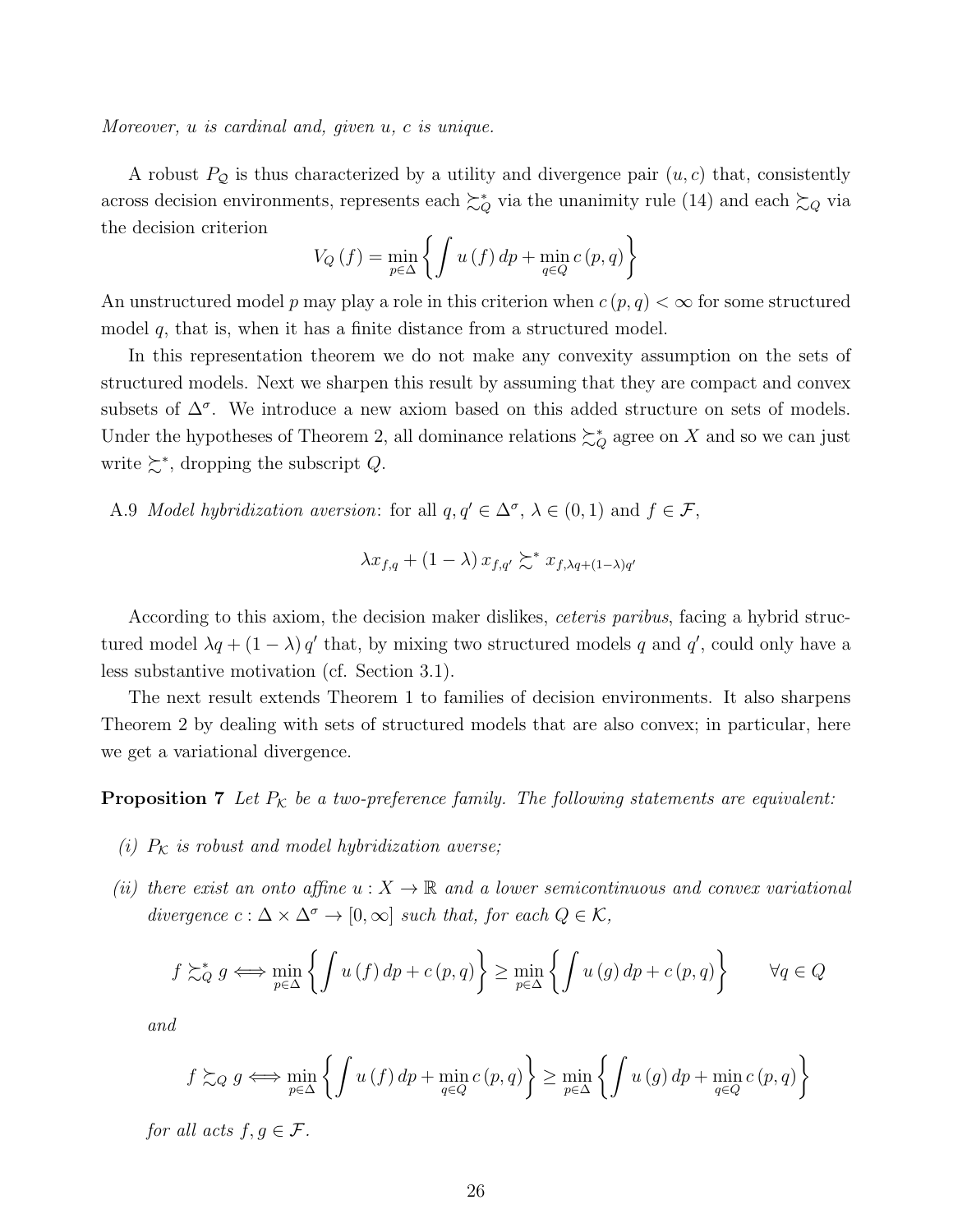Moreover, u is cardinal and, given u, c is unique.

This result ensures that the decision maker uses consistently criterion (1) across decision environments. In particular, the same statistical distance function is used (e.g., the relative entropy). Moreover, axioms A.6-A.9 further clarify the nature of structured models and their connection with the dominance relation.

Besides its broader scope, Proposition 7 improves Theorem 1 on two counts. First, it features a statistical distance without the need of a unique nullity condition. Second, it contains a sharp uniqueness part. The cost of these improvements is a less parsimonious setting in which the set Q is permitted to vary across the collection K of compact and convex subsets of  $\Delta^{\sigma}$ .

# 6 Admissibility

A two-preference classical decision problem is a septet

$$
(F, S, \Sigma, X, Q, \succsim_Q^*, \succsim_Q)
$$
\n
$$
(31)
$$

where  $F \subseteq \mathcal{F}$  is a non-empty choice set formed by the acts among which a decision maker has actually to choose, and the preferences  $\succsim_Q^*$  and  $\succsim_Q$  are represented as in Theorem 2-(ii).

Given a set Q in Q, the decision maker chooses the best act in F according to  $\succsim_{Q}$ . In particular, the value function  $v : \mathcal{Q} \to (-\infty, \infty]$  is given by

$$
v(Q) = \sup_{f \in F} \min_{p \in \Delta} \left\{ \int u(f) dp + \min_{q \in Q} c(p, q) \right\}
$$
 (32)

Yet, it is the dominance relation  $\succcurlyeq_Q^*$  that permits to introduce admissibility.

**Definition 6** An act  $f \in F$  is (weakly) admissible if there is no act  $g \in F$  that (strongly) strictly dominates f.

To relate this notion to the usual notion of admissibility,<sup>34</sup> observe that  $g \succ_Q^* f$  amounts to

$$
\min_{p \in \Delta} \left\{ \int u(g) \, dp + c(p, q) \right\} \ge \min_{p \in \Delta} \left\{ \int u(f) \, dp + c(p, q) \right\} \quad \forall q \in Q
$$

with strict inequality for some  $q \in Q$ . We are thus purposefully defining admissibility in terms of the structured models  $Q$ , not the larger class of models  $\Delta$ , with a model-by-model adjustment for misspecification that makes our notion different from the usual one.

The next result relates optimality and admissibility.

 $34$ See, e.g., Ferguson (1967) p. 54. Weak admissibility is, mutatis mutandis, related via formula (26) to the notion of extended admissibility studied in Blackwell and Girschick (1954), Heath and Sudderth (1978) and, more recently, in Duanmu and Roy (2021). This connection was pointed out to us by Jesse Shapiro. A statistical risk version of Proposition 5 provides a preferential foundation for extended admissibility.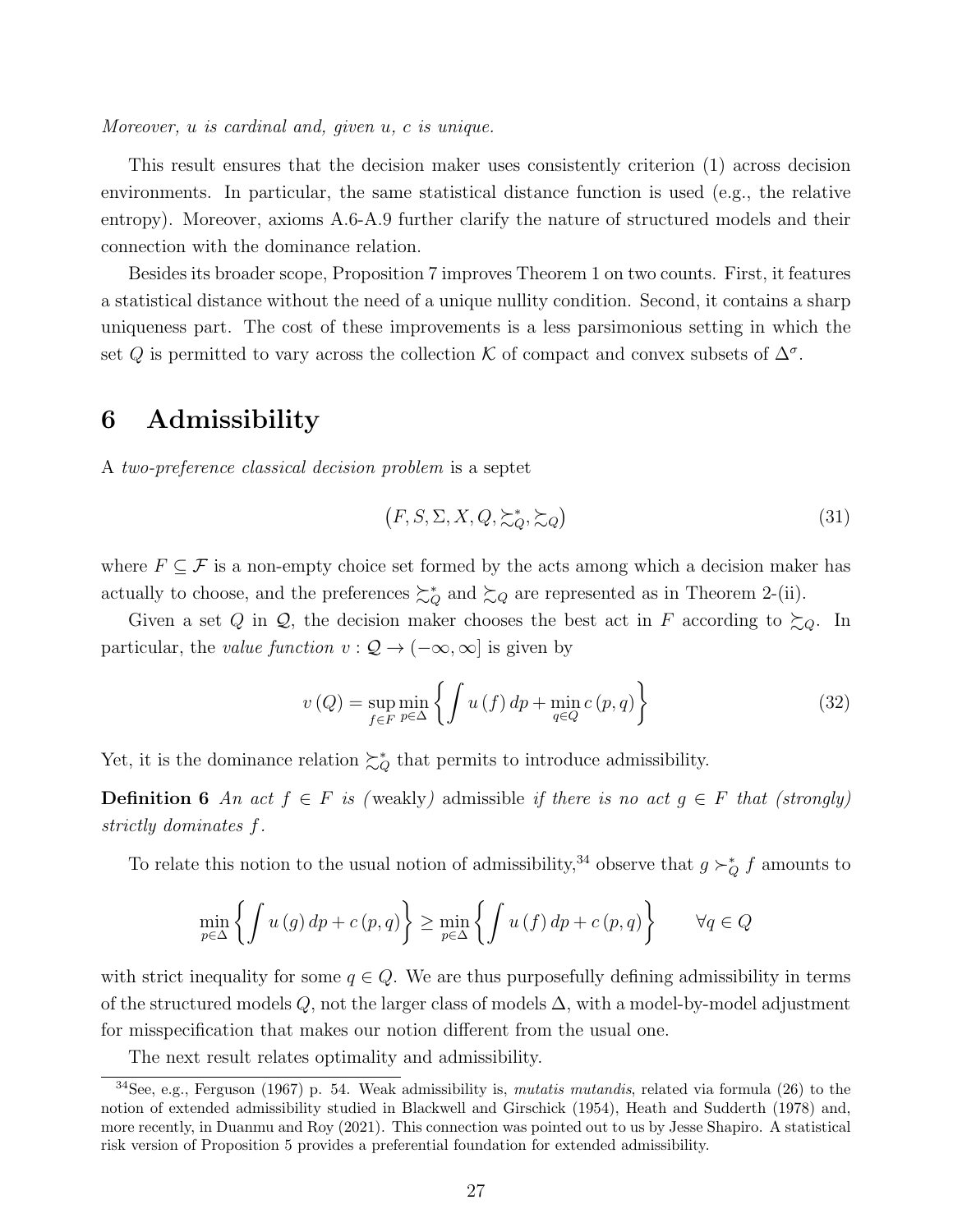Proposition 8 Consider a decision problem (31).

- (i) Optimal acts are weakly admissible. They are admissible provided (28) holds.
- (ii) Unique optimal acts are admissible.

Optimal acts (if exist) might not be admissible because the max-min nature of decision criterion (1) may lead to violations of (28). Yet, the last result ensures that they belong to the collection of weakly admissible acts

$$
F_Q^* = \left\{ f \in F : \nexists g \in F, g \succ\!\succ_Q^* f \right\}
$$

Next we build on this property to establish a comparative statics exercise across decision problems  $(31)$  that differ on the posited set Q of structured models.

Proposition 9 We have

$$
Q \subseteq Q' \Longrightarrow v(Q) \ge v(Q')
$$

and

$$
v(Q) = \max_{f \in F_Q^*} \min_{p \in \Delta} \left\{ \int u(f) \, dp + \min_{q \in Q} c(p, q) \right\}
$$

provided the sup in (32) is achieved.

Smaller sets of structured models are, thus, more valuable. Indeed, in decision problems that feature a larger set of structured models – so, a more discordant information – the decision maker exhibits, *ceteris paribus*, a higher uncertainty aversion due to a larger model ambiguity:

$$
Q \subseteq Q' \Longrightarrow \min_{q \in Q} c(p, q) \ge \min_{q \in Q'} c(p, q) \tag{33}
$$

In turn, this easily implies  $v(Q) \geq v(Q')$ , as the proof shows.

In the comparison  $(33)$ , the divergence c is invariant as we change the set of structured models. For this reason, in Proposition 9 a larger set of structured models implies a higher uncertainty aversion due to model ambiguity and aversion to it (as is the case for max-min utility).<sup>35</sup> This invariance, however, is not an innocuous assumption as it rules out the possibility that the divergence becomes larger when an enlarged set of structured models reduces misspecification concerns.<sup>36</sup> For instance, the entropic divergence may feature a higher  $\lambda$  when  $Q$  gets larger, something that may reverse the inequality (33) by making more valuable larger sets of structured models. Nevertheless, with an invariant  $c$  any probability measure outside the set of structured models will necessarily be closer to a larger set of such models, as captured by the divergence. In this sense, increasing the set of structured models may diminish misspecification concerns even under the maintained invariance.

<sup>35</sup>See Ghirardato and Marinacci (2002).

<sup>36</sup>We thank Tim Christensen for having alerted us on this issue.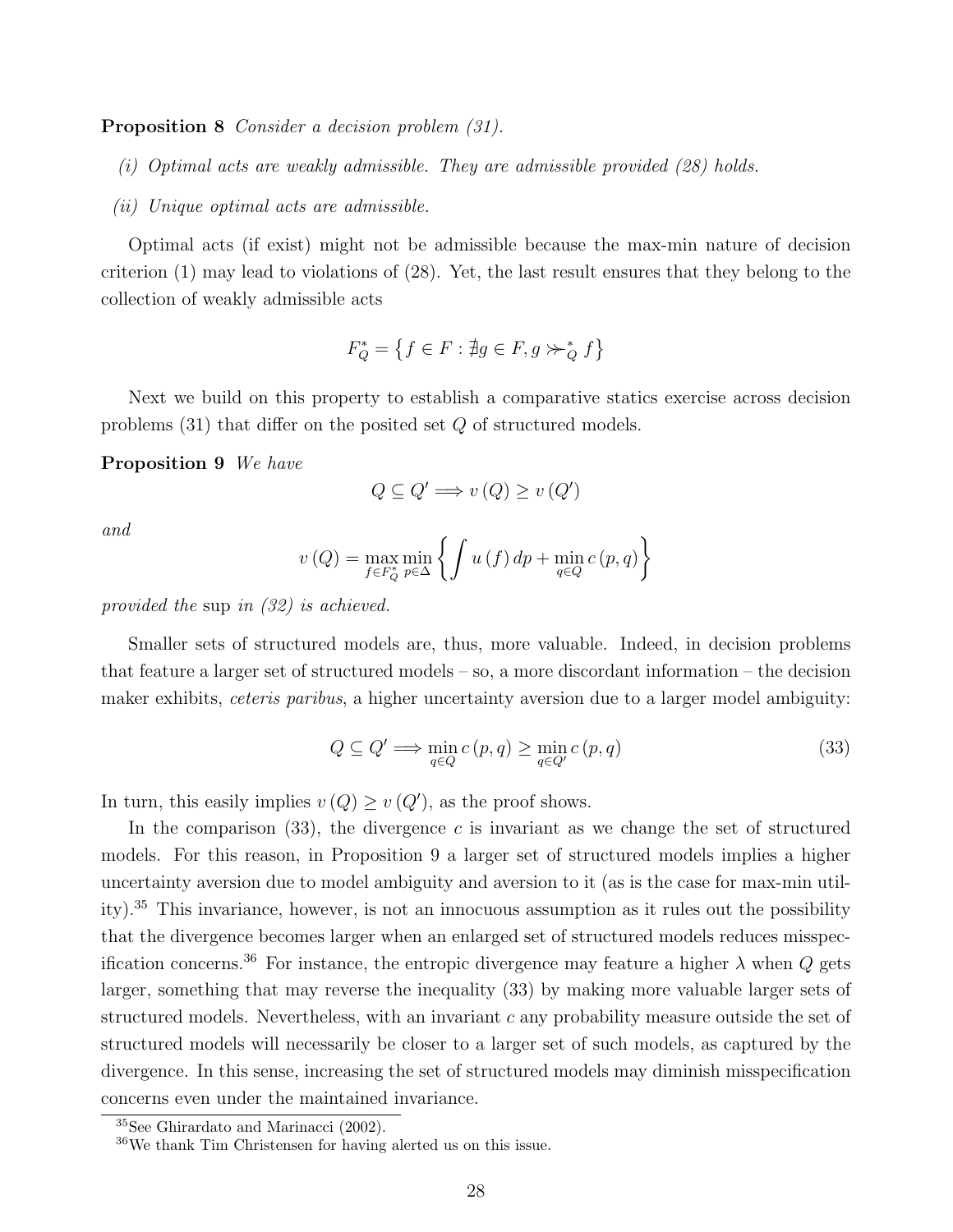# 7 Conclusion

Quantitative researchers use models to enhance their understanding of economic phenomena and to make policy assessments. In essence, each model tells its own quantitative story. We refer to such models as "structured models." Typically, there are more than just one such type of model, with each giving rise to a different quantitative story. Statistical and economic decision theories have addressed how best to confront the ambiguity among structured models. Such structured models are, by their very nature, misspecified. Nevertheless, the decision maker seeks to use such models in sensible ways. This problem is well recognized by applied researchers, but it is typically not part of formal decision theory. In this paper, we extend decision theory to confront model misspecification concerns. In so doing, we recover a variational representation of preferences that includes penalization based on discrepancy measures between "unstructured alternatives" and the set of structured probability models.

In terms of future research, a natural generalization of our criterion is

$$
V(f) = \min_{p \in \Delta} \left\{ \int u(f) \, dp + C(p, Q) \right\}
$$

where  $C$  is a general statistical set distance, not necessarily Hausdorff (so not necessarily characterized by an underlying statistical distance). This variational criterion still represents a preference that is more uncertainty averse than the corresponding max-min one. It may also easily accommodate reversals of the inequality (33), along the lines previously discussed. Though the analysis of this general criterion is beyond the scope of this paper and left for future research, we close our exposition with it as its form should help to put our exercise in a final perspective.

### A Proofs and related analysis

In this appendix, we provide the proofs of our main results. We relegate to the Appendix B the proofs of most of our ancillary results (e.g., Propositions 1, 2, 8 and 9). In the same appendix, we also formally discuss few results about statistical distances and divergences (Lemmas 10– 12). Appendix A.1 contains the proofs of our representation results (Theorems 1 and 2, and Proposition 7). Appendix A.2 contains the proofs of the remaining analysis. In both appendices, we denote by  $B_0(\Sigma)$  the space of  $\Sigma$ -measurable simple functions  $\varphi : S \to \mathbb{R}$ , endowed with the supnorm  $\| \cdot \|_{\infty}$ . The dual of  $B_0(\Sigma)$  can be identified with the space  $ba(\Sigma)$  of all bounded finitely additive measures on  $(S, \Sigma)$ .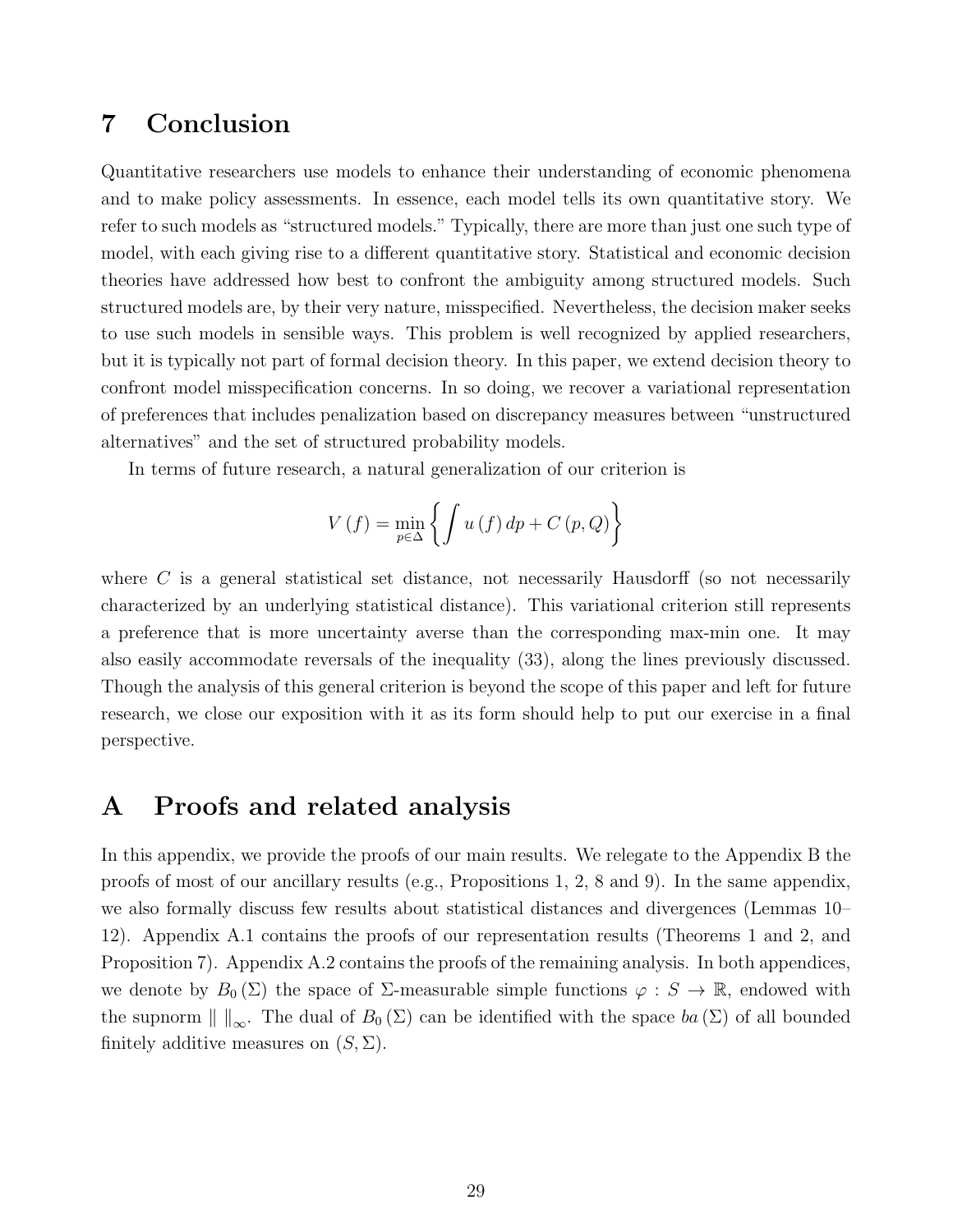#### A.1 Representation results

The proof of Theorem 1 is based on three key steps. We first provide two results regarding variational preferences which will help isolate the set of structured models Q in the main representation (their routine proof is confined to Appendix B). Second, we provide a representation for an unbounded and objectively Q-coherent dominance relation  $\succsim^*$  (Appendix A.1.1). Third, we prove Theorem 1 (Appendix A.1.2). The proof of Theorem 2 and Proposition 7 instead is presented as one result (Appendix A.1.3). In what follows, given a function  $c : \Delta \times Q \to [0, \infty],$ where Q is a compact and convex subset of  $\Delta^{\sigma}$ , we say that c is variational if  $c_q$  is grounded, lower semicontinuous and convex and  $c_Q(=\min_{q\in Q} c(\cdot,q))$  is well defined, grounded, lower semicontinuous and convex. The next two lemmas, proved in Appendix B.3, are key in characterizing subjective and objective Q-coherence.

**Lemma 2** Let  $\succsim$  be a variational preference represented by  $V : \mathcal{F} \to \mathbb{R}$  defined by

$$
V(f) = \min_{p \in \Delta} \left\{ \int u(f) \, dp + c(p) \right\} \qquad \forall f \in \mathcal{F}
$$

and let  $\bar{p} \in \Delta$ . If  $\succsim$  is unbounded, then the following conditions are equivalent:

- (*i*)  $c(\bar{p}) = 0$ ;
- (ii)  $x_f^{\bar{p}} \succsim f$  for all  $f \in \mathcal{F}$ ;
- (iii) for each  $f \in \mathcal{F}$  and for each  $x \in X$

$$
x \succ x_f^{\bar{p}} \implies x \succ f
$$

**Lemma 3** Let  $\succsim$  be a variational preference represented by  $V : \mathcal{F} \to \mathbb{R}$  defined by

$$
V(f) = \min_{p \in \Delta} \left\{ \int u(f) \, dp + c(p) \right\} \qquad \forall f \in \mathcal{F}
$$

If  $\gtrsim$  is unbounded, then the following conditions are equivalent:

(i) For each  $f, g \in \mathcal{F}$ 

$$
f \stackrel{Q}{=} g \implies f \sim g
$$

(ii) dom  $c \subseteq \Delta^{\ll}(Q)$ .

#### A.1.1 A Bewley-type representation

The next result is a multi-utility (variational) representation for unbounded dominance relations.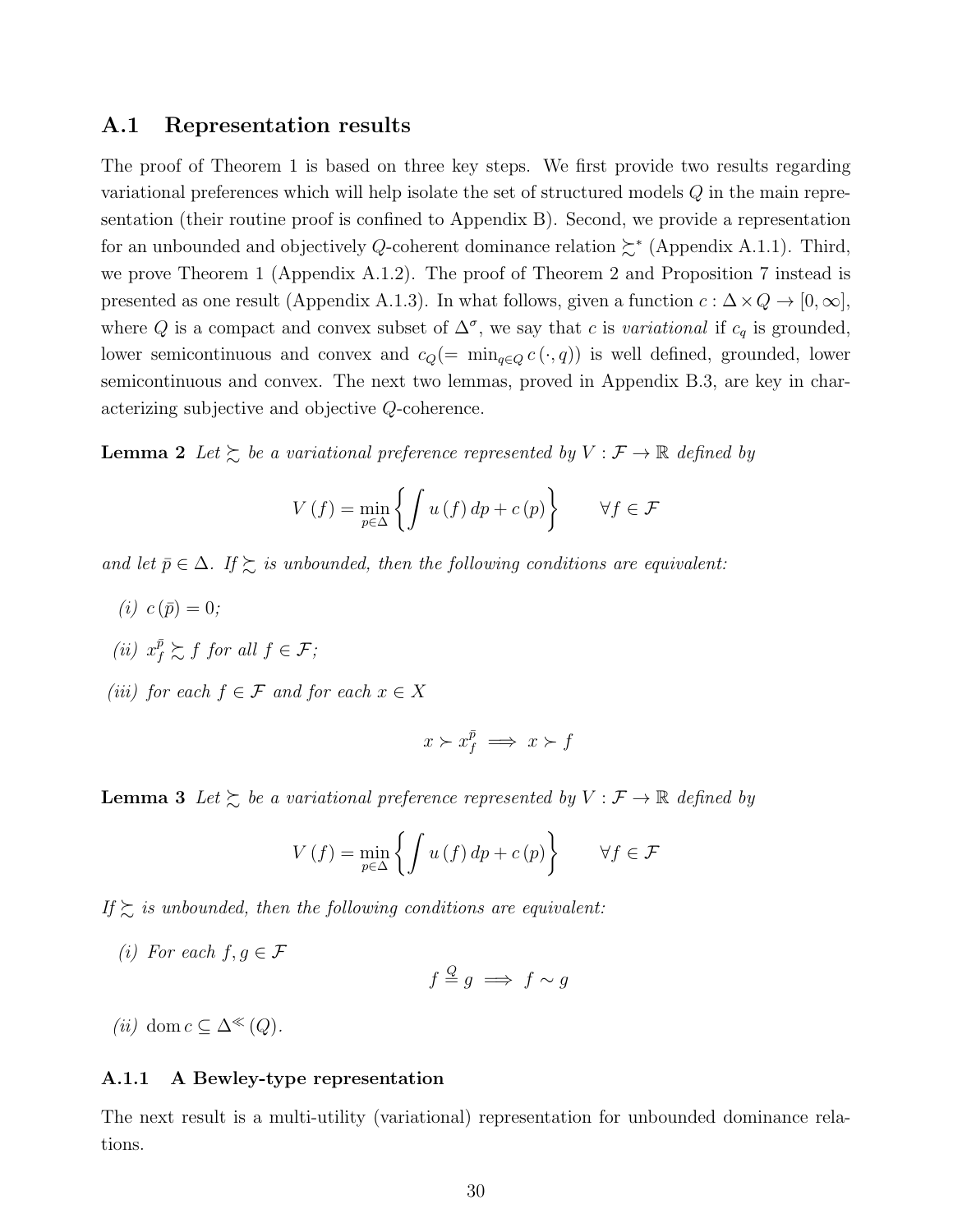**Lemma 4** Let  $\succeq^*$  be a binary relation on F, where  $(S, \Sigma)$  is a standard Borel space. The following statements are equivalent:

- (i)  $\succeq^*$  is an unbounded dominance relation which satisfies objective Q-coherence;
- (ii) there exist an onto affine function  $u : X \to \mathbb{R}$  and a variational  $c : \Delta \times Q \to [0, \infty]$  such that dom  $c(\cdot, q) \subseteq \Delta^{\ll}(Q)$  for all  $q \in Q$  and

$$
f \succsim^* g \iff \min_{p \in \Delta} \left\{ \int u(f) \, dp + c(p, q) \right\} \ge \min_{p \in \Delta} \left\{ \int u(g) \, dp + c(p, q) \right\} \quad \forall q \in Q \quad (34)
$$

To prove this result, we need to introduce one mathematical object. Let  $\succeq^*$  be a binary relation on  $B_0(\Sigma)$ . We say that  $\succeq^*$  is *convex niveloidal* if and only if  $\succeq^*$  is a preorder that satisfies the following five properties:

1. For each  $\varphi, \psi \in B_0(\Sigma)$  and for each  $k \in \mathbb{R}$ 

$$
\varphi \succeq^* \psi \implies \varphi + k \succeq^* \psi + k
$$

- 2. If  $\varphi, \psi \in B_0(\Sigma)$  and  $\{k_n\}_{n\in\mathbb{N}} \subseteq \mathbb{R}$  are such that  $k_n \uparrow k$  and  $\varphi k_n \succeq^* \psi$  for all  $n \in \mathbb{N}$ , then  $\varphi - k \succeq^* \psi$ ;
- 3. For each  $\varphi, \psi \in B_0(\Sigma)$

$$
\varphi \geq \psi \implies \varphi \succeq^* \psi
$$

4. For each  $k, h \in \mathbb{R}$  and for each  $\varphi \in B_0(\Sigma)$ 

$$
k > h \implies \varphi + k \succ^* \varphi + h
$$

5. For each  $\varphi, \psi, \xi \in B_0(\Sigma)$  and for each  $\lambda \in (0, 1)$ 

$$
\varphi \succeq^* \xi \text{ and } \psi \succeq^* \xi \implies \lambda \varphi + (1 - \lambda) \psi \succeq^* \xi
$$

**Lemma 5** If  $\geq^*$  is an unbounded dominance relation, then there exists an onto affine function  $u:X\to\mathbb{R}$  such that

$$
x \succsim^* y \iff u(x) \ge u(y) \tag{35}
$$

**Proof** Since  $\succsim^*$  is a non-trivial preorder on F that satisfies c-completeness, continuity and weak c-independence, it is immediate to conclude that  $\succsim^*$  restricted to X satisfies weak order,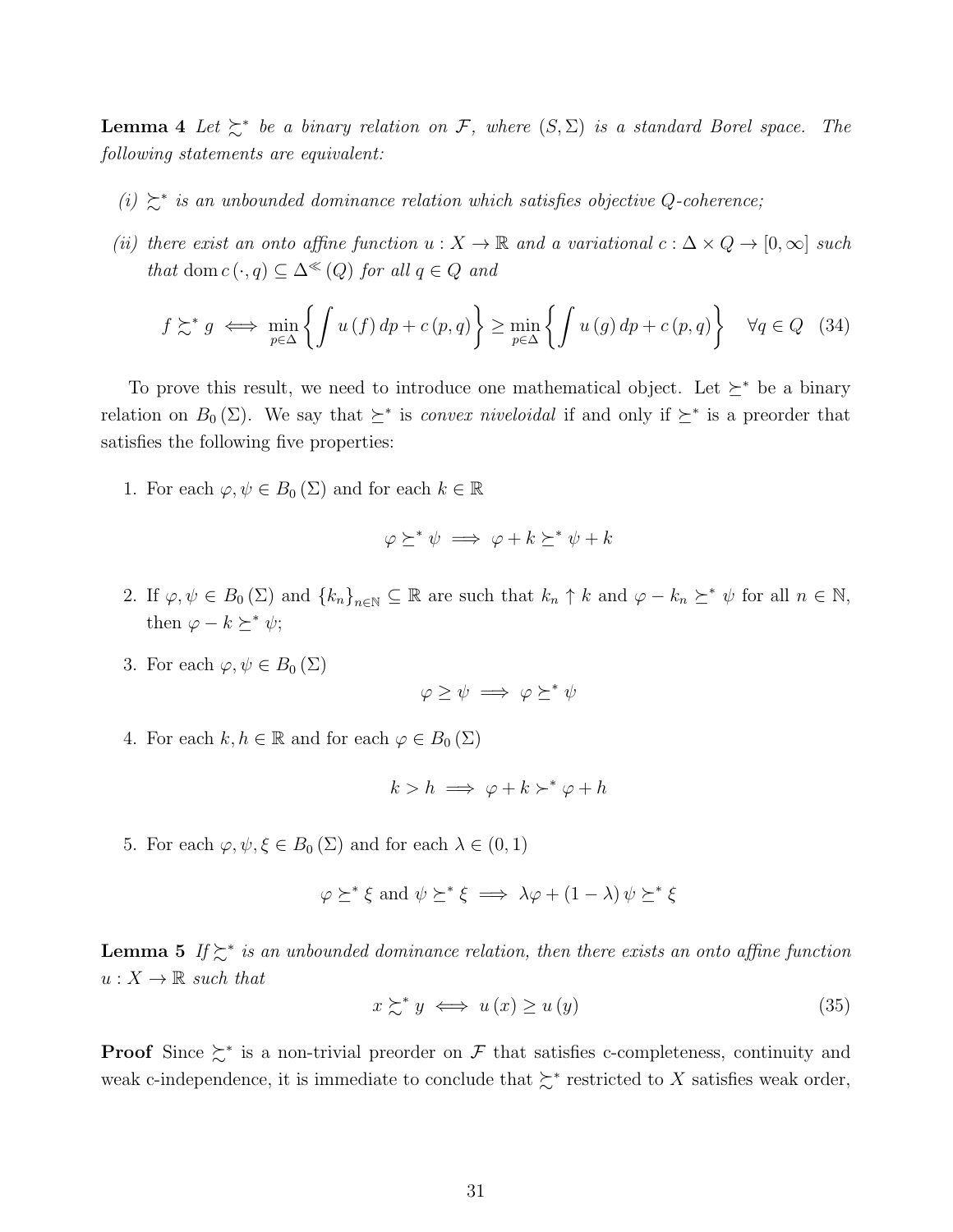continuity and risk independence.<sup>37</sup> By Herstein and Milnor  $(1953)$ , it follows that there exists an affine function  $u: X \to \mathbb{R}$  that satisfies (35). Since  $\succeq^*$  is a non-trivial c-complete preorder on F that satisfies monotonicity, we have that  $\succeq^*$  is non-trivial on X. By Lemma 59 of Cerreia-Vioglio et al. (2011b) and since  $\succeq^*$  is non-trivial on X and satisfies unboundedness, we can conclude that  $u$  is onto.

Since u is affine and onto, note that  $\{u(f) : f \in \mathcal{F}\}=B_0(\Sigma)$ . In light of this observation, we can define a binary relation  $\succeq^*$  on  $B_0(\Sigma)$  by

$$
\varphi \succeq^* \psi \iff f \succsim^* g \text{ where } u(f) = \varphi \text{ and } u(g) = \psi \tag{36}
$$

**Lemma 6** If  $\succeq^*$  is an unbounded dominance relation, then  $\succeq^*$ , defined as in (36), is a well defined convex niveloidal binary relation. Moreover, if  $\succsim^*$  is objectively Q-coherent, then  $\varphi \stackrel{Q}{=} \psi$ implies  $\varphi \sim^* \psi$ .

We confine the routine proof to Appendix B. The next three results (Lemmas 7 and 8 as well as Proposition 10) will help us representing  $\succeq^*$ . This paired with Lemma 5 and Proposition 11 will yield the proof of Lemma 4.

**Lemma 7** Let  $\succeq^*$  be a convex niveloidal binary relation. If  $\psi \in B_0(\Sigma)$ , then  $U(\psi) =$  $\{\varphi \in B_0(\Sigma) : \varphi \succeq^* \psi\}$  is a non-empty convex set such that:

- 1.  $\psi \in U(\psi);$
- 2. if  $\varphi \in B_0(\Sigma)$  and  $\{k_n\}_{n\in\mathbb{N}} \subseteq \mathbb{R}$  are such that  $k_n \uparrow k$  and  $\varphi k_n \in U(\psi)$  for all  $n \in \mathbb{N}$ , then  $\varphi - k \in U(\psi)$ ;
- 3. if  $k > 0$ , then  $\psi k \notin U(\psi)$ ;
- 4. if  $\varphi_1 \geq \varphi_2$  and  $\varphi_2 \in U(\psi)$ , then  $\varphi_1 \in U(\psi)$ ;
- 5. if  $k \geq 0$  and  $\varphi_2 \in U(\psi)$ , then  $\varphi_2 + k \in U(\psi)$ .

**Proof** Since  $\geq^*$  is reflexive, we have that  $\psi \in U(\psi)$ , proving that  $U(\psi)$  is non-empty and point 1. Consider  $\varphi_1, \varphi_2 \in U(\psi)$  and  $\lambda \in (0,1)$ . By definition, we have that  $\varphi_1 \succeq^* \psi$  and  $\varphi_2 \succeq^* \psi$ . Since  $\succeq^*$  satisfies convexity, we have that  $\lambda \varphi_1 + (1 - \lambda) \varphi_2 \succeq^* \psi$ , proving convexity of  $U(\psi)$ . Consider  $\varphi \in B_0(\Sigma)$  and  $\{k_n\}_{n\in\mathbb{N}} \subseteq \mathbb{R}$  such that  $k_n \uparrow k$  and  $\varphi - k_n \in U(\psi)$  for all

$$
x \sim^* y \implies \frac{1}{2}x + \frac{1}{2}z \sim^* \frac{1}{2}y + \frac{1}{2}z \quad \forall z \in X
$$

<sup>&</sup>lt;sup>37</sup>To prove that  $\succeq^*$  satisfies risk independence, it suffices to deploy the same technique of Lemma 28 of Maccheroni et al. (2006) and observe that  $\succeq^*$  is a complete preorder on X. This yields that

By Theorem 2 of Herstein and Milnor (1953) and since ≿<sup>∗</sup> satisfies continuity, we can conclude that ≿<sup>∗</sup> satisfies risk independence.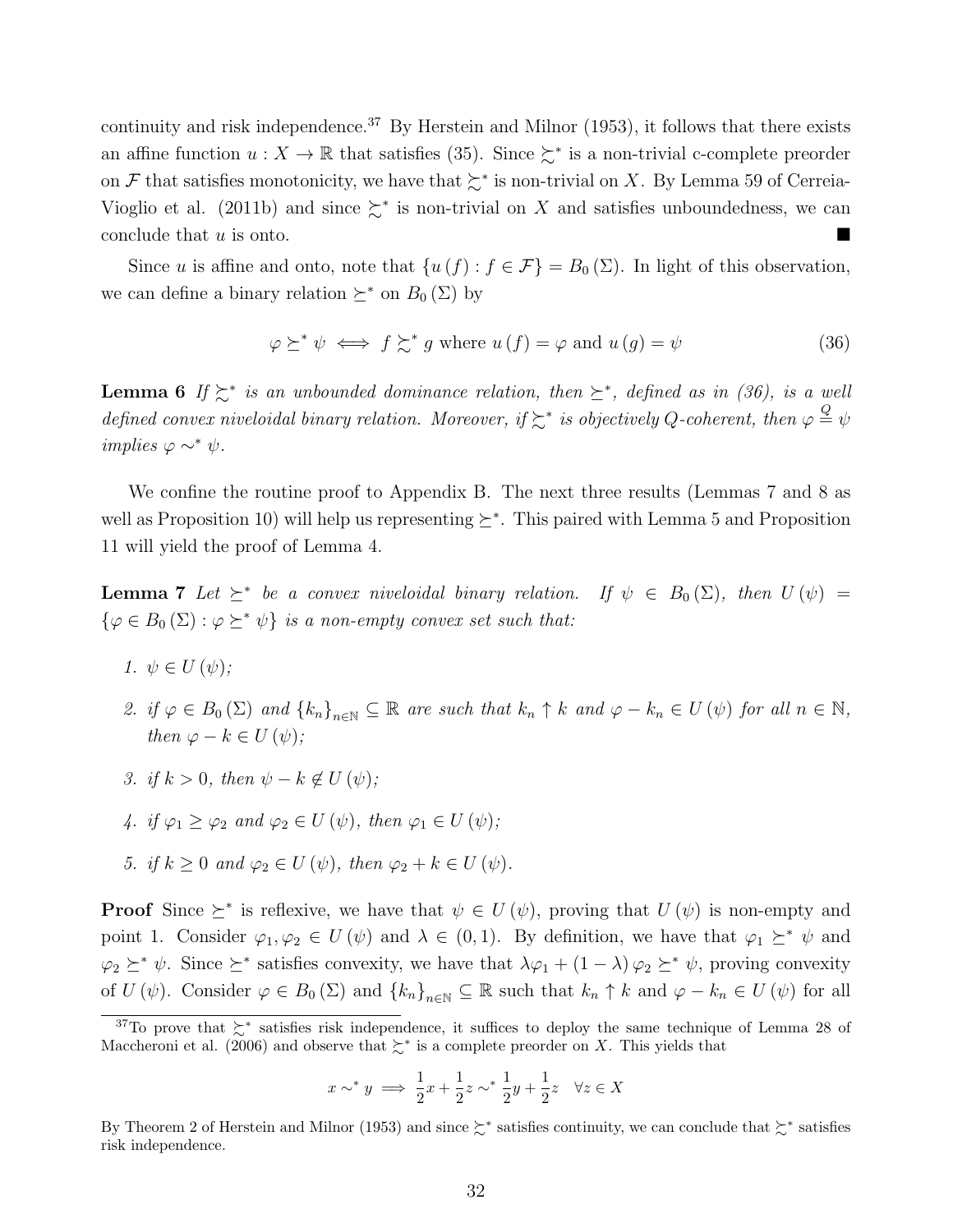$n \in \mathbb{N}$ . It follows that  $\varphi - k_n \succeq^* \psi$  for all  $n \in \mathbb{N}$ , then  $\varphi - k \succeq^* \psi$ , that is,  $\varphi - k \in U(\psi)$ , proving point 2. If  $k > 0$ , then  $0 > -k$  and  $\psi = \psi + 0 >^* \psi - k$ , that is,  $\psi - k \notin U(\psi)$ , proving point 3. Consider  $\varphi_1 \geq \varphi_2$  such that  $\varphi_2 \in U(\psi)$ , then  $\varphi_1 \succeq^* \varphi_2$  and  $\varphi_2 \succeq^* \psi$ , yielding that  $\varphi_1 \succeq^* \psi$  and, in particular,  $\varphi_1 \in U(\psi)$ , proving point 4. Finally, to prove point 5, it is enough to set  $\varphi_1 = \varphi_2 + k$  in point 4.

Before stating the next result, we define few properties that will turn out to be useful later on. A functional  $I : B_0(\Sigma) \to \mathbb{R}$  is:

- 1. a niveloid if  $I(\varphi) I(\psi) \le \sup_{s \in S} (\varphi(s) \psi(s))$  for all  $\varphi, \psi \in B_0(\Sigma)$ ;
- 2. normalized if  $I(k) = k$  for all  $k \in \mathbb{R}$ ;<sup>38</sup>
- 3. monotone if for each  $\varphi, \psi \in B_0(\Sigma)$

$$
\varphi \ge \psi \implies I(\varphi) \ge I(\psi)
$$

4.  $\geq^*$ -consistent if for each  $\varphi, \psi \in B_0(\Sigma)$ 

$$
\varphi \succeq^* \psi \implies I(\varphi) \ge I(\psi)
$$

5. concave if for each  $\varphi, \psi \in B_0(\Sigma)$  and  $\lambda \in (0,1)$ 

$$
I(\lambda \varphi + (1 - \lambda) \psi) \ge \lambda I(\varphi) + (1 - \lambda) I(\psi)
$$

6. translation invariant if for each  $\varphi \in B_0(\Sigma)$  and  $k \in \mathbb{R}$ 

$$
I(\varphi + k) = I(\varphi) + k
$$

**Lemma 8** Let  $\succeq^*$  be a convex niveloidal binary relation. If  $\psi \in B_0(\Sigma)$ , then the functional  $I_{\psi}: B_0(\Sigma) \to \mathbb{R}, \ defined \ by$ 

$$
I_{\psi}(\varphi) = \max\left\{k \in \mathbb{R} : \varphi - k \in U(\psi)\right\} \qquad \forall \varphi \in B_0(\Sigma)
$$

is a concave niveloid which is  $\geq^*$ -consistent and such that  $I_{\psi}(\psi) = 0$ . Moreover, we have that:

- 1. The functional  $\bar{I}_{\psi} = I_{\psi} I_{\psi}(0)$  is a normalized concave niveloid which is  $\succeq^*$ -consistent.
- 2. If  $\succeq^*$  satisfies

$$
\psi \overset{Q}{=} \psi' \implies \psi \sim^* \psi'
$$

 $38$ With the usual abuse of notation, we denote by k both the real number and the constant function taking value k.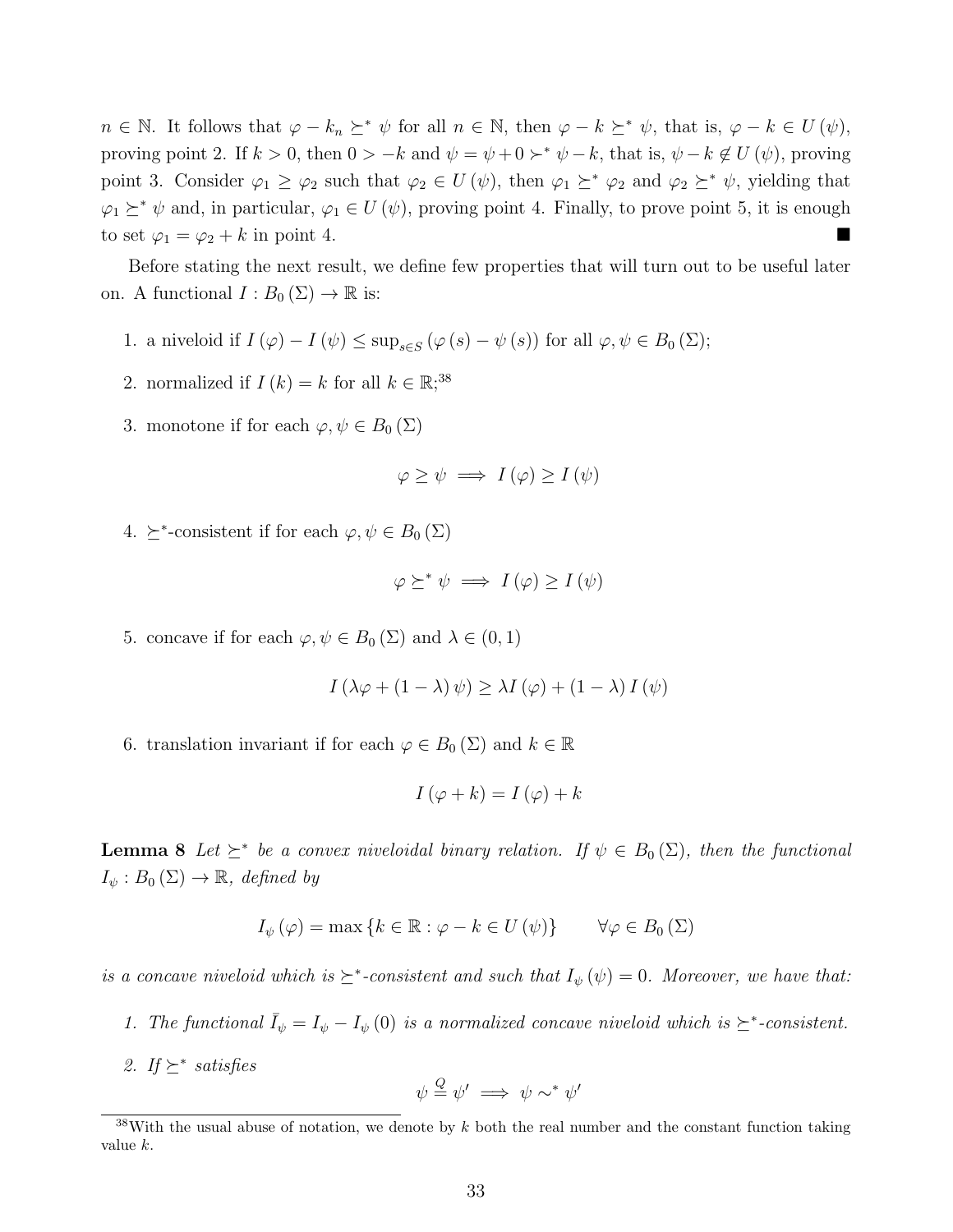then

$$
\psi \stackrel{Q}{=} \psi' \implies I_{\psi} = I_{\psi'}
$$
 and  $\bar{I}_{\psi} = \bar{I}_{\psi'}$ 

We confine the routine proof of the previous lemma to Appendix B.

**Proposition 10** Let  $\succeq^*$  be a binary relation on  $B_0(\Sigma)$ . The following statements are equivalent:

- (i)  $\succeq^*$  is convex niveloidal;
- (ii) there exists a family of concave niveloids  ${I_{\alpha}}_{\alpha \in A}$  on  $B_0(\Sigma)$  such that

$$
\varphi \succeq^* \psi \iff I_\alpha(\varphi) \ge I_\alpha(\psi) \qquad \forall \alpha \in A \tag{37}
$$

(iii) there exists a family of normalized concave niveloids  $\{I_{\alpha}\}_{{\alpha}\in A}$  on  $B_0(\Sigma)$  such that

$$
\varphi \succeq^* \psi \iff \bar{I}_{\alpha}(\varphi) \ge \bar{I}_{\alpha}(\psi) \qquad \forall \alpha \in A \tag{38}
$$

**Proof** (iii) implies (i). It is trivial.

(i) implies (ii). Let  $A = B_0(\Sigma)$ . We next show that

$$
\varphi_1 \succeq^* \varphi_2 \iff I_{\psi}(\varphi_1) \ge I_{\psi}(\varphi_2) \qquad \forall \psi \in B_0(\Sigma)
$$

where  $I_{\psi}$  is defined as in Lemma 8 for all  $\psi \in B_0(\Sigma)$ . By Lemma 8, we have that  $I_{\psi}$  is  $\succeq^*$ -consistent for all  $\psi \in B_0(\Sigma)$ . This implies that

$$
\varphi_1 \succeq^* \varphi_2 \implies I_{\psi}(\varphi_1) \geq I_{\psi}(\varphi_2) \qquad \forall \psi \in B_0(\Sigma)
$$

Vice versa, consider  $\varphi_1, \varphi_2 \in B_0(\Sigma)$ . Assume that  $I_{\psi}(\varphi_1) \geq I_{\psi}(\varphi_2)$  for all  $\psi \in B_0(\Sigma)$ . Let  $\psi = \varphi_2$ . By Lemma 8, we have that  $I_{\varphi_2}(\varphi_1) \geq I_{\varphi_2}(\varphi_2) = 0$ , yielding that  $\varphi_1 \geq \varphi_1 - I_{\varphi_2}(\varphi_1) \in$  $U(\varphi_2)$ . By point 4 of Lemma 7, this implies that  $\varphi_1 \in U(\varphi_2)$ , that is,  $\varphi_1 \succeq^* \varphi_2$ .

(ii) implies (iii). Given a family of concave niveloids  $\{I_{\alpha}\}_{{\alpha}\in A}$ , define  $\bar{I}_{\alpha} = I_{\alpha} - I_{\alpha}$  (0) for all  $\alpha \in A$ . It is immediate to verify that  $\bar{I}_{\alpha}$  is a normalized concave niveloid for all  $\alpha \in A$ . It is also immediate to observe that

$$
I_{\alpha}(\varphi_1) \ge I_{\alpha}(\varphi_2) \quad \forall \alpha \in A \iff \bar{I}_{\alpha}(\varphi_1) \ge \bar{I}_{\alpha}(\varphi_2) \quad \forall \alpha \in A
$$

proving the implication.

**Remark 1** Given a convex niveloidal binary relation  $\geq^*$  on  $B_0(\Sigma)$ , we call *canonical* (resp., canonical normalized) the representation  ${I_\psi\}_{\psi \in B_0(\Sigma)}$  (resp.,  $\{\bar{I}_\psi\}_{\psi \in B_0(\Sigma)}$ ) obtained from Lemma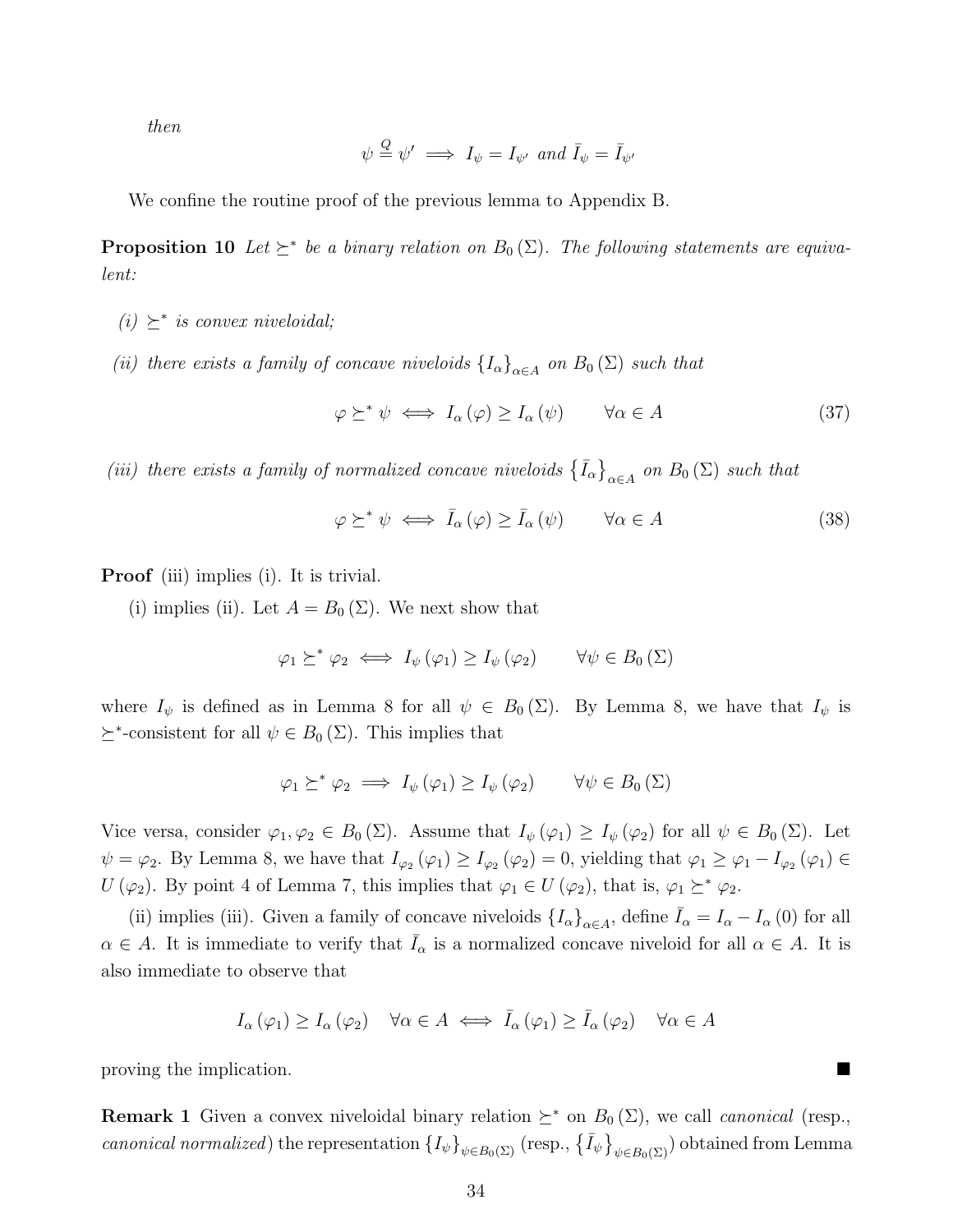8 and the proof of Proposition 10. By the previous proof, clearly,  $\{I_{\psi}\}_{\psi \in B_0(\Sigma)}$  and  $\{\bar{I}_{\psi}\}_{\psi \in B_0(\Sigma)}$ satisfy (37) and (38) respectively.

The next result clarifies what is the relation between any representation of  $\succeq^*$  and the canonical ones. This will be useful in establishing an extra property of  $\{I_{\psi}\}_{\psi \in B_0(\Sigma)}$  in Corollary 1.

**Lemma 9** Let  $\succeq^*$  be a convex niveloidal binary relation. If B is an index set and  $\{J_\beta\}_{\beta \in B}$  is a family of normalized concave niveloids such that

$$
\varphi \succeq^* \psi \iff J_{\beta}(\varphi) \ge J_{\beta}(\psi) \qquad \forall \beta \in B
$$

then for each  $\psi \in B_0(\Sigma)$ 

$$
I_{\psi}(\varphi) = \inf_{\beta \in B} \left( J_{\beta}(\varphi) - J_{\beta}(\psi) \right) \qquad \forall \varphi \in B_0(\Sigma)
$$
\n(39)

and

$$
\bar{I}_{\psi}(\varphi) = \inf_{\beta \in B} \left( J_{\beta}(\varphi) - J_{\beta}(\psi) \right) + \sup_{\beta \in B} J_{\beta}(\psi) \qquad \forall \varphi \in B_0(\Sigma)
$$
\n
$$
(40)
$$

**Proof** Fix  $\varphi \in B_0(\Sigma)$  and  $\psi \in B_0(\Sigma)$ . By definition, we have that

$$
I_{\psi}(\varphi) = \max\left\{k \in \mathbb{R} : \varphi - k \in U(\psi)\right\}
$$

Since  $\{J_\beta\}_{\beta \in B}$  represents  $\succeq^*$  and each  $J_\beta$  is translation invariant, note that for each  $k \in \mathbb{R}$ 

$$
\varphi - k \in U(\psi) \iff \varphi - k \succeq^* \psi \iff J_{\beta}(\varphi - k) \ge J_{\beta}(\psi) \quad \forall \beta \in B
$$
  

$$
\iff J_{\beta}(\varphi) - k \ge J_{\beta}(\psi) \quad \forall \beta \in B \iff J_{\beta}(\varphi) - J_{\beta}(\psi) \ge k \quad \forall \beta \in B
$$
  

$$
\iff \inf_{\beta \in B} (J_{\beta}(\varphi) - J_{\beta}(\psi)) \ge k
$$

By definition of  $I_{\psi}$  and since  $\varphi-I_{\psi}(\varphi) \in U(\psi)$ , this implies that  $I_{\psi}(\varphi) = \inf_{\beta \in B} (J_{\beta}(\varphi) - J_{\beta}(\psi))$ . Since  $\varphi$  and  $\psi$  were arbitrarily chosen, (39) follows. Since  $\bar{I}_{\psi} = I_{\psi} - I_{\psi}$  (0), we only need to compute  $-I_{\psi}(0)$ . Since each  $J_{\beta}$  is normalized, we have that  $-I_{\psi}(0) = -\inf_{\beta \in B} (J_{\beta}(0) - J_{\beta}(\psi)) =$  $-\inf_{\beta \in B} (-J_{\beta} (\psi)) = \sup_{\beta \in B} J_{\beta} (\psi)$ , proving (40).

**Corollary** 1 If  $\succeq^*$  is a convex niveloidal binary relation, then  $\overline{I}_0 \leq \overline{I}_{\psi}$  for all  $\psi \in B_0(\Sigma)$ .

**Proof** By Lemma 9 and Remark 1 and since each  $\bar{I}_{\psi'}$  is a normalized concave niveloid, we have that

$$
\bar{I}_{0}\left(\varphi\right) = \inf_{\psi' \in B_{0}\left(\Sigma\right)} \left(\bar{I}_{\psi'}\left(\varphi\right) - \bar{I}_{\psi'}\left(0\right)\right) + \sup_{\psi' \in B_{0}\left(\Sigma\right)} \bar{I}_{\psi'}\left(0\right) = \inf_{\psi' \in B_{0}\left(\Sigma\right)} \bar{I}_{\psi'}\left(\varphi\right) \le \bar{I}_{\psi}\left(\varphi\right) \quad \forall \varphi \in B_{0}\left(\Sigma\right)
$$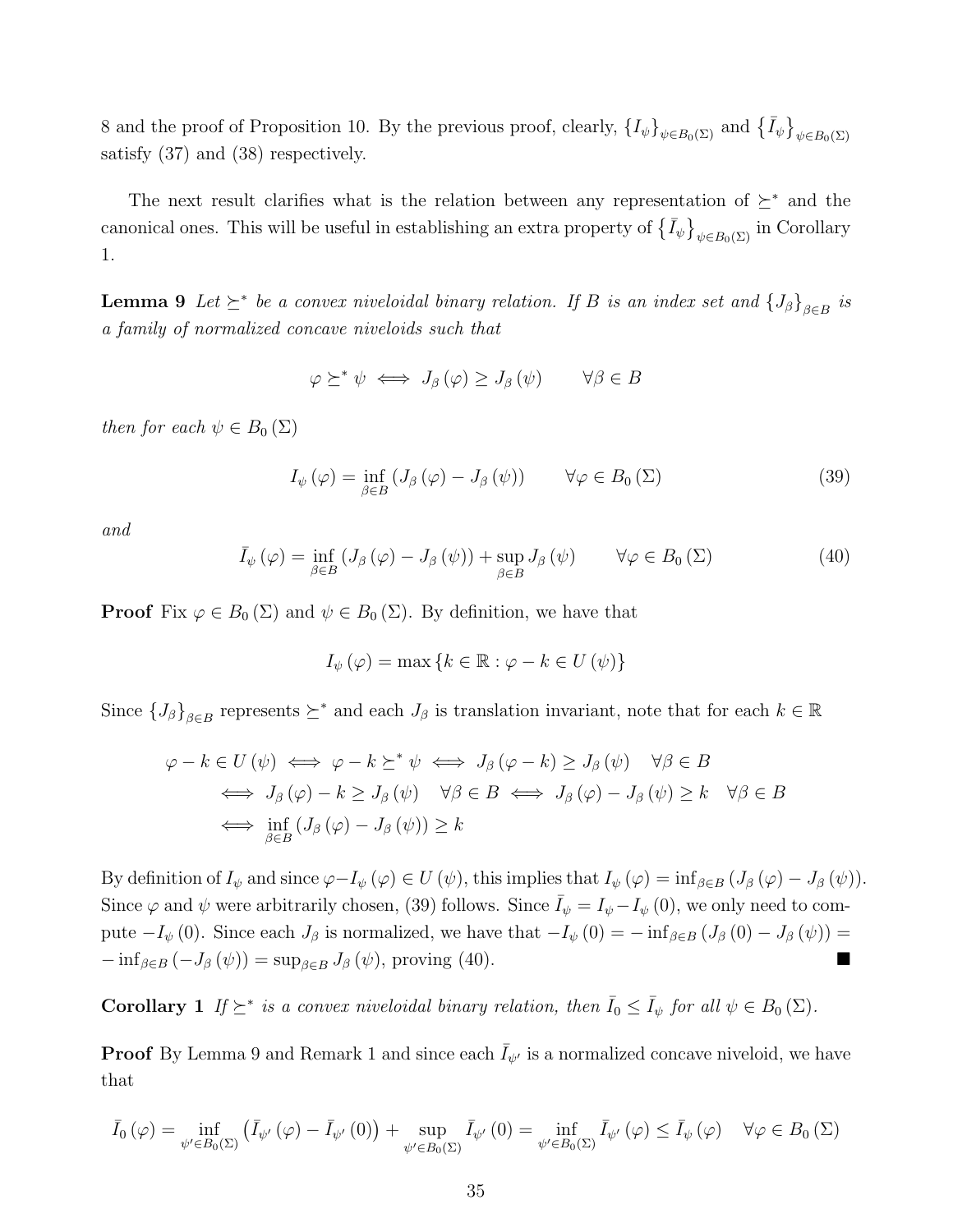for all  $\psi \in B_0(\Sigma)$ , proving the statement.

The next result will be instrumental in providing a niveloidal multi-representation of  $\succsim^*$ when  $|Q| \geq 2$ . In order to discuss it, we need a piece of terminology. We denote by V the quotient space  $B_0(\Sigma) / M$  where M is the vector subspace  $\{\varphi \in B_0(\Sigma) : \varphi \stackrel{Q}{=} 0\}$ . Recall that the elements of V are equivalence classes  $[\psi]$  with  $\psi \in B_0(\Sigma)$  where  $\psi', \psi'' \in [\psi]$  if and only if  $\psi \stackrel{Q}{=} \psi' \stackrel{Q}{=} \psi''$ . Recall that Q is convex.

**Proposition 11** If  $(S, \Sigma)$  is a standard Borel space and  $|Q| \geq 2$ , then there exists a bijection  $f: V \to Q$ .

The routine proof of the previous result is relegated to Appendix B. We next prove our representation result for incomplete variational preferences.

Proof of Lemma 4 (ii) implies (i). It is trivial.

(i) implies (ii). Since  $\succeq^*$  is a dominance relation, if  $|Q|=1$ , that is  $Q=\{\bar{q}\}\,$ , then  $\succeq^*$  is complete. By Maccheroni et al. (2006) and since  $\succsim^*$  is unbounded, it follows that there exists an onto and affine  $u : X \to \mathbb{R}$  and a grounded, lower semicontinuous and convex  $c_{\bar{q}} : \Delta \to [0, \infty]$ such that  $V : \mathcal{F} \to \mathbb{R}$  defined by

$$
V(f) = \min_{p \in \Delta} \left\{ \int u(f) \, dp + c_{\bar{q}}(p) \right\} \qquad \forall f \in \mathcal{F}
$$

represents  $\succsim^*$ . If we define  $c: \Delta \times Q \to [0, \infty]$  by  $c(p, q) = c_{\bar{q}}(p)$  for all  $(p, q) \in \Delta \times Q$ , then we have that c is variational. By Lemma 3 and since  $\geq^*$  is objectively Q-coherent, it follows that dom  $c(\cdot, q) \subseteq \Delta^{\ll}(Q)$  for all  $q \in Q$ , proving the implication. Assume  $|Q| > 1$ . By Lemma 5, there exists an onto affine function  $u : X \to \mathbb{R}$  which represents  $\succsim^*$  on X. By Lemma 6, this implies that we can consider the convex niveloidal binary relation  $\succeq^*$  defined as in (36). By definition of  $\succeq^*$  and Proposition 10 (and Remark 1), we have that

$$
f \succsim^* g \iff u(f) \succeq^* u(g) \iff \bar{I}_{\psi}(u(f)) \geq \bar{I}_{\psi}(u(g)) \quad \forall \psi \in B_0(\Sigma)
$$

where each  $\bar{I}_{\psi}$  is a normalized concave niveloid. As before, consider  $V = B_0(\Sigma)/M$  where M is the vector subspace  $\left\{\varphi \in B_0\left(\Sigma\right) : \varphi \stackrel{Q}{=} 0\right\}$ . For each equivalence class  $[\psi]$ , select exactly one  $\psi' \in B_0(\Sigma)$  such that  $\psi' \in [\psi]$ . In particular, let  $\psi' = 0$  when  $[\psi] = [0]$ . We denote this subset of  $B_0(\Sigma)$  by  $\tilde{V}$ . Clearly, we have that

$$
\bar{I}_{\psi}(u(f)) \geq \bar{I}_{\psi}(u(g)) \quad \forall \psi \in B_0(\Sigma) \implies \bar{I}_{\psi}(u(f)) \geq \bar{I}_{\psi}(u(g)) \quad \forall \psi \in \tilde{V}
$$

Vice versa, assume that  $\bar{I}_{\psi}(u(f)) \geq \bar{I}_{\psi}(u(g))$  for all  $\psi \in \tilde{V}$ . Consider  $\hat{\psi} \in B_0(\Sigma)$ . It follows that there exists  $[\psi]$  in V such that  $\hat{\psi} \in [\psi]$ . Similarly, consider  $\psi' \in \tilde{V}$  such that  $\psi' \in [\psi]$ . It follows that  $\hat{\psi} \stackrel{Q}{=} \psi'$ . By Lemmas 6 and 8 and since  $\succsim^*$  is objectively Q-coherent, then  $\bar{I}_{\hat{\psi}} = \bar{I}_{\psi'}$ ,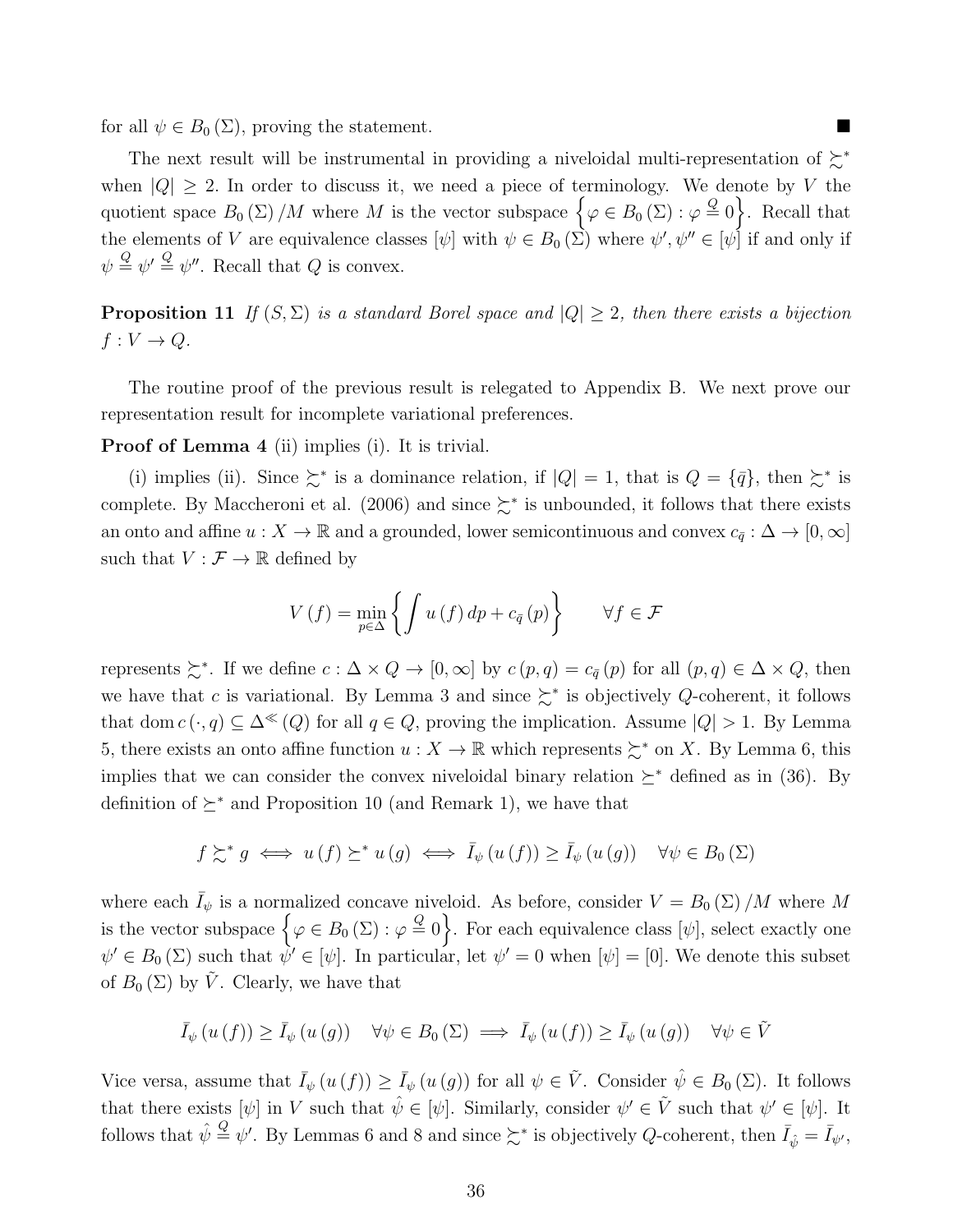yielding that  $\bar{I}_{\hat{\psi}}(u(f)) \ge \bar{I}_{\hat{\psi}}(u(g))$ . Since  $\hat{\psi}$  was arbitrarily chosen  $\bar{I}_{\psi}(u(f)) \ge \bar{I}_{\psi}(u(g))$  for all  $\psi \in B_0(\Sigma)$ . By construction, observe that there exists a bijection  $\tilde{f}: V \to V$ . By Proposition 11, we have that there exists a bijection  $f: V \to Q$ . Define  $\bar{f} = f \circ \tilde{f}$ . By Corollary 1, if we define  $\hat{I}_q = \bar{I}_{\bar{f}^{-1}(q)}$  for all  $q \in Q$ , then we have that  $\hat{I}_{\bar{f}(0)} \leq \hat{I}_q$  for all  $q \in Q$  and

$$
f \succeq^* g \iff \bar{I}_{\psi}(u(f)) \ge \bar{I}_{\psi}(u(g)) \quad \forall \psi \in B_0(\Sigma) \iff \bar{I}_{\psi}(u(f)) \ge \bar{I}_{\psi}(u(g)) \quad \forall \psi \in \tilde{V}
$$
  

$$
\iff \hat{I}_{q}(u(f)) \ge \hat{I}_{q}(u(g)) \quad \forall q \in Q
$$

Since each  $I_q$  is a normalized concave niveloid, we have that for each  $q \in Q$  there exists a function  $c_q : \Delta \to [0, \infty]$  which is grounded, lower semicontinuous, convex and such that

$$
\hat{I}_q(\varphi) = \min_{p \in \Delta} \left\{ \int \varphi dp + c_q(p) \right\} \quad \forall \varphi \in B_0(\Sigma)
$$

Define  $c : \Delta \times Q \to [0, \infty]$  by  $c(p, q) = c_q(p)$  for all  $(p, q) \in \Delta \times Q$ . Clearly, the q-sections of c are grounded, lower semicontinuous and convex and (34) holds. By Lemma 3 and (34) and since  $\succsim^*$  is objectively Q-coherent, it follows that dom  $c(\cdot, q) \subseteq \Delta^{\ll}(Q)$  for all  $q \in Q$ . Finally, recall that

$$
c(p,q) = \sup_{\varphi \in B_0(\Sigma)} \left\{ \hat{I}_q(\varphi) - \int \varphi dp \right\} \qquad \forall p \in \Delta, \forall q \in Q
$$

Since  $\hat{I}_{\bar{f}(0)} \leq \hat{I}_q$  for all  $q \in Q$ , we have that for each  $q \in Q$ 

$$
c(p,\bar{f}(0)) = \sup_{\varphi \in B_0(\Sigma)} \left\{ \hat{I}_{\bar{f}(0)}(\varphi) - \int \varphi dp \right\} \le \sup_{\varphi \in B_0(\Sigma)} \left\{ \hat{I}_q(\varphi) - \int \varphi dp \right\} = c(p,q) \quad \forall p \in \Delta
$$

Since  $c(\cdot, \bar{f}(0))$  is grounded, lower semicontinuous and convex and  $\bar{f}(0) \in Q$ , this implies that  $c_Q(\cdot) = \min_{q \in Q} c(\cdot, q) = c(\cdot, \bar{f}(0))$  is well defined and shares the same properties, proving that  $c$  is variational.

#### A.1.2 Proof of Theorem 1

(i) implies (ii). We proceed by steps. Before starting, we make one observation. By Lemma 4 and since  $\geq^*$  is an unbounded dominance relation which is objectively Q-coherent there exist an onto affine function  $u : X \to \mathbb{R}$  and a variational  $c : \Delta \times Q \to [0,\infty]$  such that dom  $c(\cdot, q) \subseteq \Delta^{\ll}(Q)$  for all  $q \in Q$  (in particular, dom  $c_Q(\cdot) \subseteq \bigcup_{q \in Q} \text{dom } c(\cdot, q) \subseteq \Delta^{\ll}(Q)$ ) and

$$
f \gtrsim^* g \iff \min_{p \in \Delta} \left\{ \int u(f) \, dp + c(p, q) \right\} \ge \min_{p \in \Delta} \left\{ \int u(g) \, dp + c(p, q) \right\} \quad \forall q \in Q
$$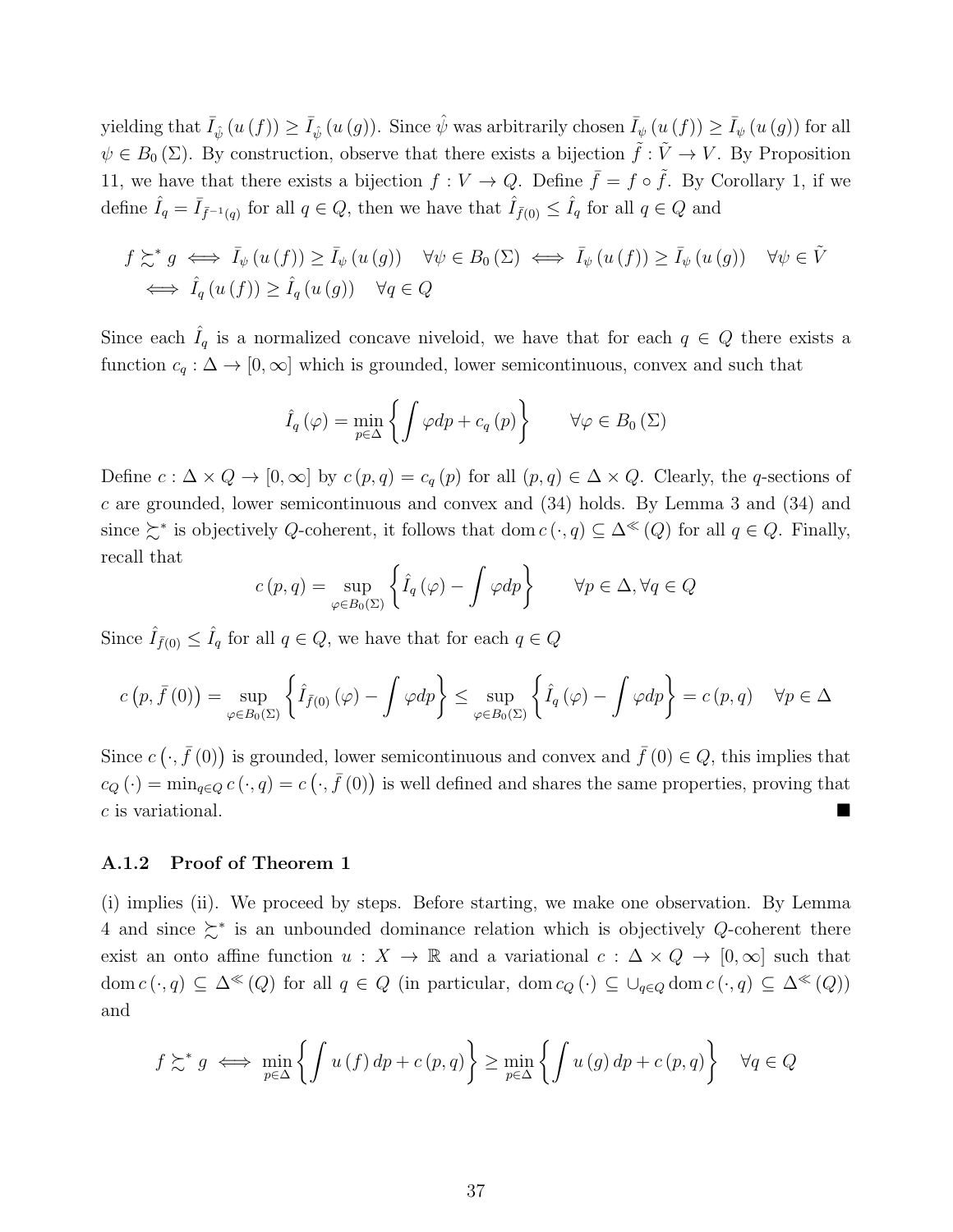We are left to show that  $c_Q : \Delta \to [0, \infty]$  is such that

$$
f \succsim g \iff \min_{p \in \Delta} \left\{ \int u(f) \, dp + c_Q \, (p) \right\} \ge \min_{p \in \Delta} \left\{ \int u(g) \, dp + c_Q \, (p) \right\} \tag{41}
$$

and  $c_Q^{-1}(0) = Q$ . To prove this we consider c as in the proof of (i) implies (ii) of Lemma 4. This covers both cases  $|Q| = 1$  and  $|Q| > 1$ . In particular, for each  $q \in Q$  define  $\hat{I}_q : B_0(\Sigma) \to \mathbb{R}$  by

$$
\hat{I}_q(\varphi) = \min_{p \in \Delta} \left\{ \int \varphi dp + c(p, q) \right\} \qquad \forall \varphi \in B_0(\Sigma)
$$

and recall that there exists  $\hat{q} (= \bar{f}(0) \in Q$  when  $|Q| > 1$ ) such that  $c(\cdot, \hat{q}) \leq c(\cdot, q)$ , thus  $\hat{I}_{\hat{q}} \leq \hat{I}_{q}$ , for all  $q \in Q$ .

Step 1.  $\succsim$  agrees with  $\succsim^*$  on X. In particular,  $u : X \to \mathbb{R}$  represents  $\succsim^*$  and  $\succsim$ .

*Proof of the Step* Note that  $\succsim^*$  and  $\succsim$  restricted to X are continuous weak orders that satisfy risk independence. Moreover, by the observation above,  $\succeq^*$  is represented by u. By Herstein and Milnor (1953) and since  $\succeq$  is non-trivial, it follows that there exists a non-constant and affine function  $v: X \to \mathbb{R}$  that represents  $\succeq$  on X. Since  $(\succsim^*, \succsim)$  jointly satisfy consistency, it follows that for each  $x, y \in X$ 

$$
u(x) \ge u(y) \Longrightarrow v(x) \ge v(y)
$$

By Corollary B.3 of Ghirardato et al.  $(2004)$ , u and v are equal up to an affine and positive transformation, hence the statement. We can set  $v = u$ .

Step 2. There exists a normalized, monotone and continuous functional  $I : B_0(\Sigma) \to \mathbb{R}$  such that

$$
f \succsim g \iff I(u(f)) \ge I(u(g))
$$

*Proof of the Step By Cerreia-Vioglio et al.* (2011a) and since  $\succeq$  is a rational preference relation, the statement follows. □

Step 3.  $I(\varphi) \leq \inf_{q \in Q} \hat{I}_q(\varphi)$  for all  $\varphi \in B_0(\Sigma)$ .

Proof of the Step Consider  $\varphi \in B_0(\Sigma)$ . Since each  $\hat{I}_q$  is normalized and monotone and u is onto, we have that  $\hat{I}_q(\varphi) \in [\inf_{s \in S} \varphi(s), \sup_{s \in S} \varphi(s)] \subseteq \text{Im } u$  for all  $q \in Q$ . Since  $\varphi \in B_0(\Sigma)$ , it follows that there exists  $f \in \mathcal{F}$  such that  $\varphi = u(f)$  and  $x \in X$  such that  $u(x) = \inf_{q \in Q} \hat{I}_q(\varphi)$ . For each  $\varepsilon > 0$  there exists  $x_{\varepsilon} \in X$  such that  $u(x_{\varepsilon}) = u(x) + \varepsilon$ . Since  $\inf_{q \in Q} \hat{I}_q(\varphi) = u(x)$ , it follows that for each  $\varepsilon > 0$  there exists  $q \in Q$  such that  $\tilde{I}_q(u(f)) = \tilde{I}_q(\varphi) < u(x_{\varepsilon}) = \tilde{I}_q(u(x_{\varepsilon}))$ , yielding that  $f \nless^* x_\varepsilon$ . Since  $(\succsim^*, \succsim)$  jointly satisfy caution, we have that  $x_\varepsilon \succsim f$  for all  $\varepsilon > 0$ . By Step 2, this implies that

$$
u(x) + \varepsilon = u(x_{\varepsilon}) = I(u(x_{\varepsilon})) \ge I(u(f)) = I(\varphi) \quad \forall \varepsilon > 0
$$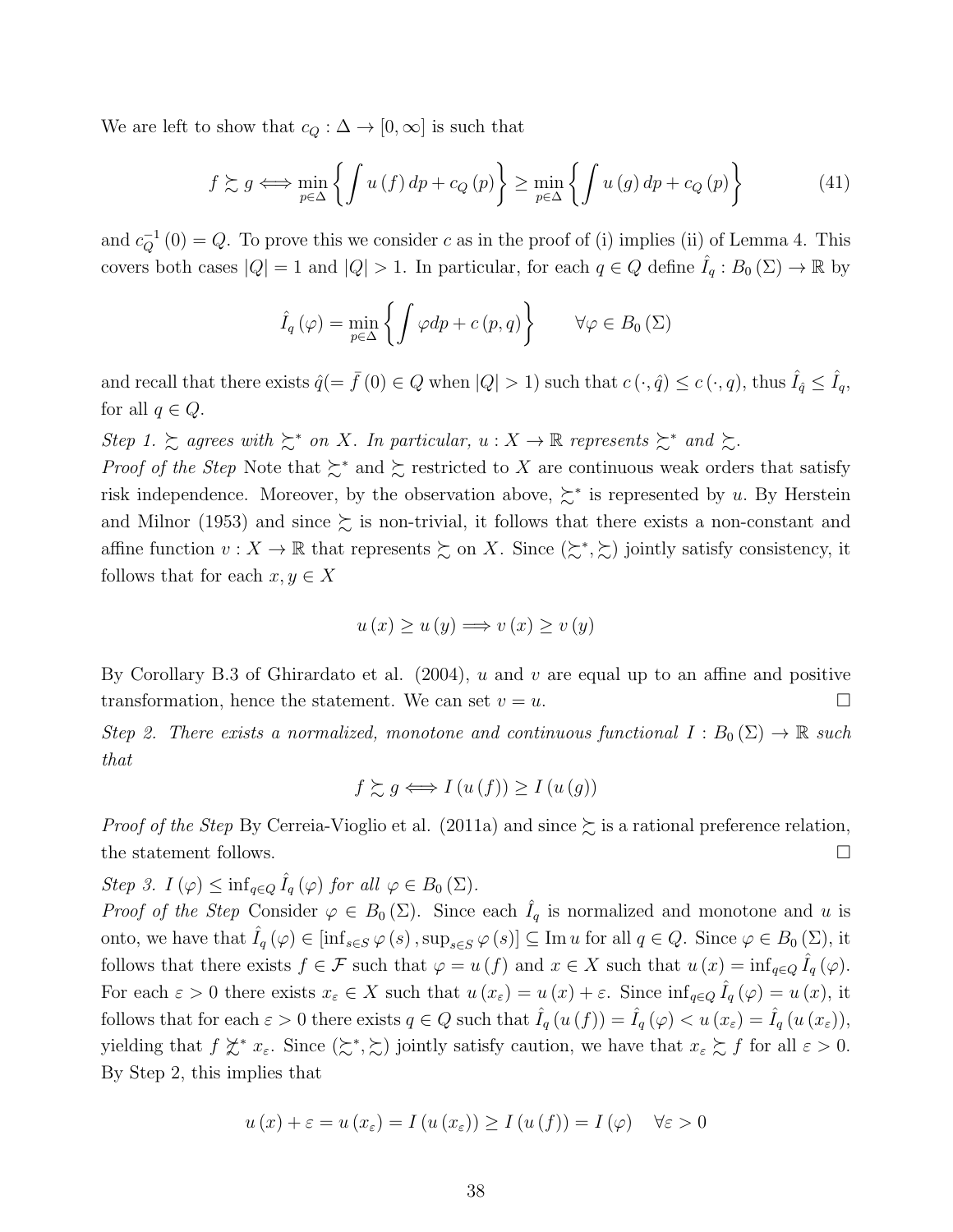that is,  $\inf_{q \in Q} \hat{I}_q(\varphi) = u(x) \geq I(\varphi)$ , proving the step.  $\Box$ 

Step 4.  $I(\varphi) \geq \inf_{q \in Q} \hat{I}_q(\varphi)$  for all  $\varphi \in B_0(\Sigma)$ .

*Proof of the Step* Consider  $\varphi \in B_0(\Sigma)$ . We use the same objects and notation of Step 3. Note that for each  $q' \in Q$ 

$$
\hat{I}_{q'}(u(f)) = \hat{I}_{q'}(\varphi) \ge \inf_{q \in Q} \hat{I}_q(\varphi) = u(x) = \hat{I}_{q'}(u(x))
$$

that is,  $f \succsim^* x$ . Since  $(\succsim^*, \succsim)$  jointly satisfy consistency, we have that  $f \succsim x$ . By Step 2, this implies that

$$
I(\varphi) = I(u(f)) \ge I(u(x)) = u(x) = \inf_{q \in Q} \hat{I}_q(\varphi)
$$

proving the step.  $\Box$ 

Step 5.  $I(\varphi) = \min_{p \in \Delta} \{ \int \varphi dp + c_Q(p) \}$  for all  $\varphi \in B_0(\Sigma)$ . *Proof of the Step* By Steps 3 and 4 and since  $\hat{I}_q \leq \hat{I}_q$  for all  $q \in Q$ , we have that

$$
I(\varphi) = \min_{q \in Q} \hat{I}_q(\varphi) = \hat{I}_{\hat{q}}(\varphi) \qquad \forall \varphi \in B_0(\Sigma)
$$

Since  $c(\cdot, \hat{q}) = c_Q(\cdot)$ , it follows that for each  $\varphi \in B_0(\Sigma)$ 

$$
I(\varphi) = \hat{I}_{\hat{q}}(\varphi) = \min_{p \in \Delta} \left\{ \int \varphi dp + c(p, \hat{q}) \right\} = \min_{p \in \Delta} \left\{ \int \varphi dp + c_Q(p) \right\}
$$

proving the step.

Step 6.  $c_Q^{-1}(0) = Q$ . *Proof of the Step* By Steps 2 and 5, we have that  $V : \mathcal{F} \to \mathbb{R}$  defined by

$$
V(f) = \min_{p \in \Delta} \left\{ \int u(f) \, dp + c_Q(p) \right\}
$$

represents  $\succeq$ . By Lemma 2 and since  $\succeq$  is subjectively Q-coherent and  $c_Q$  is well defined, grounded, lower semicontinuous and convex, we can conclude that  $c_Q^{-1}(0) = Q$ .  $\Box$ 

Thus, (41) follows from Steps 2 and 5 while, by Step 6,  $c_Q^{-1}(0) = Q$ . This completes the proof.

(ii) implies (i). It is routine.

Next, assume that c is uniquely null. Define the correspondence  $\Gamma: Q \rightrightarrows Q$  by

$$
\Gamma(q) = \{ p \in \Delta : c(p, q) = 0 \} = \arg \min c_q
$$

Since  $c_Q \leq c_q$  for all  $q \in Q$  and  $c_Q^{-1}(0) = Q$ , we have that  $\Gamma$  is well defined. Since  $c_q$  is grounded, it follows that  $\Gamma(q) \neq \emptyset$  for all  $q \in Q$ . Since c is uniquely null and  $c_q$  is grounded, we have that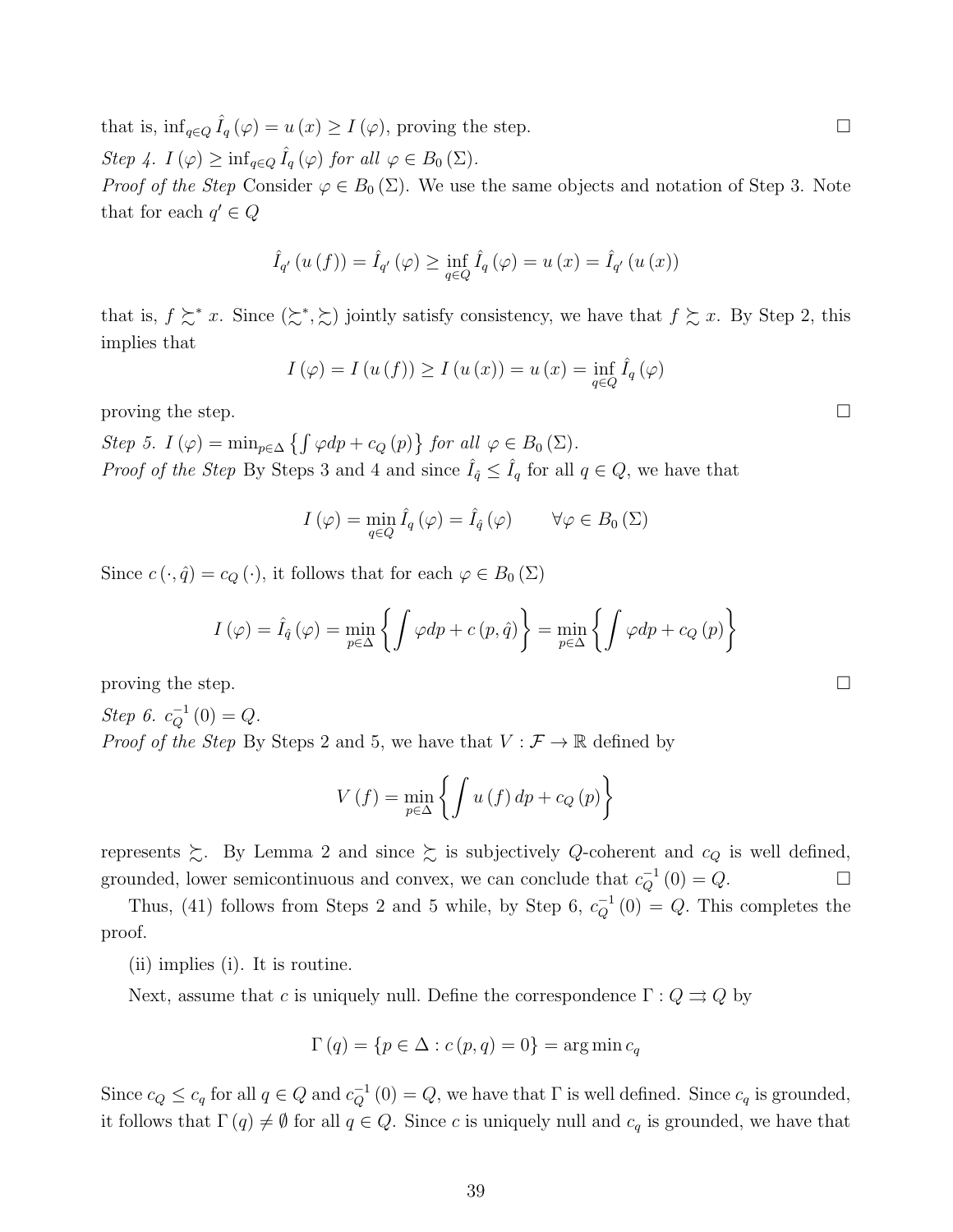$c_q^{-1}(0)$  is a singleton, that is,

$$
c(p,q) = c(p',q) = 0 \Longrightarrow p = p'
$$

This implies that  $\Gamma(q)$  is a singleton, therefore  $\Gamma$  is a function. Since  $c_Q^{-1}(0) = Q$ , observe that

$$
\bigcup_{q \in Q} \Gamma(q) = \bigcup_{q \in Q} \arg \min c_q = \arg \min c_Q = Q
$$

that is,  $\Gamma$  is surjective. Since c is uniquely null, we have that  $c_p^{-1}(0)$  is at most a singleton, that is,

$$
c(p,q) = c(p,q') = 0 \implies q = q'
$$

yielding that  $\Gamma$  is injective. To sum up,  $\Gamma$  is a bijection. Define  $\tilde{c} : \Delta \times Q \to [0, \infty]$  by  $\tilde{c}(p,q) = c(p,\Gamma^{-1}(q))$  for all  $(p,q) \in \Delta \times Q$ . Note that  $\tilde{c}(\cdot,q)$  is grounded, lower semicontinuous, convex and dom  $\tilde{c}(\cdot, q) \subseteq \Delta^{\ll}(Q)$  for all  $q \in Q$  and dom  $\tilde{c}_Q(\cdot) \subseteq \Delta^{\ll}(Q)$ . Next, we show that  $\tilde{c}_Q = c_Q$ . Since  $c_Q$  is well defined, for each  $p \in \Delta$  there exists  $q_p \in Q$  such that

$$
\tilde{c}(p, \Gamma(q_p)) = c(p, q_p) = \min_{q \in Q} c(p, q) \leq c(p, q') = \tilde{c}(p, \Gamma(q')) \quad \forall q' \in Q
$$

Since Γ is a bijection, we have that  $\tilde{c}(p, \Gamma(q_p)) \leq \tilde{c}(p, q)$  for all  $q \in Q$ . Since p was arbitrarily chosen, it follows that

$$
c_Q(p) = \min_{q \in Q} c(p, q) = \tilde{c}(p, \Gamma(q_p)) = \min_{q \in Q} \tilde{c}(p, q) = \tilde{c}_Q(p) \quad \forall p \in \Delta
$$

To sum up,  $\tilde{c}_Q = c_Q$  and  $\tilde{c}_Q^{-1}(0) = c_Q^{-1}(0) = Q$ . In turn, since  $c_Q$  is grounded, lower semicontinuous and convex, this implies that  $\tilde{c}_Q$  is grounded, lower semicontinuous and convex. Since Γ is a bijection, we can conclude that (14) holds with  $\tilde{c}$  in place of c and (15) holds with  $\tilde{c}_Q$  in place of  $c_Q$ .

We are left to show that  $\tilde{c}(p,q) = 0$  if and only if  $p = q$ . Since  $c_q^{-1}(0)$  is a singleton for all  $q \in Q$  and  $\Gamma$  is a bijection, if  $\tilde{c}(p,q) = 0$ , then  $c(p, \Gamma^{-1}(q)) = 0$ , yielding that  $p = \Gamma(\Gamma^{-1}(q)) = 0$ q. On the other hand,  $\tilde{c}(q, q) = c(q, \Gamma^{-1}(q)) = 0$ . We can conclude that  $\tilde{c}(p, q) = 0$  if and only if  $p = q$ , proving that  $\tilde{c}$  is a statistical distance.

#### A.1.3 Proof of Theorem 2 and Proposition 7

Proof of Theorem 2 We only prove (i) implies (ii), the converse being routine.<sup>39</sup> We proceed by steps.

Step 1.  $\succsim_Q^*$  agrees with  $\succsim_{Q'}^*$  on X for all  $Q, Q' \in \mathcal{Q}$ . In particular, there exists an affine and onto function  $u: X \to \mathbb{R}$  representing  $\succeq_Q^*$  for all  $Q \in \mathcal{Q}$ .

 $39$ The only exception is the proof that the representation implies subjective Q-coherence. This is a consequence of Theorem 2.4.18 in Zalinescu (2002) paired with Lemma 32 of Maccheroni et al. (2006).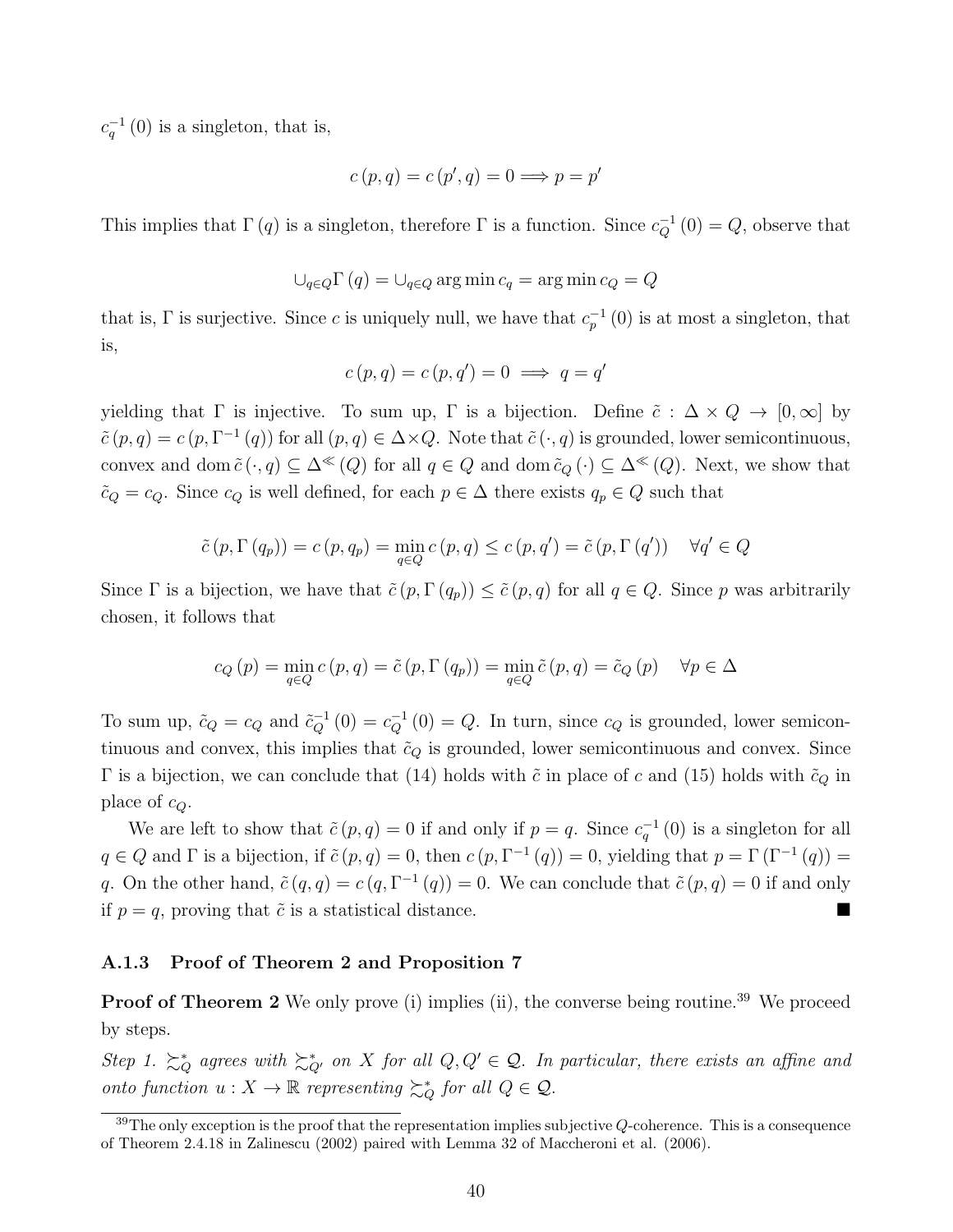Proof of the Step Let  $Q, Q' \in \mathcal{Q}$  be such that  $Q \supseteq Q'$ . Note that  $\succsim_Q^*$  and  $\succsim_{Q'}^*$ , restricted to X, satisfy weak order, continuity and risk independence. By Herstein and Milnor (1953) and since  $\succsim_Q$  and  $\succsim_Q$  are non-trivial, there exist two non-constant affine functions  $u_Q, u_{Q'}: X \to \mathbb{R}$ which represent  $\succsim_Q^*$  and  $\succsim_{Q'}^*$ , respectively. Since  $\{\succsim_Q^*\}_{Q\in\mathcal{Q}}$  is monotone in model ambiguity, we have that

$$
u_Q(x) \ge u_Q(y) \Longrightarrow u_{Q'}(x) \ge u_{Q'}(y)
$$

By Corollary B.3 of Ghirardato et al. (2004),  $u<sub>Q</sub>$  and  $u<sub>Q'</sub>$  are equal up to an affine and positive transformation. Next, fix  $\bar{q} \in \Delta^{\sigma}$ . Set  $u = u_{\bar{q}}$ . Given any other  $q \in \Delta^{\sigma}$ , consider  $\bar{Q} \in \mathcal{Q}$  such that  $\overline{Q} \supseteq {\overline{q}, q}$ . By the previous part, it follows that  $u_{\overline{Q}}, u_q$  and  $u_{\overline{q}}$  are equal up to an affine and positive transformation. Given that q was arbitrarily chosen, we can set  $u = u_q$  for all  $q \in Q$ . Similarly, given a generic  $Q \in \mathcal{Q}$ , select  $q \in Q$ . Since  $Q \supseteq \{q\}$ , it follows that we can set  $u = u_Q$ . Since each  $\succeq_Q^*$  is unbounded for all  $Q \in \mathcal{Q}$ , we have that u is onto.  $\Box$ 

Step 2. For each  $q \in \Delta^{\sigma}$  there exists a normalized, monotone, translation invariant and concave functional  $I_q : B_0(\Sigma) \to \mathbb{R}$  such that

$$
f \succsim_{q}^{*} g \iff I_{q}(u(f)) \ge I_{q}(u(g)) \tag{42}
$$

Moreover, there exists a unique grounded, lower semicontinuous and convex function  $c_q : \Delta \rightarrow$  $[0,\infty]$  such that

$$
I_{q}(\varphi) = \min_{p \in \Delta} \left\{ \int \varphi dp + c_{q}(p) \right\} \qquad \forall \varphi \in B_{0}(\Sigma)
$$
 (43)

Proof of the Step Fix  $q \in \Delta^{\sigma}$ . Since  $\succcurlyeq_q^*$  is an unbounded dominance relation which is complete, we have that  $\succeq_q^*$  is a variational preference. By the proof of Theorem 3 and Proposition 6 of Maccheroni et al. (2006) and Step 1, there exists an onto and affine function  $u_q: X \to \mathbb{R}$ , which can be set to be equal to  $u$ , and, given  $u$ , a unique grounded, lower semicontinuous and convex function  $c_q : \Delta \to [0, \infty]$  such that (43) and (42) hold.  $\Box$ 

Define  $c : \Delta \times \Delta^{\sigma} \to [0, \infty]$  by  $c(p, q) = c_q(p)$  for all  $(p, q) \in \Delta \times \Delta^{\sigma}$ . Step 3. For each  $Q \in \mathcal{Q}$  we have that  $f \succsim_Q^* g$  if and only if  $f \succsim_q^* g$  for all  $q \in Q$ . In particular, we have that

$$
f \succsim_{Q}^{*} g \iff \min_{p \in \Delta} \left\{ \int u(f) \, dp + c(p, q) \right\} \ge \min_{p \in \Delta} \left\{ \int u(g) \, dp + c(p, q) \right\} \quad \forall q \in Q \tag{44}
$$

*Proof of the Step* Fix  $Q \in \mathcal{Q}$ . Since  $\{\gtrsim^*\}\mathcal{Q}_{\in \mathcal{Q}}$  is monotone in model ambiguity, we have that

$$
f \succsim_{Q}^{*} g \implies f \succsim_{q}^{*} g \qquad \forall q \in Q
$$

Since  $\{\succsim_Q^*\}$  is Q-separable, we can conclude that  $f \succsim_Q^* g$  if and only if  $f \succsim_q^* g$  for all  $q \in Q$ . By Step 2 and the definition of c, (44) follows.  $\Box$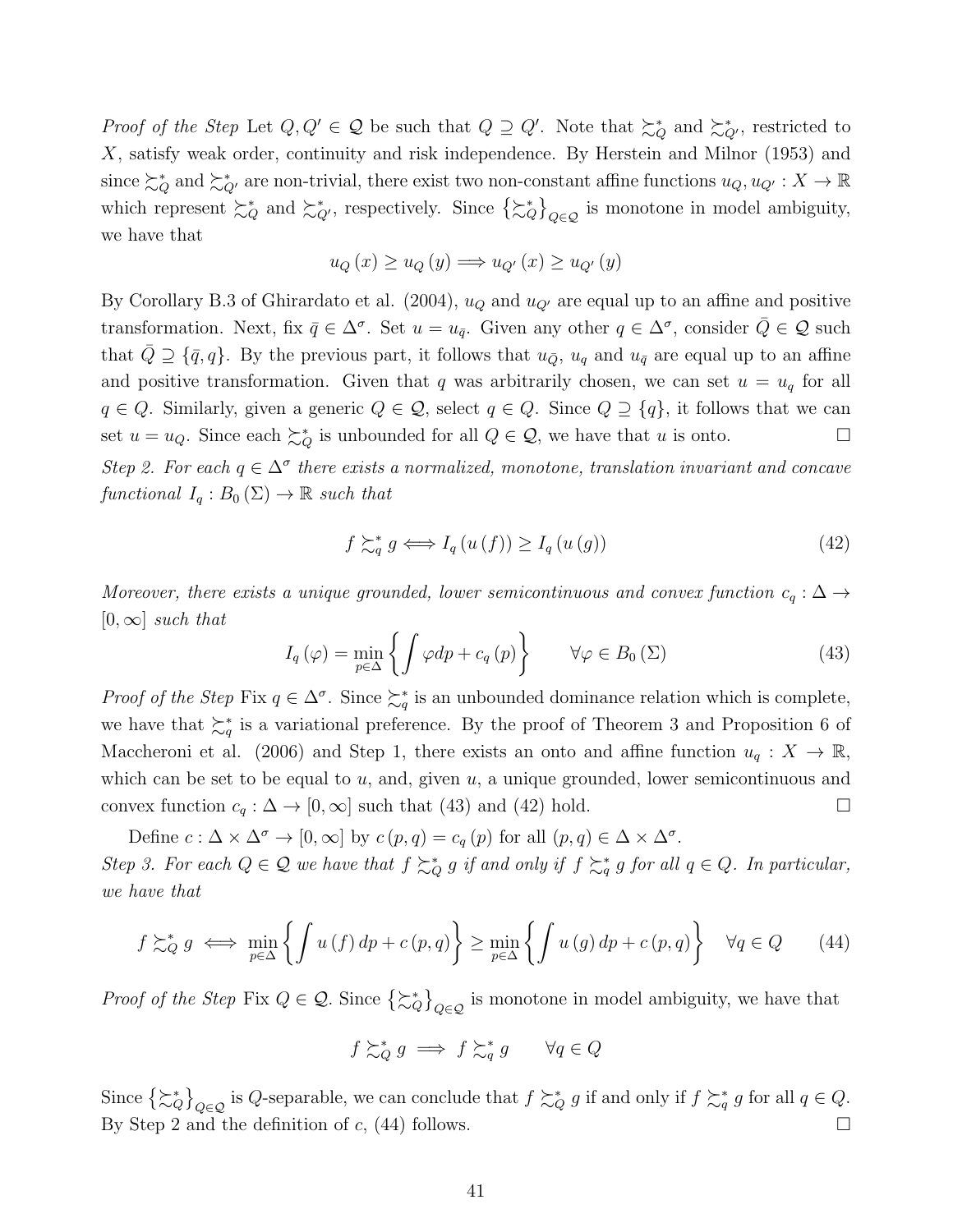Step 4.  $\sum_{Q}^{*}$  agrees with  $\sum_{Q}$  on X for all  $Q \in \mathcal{Q}$ . Moreover,  $\sum_{Q}$  is represented by the function u of Step 1.

Proof of the Step Fix  $Q \in \mathcal{Q}$ . Note that  $\succsim_Q^*$  and  $\succsim_Q$ , restricted to X, satisfy weak order, continuity and risk independence. By Herstein and Milnor (1953) and since  $\succsim_Q$  is non-trivial, there exists a non-constant affine function  $v_Q$  which represents  $\succsim_Q$ . By Step 1,  $\succsim_Q^*$  is represented by u. Since  $(\succsim_Q^*, \succsim_Q)$  jointly satisfy consistency, it follows that for each  $x, y \in X$ 

$$
u(x) \ge u(y) \Longrightarrow v_Q(x) \ge v_Q(y)
$$

By Corollary B.3 of Ghirardato et al. (2004),  $v_Q$  and u are equal up to an affine and positive transformation. So we can set  $v_Q = u$ , proving the statement.  $\Box$ 

Step 5. For each  $Q \in \mathcal{Q}$  we have that

$$
f \succsim_Q g \iff \inf_{p \in \Delta} \left\{ \int u(f) \, dp + \inf_{q \in Q} c(p, q) \right\} \ge \inf_{p \in \Delta} \left\{ \int u(g) \, dp + \inf_{q \in Q} c(p, q) \right\} \tag{45}
$$

*Proof of the Step Fix Q*  $\in \mathcal{Q}$ *.* By Cerreia-Vioglio et al. (2011a) and since  $\succsim_Q$  is a rational preference relation, there exists a normalized, monotone and continuous functional  $I_Q: B_0(\Sigma) \to \mathbb{R}$ such that

$$
f \succeq_{Q} g \iff I_{Q}(u(f)) \ge I_{Q}(u(g)) \tag{46}
$$

By the same arguments in Steps 3 and 4 of Theorem 1, we have that  $I_Q = \inf_{q \in Q} I_q$ , yielding that

$$
I_Q(\varphi) = \inf_{q \in Q} \min_{p \in \Delta} \left\{ \int \varphi dp + c(p, q) \right\} = \inf_{q \in Q} \inf_{p \in \Delta} \left\{ \int \varphi dp + c(p, q) \right\}
$$
  
= 
$$
\inf_{p \in \Delta} \inf_{q \in Q} \left\{ \int \varphi dp + c(p, q) \right\} = \inf_{p \in \Delta} \left\{ \int \varphi dp + \inf_{q \in Q} c(p, q) \right\} \quad \forall \varphi \in B_0(\Sigma)
$$

By (46), this implies that (45) holds.  $\Box$ 

Step 6.  $c(p,q) = 0$  if and only if  $p = q$ .

Proof of the Step By Steps 2 and 5, we have that  $\succsim_q^*$  coincides with  $\succsim_q$  on F for all  $q \in \Delta^{\sigma}$ . By Lemma 2 and since  $\succsim_q$  is subjectively  $\{q\}$ -coherent, we have that argmin  $c(\cdot, q) = \operatorname{argmin} c_q =$  $\{q\}.$ 

Step 7. dom  $c(\cdot, q) \subseteq \Delta^{\ll}(q) \subseteq \Delta^{\ll}(Q)$  for all  $q \in Q$  and for all  $Q \in \mathcal{Q}$ .

*Proof of the Step* By the previous part of the proof, we have that  $\succsim_q^*$  coincides with  $\succsim_q$  on F for all  $q \in \Delta^{\sigma}$ . By Lemma 3 and since  $\succsim_q^*$  is objectively  $\{q\}$ -coherent, we can conclude that dom  $c(\cdot, q) \subseteq \Delta^{\ll}(q) \subseteq \Delta^{\ll}(Q)$  for all  $q \in Q$  and for all  $Q \in \mathcal{Q}$ .

Step 8. c is jointly lower semicontinuous.

Proof of the Step Define the map  $J : B_0(\Sigma) \times \Delta^{\sigma} \to \mathbb{R}$  by  $J(\varphi, q) = I_q(\varphi)$  for all  $q \in Q$ .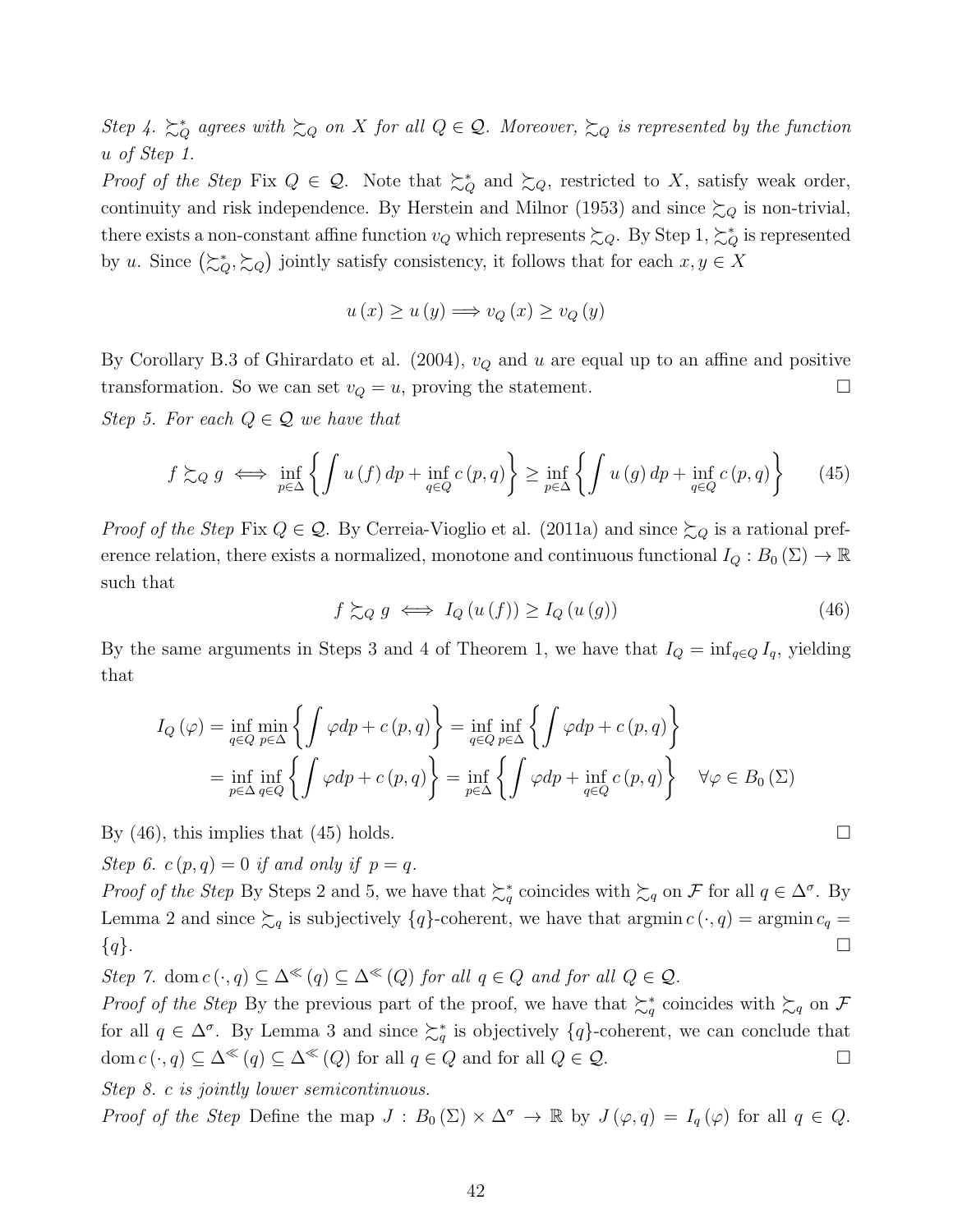Observe that, for each  $(p, q) \in \Delta \times \Delta^{\sigma}$ ,

$$
c(p,q) = c_q(p) = \sup_{\varphi \in B_0(\Sigma)} \left\{ I_q(\varphi) - \int \varphi dp \right\} = \sup_{\varphi \in B_0(\Sigma)} \left\{ J(\varphi, q) - \int \varphi dp \right\} \tag{47}
$$

We begin by observing that  $J$  is lower semicontinuous in the second argument. Note that for each  $\varphi \in B_0(\Sigma)$  and for each  $q \in \Delta^{\sigma}$ 

$$
J(\varphi, q) = I_q(\varphi) = u(x_{f,q}) \quad \text{where } f \in \mathcal{F} \text{ is s.t. } \varphi = u(f)
$$

Fix  $\varphi \in B_0(\Sigma)$  and  $t \in \mathbb{R}$ . By the axiom of lower semicontinuity, the set

$$
\{q \in \Delta^{\sigma} : J(\varphi, q) \le t\} = \{q \in \Delta^{\sigma} : u(x) \ge u(x_{f,q})\} = \{q \in \Delta^{\sigma} : x \succsim_q^* x_{f,q}\}
$$

is closed where  $x \in X$  and  $f \in \mathcal{F}$  are such that  $u(x) = t$  as well as  $u(f) = \varphi$ . Since  $\varphi$  and t were arbitrarily chosen, this yields that  $J$  is lower semicontinuous in the second argument. Since J is lower semicontinuous in the second argument, the map  $(p, q) \mapsto J(\varphi, q) - \int \varphi dp$ , defined over  $\Delta \times \Delta^{\sigma}$ , is jointly lower semicontinuous for all  $\varphi \in B_0(\Sigma)$ . By (47) and the definition of c, we conclude that c is jointly lower semicontinuous.  $\Box$ 

Step 1 proves that u is affine and onto. Steps 2, 6, 7 and 8 prove that c is a jointly lower semicontinuous divergence which is convex in the first argument. Steps 1, 3, 5 and 8 yield the representation of  $\succsim_Q^*$  and  $\succsim_Q$  for all  $Q \in \mathcal{Q}$ . As for uniqueness, assume that the function  $\tilde{c}: \Delta \times \Delta^{\sigma} \to [0, \infty]$  is a divergence which is jointly lower semicontinuous, convex in the first argument and that represents  $\succsim_Q^*$  and  $\succsim_Q$  for all  $Q \in \mathcal{Q}$ . By Proposition 6 of Maccheroni et al. (2006) and since Im  $u = \mathbb{R}$  and  $\succeq_q^*$  is a variational preference for all  $q \in \Delta^{\sigma}$ , it follows that  $\tilde{c}(\cdot, q) = c(\cdot, q)$  for all  $q \in \Delta^{\sigma}$ , yielding that  $c = \tilde{c}$ .

**Proof of Proposition 7** We only prove (i) implies (ii), the converse being routine. We keep the notation of the previous proof. Compared to Theorem 2, we only need to prove that  $c$ is jointly convex. By Lemma 11 in Appendix B.1, this will yield that  $c$  is variational. Fix  $\varphi \in B_0(\Sigma)$ ,  $q, q' \in \Delta^{\sigma}$  and  $\lambda \in (0, 1)$ . By model hybridization aversion and since u is affine, we have that

$$
J(\varphi, \lambda q + (1 - \lambda) q') = u(x_{f, \lambda q + (1 - \lambda)q'}) \le u(\lambda x_{f, q} + (1 - \lambda) x_{f, q'})
$$
  
=  $\lambda u(x_{f, q}) + (1 - \lambda) u(x_{f, q'}) = \lambda J(\varphi, q) + (1 - \lambda) J(\varphi, q')$ 

where  $f \in \mathcal{F}$  is such that  $u(f) = \varphi$ . Since  $\varphi$ , q, q' and  $\lambda$  were arbitrarily chosen, this yields that  $J$  is convex in the second argument. Since  $J$  is convex in the second argument, the map  $(p,q) \mapsto J(\varphi,q) - \int \varphi dp$ , defined over  $\Delta \times \Delta^{\sigma}$ , is jointly convex for all  $\varphi \in B_0(\Sigma)$ . By (47) and the definition of c, we conclude that c is convex, proving the implication.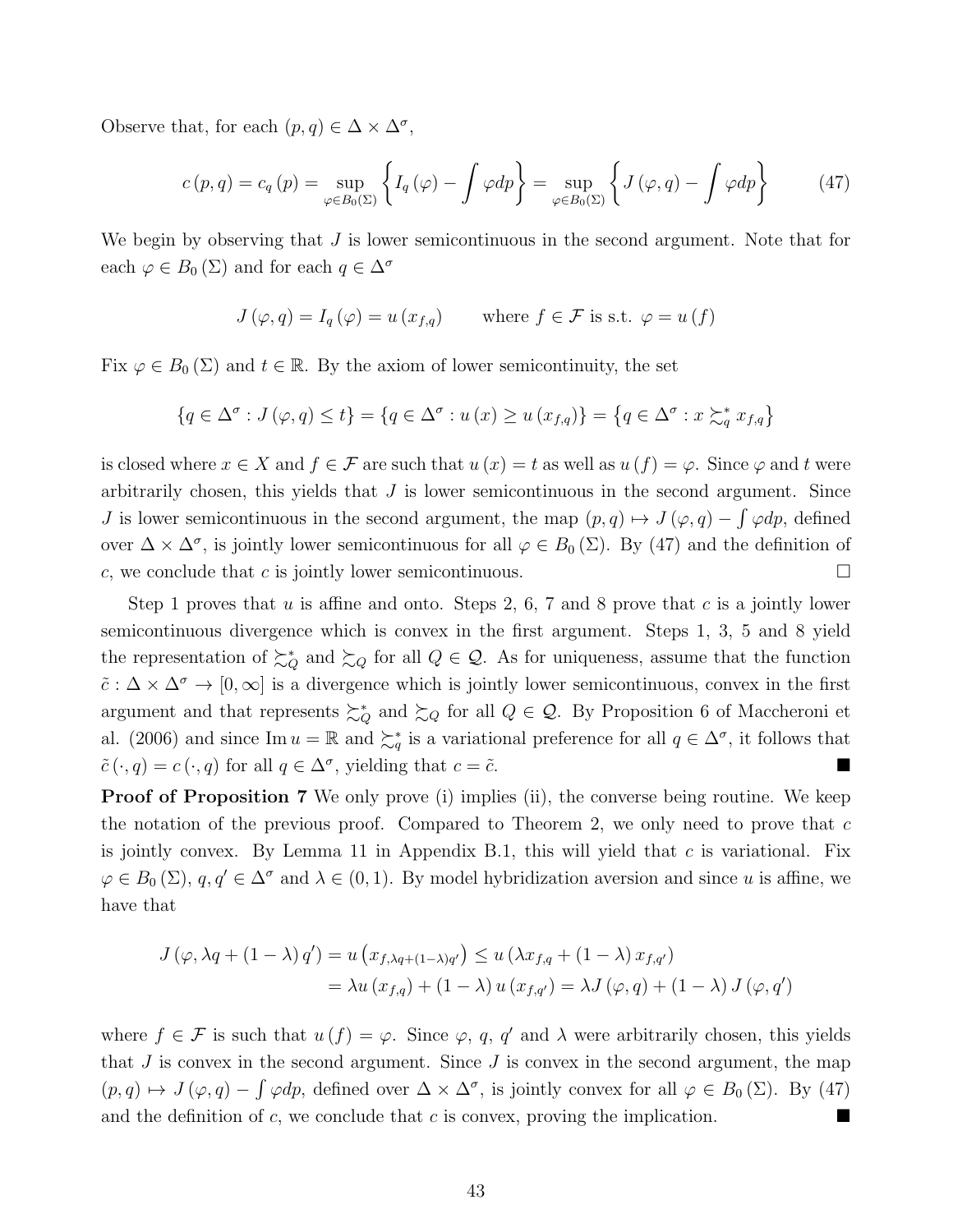### A.2 Other proofs

**Proof of Proposition 3** Consider first  $\lambda \in (0,\infty)$ . Note that  $c(\cdot,q) = \lambda D_{\phi}(\cdot||q)$  is Shur convex (with respect to q) for all  $q \in Q$ . Consider  $A, B \in \Sigma$ . Assume that  $q(A) \geq q(B)$  for all  $q \in Q$ . Let  $q \in Q$ . Consider  $x, y \in X$  such that  $x \succ y$ . It follows that

$$
\int v(u(xAy))\,dq \ge \int v(u(xBy))\,dq
$$

for each  $v : \mathbb{R} \to \mathbb{R}$  increasing and concave. By Theorem 2 of Cerreia-Vioglio et al. (2012) and since  $q$  was arbitrarily chosen, it follows that

$$
\min_{p \in \Delta} \left\{ \int u(xAy) \, dp + \lambda D_{\phi}(p||q) \right\} \ge \min_{p \in \Delta} \left\{ \int u(xBy) \, dp + \lambda D_{\phi}(p||q) \right\} \quad \forall q \in Q
$$

yielding that  $xAy \succeq^* xBy$  and, in particular,  $xAy \succeq xBy$ . If  $\lambda = \infty$  instead, as pointed out in Section 2.1, we have that  $c(\cdot, q) = \lambda D_{\phi}(\cdot || q) = \delta_{\{q\}}(\cdot)$  for all  $q \in Q$ . This implies that (16) takes the max-min form over the set  $Q$ , which trivially implies bet-consistency.<sup>40</sup>

**Proof of Proposition 4** We prove the "only if", the converse being obvious. Define  $\geq^*$ by  $f \geq^* g$  if and only if  $\int u(f) dq \geq \int u(g) dq$  for all  $q \in Q$ . By hypothesis, the pair  $(\geq^*, \geq)$ satisfies consistency. Let  $f \not\geq^* x$ . Then, there exists  $q \in Q$  such that  $u(x)$ <sup>4</sup>  $f_{f}^{q}$ ) =  $\int u(f) dq < u(x)$ . Hence,  $x \succ x_i^q$ <sup>q</sup>. Since  $c_Q^{-1}(0) = Q$ , by Lemma 2 we have that  $x \succ f$ . So, the pair  $(\gtrsim^*, \gtrsim)$ satisfies default to certainty. By Theorem 4 of Gilboa et al. (2010), this pair admits the representation

$$
f \gtrsim^* g \iff \int u(f) \, dq \ge \int u(g) \, dq \quad \forall q \in Q
$$

and

$$
f \gtrsim g \iff \min_{q \in Q} \int u(f) \, dq \ge \min_{q \in Q} \int u(g) \, dq
$$

Note that, in the notation of Gilboa et al. (2010), we have  $C = Q$  because C is unique up to closure and convexity and  $Q$  is closed and convex.

**Proof of Proposition 5** For each  $q \in Q$  define  $I_q : B_0(\Sigma) \to \mathbb{R}$  by

$$
I_q(\varphi) = \min_{p \in \Delta} \left\{ \int \varphi dp + c(p, q) \right\} \qquad \forall \varphi \in B_0(\Sigma)
$$

Recall that  $f \nsucc^* g$  if and only if for each  $h, l \in \mathcal{F}$  there exists  $\varepsilon > 0$  such that

$$
(1 - \delta) f + \delta h \succ^* (1 - \delta) g + \delta l \qquad \forall \delta \in [0, \varepsilon]
$$
\n
$$
(48)
$$

Moreover, given  $h \in \mathcal{F}$ , define  $k_h = \inf_{s \in S} u(h(s))$  and  $k^h = \sup_{s \in S} u(h(s))$ .

<sup>40</sup>The next result will indeed prove a much more general fact.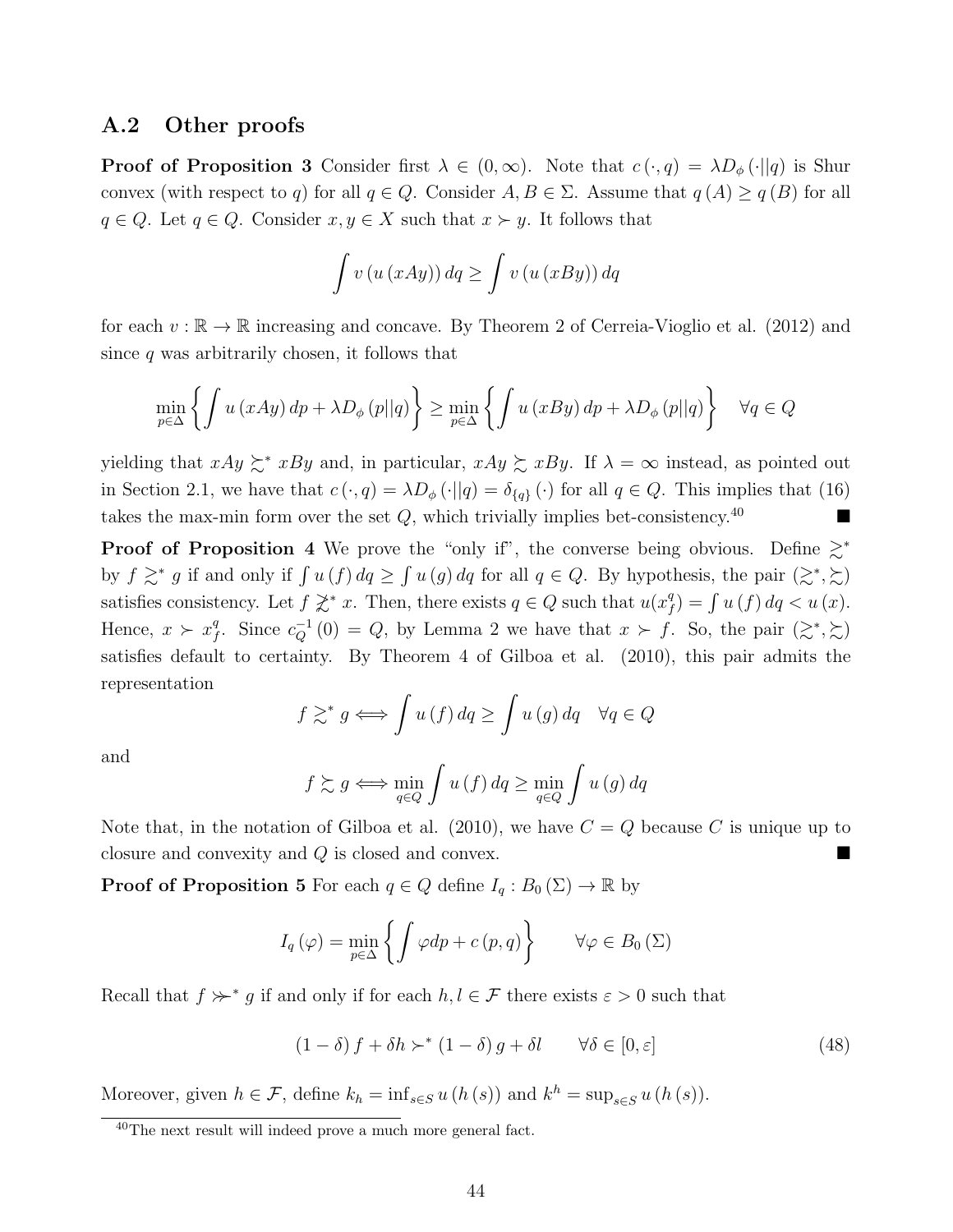"Only if." Assume that  $f \nsucc^* g$ . Let  $\hat{\varepsilon} > 0$ . Consider  $u(x) = k_f - \hat{\varepsilon}$  and  $u(y) = k^g + \hat{\varepsilon}$ . By definition, there exists  $\varepsilon > 0$  such that  $(1 - \delta) f + \delta x >^* (1 - \delta) g + \delta y$  for all  $\delta \in [0, \varepsilon]$ . Note that for each  $q \in Q$  and for each  $\delta \in [0, 1]$ 

$$
I_q(u((1 - \delta) f + \delta x)) = I_q((1 - \delta) u(f) + \delta u(x)) = I_q(u(f) - \delta u(f) + \delta u(x))
$$
  

$$
\leq I_q(u(f) - \delta k_f + \delta (k_f - \hat{\varepsilon})) = I_q(u(f)) - \delta \hat{\varepsilon}
$$

and

$$
I_q(u((1 - \delta) g + \delta y)) = I_q((1 - \delta) u(g) + \delta u(y)) = I_q(u(g) - \delta u(g) + \delta u(y))
$$
  
\n
$$
\geq I_q(u(g) - \delta k^g + \delta (k^g + \hat{\varepsilon})) = I_q(u(g)) + \delta \hat{\varepsilon}
$$

It follows that for each  $q \in Q$  and for each  $\delta \in [0, \varepsilon]$ 

$$
I_{q}(u(f)) - I_{q}(u(g)) - 2\delta \hat{\varepsilon} \geq I_{q}(u((1 - \delta) f + \delta x)) - I_{q}(u((1 - \delta) g + \delta y)) \geq 0
$$

If we set  $\delta = \varepsilon > 0$ , then  $I_q(u(f)) \geq I_q(u(g)) + 2\varepsilon \hat{\varepsilon}$  for all  $q \in Q$ , proving the statement.

"If." Let  $f, g \in \mathcal{F}$ . Assume there exists  $\varepsilon > 0$  such that  $I_q(u(f)) \geq I_q(u(g)) + \varepsilon$  for all  $q \in Q$ . Consider  $h, l \in \mathcal{F}$ . Note that for each  $q \in Q$  and for each  $\delta \in [0, 1]$ 

$$
I_{q}(u((1 - \delta) f + \delta h)) = I_{q}((1 - \delta) u(f) + \delta u(h)) = I_{q}(u(f) - \delta u(f) + \delta u(h))
$$
  
=  $I_{q}(u(f) + \delta (u(h) - u(f)))$   

$$
\geq I_{q}(u(f) + \delta (k_{h} - k^{f})) = I_{q}(u(f)) + \delta (k_{h} - k^{f})
$$

and

$$
I_q(u((1 - \delta) g + \delta l)) = I_q((1 - \delta) u(g) + \delta u(l)) = I_q(u(g) - \delta u(g) + \delta u(l))
$$
  
= 
$$
I_q(u(g) + \delta (u(l) - u(g)))
$$
  

$$
\leq I_q(u(g) + \delta (k^l - k_g)) = I_q(u(g)) + \delta (k^l - k_g)
$$

It follows that for each  $q \in Q$  and for each  $\delta \in [0,1]$ 

$$
I_q(u((1-\delta) f + \delta h)) - I_q(u((1-\delta) g + \delta l)) \ge I_q(u(f)) + \delta (k_h - k^f) - I_q(u(g)) - \delta (k^l - k_g)
$$
  

$$
\ge \varepsilon + \delta \hat{\varepsilon}
$$

where  $\hat{\varepsilon} = k_h - k^f - k^l + k_g$ . We have two cases:

1.  $\hat{\varepsilon} \geq 0$ . In this case,  $I_q(u((1-\delta)f + \delta h)) - I_q(u((1-\delta)g + \delta l)) > 0$  for all  $\delta \in [0,1]$  and all  $q \in Q$ , proving (48).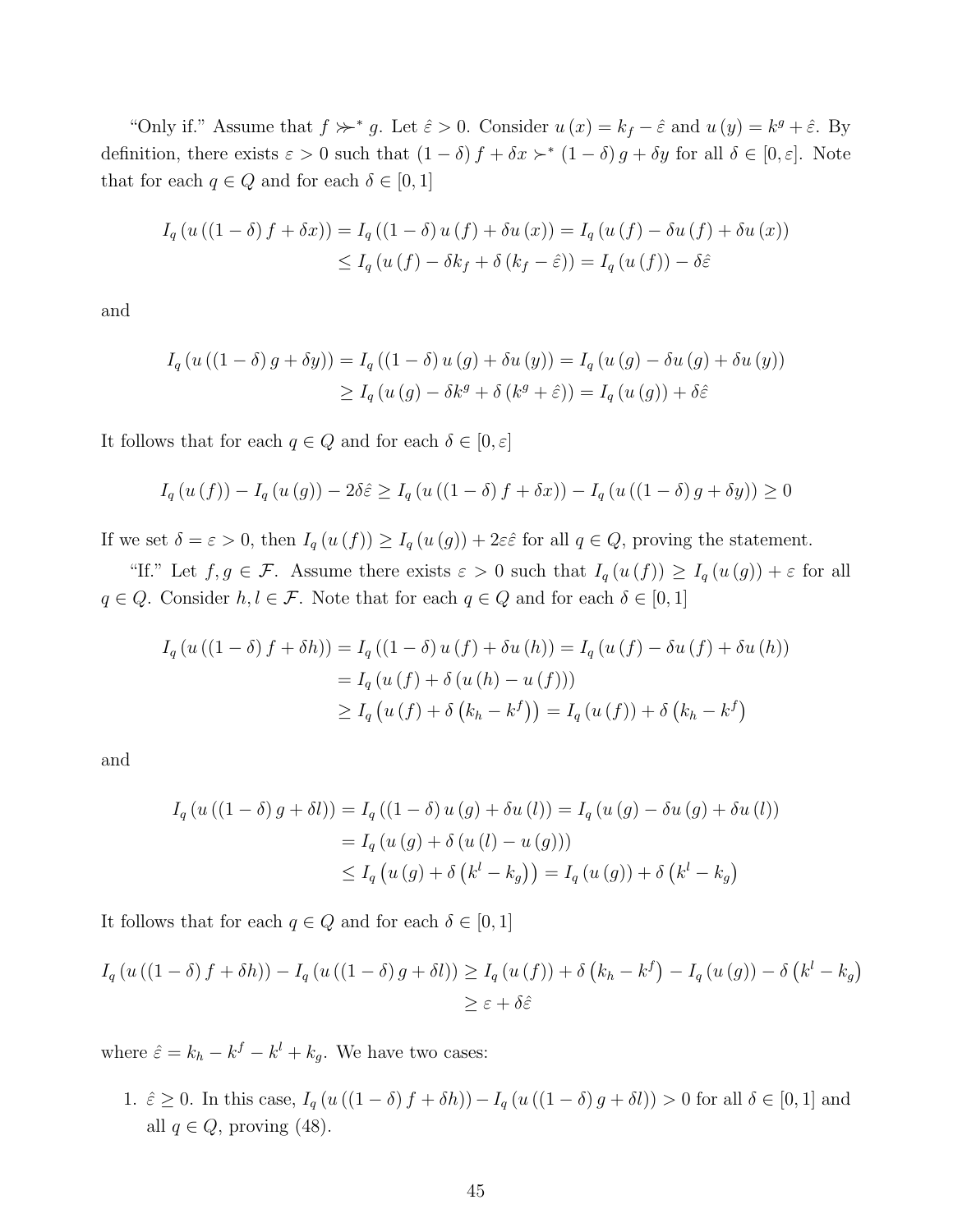2.  $\hat{\varepsilon}$  < 0. In this case,  $I_q(u((1 - \delta) f + \delta h)) - I_q(u((1 - \delta) g + \delta l)) > 0$  for all  $\delta \in [0, -\varepsilon/2\hat{\varepsilon}]$ and all  $q \in Q$ , proving (48).

This completes the proof of the result.

**Proof of Lemma 1** "If." Given  $q \in Q$ , if  $c(p, q) = \infty$  for all  $p \notin Q$ , then  $c_Q(p) = \infty$  for all  $p \notin Q$ . Since  $c_Q(p) = 0$  for all  $p \in Q$ , we conclude that  $c_Q(p) = \delta_Q(p)$  for all  $p \in \Delta$ . "Only if." Conversely, for each  $q \in Q$  we have that  $c(p, q) \ge c_Q(p) = \delta_Q(p) = \infty$  for all  $p \notin Q$ .

Proof of Proposition 6 Before starting, we make two observations. First, observe that (i) and (ii) of Proposition 6 are particular cases of (i) and (ii) of Theorem 1. We thus adopt the same notation, terminology, and arguments contained in the proof of this latter theorem. Second, consider an unbounded dominance relation  $\succsim^*$  and a rational preference  $\succsim$  that jointly satisfy consistency and caution. By consistency, it follows that for each  $f \in \mathcal{F}$  and for each  $x \in X$ 

$$
f \succsim^* x \implies f \succsim x
$$

By caution, we have that for each  $f \in \mathcal{F}$  and for each  $x \in X$ 

$$
f \succ x \implies f \succsim^* x
$$

Moreover, by the same arguments of Step 1 of the proof of Theorem 1,  $\succsim$  agrees with  $\succsim^*$  on X and they are represented by an onto affine utility function  $u : X \to \mathbb{R}$ . This implies that if  $f \sim x$ , then there exists  $y \in X$  such that  $x \succ \alpha x + (1 - \alpha) y \succ y$  for all  $\alpha \in (0, 1)$ , yielding that  $f \succ \alpha x + (1 - \alpha) y$  and  $f \succsim^* \alpha x + (1 - \alpha) y$  for all  $\alpha \in (0, 1)$ . Since  $\succsim^*$  satisfies continuity, we have that  $f \succsim^* x$ . Thus, we can conclude that for each  $f \in \mathcal{F}$  and for each  $x \in X$ 

$$
f \succsim^* x \iff f \succsim x \tag{49}
$$

(i) implies (ii). By Theorem 1, we have that there exist an onto affine function  $u: X \to \mathbb{R}$  and a variational pseudo-statistical distance  $c : \Delta \times Q \to [0, \infty]$  such that, for all acts  $f, g \in \mathcal{F}$ ,

$$
f \succsim^* g \iff \min_{p \in \Delta} \left\{ \int u(f) \, dp + c(p, q) \right\} \ge \min_{p \in \Delta} \left\{ \int u(g) \, dp + c(p, q) \right\} \qquad \forall q \in Q \tag{50}
$$

and

$$
f \succsim g \iff \min_{p \in \Delta} \left\{ \int u(f) \, dp + \min_{q \in Q} c(p, q) \right\} \ge \min_{p \in \Delta} \left\{ \int u(g) \, dp + \min_{q \in Q} c(p, q) \right\}
$$

By (49) and since  $\succeq^*$  satisfies c-independence, we have that if  $f \in \mathcal{F}$ ,  $x, y \in X$ , and  $\alpha \in (0, 1]$ , then

$$
f \gtrsim x \iff f \gtrsim^* x \iff \alpha f + (1 - \alpha) y \gtrsim^* \alpha x + (1 - \alpha) y \iff \alpha f + (1 - \alpha) y \gtrsim \alpha x + (1 - \alpha) y
$$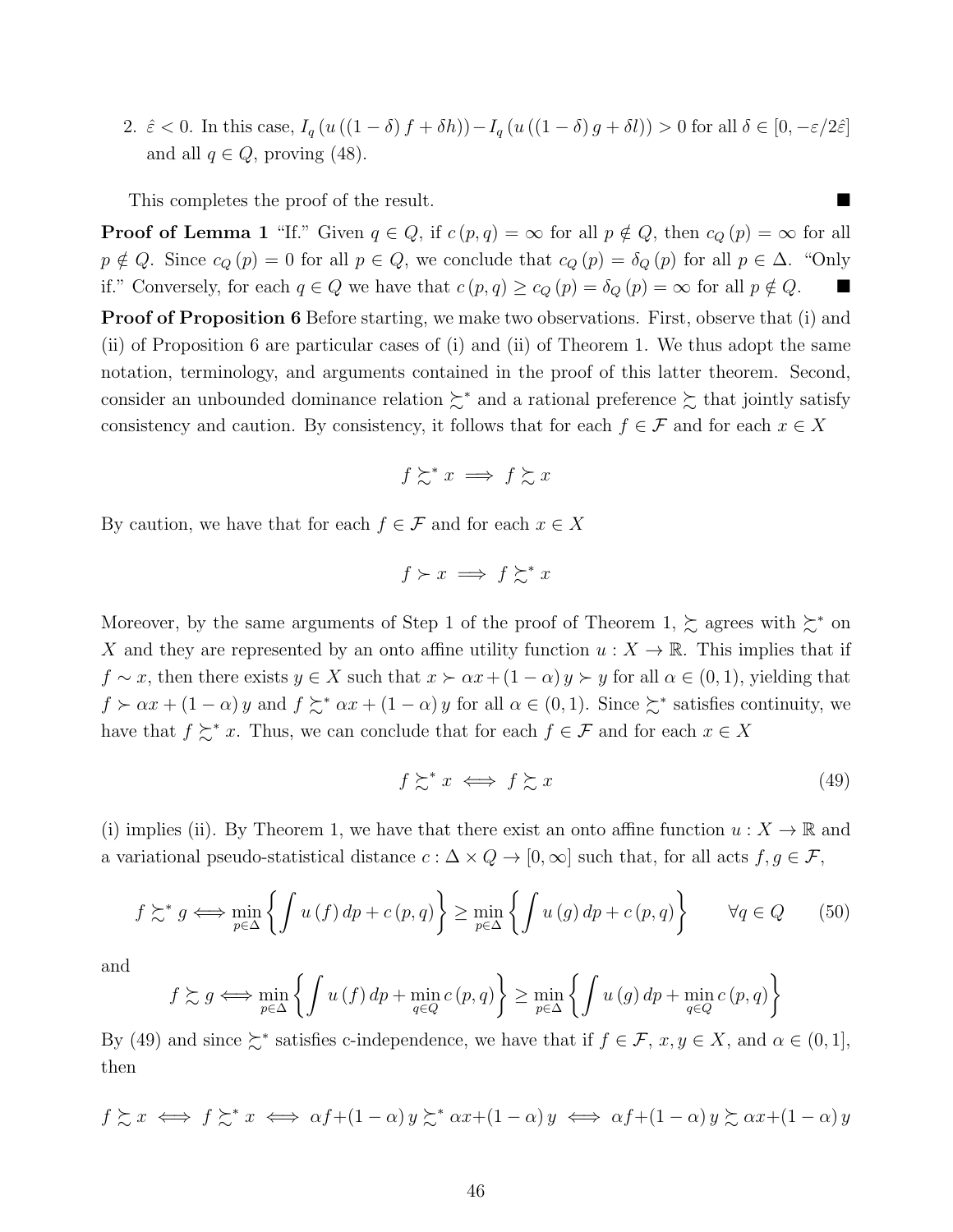proving that ≿ satisfies c-independence. By Propositions 6 and 19 of Maccheroni et al. 2006 and since u is onto,  $c_Q : \Delta \to [0, \infty]$  is grounded, lower semicontinuous and convex and  $c_Q^{-1}(0) = Q$ , we have that  $c_Q = \delta_Q$ , proving (30). Since  $c(\cdot, q) \geq c_Q = \delta_Q$  for all  $q \in Q$ , we have that  $c(p,q) \geq c_Q(p) = \delta_Q(p) = \infty$  for all  $p \notin Q$ , yielding that the min in (50) can be restricted to Q and proving (29).

(ii) implies (i). By the same arguments contained above and since  $c_Q = \delta_Q$ , we have that the min in (29) can be taken over  $\Delta$ . By (ii) implies (i) of Theorem 1, the implication follows with the exception of proving that  $\succeq^*$  satisfies c-independence. Since  $\succeq$  is represented as in (30), ≿ satisfies c-independence. Since ≿<sup>∗</sup> is an unbounded dominance relation and ≿ is a rational preference and jointly they satisfy consistency and caution, (49) holds, yielding that if  $f \in \mathcal{F}$ ,  $x, y \in X$ , and  $\alpha \in (0, 1]$ , then

$$
f \succsim^* x \iff f \succsim x \iff \alpha f + (1 - \alpha) y \succsim \alpha x + (1 - \alpha) y \iff \alpha f + (1 - \alpha) y \succsim^* \alpha x + (1 - \alpha) y
$$

proving that  $\succsim^*$  satisfies c-independence and the implication.

We prove the second part of the statement independently and with a different technique in order to dispense with the assumption of  $(S, \Sigma)$  being a standard Borel space. We only need to prove the "only if" part, the "if" being trivial.

By Proposition 2 of Cerreia-Vioglio (2016) and since  $\succeq^*$  is unbounded, there exists a compact and convex set  $C \subseteq \Delta$  and an affine and onto map  $u : X \to \mathbb{R}$  such that

$$
f \succsim^* g \iff \int u(f) \, dq \ge \int u(g) \, dq \qquad \forall q \in C \tag{51}
$$

and

$$
f \succsim g \iff \min_{q \in C} \int u(f) \, dq \ge \min_{q \in C} \int u(g) \, dq \tag{52}
$$

By Lemma 2 and since  $\succsim$  is subjectively Q-coherent and  $\succsim^*$  and  $\succsim$  coincide on X, we can conclude that  $C = Q$ . If we set  $c : \Delta \times Q \to [0, \infty]$  to be  $c(p, q) = \delta_{\{q\}}(p)$  for all  $(p, q) \in \Delta \times Q$ , then it is immediate to see that c is a variational statistical distance. By  $(51)$  and  $(52)$  and since  $C = Q$ , the implication follows.

### References

- [1] F. J. Anscombe and R. J. Aumann, A definition of subjective probability, Annals of Mathematical Statistics, 34, 199–205, 1963.
- [2] I. Aydogan, L. Berger, V. Bosetti and N. Liu, Three layers of uncertainty and the role of model misspecification: an experiment, IGIER WP 623, 2018.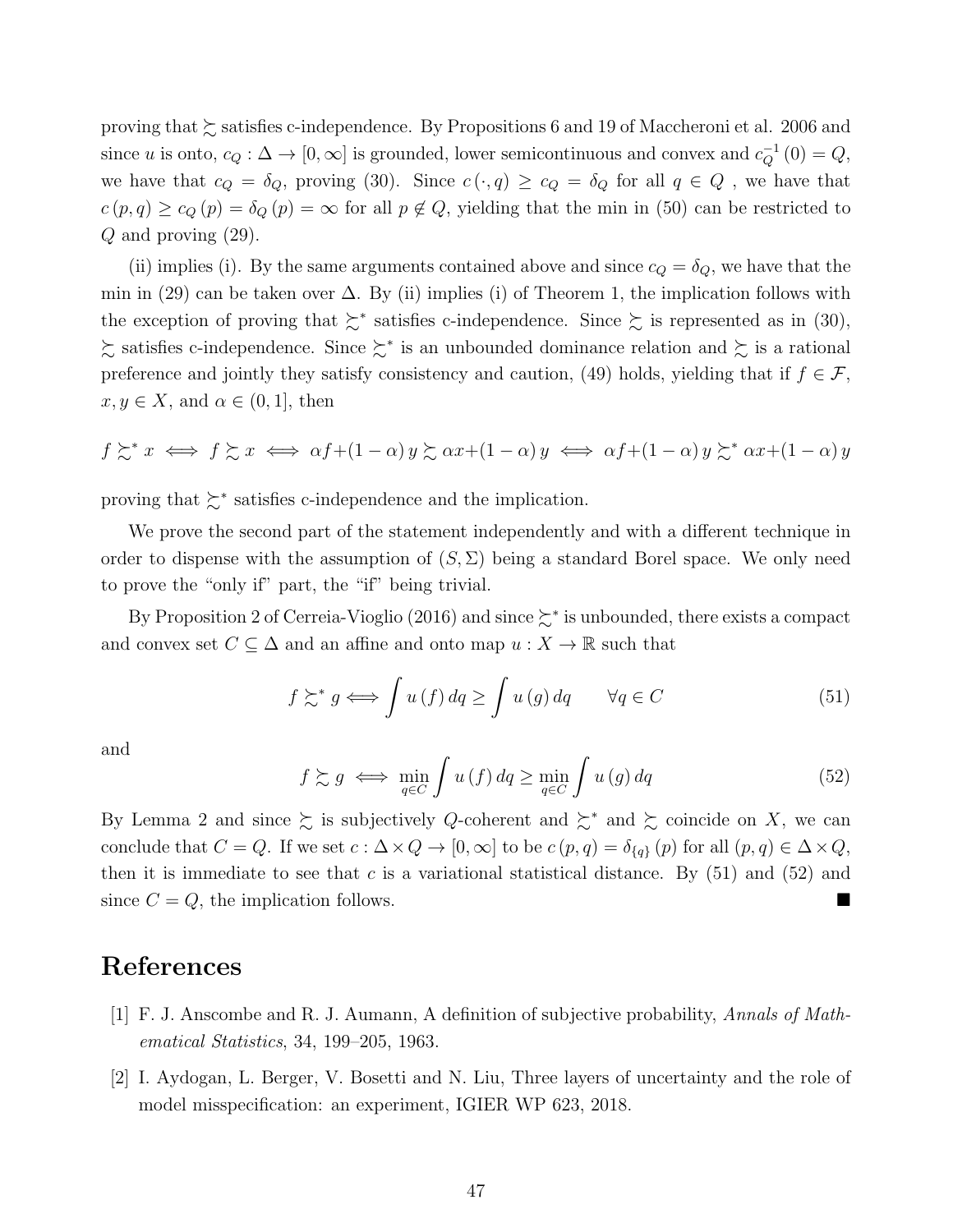- [3] A. Ben-Tal and M. Teboulle, An old-new concept of convex risk measures: The optimized certainty equivalent, Mathematical Finance, 17, 449–476, 2007.
- [4] D. A. Blackwell and M. A. Girschick, Theory of games and statistical decisions, Wiley, New York, 1954.
- [5] G. E. P. Box, Science and statistics, Journal of the American Statistical Association, 71, 791–799, 1976.
- [6] S. Cerreia-Vioglio, Objective rationality and uncertainty averse preferences, Theoretical Economics, 11, 523–545, 2016.
- [7] S. Cerreia-Vioglio, P. Ghirardato, F. Maccheroni, M. Marinacci and M. Siniscalchi, Rational preferences under ambiguity, Economic Theory, 48, 341–375, 2011a.
- [8] S. Cerreia-Vioglio, A. Giarlotta, S. Greco, F. Maccheroni and M. Marinacci, Rational preference and rationalizable choice, Economic Theory, 69, 61–105, 2020.
- [9] S. Cerreia-Vioglio, F. Maccheroni, M. Marinacci and L. Montrucchio, Uncertainty averse preferences, Journal of Economic Theory, 146, 1275–1330, 2011b.
- [10] S. Cerreia-Vioglio, F. Maccheroni, M. Marinacci and L. Montrucchio, Probabilistic sophistication, second order stochastic dominance and uncertainty aversion, Journal of Mathematical Economics, 48, 271–283, 2012.
- [11] S. Cerreia-Vioglio, F. Maccheroni, M. Marinacci and L. Montrucchio, Classical subjective expected utility, Proceedings of the National Academy of Sciences, 110, 6754–6759, 2013.
- [12] D. R. Cox, Comment on "Model uncertainty, data mining and statistical inference", Journal of the Royal Statistical Society, Series A, 158, 455–456, 1995.
- [13] T. Denti and L. Pomatto, Model and predictive uncertainty: A Foundation for smooth ambiguity preferences, Econometrica, 90, 551–584, 2022.
- [14] H. Duanmu and D. M. Roy, On extended admissible procedures and their nonstandard Bayes risk, Annals of Statistics, 49, 2053–2078, 2021.
- [15] I. Esponda and D. Pouzo, Berk-Nash equilibrium: A framework for modeling agents with misspecified models, Econometrica, 84, 1093–1130, 2016.
- [16] T. S. Ferguson, Mathematical statistics: A decision theoretic approach, Academic Press, New York, 1967.
- [17] D. Fudenberg, G. Romanyuk and P. Strack, Active learning with a misspecified prior, Theoretical Economics, 12, 1155–1189, 2017.
- [18] T. Gajdos, T. Hayashi, J.-M. Tallon and J.-C. Vergnaud, Attitude toward imprecise information, Journal of Economic Theory, 140, 27–65, 2008.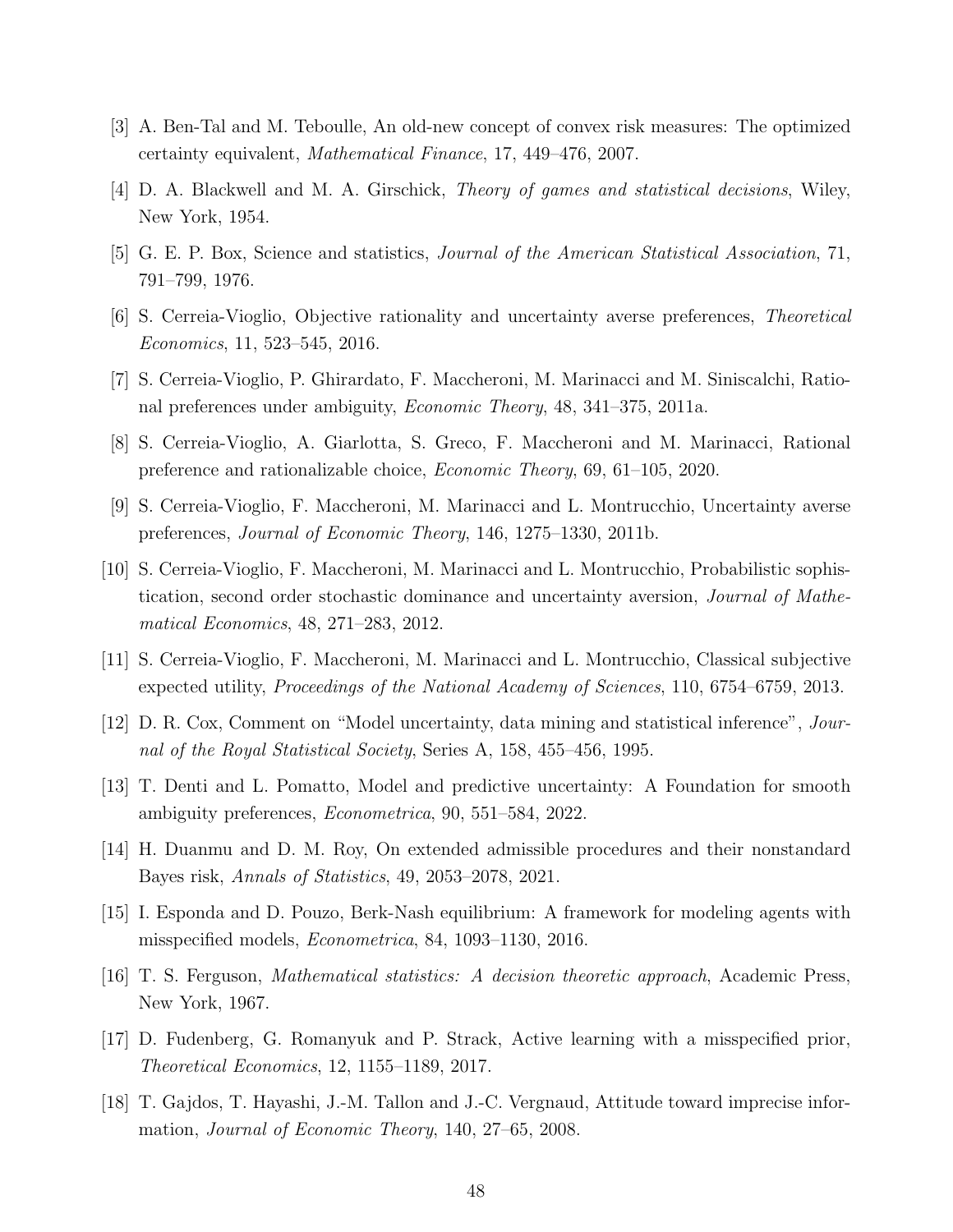- [19] P. Ghirardato, F. Maccheroni and M. Marinacci, Differentiating ambiguity and ambiguity attitude, Journal of Economic Theory, 118, 133–173, 2004.
- [20] P. Ghirardato and M. Marinacci, Ambiguity made precise: A comparative foundation, Journal of Economic Theory, 102, 251–289, 2002.
- [21] I. Gilboa, F. Maccheroni, M. Marinacci and D. Schmeidler, Objective and subjective rationality in a multiple prior model, Econometrica, 78, 755–770, 2010.
- [22] I. Gilboa and D. Schmeidler, Maxmin expected utility with non-unique prior, Journal of Mathematical Economics, 18, 141–153, 1989.
- [23] L. P. Hansen, Nobel lecture: Uncertainty outside and inside economic models, *Journal of* Political Economy, 122, 945–987, 2014.
- [24] L. P. Hansen and M. Marinacci, Ambiguity aversion and model misspecification: An economic perspective, Statistical Science, 31, 511–515, 2016.
- [25] L. P. Hansen and J. Miao, Aversion to ambiguity and model misspecification in dynamic stochastic environments, Proceedings of the National Academy of Sciences, 115, 9163–9168, 2018.
- [26] L. P. Hansen and T. J. Sargent, Robust control and model uncertainty, American Economic Review, 91, 60–66, 2001.
- [27] L. P. Hansen and T. J. Sargent, Recursive robust estimation and control without commitment, Journal of Economic Theory, 136, 1–27, 2007.
- [28] L. P. Hansen and T. J. Sargent, Robustness, Princeton University Press, Princeton, 2008.
- [29] L. P. Hansen and T. J. Sargent, Structured ambiguity and model misspecification, Journal of Economic Theory, 199, 2022.
- [30] L. P. Hansen and T. J. Sargent, Risk, ambiguity, and misspecification: Decision theory, robust control and statistics, mimeo, 2022b.
- [31] D. Heath and W. Sudderth, On finitely additive priors, coherence, and extended admissibility, Annals of Statistics, 333–345, 1978.
- [32] I. N. Herstein and J. Milnor, An axiomatic approach to measurable utility, *Econometrica*, 21, 291–297, 1953.
- [33] E. Hewitt and L. J. Savage, Symmetric measures on Cartesian products, Transactions of the American Mathematical Society, 80, 470–501, 1955.
- [34] D. H. Jacobson, Optimal stochastic linear systems with exponential performance criteria and their relation to deterministic differential games, IEEE Transactions on Automatic Control, AC-18, 124–131, 1973.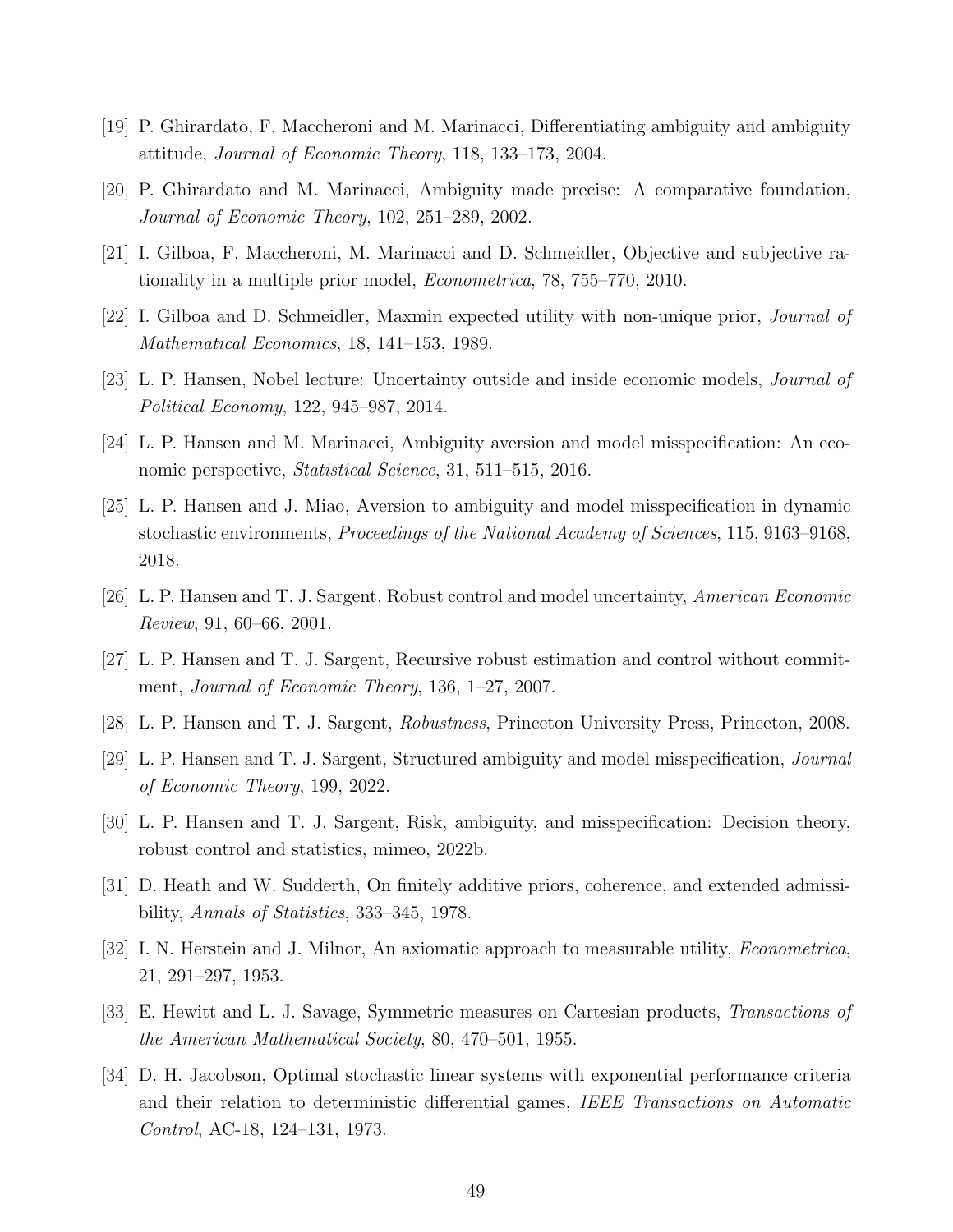- [35] F. Liese and I. Vajda, Convex statistical distances, Teubner, Leipzig, 1987.
- [36] F. Maccheroni, M. Marinacci and A. Rustichini, Ambiguity aversion, robustness, and the variational representation of preferences, Econometrica, 74, 1447–1498, 2006.
- [37] M. Marinacci, Model uncertainty, Journal of the European Economic Association, 13, 1022–1100, 2015.
- [38] L. Nascimento and G. Riella, A class of incomplete and ambiguity averse preferences, Journal of Economic Theory, 146, 728–750, 2011.
- [39] I. R. Petersen, M. R. James and P. Dupuis, Minimax optimal control of stochastic uncertain systems with relative entropy constraints, IEEE Transactions on Automatic Control, 45, 398–412, 2000.
- [40] D. Schmeidler, Subjective probability and expected utility without additivity, Econometrica, 57, 571–587, 1989.
- [41] T. Strzalecki, Axiomatic foundations of multiplier preferences, Econometrica, 79, 47–73, 2011.
- [42] A. Wald, Statistical decision functions, John Wiley & Sons, New York, 1950.
- [43] C. Zalinescu, Convex analysis in general vector spaces, World Scientific, Singapore, 2002.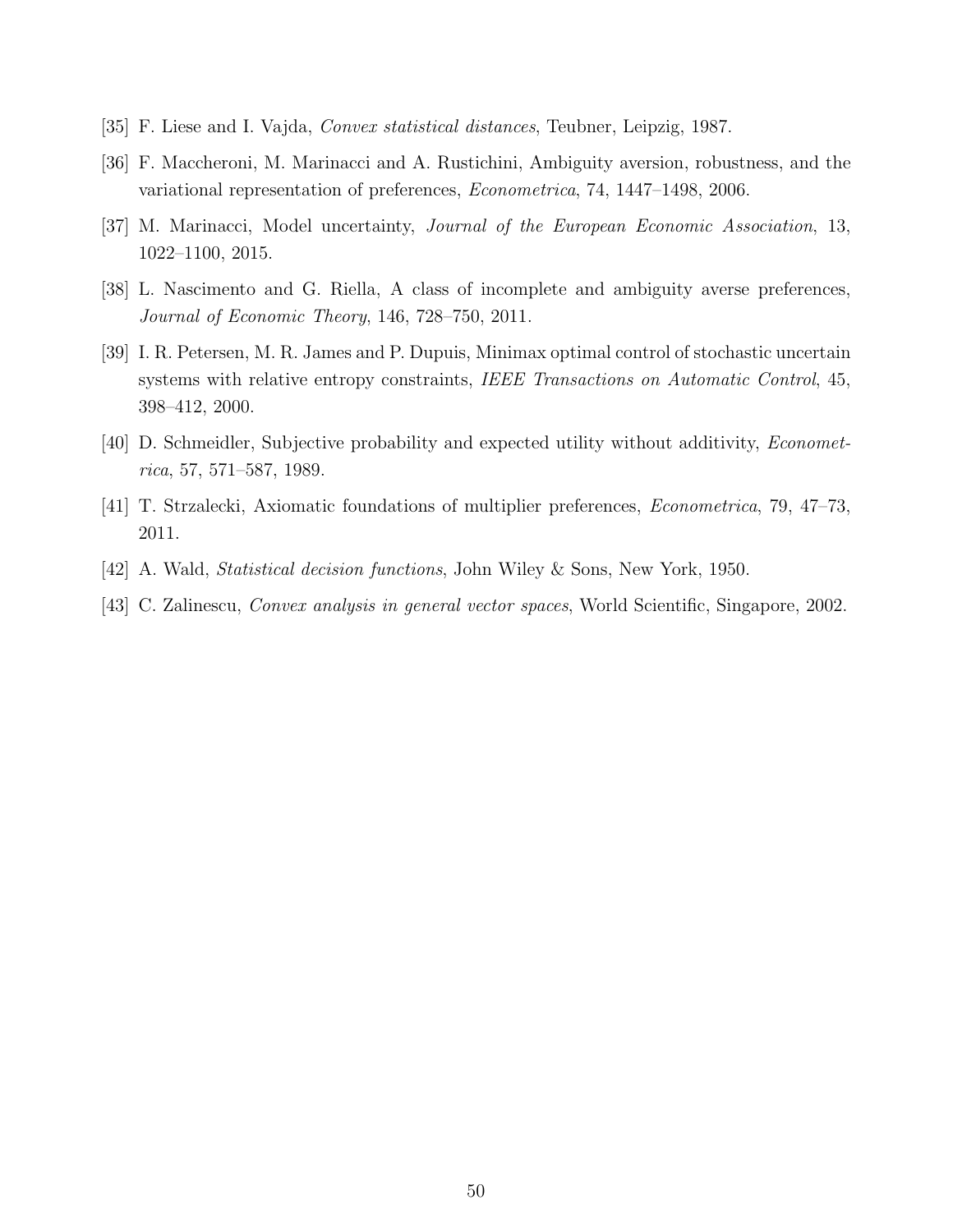# B Additional material

In this appendix, we begin by proving few relevant properties of statistical distances which we discussed in Section 2.1. We then discuss the irrelevance of the convexity of the set Q for the entropic model (cf. Section B.2). We conclude by providing the proofs of few ancillary facts useful in obtaining and discussing our decision criterion (cf. Sections B.3 and B.4).

### B.1 Statistical distances and divergences

We here collect few properties of statistical distances. In order to characterize variational statistical distances, we substantially need to prove that the function  $c_Q : \Delta \to [0, \infty]$ , defined by  $c_Q(p) = \min_{q \in Q} c(p,q)$ , is well defined, grounded, lower semicontinuous and convex. This fact follows from the following version of a well-known result (see, e.g., Fiacco and Kyparisis, 1986).

**Lemma 10** Let Q be a compact and convex subset of  $\Delta^{\sigma}$ . If  $c : \Delta \times Q \rightarrow [0,\infty]$  is a lower semicontinuous and convex function such that there exist  $\bar{p} \in \Delta$  and  $\bar{q} \in Q$  such that  $c(\bar{p}, \bar{q}) = 0$ , then  $c_Q : \Delta \to [0, \infty]$  defined by

$$
c_Q(p) = \min_{q \in Q} c(p, q) \qquad \forall p \in \Delta
$$

is well defined, grounded, lower semicontinuous and convex.

**Proof** Since c is lower semicontinuous and  $Q$  is non-empty and compact,  $c_Q$  is well defined. Moreover, we have that  $0 \geq c(\bar{p}, \bar{q}) \geq c_Q(\bar{p}) \geq 0$ , proving that  $c_Q$  is grounded. Even though  $c(p,q)$  might be  $\infty$  for some  $(p,q) \in \Delta \times Q$ , by the same proof of the Maximum Theorem (see, e.g., Lemma 17.30 in Aliprantis and Border, 2006), it follows that  $c_Q$  is lower semicontinuous. If  $p_1, p_2 \in \Delta$ , then define  $q_1, q_2 \in Q$  to be such that

$$
c(p_1, q_1) = \min_{q \in Q} c(p_1, q) = c_Q(p_1)
$$
 and  $c(p_2, q_2) = \min_{q \in Q} c(p_2, q) = c_Q(p_2)$ 

Consider  $\lambda \in (0,1)$ . Define  $p_{\lambda} = \lambda p_1 + (1 - \lambda) p_2$  and  $q_{\lambda} = \lambda q_1 + (1 - \lambda) q_2 \in Q$ . Since c is jointly convex, it follows that

$$
c_Q(p_\lambda) = \min_{q \in Q} c(p_\lambda, q) \le c(p_\lambda, q_\lambda) \le \lambda c(p_1, q_1) + (1 - \lambda) c(p_2, q_2)
$$
  
=  $\lambda c_Q(p_1) + (1 - \lambda) c_Q(p_2)$ 

proving convexity.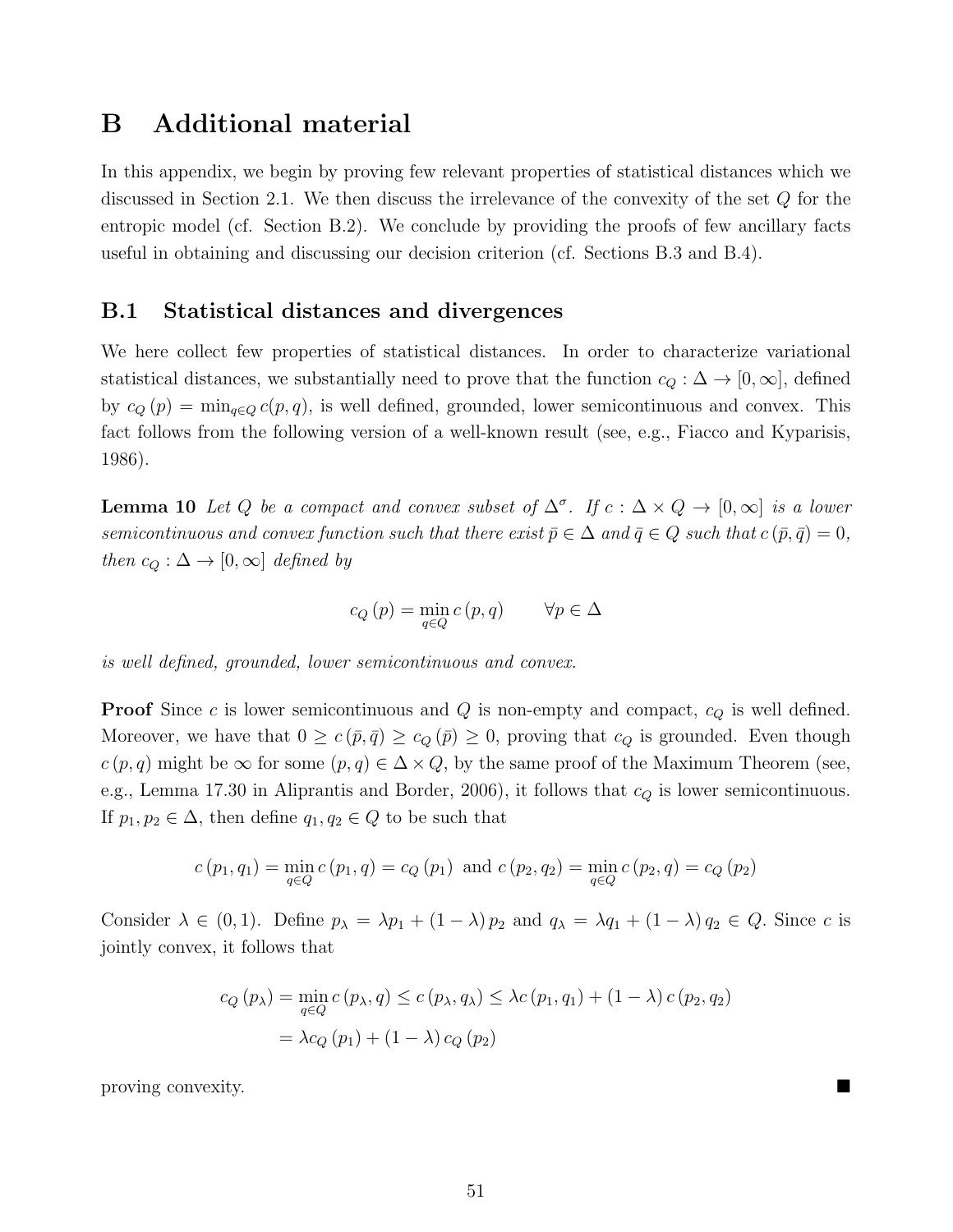**Lemma 11** Let Q consist of compact and convex subsets of  $\Delta^{\sigma}$ . A lower semicontinuous and convex function  $c : \Delta \times S \to [0, \infty]$  is a variational statistical distance if and only if it satisfies the distance property:

$$
c(p,q) = 0 \iff p = q \tag{53}
$$

**Proof** We first prove the "If" part. By  $(53)$  and since c is lower semicontinuous,  $(c.i)$  and c(ii) are satisfied. Fix  $Q \in \mathcal{Q}$ . By (c.i) and since c restricted to  $\Delta \times Q$  is jointly lower semicontinuous and convex, then we have that  $p \mapsto \min_{q \in Q} c(p, q)$  is well defined, grounded, lower semicontinuous and convex. By (c.i), it follows that (C.i) is satisfied. By construction and since  $p \mapsto \min_{q \in Q} c(p, q)$  is lower semicontinuous and convex and Q was arbitrarily chosen,  $(C.ii)$ ,  $(C.iii)$ ,  $(C.iv)$  as well as  $(C.v)$  are satisfied, proving that c is a variational statistical distance. As for the "Only if" part, it is trivial since a statistical distance, by definition, satisfies  $(53)$ .

The next result shows, inter alia, that restricted  $\phi$ -divergences are variational divergences.<sup>41</sup> A piece of notation and one of terminology: 1) we write  $p \sim Q$  if there exists a control measure  $q \in Q$  such that  $p \sim q$ ;<sup>42</sup> 2) given a function  $f : \Delta \to [0, \infty]$  we say it is *strictly convex* if, given any distinct  $p, q \in \Delta$ , we have  $f(\alpha p + (1 - \alpha) q) < \alpha f(p) + (1 - \alpha) f(q)$  for all  $\alpha \in (0, 1)$  such that  $\alpha p + (1 - \alpha) q \in \text{dom } f$ .

**Lemma 12** Let Q consist of compact and convex subsets of  $\Delta^{\sigma}$ . A restricted  $\phi$ -divergence  $D_{\phi}: \Delta \times S \to [0, \infty]$  is a variational divergence. Moreover, for each  $Q \in \mathcal{Q}$ 

- (i) if  $q \in Q$ , then  $D_{\phi}(\cdot || q) : \Delta \to [0, \infty]$  is strictly convex;
- (ii) if  $p \in \Delta^{\sigma}$  and  $p \sim Q$ , then  $D_{\phi}(p||\cdot) : Q \to [0,\infty]$  is strictly convex.

**Proof** It is well known that on  $\Delta \times \Delta^{\sigma}$  the function  $D_{\phi}$  is jointly lower semicontinuous and convex and satisfies the property

$$
D_{\phi}(p||q) = 0 \iff p = q
$$

The same properties are preserved by  $D_{\phi}$  restricted to  $\Delta \times S$ . By Lemma 11, it follows that  $D_{\phi}: \Delta \times S \to [0, \infty]$  is a variational statistical distance. Finally, by definition, we have that  $D_{\phi}(p||q) = \infty$  whenever  $p \notin \Delta^{\sigma}(q)$ , yielding that it is a variational divergence. We next prove points (i) and (ii). Fix  $Q \in \mathcal{Q}$ .

 $\frac{41}{10}$  a routine result, for the sake of completeness, we provide a proof since we did not find one allowing for S being infinite (see Topsoe, 2001, p. 178 for the finite case).

<sup>&</sup>lt;sup>42</sup>A probability  $q \in Q$  is a control measure of Q if  $q' \ll q$  for all  $q' \in Q$ . When Q is a compact and convex subset of  $\Delta^{\sigma}$ , Q has a control measure (see, e.g., Maccheroni and Marinacci, 2001). Such a measure might not be unique, yet any two control measures of Q are equivalent. So, the notion  $p \sim Q$  is well defined and independent of the chosen control measure.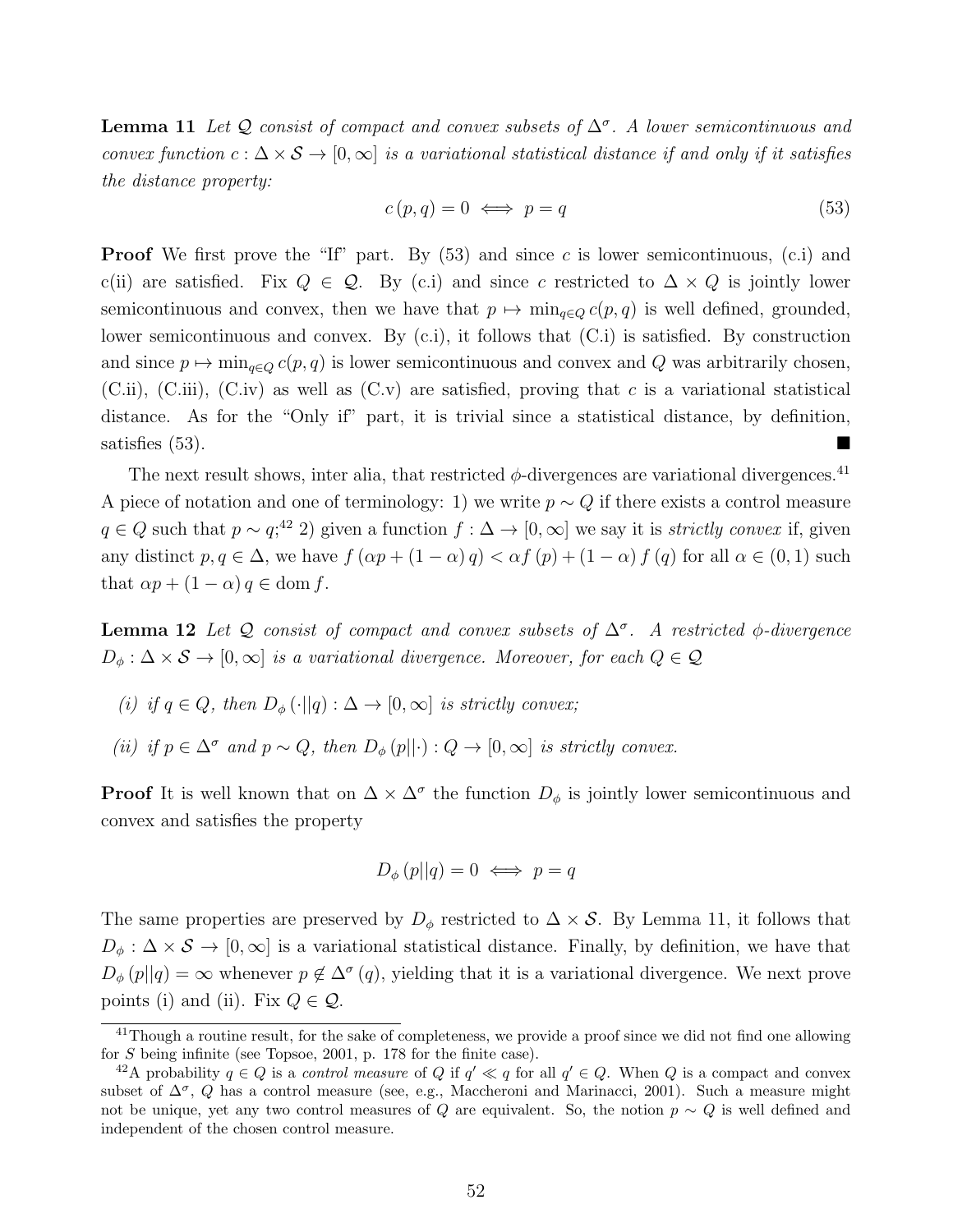(i). Consider  $q \in Q$ . Let  $p', p'' \in \Delta$  and  $\alpha \in (0,1)$  be such that  $p' \neq p''$  and  $D_{\phi}(\alpha p' +$  $(1 - \alpha) p'' || q) < \infty$ . If either  $D_{\phi}(p' || q)$  or  $D_{\phi}(p'' || q)$  are not finite, we trivially conclude that  $D_{\phi}(\alpha p' + (1 - \alpha) p''||q) < \infty = \alpha D_{\phi}(p'||q) + (1 - \alpha) D_{\phi}(p''||q)$ . Let us then assume that both  $D_{\phi}(p'||q)$  and  $D_{\phi}(p''||q)$  are finite. By definition of  $D_{\phi}$  and since  $\Delta^{\sigma}(q)$  is convex, this implies that  $p', p'' \in \Delta^{\sigma}(q)$  as well as  $\alpha p' + (1 - \alpha) p'' \in \Delta^{\sigma}(q)$ . Since p' and p'' are distinct, we have that  $dp'/dq$  and  $dp''/dq$  take different values on a set of strictly positive q-measure: call it  $\tilde{S}$ . Since  $\phi$  is strictly convex, it follows that

$$
\phi\left(\alpha \frac{dp'}{dq}(s) + (1 - \alpha) \frac{dp''}{dq}(s)\right) < \alpha\phi\left(\frac{dp'}{dq}(s)\right) + (1 - \alpha)\phi\left(\frac{dp''}{dq}(s)\right) \quad \forall s \in \tilde{S}
$$

By definition of  $D_{\phi}$ , this implies that

$$
D_{\phi} (\alpha p' + (1 - \alpha) p'' || q) = \int_{S} \phi \left( \frac{d [\alpha p' + (1 - \alpha) p'']}{dq} (s) \right) dq
$$
  
= 
$$
\int_{S} \phi \left( \alpha \frac{dp'}{dq} (s) + (1 - \alpha) \frac{dp''}{dq} (s) \right) dq
$$
  
= 
$$
\int_{\tilde{S}} \phi \left( \alpha \frac{dp'}{dq} (s) + (1 - \alpha) \frac{dp''}{dq} (s) \right) dq
$$
  
+ 
$$
\int_{S \setminus \tilde{S}} \phi \left( \alpha \frac{dp'}{dq} (s) + (1 - \alpha) \frac{dp''}{dq} (s) \right) dq
$$
  

$$
< \alpha \int_{S} \phi \left( \frac{dp'}{dq} (s) \right) dq + (1 - \alpha) \int_{S} \phi \left( \frac{dp''}{dq} (s) \right) dq
$$
  
= 
$$
\alpha D_{\phi} (p'||q) + (1 - \alpha) D_{\phi} (p'' || q)
$$

We conclude that  $D_{\phi}(\cdot||q): \Delta \to [0,\infty]$  is strictly convex.

(ii). Before starting, we make three observations.

a. Since Q is a non-empty, compact and convex subset of  $\Delta^{\sigma}$ , note that there exists  $\bar{q} \in Q$ such that  $q \ll \bar{q}$  for all  $q \in Q$ . Since  $p \sim Q$ , we have that  $p \sim \bar{q}$ . This implies also that  $q \ll p$ for all  $q \in Q$ .

b. If  $q \sim p$ , then  $\left(dp/dq\right)^{-1}$  is well defined almost everywhere (with respect to either p or q) and can be chosen (after defining arbitrarily the function over a set of zero measure) to be the Radon-Nikodym derivative dq/dp.

c. Since  $\phi$  is strictly convex, if we define  $\phi^* : (0, \infty) \to [0, \infty)$  by  $\phi^*(x) = x\phi(1/x)$  for all  $x > 0$ , then also  $\phi^*$  is strictly convex. By point b, if  $p \in \Delta^{\sigma}$  and  $q \in Q$  are such that  $p \sim q$  and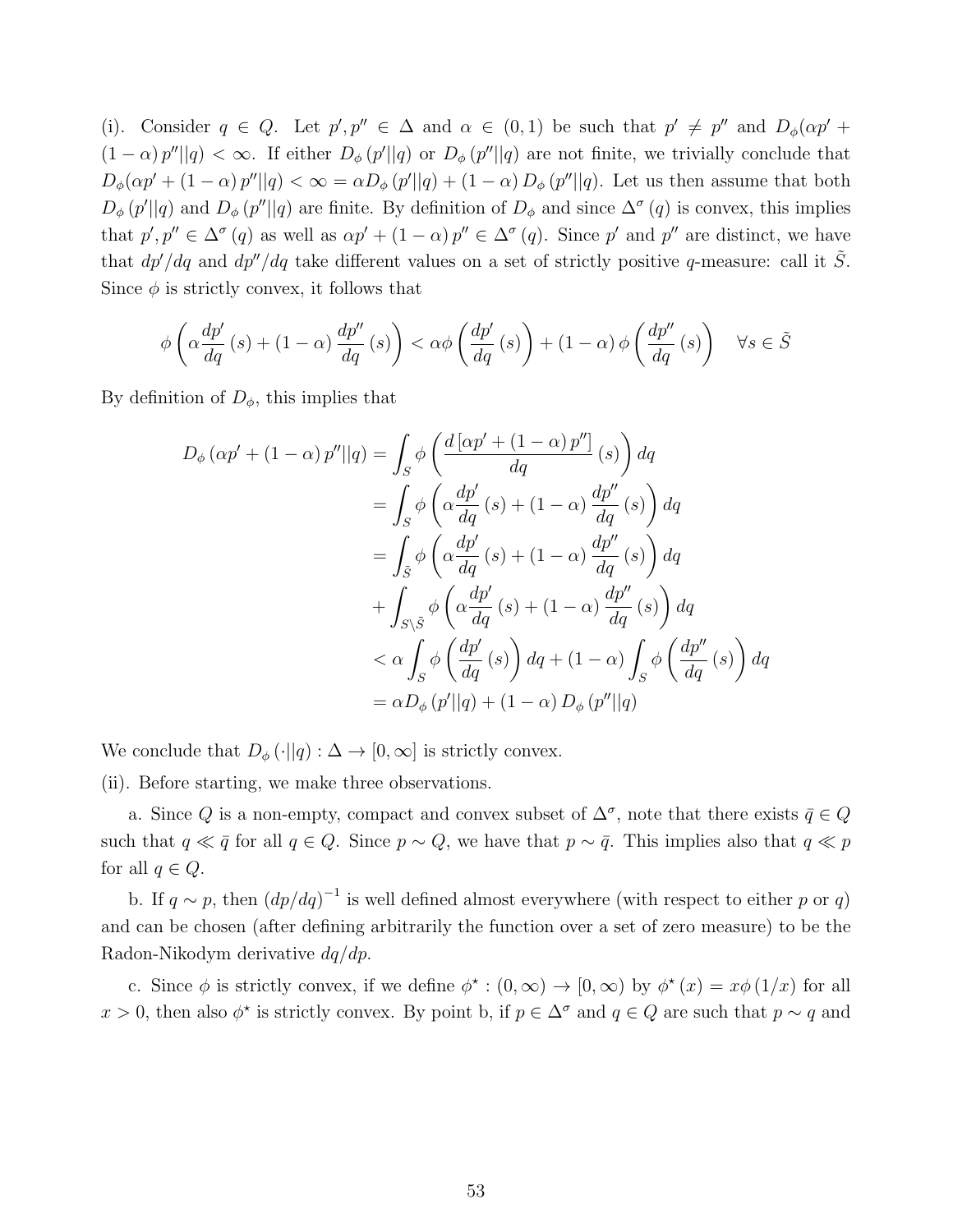we define  $\dot{p} = dp/dq$ , then  $p(\{\dot{p} = 0\}) = 0 = q(\{\dot{p} = 0\})$  and

$$
D_{\phi}(p||q) = \int_{S} \phi\left(\frac{dp}{dq}\right) dq = \int_{\{p=0\}} \phi\left(\frac{dp}{dq}\right) dq + \int_{\{p>0\}} \phi\left(\frac{dp}{dq}\right) dq
$$
  

$$
= \int_{\{p>0\}} \phi\left(\frac{1}{\left(\frac{dp}{dq}\right)^{-1}}\right) dq = \int_{\{p>0\}} \phi^* \left(\frac{dq}{dp}\right) \frac{dp}{dq} dq
$$
  

$$
= \int_{\{p>0\}} \phi^* \left(\frac{dq}{dp}\right) dp
$$

We can now prove the statement. Let  $q', q'' \in Q$  and  $\alpha \in (0,1)$  be such that  $q' \neq q''$  and  $D_{\phi}(p||\alpha q' + (1-\alpha) q'') < \infty$ . If either  $D_{\phi}(p||q')$  or  $D_{\phi}(p||q'')$  are not finite, we trivially conclude that  $D_{\phi}(p||\alpha q' + (1 - \alpha) q'') < \infty = \alpha D_{\phi}(p||q') + (1 - \alpha) D_{\phi}(p||q'')$ . Let us then assume that both  $D_{\phi}(p||q')$  and  $D_{\phi}(p||q'')$  are finite. By definition of  $D_{\phi}$ , we can conclude that  $p \ll q'$ and  $p \ll q''$ . By point a, this yields that  $q' \sim p \sim q''$  and  $p \sim \alpha q' + (1 - \alpha) q''$ . Since q' and q'' are distinct, we have that  $dq'/dp$  and  $dq''/dp$  take different values on a set of strictly positive p-measure. By point c, we have that

$$
p\left(\left\{\frac{dp}{d\left[\alpha q' + \left(1-\alpha\right)q''\right]} = 0\right\}\right) = p\left(\left\{\frac{dp}{dq'} = 0\right\}\right) = p\left(\left\{\frac{dp}{dq''} = 0\right\}\right) = 0
$$

Thus, by point c and since  $dq'/dp$  and  $dq''/dp$  take different values on a set of strictly positive p-measure and  $\phi^*$  is strictly convex, there exists a p-measure 1 set  $\tilde{S}$  such that

$$
D_{\phi}(p||\alpha q' + (1 - \alpha) q'') = \int_{\tilde{S}} \phi^* \left( \frac{d[\alpha q' + (1 - \alpha) q'']}{dp} \right) dp
$$
  

$$
< \alpha \int_{\tilde{S}} \phi^* \left( \frac{dq'}{dp} \right) dp + (1 - \alpha) \int_{\tilde{S}} \phi^* \left( \frac{dq''}{dp} \right) dp
$$
  

$$
= \alpha D_{\phi}(p||q') + (1 - \alpha) D_{\phi}(p||q'')
$$

proving point (ii).

Consider a finite set  $Q = \{q_i\}_{i=1}^n$ . Assume that for each q in the convex hull of Q there exists a unique collection  $\{\mu_i^q\}$  ${}_{i}^{q}$ <sub> ${}_{i}^{n}$ </sup> ${}_{i=1}^{n}$   $\subseteq$   $\mathbb{R}_{+}^{n}$  such that  $\sum_{i=1}^{n} \mu_{i}^{q} = 1$  and  $q = \sum_{i=1}^{n} \mu_{i}^{q}$ </sub>  ${}^q_iq_i$ . Consider a function  $d : \Delta \times Q \rightarrow [0, \infty]$  which is lower semicontinuous and convex in the first argument and such that  $d(p,q) = 0$  if and only if  $p = q$ . Define  $c : \Delta \times \infty \ Q \to [0, \infty]$  by

$$
c(p,q) = \min_{(p_i)_{i=1}^n \in \Delta^n : p = \sum_{i=1}^n \mu_i^q p_i} \sum_{i=1}^n d(p_i, q_i) \mu_i^q \qquad \forall (p,q) \in \Delta \times \text{co } Q \tag{54}
$$

**Lemma 13** If c is defined as in  $(54)$ , then c is a jointly lower semicontinuous and convex variational statistical distance. Moreover, if  $d(p,q) < \infty$  implies  $p \ll q$ , then c is also a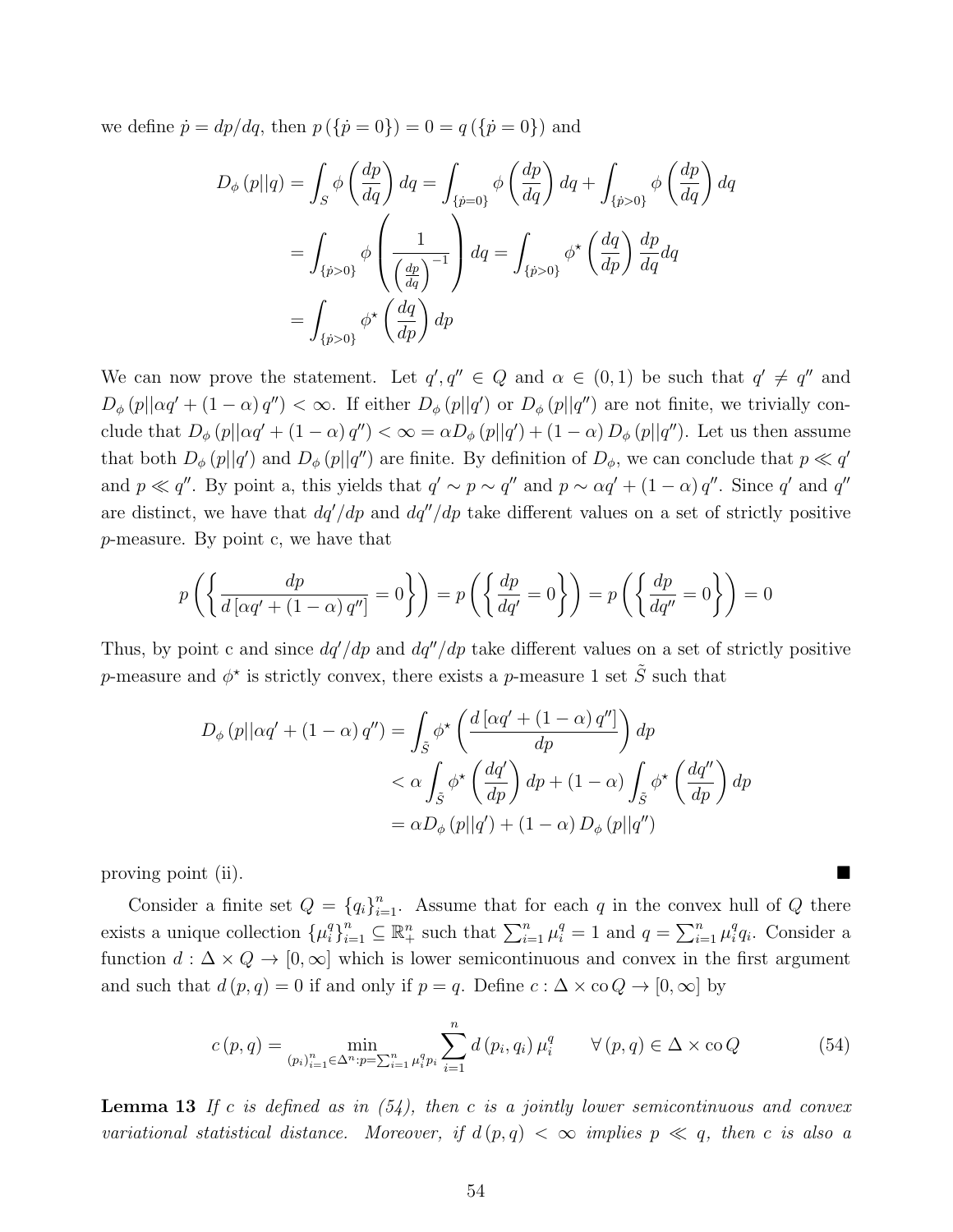divergence.

**Proof** We endow  $\Delta^n$  with the product topology. Clearly,  $\Delta^n$  is compact. For each  $p \in \Delta$ and  $q \in \text{co } Q$  set  $\Psi(p,q) = \{(p_i)_{i=1}^n \in \Delta^n : p = \sum_{i=1}^n \mu_i^q\}$  ${}_{i}^{q}p_{i}$ . Note that  $\Psi(p,q)$  is non-empty, closed (hence, compact) and convex. Since  $d : \Delta \times Q \to [0, \infty]$  is lower semicontinuous in p, given q, we have that  $(p_i)_{i=1}^n \mapsto \sum_{i=1}^n d(p_i, q_i) \mu_i^q$ <sup>q</sup> is lower semicontinuous. Since  $\Psi(p,q)$  is compact, this implies that c is well defined. Next, observe that if  $p = q$ , then  $(\bar{p}_i)_{i=1}^n \in \Delta^n$ such that  $\bar{p}_i = q_i$  for all  $i \in \{1, ..., n\}$  satisfies  $p = q = \sum_{i=1}^n \mu_i^q$  ${}_{i}^{q}q_{i} = \sum_{i=1}^{n} \mu_{i}^{q}$  ${}^q_i\bar{p}_i$ , that is,  $(\bar{p}_i)_{i=1}^n \in$  $\Psi(p,q) = \Psi(q,q)$  and  $0 \leq c(p,q) \leq \sum_{i=1}^{n} d(\bar{p}_i,q_i) \mu_i^q = 0$ . Vice versa, since  $d \geq 0$ , we have that if  $c(p,q) = 0$ , then there exists  $(\bar{p}_i)_{i=1}^n \in \Psi(p,q)$  such that  $c(p,q) = \sum_{i=1}^n d(\bar{p}_i, q_i) \mu_i^q = 0$ , yielding that  $\bar{p}_i = q_i$  for all  $i \in \{1, ..., n\}$  such that  $\mu_i^q > 0$ . Since  $p = \sum_{i=1}^n \mu_i^q$  ${}_{i}^{q}\bar{p}_{i} = \sum_{i:\mu_{i}^{q} > 0} \mu_{i}^{q}$  ${}^q_i\bar{p}_i$ and  $q = \sum_{i=1}^n \mu_i^q$  $i^q_i q_i = \sum_{i:\mu_i^q > 0} \mu_i^q$  $i_q^q q_i$ , we can conclude that  $p = q$ . Consider  $p, r \in \Delta$  as well as  $q, q' \in \text{co } Q$  and  $\lambda \in (0, 1)$ . Let  $(\bar{p}_i)_{i=1}^n \in \Psi(p, q)$  and  $(\bar{r}_i)_{i=1}^n \in \Psi(r, q')$  be such that  $c(p, q) = \sum_{i=1}^{n} d(\bar{p}_i, q_i) \mu_i^q$  $a_i^q$  and  $c(r, q') = \sum_{i=1}^n d(\bar{r}_i, q_i) \mu_i^{q'}$  $i<sup>q</sup>$ . For each  $i \in \{1, ..., n\}$  set

$$
\alpha_i = \begin{cases} \frac{\lambda \mu_i^q}{\lambda \mu_i^q + (1 - \lambda)\mu_i^{q'}} & \text{if } \lambda \mu_i^q + (1 - \lambda)\mu_i^{q'} > 0\\ \frac{1}{2} & \text{if } \lambda \mu_i^q + (1 - \lambda)\mu_i^{q'} = 0 \end{cases}
$$

Clearly, we have that  $\alpha_i \in [0, 1]$  and

$$
1 - \alpha_i = \begin{cases} \frac{(1 - \lambda)\mu_i^{q'}}{\lambda \mu_i^{q} + (1 - \lambda)\mu_i^{q'}} & \text{if } \lambda \mu_i^{q} + (1 - \lambda)\mu_i^{q'} > 0\\ \frac{1}{2} & \text{if } \lambda \mu_i^{q} + (1 - \lambda)\mu_i^{q'} = 0 \end{cases} \quad \forall i \in \{1, ..., n\}
$$

Define  $(\hat{p}_i)_{i=1}^n \in \Delta^n$  to be such that  $\hat{p}_i = \alpha_i \bar{p}_i + (1 - \alpha_i) \bar{r}_i$  for all  $i \in \{1, ..., n\}$ . Note that

$$
\lambda q + (1 - \lambda) q' = \lambda \sum_{i=1}^{n} \mu_i^q q_i + (1 - \lambda) \sum_{i=1}^{n} \mu_i^{q'} q_i = \sum_{i=1}^{n} \left[ \lambda \mu_i^q + (1 - \lambda) \mu_i^{q'} \right] q_i
$$

yielding that  $\mu^{\lambda q+(1-\lambda)q'} = \lambda \mu^q + (1-\lambda) \mu^{q'}$ . Moreover, since  $\lambda \mu_i^q + (1-\lambda) \mu_i^{q'} = 0$  if and only if  $\mu_i^q = \mu_i^{q'} = 0$ , we have that

$$
\sum_{i=1}^{n} \mu_i^{\lambda q + (1-\lambda)q'} \hat{p}_i = \sum_{i=1}^{n} \mu_i^{\lambda q + (1-\lambda)q'} (\alpha_i \bar{p}_i + (1-\alpha_i) \bar{r}_i)
$$
  
= 
$$
\sum_{i=1}^{n} \mu_i^{\lambda q + (1-\lambda)q'} \alpha_i \bar{p}_i + \sum_{i=1}^{n} \mu_i^{\lambda q + (1-\lambda)q'} (1-\alpha_i) \bar{r}_i
$$
  
= 
$$
\lambda \sum_{i=1}^{n} \mu_i^q \bar{p}_i + (1-\lambda) \sum_{i=1}^{n} \mu_i^{q'} \bar{r}_i = \lambda p + (1-\lambda) r
$$

proving that  $(\hat{p}_i)_{i=1}^n \in \Psi(\lambda p + (1-\lambda) r, \lambda q + (1-\lambda) q')$ . Since d is convex in p, this implies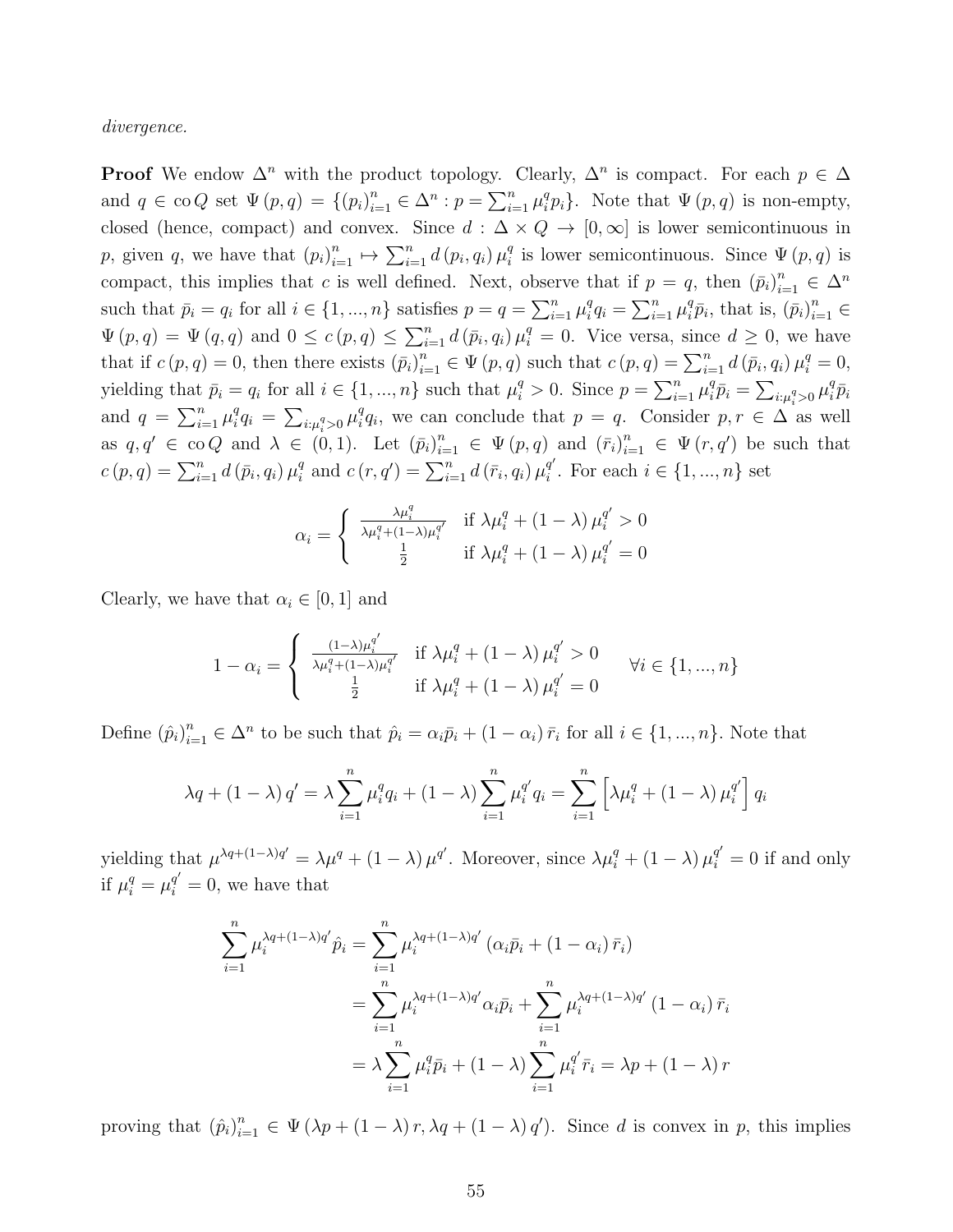that

$$
\lambda c(p,q) + (1 - \lambda) c(r,q') = \lambda \sum_{i=1}^{n} d(\bar{p}_i, q_i) \mu_i^q + (1 - \lambda) \sum_{i=1}^{n} d(\bar{r}_i, q_i) \mu_i^{q'}
$$
  
= 
$$
\sum_{i=1}^{n} \alpha_i d(\bar{p}_i, q_i) \mu_i^{\lambda q + (1 - \lambda)q'} + \sum_{i=1}^{n} (1 - \alpha_i) d(\bar{r}_i, q_i) \mu_i^{\lambda q + (1 - \lambda)q'}
$$
  
= 
$$
\sum_{i=1}^{n} [\alpha_i d(\bar{p}_i, q_i) + (1 - \alpha_i) d(\bar{r}_i, q_i)] \mu_i^{\lambda q + (1 - \lambda)q'}
$$
  

$$
\geq \sum_{i=1}^{n} d(\alpha_i \bar{p}_i + (1 - \alpha_i) \bar{r}_i, q_i) \mu_i^{\lambda q + (1 - \lambda)q'} = \sum_{i=1}^{n} d(\hat{p}_i, q_i) \mu_i^{\lambda q + (1 - \lambda)q'}
$$
  

$$
\geq c(\lambda p + (1 - \lambda) r, \lambda q + (1 - \lambda) q')
$$

yielding that c is jointly convex. Next, consider the map  $\Gamma : \Delta^n \times \infty Q \to [0, \infty]$  defined by

$$
\Gamma((p_i)_{i=1}^n, q) = \sum_{i=1}^n d(p_i, q_i) \mu_i^q \qquad \forall ((p_i)_{i=1}^n, q) \in \Delta^n \times \text{co } Q
$$

We endow  $\Delta^n \times \text{co } Q$  with the product topology. Consider a net  $\left\{((p_{i,\alpha})_{i=1}^n, q_{\alpha})\right\}_{\alpha \in A}$  which converges to  $((p_i)_{i=1}^n, q)$ . Observe that  $\{(\mu_i^{q_\alpha})_{i=1}^n, q\}$ .  $\binom{q_{\alpha}}{i}_{i=1}^{n}$   $\}_{\alpha \in A}$  converges pointwise to  $(\mu_i^q)$  $\binom{q}{i}_{i=1}^n$ , otherwise there would exist a subnet  $\left\{ \begin{pmatrix} q_{\alpha\beta} & q_{\alpha\beta} \\ a_{\beta} & a_{\beta} \end{pmatrix} \right\}$  $\binom{q_{\alpha}}{i}$  $i=1$ o which converges to  $(\bar{\mu}_i)_{i=1}^n \neq (\mu_i^q)$  ${q \choose i}_{i=1}^n$ . Since  ${q_\alpha}_{\alpha \in A}$ converges to q, this would yield that

$$
\sum_{i=1}^{n} \mu_i^q q_i = q = \lim_{\beta} q_{\alpha_{\beta}} = \lim_{\beta} \sum_{i=1}^{n} \mu_i^{q_{\alpha_{\beta}}} q_i = \sum_{i=1}^{n} \bar{\mu}_i q_i
$$

Since  $\sum_{i=1}^{n} \bar{\mu}_i = 1$ , it follows that  $\mu_i^q = \bar{\mu}_i$  for all  $i \in \{1, ..., n\}$ , a contradiction. Since d is lower semicontinuous, we can conclude that

$$
\Gamma\left(\left(p_i\right)_{i=1}^n, q\right) = \sum_{i=1}^n d\left(p_i, q_i\right) \mu_i^q \le \sum_{i=1}^n \liminf_{\alpha} d\left(p_{i,\alpha}, q_i\right) \lim_{\alpha} \mu_i^{q_\alpha}
$$
\n
$$
= \sum_{i=1}^n \liminf_{\alpha} d\left(p_{i,\alpha}, q_i\right) \mu_i^{q_\alpha} \le \liminf_{\alpha} \sum_{i=1}^n d\left(p_{i,\alpha}, q_i\right) \mu_i^{q_\alpha}
$$
\n
$$
= \liminf_{\alpha} \Gamma\left(\left(p_{i,\alpha}\right)_{i=1}^n, q_\alpha\right)
$$

proving that  $\Gamma$  is lower semicontinuous. Let  $t \in \mathbb{R}$ . Consider a net  $\{(p_{\alpha}, q_{\alpha})\}_{\alpha \in A} \in \Delta \times$ co Q that converges to  $(p, q)$  and such that  $c(p_\alpha, q_\alpha) \leq t$  for all  $\alpha \in A$ . For each  $\alpha \in A$ , consider  $(\bar{p}_{i,\alpha})_{i=1}^n \in A$  $\Psi(p_\alpha, q_\alpha)$  such that  $c(p_\alpha, q_\alpha) = \sum_{i=1}^n d(\bar{p}_{i,\alpha}, q_i) \mu_i^{q_\alpha} = \Gamma((\bar{p}_{i,\alpha})_{i=1}^n, q_\alpha)$ . Since  $\Delta^n$  is compact and the previous part of the proof, there exists a subnet  $\left\{\left(\bar{p}_{i,\alpha_{\beta}}\right)_{i=1}^{n}\right\}_{\beta\in B}$  which converges to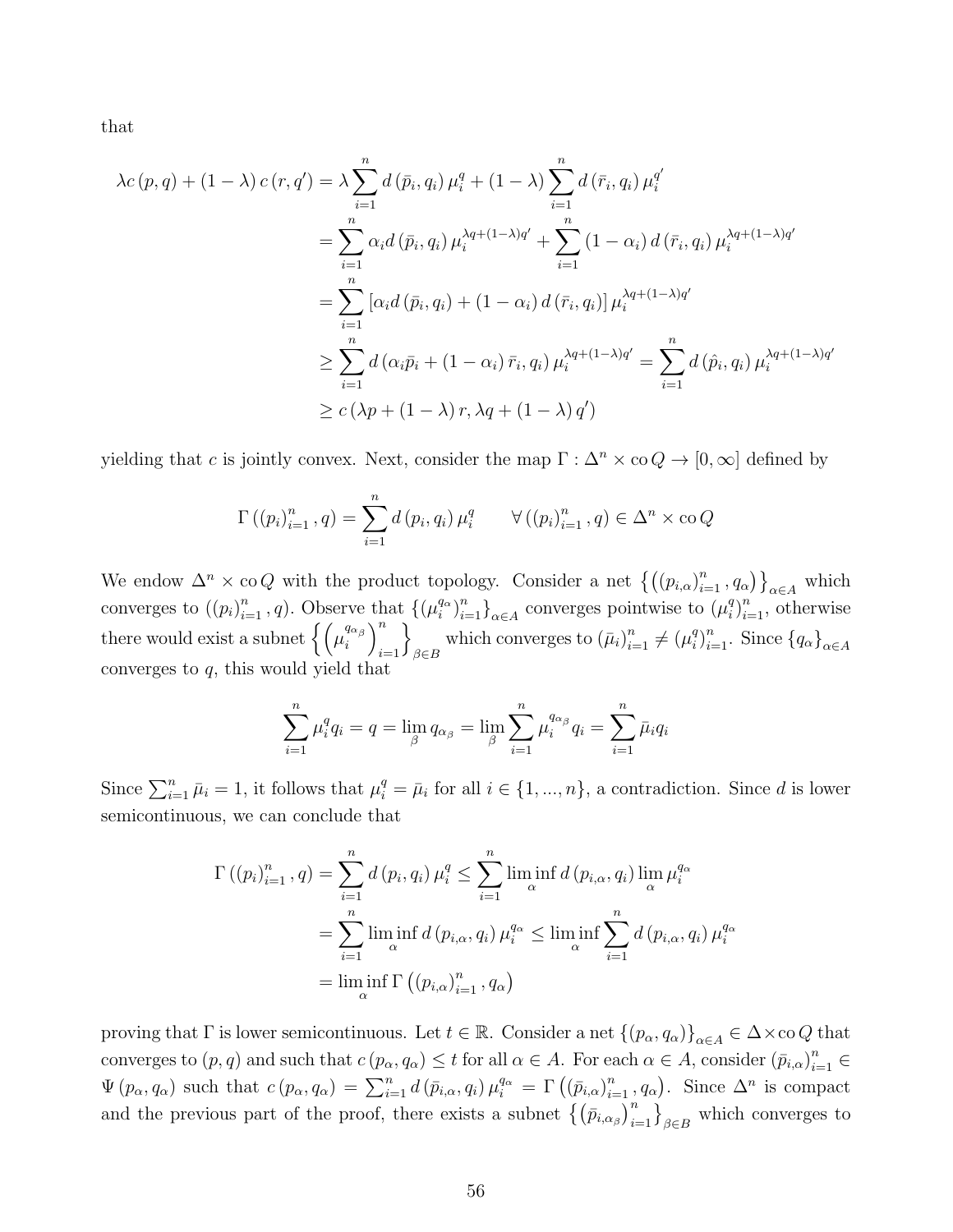$(\bar{p}_i)_{i=1}^n \in \Delta^n$  while  $\left\{ \begin{pmatrix} \mu_i^{\alpha_{\alpha_{\beta}}} \\ \mu_i^{\alpha_{\beta}} \end{pmatrix} \right\}$  $\binom{q_{\alpha}}{i}$  $i=1$ o converges to  $(\mu_i^q)$ <sup>q</sup> $\binom{n}{i}$ <sub>i=1</sub>. Since  $\{p_{\alpha_{\beta}}\}_{\beta \in B}$  converges to p, it follows that  $p = \lim_{\beta} p_{\alpha_{\beta}} = \lim_{\beta} \sum_{i=1}^n \mu_i^{q_{\alpha_{\beta}}}$  $\frac{q_{\alpha_\beta}}{i}\bar{p}_{i,\alpha_\beta}=\sum_{i=1}^n\mu_i^q$  ${}_{i}^{q} \bar{p}_{i}$ , yielding that  $(\bar{p}_{i})_{i=1}^{n} \in \Psi(p,q)$ . By definition of c and since  $\Gamma$  is lower semicontinuous, this implies that

$$
c(p,q) \leq \sum_{i=1}^{n} d(\bar{p}_i, q_i) \mu_i^q = \Gamma((\bar{p}_i)_{i=1}^n, q) \leq \liminf_{\beta} \Gamma((\bar{p}_{i,\alpha_{\beta}})_{i=1}^n, q_{\alpha_{\beta}})
$$
  
= 
$$
\liminf_{\beta} c(p_{\alpha_{\beta}}, q_{\alpha_{\beta}}) \leq t
$$

proving that c is jointly lower semicontinuous. By Lemma 11, if  $\mathcal Q$  is a collection of compact and convex subsets of  $\Delta^{\sigma}$  such that  $S = \text{co } Q$ , then we can conclude that c is a variational statistical distance. Finally, assume that  $d(p,q) < \infty$  implies  $p \ll q$ . Consider  $(p,q) \in \Delta \times \infty$  Q and assume that  $c(p,q) < \infty$ . Let  $(\bar{p}_i)_{i=1}^n \in \Psi(p,q)$  be such that  $c(p,q) = \sum_{i=1}^n d(\bar{p}_i,q_i) \mu_i^q$  $_i^q.$ Since  $c(p, q) < \infty$ , we have that  $d(\bar{p}_i, q_i) < \infty$  for all  $i \in \{1, ..., n\}$  such that  $\mu_i^q > 0$ , proving that  $\bar{p}_i \ll q_i$  for all  $i \in \{1, ..., n\}$  such that  $\mu_i^q > 0$ . Next, consider  $A \in \Sigma$  such that  $q(A) = 0$ . Since  $q = \sum_{i=1}^n \mu_i^q$  $i \neq q_i$ , we have that  $q_i(A) = 0$  for all  $i \in \{1, ..., n\}$  such that  $\mu_i^q > 0$ , yielding that  $\bar{p}_i(A) = 0$  for all  $i \in \{1, ..., n\}$  such that  $\mu_i^q > 0$ . Since  $p = \sum_{i=1}^n \mu_i^q$  ${}_{i}^{q}\bar{p}_{i}=\sum_{i:\mu_{i}^{q}>0}\mu_{i}^{q}$  ${}^q_i\bar{p}_i$ , this implies that  $p(A) = 0$ , that is,  $p \ll q$ , yielding that c is a divergence.

### B.2 Non-convex set of structured models

Let us consider two decision makers who adopt criterion  $(18)$ , the first one posits a, possibly non-convex, set of structured models Q and the second one posits its closed convex hull  $\overline{co}Q$ . So, the second decision maker considers also all the mixtures of structured models posited by the first decision maker. Next we show that their preferences over acts actually agree. We deal with the case  $\lambda \in (0,\infty)$ , being  $\lambda = \infty$  trivial. It is thus without loss of generality to assume that the set of posited structured models is convex, as it was assumed in mostly of the main text. Before doing so we prove formula (19). Observe that given a compact subset  $Q \subseteq \Delta^{\sigma}$ , be that convex or not, we have

$$
\min_{p \in \Delta} \left\{ \int u(f) \, dp + \lambda \min_{q \in Q} R(p||q) \right\} = \min_{p \in \Delta} \min_{q \in Q} \left\{ \int u(f) \, dp + \lambda R(p||q) \right\}
$$
\n
$$
= \min_{q \in Q} \min_{p \in \Delta} \left\{ \int u(f) \, dp + \lambda R(p||q) \right\}
$$
\n
$$
= \min_{q \in Q} \phi_{\lambda}^{-1} \left( \int \phi_{\lambda} (u(f)) \, dq \right)
$$

where  $\phi_{\lambda}(t) = -e^{-\frac{1}{\lambda}t}$  for all  $t \in \mathbb{R}$  where  $\lambda > 0$ .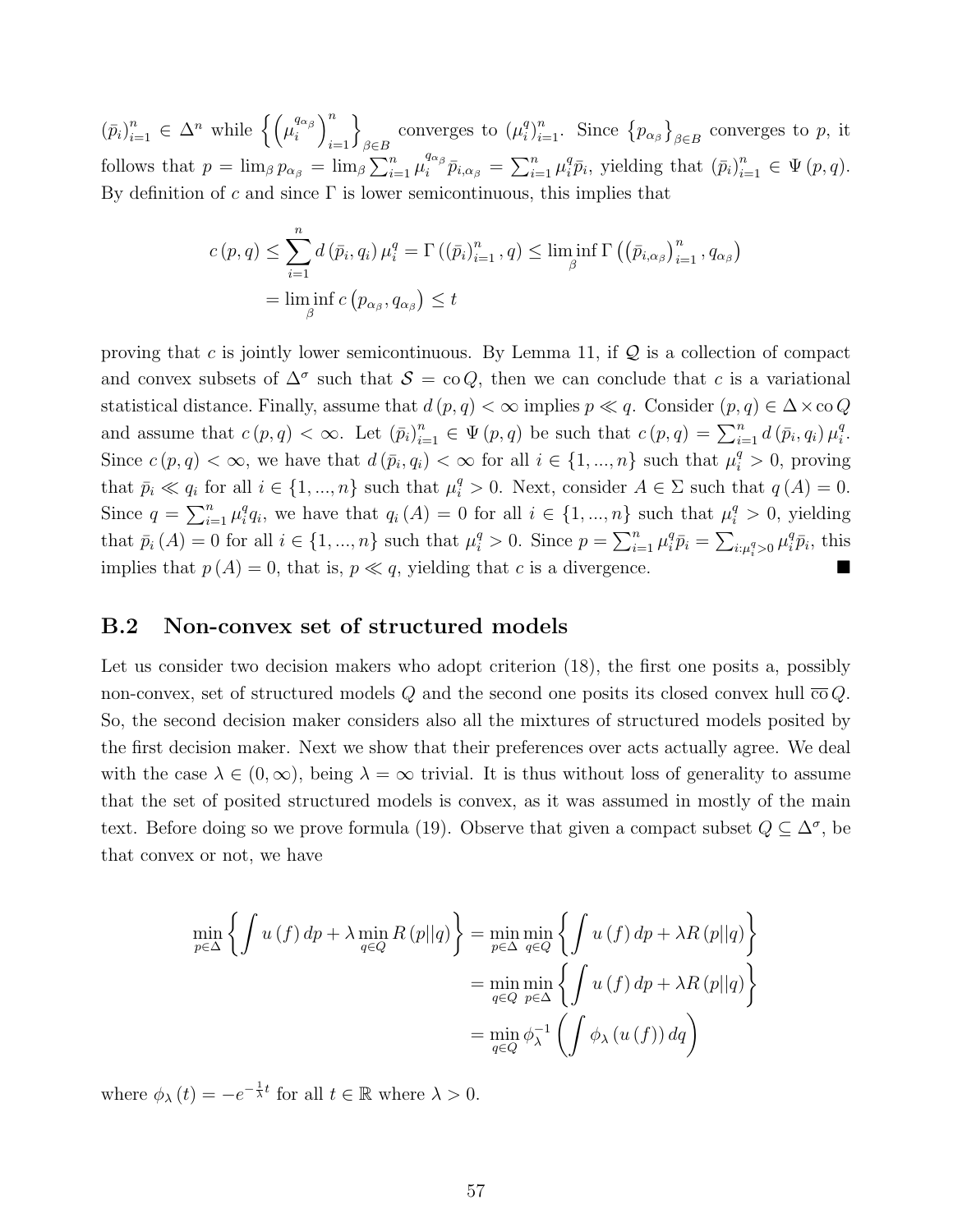**Proposition 12** If  $Q \subseteq \Delta^{\sigma}$  is compact, then for each  $f \in \mathcal{F}$ 

$$
\min_{p \in \Delta} \left\{ \int u(f) \, dp + \lambda \min_{q \in Q} R(p||q) \right\} = \min_{p \in \Delta} \left\{ \int u(f) \, dp + \lambda \min_{q \in \overline{\text{co}}} R(p||q) \right\}
$$

**Proof** First observe that  $\overline{co} Q \subseteq \Delta^{\sigma}$ . Indeed, since Q is a compact subset of  $\Delta^{\sigma}$ , the set function  $\nu : \Sigma \to [0,1]$ , defined by  $\nu(E) = \min_{q \in Q} q(E)$  for all  $E \in \Sigma$  is an exact capacity which is continuous at S. This implies that  $Q \subseteq \text{core }\nu \subseteq \Delta^{\sigma}$ , yielding that  $\overline{\text{co }}Q \subseteq \text{core }\nu \subseteq \Delta^{\sigma}$ . Given what we have shown before we can conclude that

$$
\min_{p \in \Delta} \left\{ \int u(f) \, dp + \lambda \min_{q \in Q} R(p||q) \right\} = \min_{q \in Q} \phi_{\lambda}^{-1} \left( \int \phi_{\lambda} (u(f)) \, dq \right)
$$
\n
$$
= \phi_{\lambda}^{-1} \left( \min_{q \in Q} \left( \int \phi_{\lambda} (u(f)) \, dq \right) \right)
$$
\n
$$
= \phi_{\lambda}^{-1} \left( \min_{q \in \overline{\text{co}}Q} \left( \int \phi_{\lambda} (u(f)) \, dq \right) \right)
$$
\n
$$
= \min_{q \in \overline{\text{co}}Q} \phi_{\lambda}^{-1} \left( \int \phi_{\lambda} (u(f)) \, dq \right)
$$
\n
$$
= \min_{p \in \Delta} \left\{ \int u(f) \, dp + \lambda \min_{q \in \overline{\text{co}}Q} R(p||q) \right\}
$$

proving the statement.

After (21), we claimed that the Gini criterion is a monotone version of the max-min meanvariance criterion. To be more precise, given a probability  $q \in \Delta^{\sigma}$  and a weight  $1/2\lambda > 0$ for the variance, the mean-variance criterion is not monotone over its entire domain, but it is normalized, translation invariant, and monotone in an area containing the constant functions (see Theorem 24 of Maccheroni et al., 2006). At the same time, the variational preference with cost function the Gini index  $\lambda \chi^2(\cdot || q)$  is monotone and coincides with the mean-variance criterion over such an area. A similar argument, *mutatis mutandis*, holds for the max-min meanvariance criterion and our formula (20). This allows us to see the corresponding variational criteria as a monotonization of the corresponding mean-variance ones.

### B.3 Main theorems: ancillary results

We begin by proving the two ancillary variational lemmas.

**Proof of Lemma 2** We actually prove that (i)  $\Rightarrow$  (ii)  $\leftrightarrow$  (iii), with equivalence when  $\succsim$  is unbounded.

(i) implies (ii). Let  $f \in \mathcal{F}$ . It is enough to observe that  $c(\bar{p}) = 0$  implies

$$
V\left(x_{f}^{\bar{p}}\right) = u\left(x_{f}^{\bar{p}}\right) = \int u\left(f\right) d\bar{p} + c\left(\bar{p}\right) \ge \min_{p \in \Delta} \left\{ \int u\left(f\right) dp + c\left(p\right) \right\} = V\left(f\right)
$$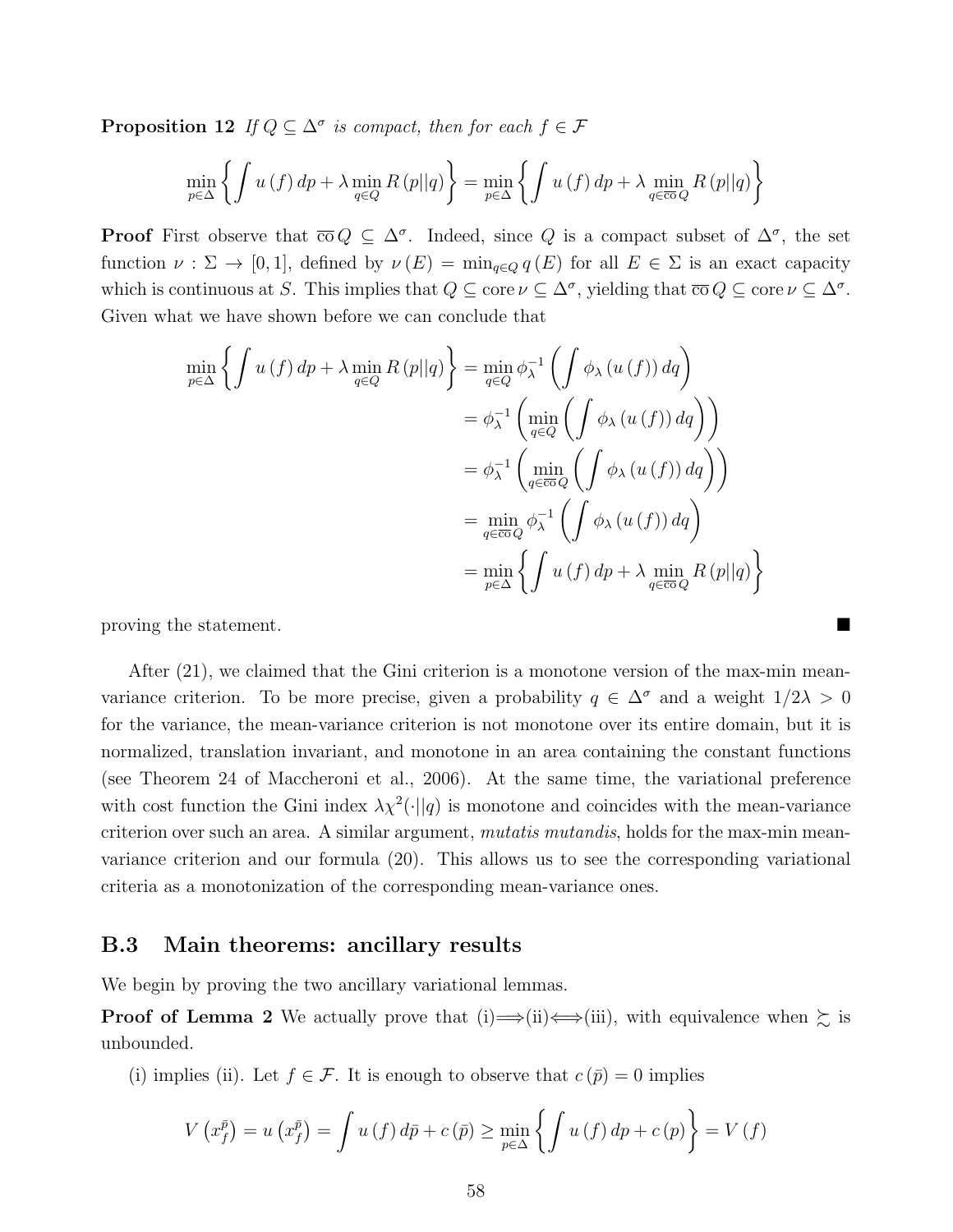yielding that  $x_f^{\bar{p}} \succsim f$ .

(ii) implies (iii). Assume that  $x_f^{\bar{p}} \succsim f$  for all  $f \in \mathcal{F}$ . Since  $\succsim$  is complete and transitive, it follows that if  $x \succ x_f^{\bar{p}}$  $_{f}^{p}$ , then  $x \succ f$ .

(iii) implies (ii). By contradiction, suppose that there exists  $f \in \mathcal{F}$  such that  $f \succ x_f^{\bar{p}}$  $_{f}^{p}$ . Let  $x_f \in X$  be such that  $x_f \sim f$ . This implies that  $x_f \succ x_f^{\bar{p}}$  $f_f^p$  and so  $x_f \succ f$ , a contradiction.

(ii) implies (i). Let  $\succsim$  be unbounded. Assume that  $x_f^{\bar{p}} \succsim f$  for all  $f \in \mathcal{F}$ , i.e.,  $V(f) \leq$  $\int u(f) d\bar{p}$  for all  $f \in \mathcal{F}$ . So,  $\bar{p}$  corresponds to a SEU preference that is less ambiguity averse than  $\gtrsim$ . By Lemma 32 of Maccheroni et al. (2006), we can conclude that  $c(\bar{p}) = 0$ .

Proof of Lemma 3 We begin by observing that in proving the two implications, Q being either compact or convex plays no role.

(i) implies (ii). Let  $p \in \Delta \backslash \Delta^{\ll}(Q)$ . It follows that there exists  $A \in \Sigma$  such that  $q(A) = 0$ for all  $q \in Q$  as well as  $p(A) > 0$ . Define  $I : B_0(\Sigma) \to \mathbb{R}$  by  $I(\varphi) = \min_{p \in \Delta} \{ \int \varphi dp + c(p) \}$  for all  $\varphi \in B_0(\Sigma)$ . Since u is unbounded, for each  $\lambda \in \mathbb{R}$  there exists  $x_\lambda \in X$  such that  $u(x_\lambda) = \lambda$ . Similarly, there exists  $y \in X$  such that  $u(y) = 0$ . For each  $\lambda \in \mathbb{R}$  define  $f_{\lambda} = x_{\lambda}Ay$ . By construction, we have that  $f_{\lambda} \stackrel{Q}{=} y$  for all  $\lambda \in \mathbb{R}$ . This implies that  $I(\lambda 1_A) = V(f_{\lambda}) = V(y) =$  $I(0) = 0$  for all  $\lambda \in \mathbb{R}$ . By Maccheroni et al. (2006) and since u is unbounded and  $p(A) > 0$ , we have that

$$
c(p) = \sup_{\varphi \in B_0(\Sigma)} \left\{ I(\varphi) - \int \varphi dp \right\} \ge \sup_{\lambda \in \mathbb{R}} \left\{ I(\lambda 1_A) - \lambda p(A) \right\} = \infty
$$

Since p was arbitrarily chosen, it follows that dom  $c \subseteq \Delta^{\ll}(Q)$ .

(ii) implies (i). Assume that dom  $c \subseteq \Delta^{\ll}(Q)$ . If  $f \stackrel{Q}{=} g$ , then  $u(f) \stackrel{Q}{=} u(g)$ . This implies that  $u(f) \stackrel{p}{=} u(g)$  for all  $p \in \Delta^{\ll}(Q)$  and, in particular,

$$
V(f) = \min_{p \in \Delta} \left\{ \int u(f) dp + c(p) \right\} = \min_{p \in \Delta^{\ll}(Q)} \left\{ \int u(f) dp + c(p) \right\}
$$

$$
= \min_{p \in \Delta^{\ll}(Q)} \left\{ \int u(g) dp + c(p) \right\} = \min_{p \in \Delta} \left\{ \int u(g) dp + c(p) \right\} = V(g)
$$

proving that  $f \sim g$ .

**Proof of Lemma 6** We begin by showing that  $\succeq^*$  is well defined and does not depend on the representing elements of  $\psi$  and  $\varphi$ . Assume that  $f_1, f_2, g_1, g_2 \in \mathcal{F}$  are such that  $u(f_i) = \varphi$  and  $u(g_i) = \psi$  for all  $i \in \{1, 2\}$ . It follows that  $u(f_1(s)) = u(f_2(s))$  and  $u(g_1(s)) = u(g_2(s))$  for all  $s \in S$ . By Lemma 5, this implies that  $f_1(s) \sim^* f_2(s)$  and  $g_1(s) \sim^* g_2(s)$  for all  $s \in S$ . Since  $\succeq^*$  is a preorder that satisfies monotonicity, this implies that  $f_1 \sim^* f_2$  and  $g_1 \sim^* g_2$ . Since  $\succeq^*$ is a preorder, if  $f_1 \succsim^* g_1$ , then

$$
f_2 \succsim^* f_1 \succsim^* g_1 \succsim^* g_2 \implies f_2 \succsim^* g_2
$$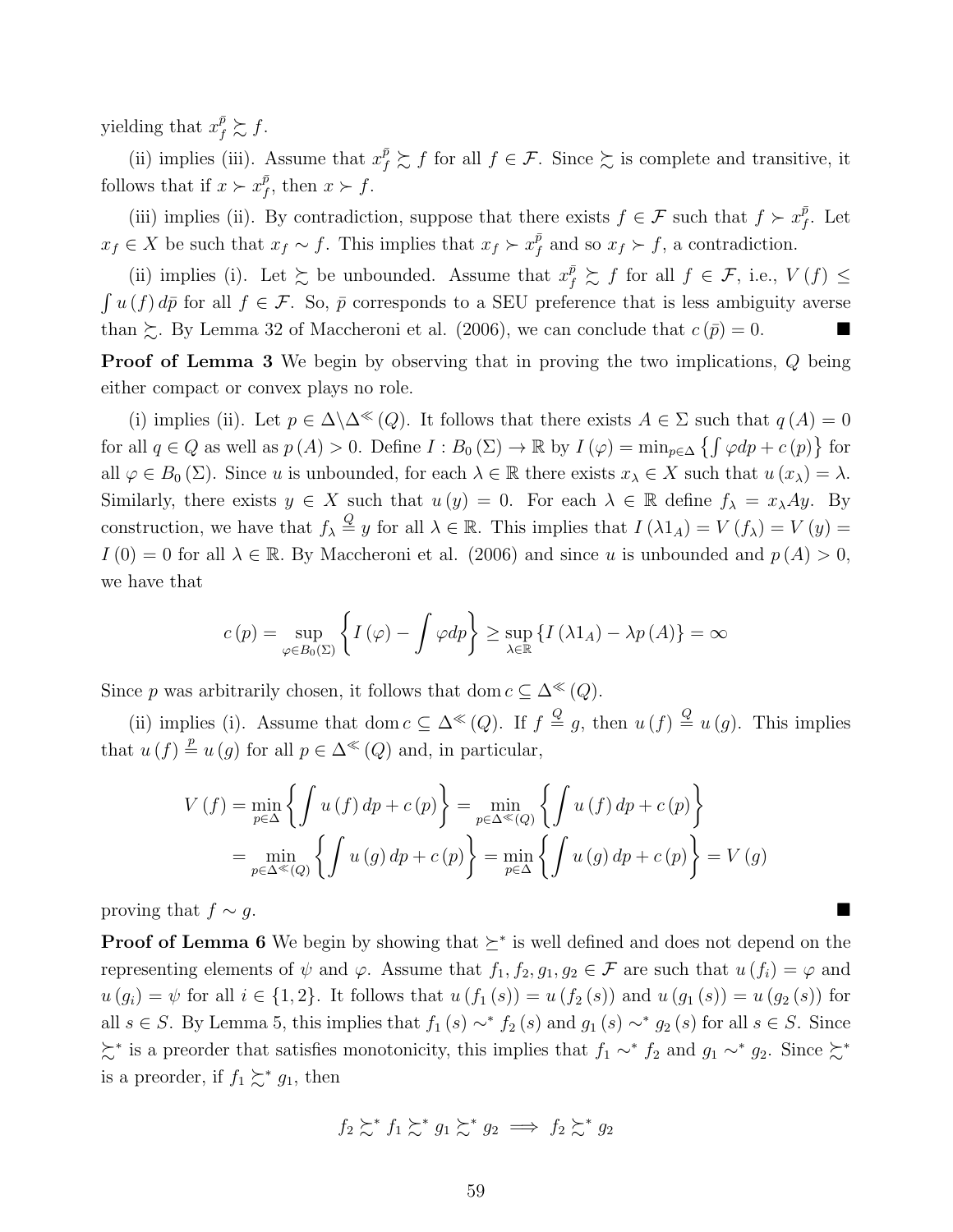that is,  $f_1 \succsim^* g_1$  implies  $f_2 \succsim^* g_2$ . Similarly, we can prove that  $f_2 \succsim^* g_2$  implies  $f_1 \succsim^* g_1$ . In other words,  $f_1 \succsim^* g_1$  if and only if  $f_2 \succsim^* g_2$ , proving that  $\succeq^*$  is well defined and does not depend on the representing elements of  $\psi$  and  $\varphi$ . It is immediate to prove that  $\succeq^*$  is a preorder. We next prove properties 1–5.

1. Consider  $\varphi, \psi \in B_0(\Sigma)$  and  $k \in \mathbb{R}$ . Assume that  $\varphi \succeq^* \psi$ . Let  $f, g \in \mathcal{F}$  and  $x, y \in X$  be such that  $u(f) = 2\varphi$ ,  $u(g) = 2\psi$ ,  $u(x) = 0$  and  $u(y) = 2k$ . Since u is affine, it follows that

$$
u\left(\frac{1}{2}f + \frac{1}{2}x\right) = \frac{1}{2}u(f) + \frac{1}{2}u(x) = \varphi \geq^* \psi
$$
  
=  $\frac{1}{2}u(g) + \frac{1}{2}u(x) = u\left(\frac{1}{2}g + \frac{1}{2}x\right)$ 

proving that  $\frac{1}{2}f + \frac{1}{2}$  $\frac{1}{2}x \succ^* \frac{1}{2}g + \frac{1}{2}$  $\frac{1}{2}x$ . Since  $\succeq^*$  satisfies weak c-independence and u is affine, we have that  $\frac{1}{2}f + \frac{1}{2}$  $\frac{1}{2}y \succsim^* \frac{1}{2}g + \frac{1}{2}$  $\frac{1}{2}y$ , yielding that

$$
\varphi + k = \frac{1}{2}u(f) + \frac{1}{2}u(y) = u\left(\frac{1}{2}f + \frac{1}{2}y\right) \succeq^* u\left(\frac{1}{2}g + \frac{1}{2}y\right)
$$

$$
= \frac{1}{2}u(g) + \frac{1}{2}u(y) = \psi + k
$$

- 2. Consider  $\varphi, \psi \in B_0(\Sigma)$  and  $\{k_n\}_{n\in\mathbb{N}} \subseteq \mathbb{R}$  such that  $k_n \uparrow k$  and  $\varphi k_n \succeq^* \psi$  for all  $n \in \mathbb{N}$ . We have two cases:
	- (a)  $k > 0$ . Consider  $f, g, h \in \mathcal{F}$  such that

$$
u(f) = \varphi, u(g) = \varphi - k
$$
 and  $u(h) = \psi$ 

Since  $k > 0$  and  $k_n \uparrow k$ , there exists  $\bar{n} \in \mathbb{N}$  such that  $k_n > 0$  for all  $n \geq \bar{n}$ . Define  $\lambda_n = 1 - k_n/k$  for all  $n \in \mathbb{N}$ . It follows that  $\lambda_n \in [0,1]$  for all  $n \geq \bar{n}$ . Since u is affine, for each  $n \geq \bar{n}$ 

$$
u(\lambda_n f + (1 - \lambda_n) g) = \lambda_n u(f) + (1 - \lambda_n) u(g) = \varphi - k_n \geq^* \psi = u(h)
$$

yielding that  $\lambda_n f + (1 - \lambda_n) g \succcurlyeq^* h$  for all  $n \geq \bar{n}$ . Since  $\succcurlyeq^*$  satisfies continuity and  $\lambda_n \to 0$ , we have that  $g \succsim^* h$ , that is,

$$
\varphi - k = u(g) \succeq^* u(h) = \psi
$$

(b)  $k \leq 0$ . Since  ${k_n}_{n \in \mathbb{N}}$  is convergent,  ${k_n}_{n \in \mathbb{N}}$  is bounded. Thus, there exists  $h > 0$ such that  $k_n + h > 0$  for all  $n \in \mathbb{N}$ . Moreover,  $k_n + h \uparrow k + h > 0$ . By point 1, we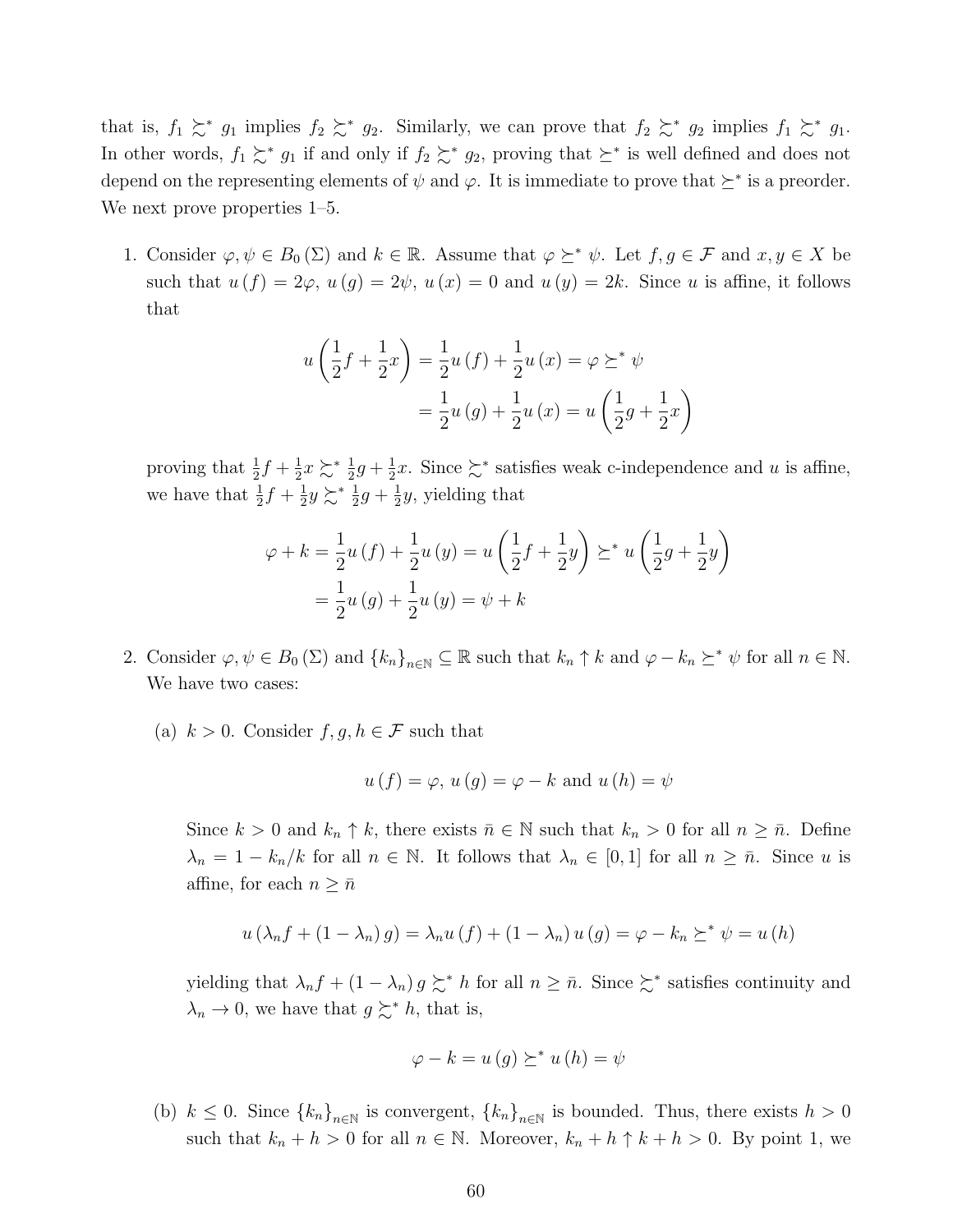also have that  $\varphi - (k_n + h) = (\varphi - k_n) - h \succeq^* \psi - h$  for all  $n \in \mathbb{N}$ . By subpoint a, we can conclude that  $(\varphi - k) - h = \varphi - (k + h) \succeq^* \psi - h$ . By point 1, we obtain that  $\varphi - k \succeq^* \psi$ .

- 3. Consider  $\varphi, \psi \in B_0(\Sigma)$  such that  $\varphi \geq \psi$ . Let  $f, g \in \mathcal{F}$  be such that  $u(f) = \varphi$  and  $u(g) = \psi$ . It follows that  $u(f(s)) \geq u(g(s))$  for all  $s \in S$ . By Lemma 5, this implies that  $f(s) \succsim^* g(s)$  for all  $s \in S$ . Since  $\succsim^*$  satisfies monotonicity, this implies that  $f \succsim^* g$ , yielding that  $\varphi = u(f) \succeq^* u(g) = \psi$ .
- 4. Consider  $k, h \in \mathbb{R}$  and  $\varphi \in B_0(\Sigma)$ . We first assume that  $k > h$  and  $k = 0$ . By point 3, we have that  $\varphi = \varphi + k \succeq^* \varphi + h$ . By contradiction, assume that  $\varphi \not\prec^* \varphi + h$ . It follows that  $\varphi \sim^* \varphi + h$ , yielding that  $I = \{w \in \mathbb{R} : \varphi \sim^* \varphi + w\}$  is a non-empty set which contains 0 and h. We next prove that I is an unbounded interval, that is,  $I = \mathbb{R}$ . First, consider  $w_1, w_2 \in I$ . Without loss of generality, assume that  $w_1 \geq w_2$ . By point 3 and since  $w_1, w_2 \in I$ , we have that for each  $\lambda \in (0, 1)$

$$
\varphi \succeq^* \varphi + w_1 \succeq^* \varphi + (\lambda w_1 + (1 - \lambda) w_2) \succeq^* \varphi + w_2 \succeq^* \varphi
$$

proving that  $\varphi \sim^* \varphi + (\lambda w_1 + (1 - \lambda) w_2)$ , that is,  $\lambda w_1 + (1 - \lambda) w_2 \in I$ . Next, we observe that  $I \cap (-\infty,0) \neq \emptyset \neq I \cap (0,\infty)$ . Since  $h \in I$  and  $h < 0$ , we have that  $I \cap (-\infty, 0) \neq \emptyset$ . Since I is an interval and  $0, h \in I$ , we have that  $h/2 \in I$ . By point 1 and since  $\varphi \sim^* \varphi + h/2$ , we have that  $\varphi - h/2 \sim^* (\varphi + h/2) - h/2 = \varphi$ , proving that  $0 <$  $-h/2 \in I \cap (0,\infty)$ . By definition of I, note that if  $w \in I \setminus \{0\}$ , then  $\varphi + w \sim^* \varphi$ . By point 1 and since  $w/2 \in I$  and  $\succeq^*$  is a preorder, we have that  $(\varphi + w) + w/2 \sim^* \varphi + w/2 \sim^* \varphi$ , that is,  $\frac{3}{2}w, \frac{1}{2}w \in I$ . Since I is an interval, we have that either  $\left[\frac{3}{2}w, \frac{1}{2}w\right] \subseteq I$  if  $w < 0$ or  $\left[\frac{1}{2}w, \frac{3}{2}w\right] \subseteq I$  if  $w > 0$ . This will help us in proving that I is unbounded from below and above. By contradiction, assume that I is bounded from below and define  $m = \inf I$ . Since  $I \cap (-\infty,0) \neq \emptyset$ , we have that  $m < 0$ . Consider  $\{w_n\}_{n \in \mathbb{N}} \subseteq I \cap (-\infty,0)$  such that  $w_n \downarrow m$ . Since  $\left[\frac{3}{2}w_n, \frac{1}{2}w_n\right] \subseteq I$  for all  $n \in \mathbb{N}$ , it follows that  $m \leq \frac{3}{2}w_n$  for all  $n \in \mathbb{N}$ . By passing to the limit, we obtain that  $m \leq \frac{3}{2}m < 0$ , a contradiction. By contradiction, assume that I is bounded from above and define  $M = \sup I$ . Since  $I \cap (0, \infty) \neq \emptyset$ , we have that  $M > 0$ . Consider  $\{w_n\}_{n \in \mathbb{N}} \subseteq I \cap (0, \infty)$  such that  $w_n \uparrow M$ . Since  $\left[\frac{1}{2}w_n, \frac{3}{2}w_n\right] \subseteq I$  for all  $n \in \mathbb{N}$ , it follows that  $M \geq \frac{3}{2}w_n$  for all  $n \in \mathbb{N}$ . By passing to the limit, we obtain that  $M \geq \frac{3}{2}M > 0$ , a contradiction. To sum up, I is a non-empty unbounded interval, that is, I = R. This implies that  $\varphi \sim^* \varphi + w$  for all  $w \in \mathbb{R}$ . In particular, select  $w_1 = ||\varphi||_{\infty} + 1$ and  $w_2 = -\|\varphi\|_{\infty} - 1$ . Since  $\succeq^*$  is a preorder, we have that  $\varphi + w_1 \sim^* \varphi + w_2$ . Moreover,  $\varphi + w_1 \geq 1 > -1 \geq \varphi + w_2$ . By point 3, this implies that  $\varphi + w_1 \geq^* 1 \geq^* -1 \geq^* \varphi + w_2$ . Since  $\succeq^*$  is a preorder and  $\varphi + w_1 \sim^* \varphi + w_2$ , we can conclude that  $1 \sim^* -1$ . Note also that there exist  $x, y \in X$  such that  $u(x) = 1$  and  $u(y) = -1$ . By Lemma 5, this implies that  $x \succ^* y$ . By definition of  $\succeq^*$  and since  $u(x) = 1 \sim^* -1 = u(y)$ , we also have that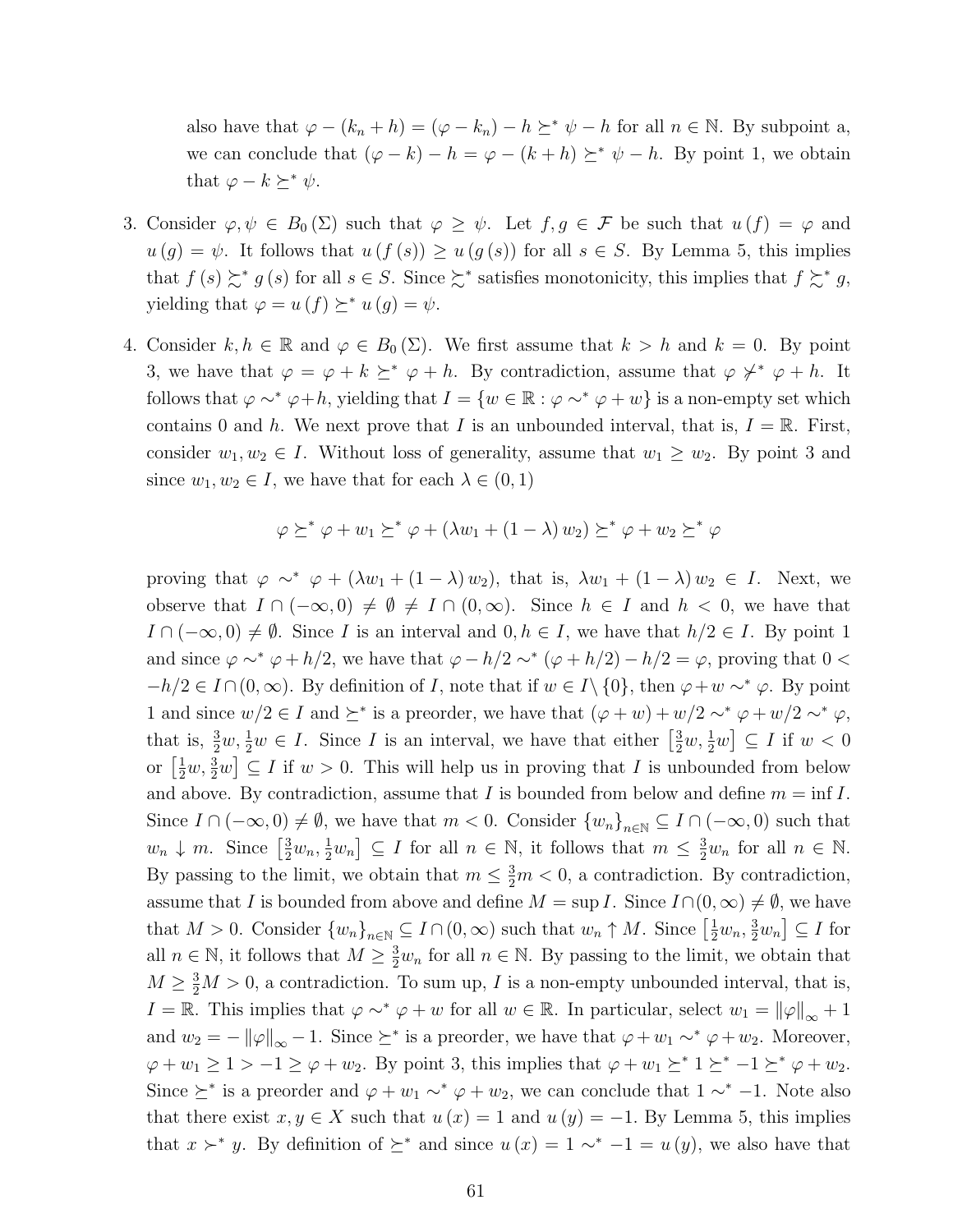$y \succsim^* x$ , a contradiction. Thus, we proved that if  $k > h$  and  $k = 0$ , then  $\varphi + k \succ^* \varphi + h$ . Assume simply that  $k > h$ . This implies that  $0 > h - k$  and  $\varphi \succ^* \varphi + (h - k)$ . By point 1, we can conclude that  $\varphi + k \succ^* \varphi + (h - k) + k = \varphi + h$ .

5. Consider  $\varphi, \psi, \xi \in B_0(\Sigma)$  and  $\lambda \in (0, 1)$ . Assume that  $\varphi \succeq^* \xi$  and  $\psi \succeq^* \xi$ . Let  $f, g, h \in \mathcal{F}$ be such that  $u(f) = \varphi$ ,  $u(g) = \psi$  and  $u(h) = \xi$ . By assumption and definition of  $\succeq^*$ , we have that  $f \succeq^* h$  and  $g \succeq^* h$ . Since  $\succeq^*$  satisfies convexity and u is affine, this implies that  $\lambda f + (1 - \lambda) g \succsim^* h$ , yielding that  $\lambda \varphi + (1 - \lambda) \psi = \lambda u(f) + (1 - \lambda) u(g) =$  $u(\lambda f + (1 - \lambda) g) \succeq^* u(h) = \xi.$ 

Points 1–5 prove the first part of the statement. Finally, consider  $\varphi, \psi \in B_0(\Sigma)$ . Note that there exist a partition  $\{A_i\}_{i=1}^n \subseteq \Sigma$  of S and  $\{\alpha_i\}_{i=1}^n$  and  $\{\beta_i\}_{i=1}^n$  in R such that

$$
\varphi = \sum_{i=1}^{n} \alpha_i 1_{A_i} \text{ and } \psi = \sum_{i=1}^{n} \beta_i 1_{A_i}
$$

Note that  $\{s \in S : \varphi(s) \neq \psi(s)\} = \bigcup_{i \in \{1, ..., n\}: \alpha_i \neq \beta_i} A_i$ . Since  $\varphi \stackrel{Q}{=} \psi$ , we have that  $q(A_i) = 0$  for all  $q \in Q$  and for all  $i \in \{1, ..., n\}$  such that  $\alpha_i \neq \beta_i$ . Since u is unbounded, define  $\{x_i\}_{i=1}^n \subseteq X$ to be such that  $u(x_i) = \alpha_i$  for all  $i \in \{1, ..., n\}$ . Since u is unbounded, define  $\{y_i\}_{i=1}^n \subseteq X$  to be such that  $y_i = x_i$  for all  $i \in \{1, ..., n\}$  such that  $\alpha_i = \beta_i$  and  $u(y_i) = \beta_i$  otherwise. Define  $f, g: S \to X$  by  $f(s) = x_i$  and  $g(s) = y_i$  for all  $s \in A_i$  and for all  $i \in \{1, ..., n\}$ . It is immediate to see that  $f \stackrel{Q}{=} g$  as well as  $u(f) = \varphi$  and  $u(g) = \psi$ . Since  $\succsim^*$  is objectively Q-coherent, we have that  $f \sim^* g$ , yielding that  $\varphi \sim^* \psi$  and proving the second part of the statement.

**Proof of Lemma 8** Consider  $\varphi \in B_0(\Sigma)$ . Define  $C_{\varphi} = \{k \in \mathbb{R} : \varphi - k \in U(\psi)\}.$  Note that  $C_{\varphi}$  is non-empty. Indeed, if we set  $k = -||\varphi||_{\infty} - ||\psi||_{\infty}$ , then we obtain that  $\varphi - k =$  $\|\varphi + \|\varphi\|_{\infty} + \|\psi\|_{\infty} \geq 0 + \|\psi\|_{\infty} \geq \psi \in U(\psi)$ . By property 4 of Lemma 7, we can conclude that  $\varphi - k \in U(\psi)$ , that is,  $k \in C_{\varphi}$ . Since  $U(\psi)$  is convex, it follows that  $C_{\varphi}$  is an interval. Since  $\varphi \in B_0(\Sigma)$ , note that there exists  $\hat{k} \in \mathbb{R}$  such that  $\psi \geq \varphi - \hat{k}$ . It follows that  $\psi \geq^* \varphi - \hat{k}$ . In particular, we can conclude that  $\psi \succ^* \varphi - (\hat{k} + \varepsilon)$  for all  $\varepsilon > 0$ . This yields that  $C_{\varphi}$  is bounded from above. Finally, assume that  ${k_n}_{n\in\mathbb{N}} \subseteq C_\varphi$  and  $k_n \uparrow k$ . By property 2 of Lemma 7, we can conclude that  $k \in C_{\varphi}$ . To sum up,  $C_{\varphi}$  is a non-empty bounded from above interval of R that satisfies the property

$$
\{k_n\}_{n\in\mathbb{N}} \subseteq C_{\varphi} \text{ and } k_n \uparrow k \implies k \in C_{\varphi} \tag{55}
$$

The first part yields that  $\sup\{k \in \mathbb{R} : \varphi - k \in U(\psi)\} = \sup C_{\varphi} \in \mathbb{R}$  is well defined. By (55), we also have that  $\sup C_{\varphi} \in C_{\varphi}$ , that is,  $\sup C_{\varphi} = \max C_{\varphi}$ , proving that  $I_{\psi}$  is well defined. Next, we prove that  $I_{\psi}$  is a concave niveloid. We first show that  $I_{\psi}$  is monotone and translation invariant. By Proposition 2 of Cerreia-Vioglio et al. (2014), this implies that  $I_{\psi}$  is a niveloid. Rather than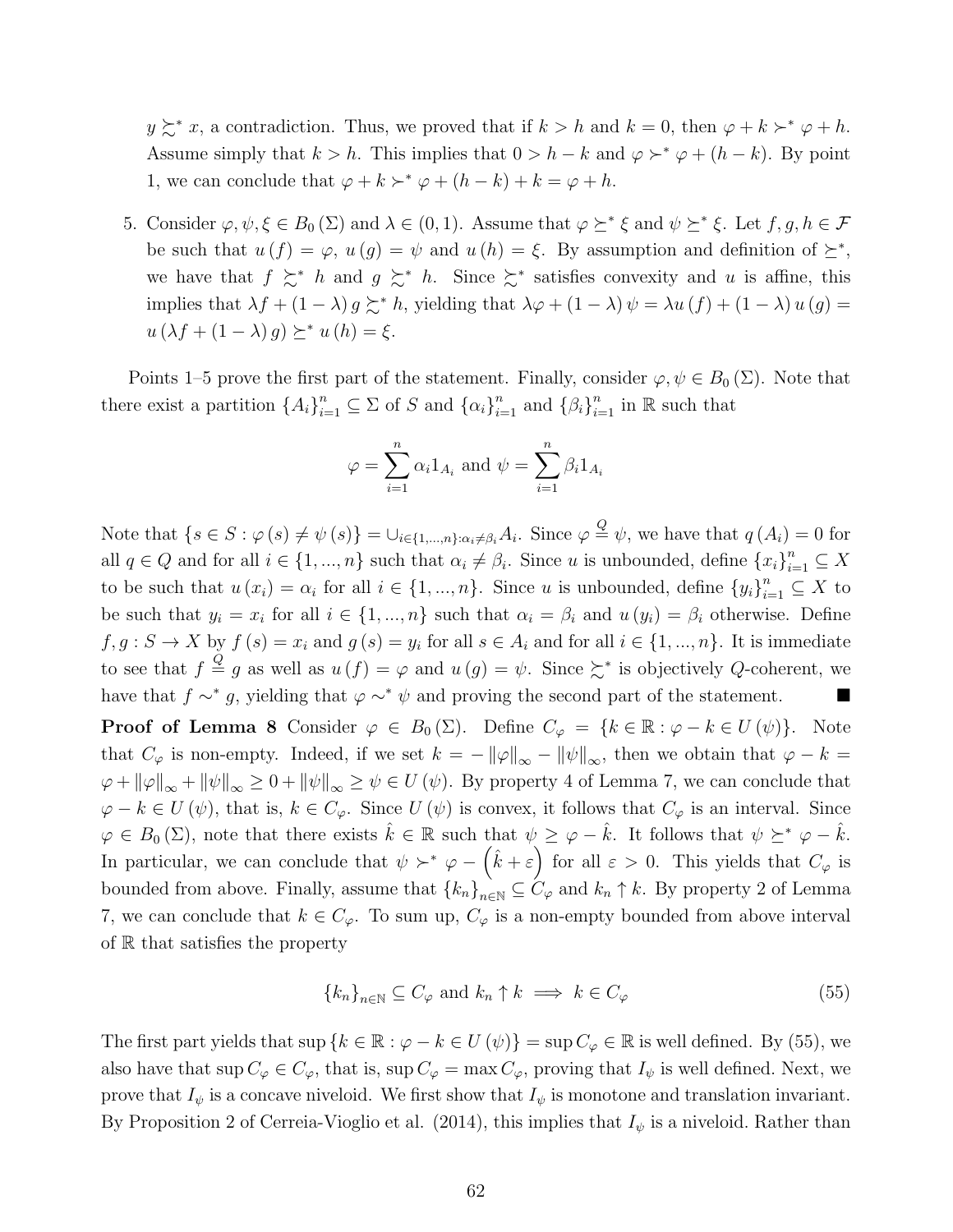proving monotonicity, we prove that  $I_{\psi}$  is  $\succeq^*$ -consistent.<sup>43</sup> Consider  $\varphi_1, \varphi_2 \in B_0(\Sigma)$  such that  $\varphi_1 \succeq^* \varphi_2$ . By the properties of  $\succeq^*$  and definition of  $I_{\psi}$ , we have that

$$
\varphi_1 - I_{\psi}(\varphi_2) \succeq^* \varphi_2 - I_{\psi}(\varphi_2)
$$
 and  $\varphi_2 - I_{\psi}(\varphi_2) \in U(\psi)$ 

and, in particular,  $\varphi_2 - I_{\psi}(\varphi_2) \succeq^* \psi$ . Since  $\succeq^*$  is a preorder, this implies that  $\varphi_1 - I_{\psi}(\varphi_2) \succeq^* \psi$ , that is,  $\varphi_1 - I_{\psi}(\varphi_2) \in U(\psi)$  and  $I_{\psi}(\varphi_2) \in C_{\varphi_1}$ , proving that  $I_{\psi}(\varphi_1) \geq I_{\psi}(\varphi_2)$ . We next prove translation invariance. Consider  $\varphi \in B_0(\Sigma)$  and  $k \in \mathbb{R}$ . By definition of  $I_{\psi}$ , we can conclude that

$$
(\varphi + k) - (I_{\psi}(\varphi) + k) = \varphi - I_{\psi}(\varphi) \in U(\psi)
$$

This implies that  $I_{\psi}(\varphi) + k \in C_{\varphi+k}$  and, in particular,  $I_{\psi}(\varphi + k) \geq I_{\psi}(\varphi) + k$ . Since k and  $\varphi$ were arbitrarily chosen, we have that

$$
I_{\psi}(\varphi + k) \ge I_{\psi}(\varphi) + k \qquad \forall \varphi \in B_0(\Sigma), \forall k \in \mathbb{R}
$$

This yields that  $I_{\psi}(\varphi + k) = I_{\psi}(\varphi) + k$  for all  $\varphi \in B_0(\Sigma)$  and for all  $k \in \mathbb{R}^{44}$ .

We move to prove that  $I_{\psi}$  is concave. Consider  $\varphi_1, \varphi_2 \in B_0(\Sigma)$  and  $\lambda \in (0,1)$ . By definition of  $I_{\psi}$ , we have that

$$
\varphi_1 - I_{\psi}(\varphi_1) \in U(\psi)
$$
 and  $\varphi_2 - I_{\psi}(\varphi_2) \in U(\psi)$ 

Since  $U(\psi)$  is convex, we have that

$$
(\lambda \varphi_1 + (1 - \lambda) \varphi_2) - (\lambda I_{\psi}(\varphi_1) + (1 - \lambda) I_{\psi}(\varphi_2))
$$
  
=  $\lambda (\varphi_1 - I_{\psi}(\varphi_1)) + (1 - \lambda) (\varphi_2 - I_{\psi}(\varphi_2)) \in U(\psi)$ 

yielding that  $\lambda I_{\psi}(\varphi_1)+(1-\lambda) I_{\psi}(\varphi_2) \in C_{\lambda\varphi_1+(1-\lambda)\varphi_2}$  and, in particular,  $I_{\psi}(\lambda\varphi_1+(1-\lambda)\varphi_2) \ge$  $\lambda I_{\psi}(\varphi_1) + (1-\lambda) I_{\psi}(\varphi_2).$ 

Finally, since  $\psi \in U(\psi)$ , note that  $0 \in C_{\psi}$  and  $I_{\psi}(\psi) \geq 0$ . By definition of  $I_{\psi}$ , if  $I_{\psi}(\psi) > 0$ , then  $\psi - I_{\psi}(\psi) \in U(\psi)$ , a contradiction with property 3 of Lemma 7.

1. It is routine to check that  $\bar{I}_{\psi}$  is a normalized concave niveloid which is  $\succeq^*$ -consistent.

2. Clearly, we have that if  $\psi \sim^* \psi'$ , then  $U(\psi) = U(\psi')$ , yielding that  $I_{\psi} = I_{\psi'}$  and, in particular,  $I_{\psi}(0) = I_{\psi'}(0)$  as well as  $\overline{I}_{\psi} = \overline{I}_{\psi'}$ . The point trivially follows. Proof of Proposition 11 We begin by observing that:

$$
|ca(\Sigma)| \le |ca_+(\Sigma) \times ca_+(\Sigma)| = |ca_+(\Sigma)| = |(0, \infty) \times \Delta^{\sigma}| = |\Delta^{\sigma}|
$$

<sup>43</sup>Since if  $\varphi_1 \ge \varphi_2$ , then  $\varphi_1 \succeq^* \varphi_2$ , it follows that  $\succeq^*$ -consistency implies monotonicity.

<sup>44</sup>Observe that if  $\varphi \in B_0(\Sigma)$  and  $k \in \mathbb{R}$ , then  $-k \in \mathbb{R}$  and

$$
I_{\psi}(\varphi) = I_{\psi}((\varphi + k) - k) \ge I_{\psi}(\varphi + k) - k
$$

yielding that  $I_{\psi}(\varphi + k) \leq I_{\psi}(\varphi) + k$ .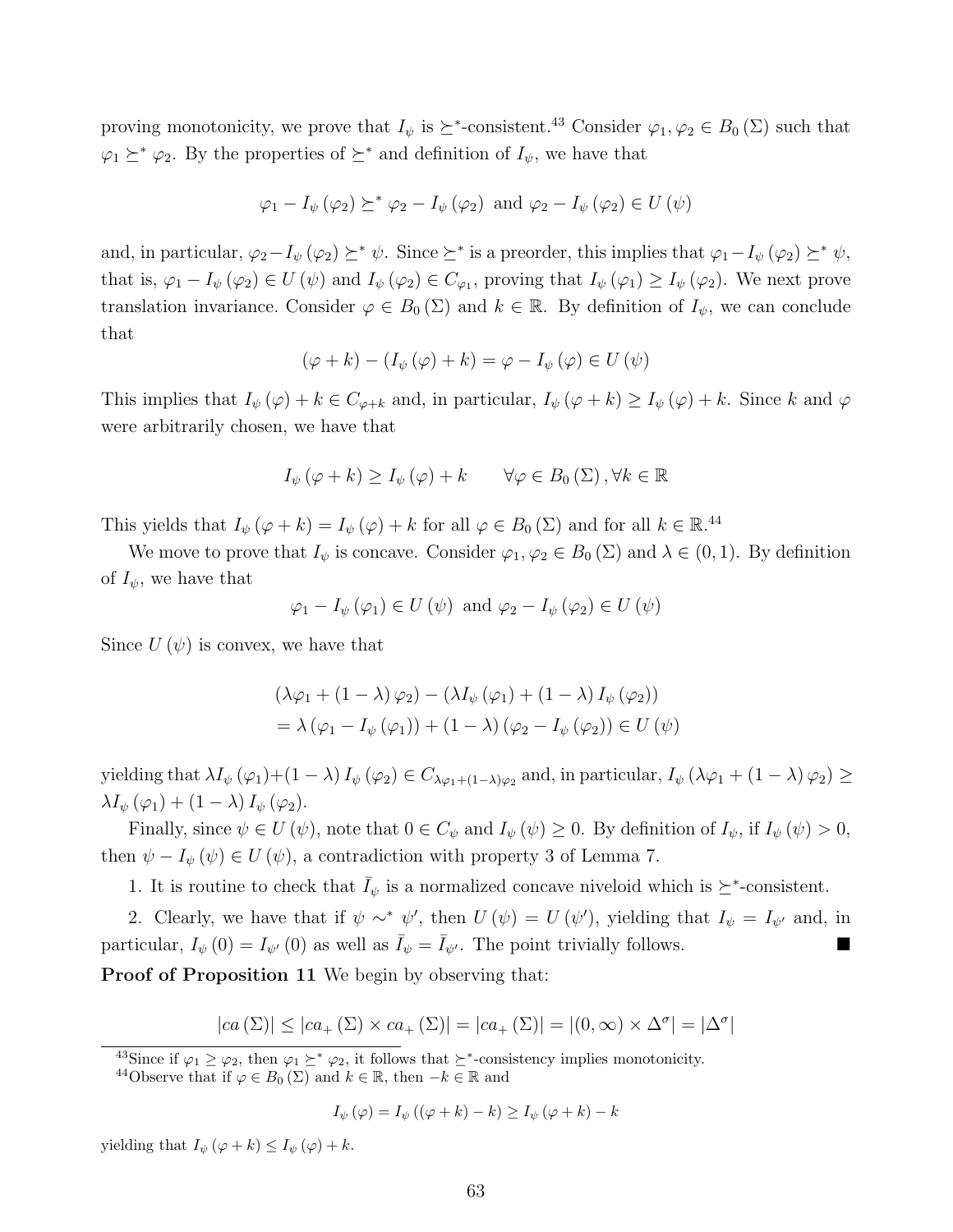The first inequality holds because the map  $g: ca(\Sigma) \to ca_+(\Sigma) \times ca_+(\Sigma)$ , defined by  $\mu \mapsto$  $(\mu^+, \mu^-)$ , is injective. By Theorem 1.4.5 of Srivastava (1998) and since  $\Sigma$  is non-trivial, we have that  $ca_+(\Sigma)$  is infinite, yielding that a bijection justifying the first equality exists. As to the second equality, the map  $g: ca_+(\Sigma) \setminus \{0\} \to (0,\infty) \times \Delta^{\sigma}$ , defined by  $\mu \mapsto (\mu(S), \mu/\mu(S)),$ is a bijection and so  $|ca_+(\Sigma)\setminus\{0\}| = |(0,\infty)\times\Delta^{\sigma}|$ . By Theorem 1.3.1 of Srivastava (1998), we can conclude that  $|ca_+(\Sigma)| = |ca_+(\Sigma) \setminus \{0\}| = |(0,\infty) \times \Delta^{\sigma}|$ . As to the last equality, by Theorem 1.4.5 and Exercise 1.5.1 of Srivastava (1998), being  $|(0, \infty)| = |(0, 1)| \leq |\Delta^{\sigma}|$ , we have  $|\Delta^{\sigma}| \leq |(0,\infty) \times \Delta^{\sigma}| = |(0,1) \times \Delta^{\sigma}| \leq |\Delta^{\sigma} \times \Delta^{\sigma}| = |\Delta^{\sigma}|$ , yielding that  $|(0,\infty) \times \Delta^{\sigma}| = |\Delta^{\sigma}|$ .

We conclude that  $|ca(\Sigma)| \leq |\Delta^{\sigma}|$ , that is, there exists an injective map  $g:ca(\Sigma) \to \Delta^{\sigma}$ . Since Q is a compact and convex subset of  $\Delta^{\sigma}$ , there exists  $\bar{q} \in Q$  such that  $q \ll \bar{q}$  for all  $q \in Q$ . We define  $h: V \to ca(\Sigma)$  by

$$
h([\psi])(A) = \int_A \psi d\bar{q} \qquad \forall A \in \Sigma
$$

Note that h is well defined. For, if  $\psi' \in [\psi]$ , that is,  $\psi \stackrel{\mathcal{Q}}{=} \psi'$ , then  $\psi \stackrel{\bar{q}}{=} \psi'$ , yielding that  $\int_A \psi d\bar{q} = \int_A \psi' d\bar{q}$  for all  $A \in \Sigma$ . Similarly,  $h([\psi]) = h([\psi'])$  implies that  $\psi \stackrel{\bar{q}}{=} \psi'$ . Since  $q \ll \bar{q}$  for all  $q \in Q$ , this implies that  $\psi \stackrel{Q}{=} \psi'$  and  $[\psi] = [\psi']$ , proving h is injective. This implies that  $\tilde{f} = g \circ h$  is a well defined injective function from V to  $\Delta^{\sigma}$ . Clearly, we have that  $|\Delta^{\sigma}| \geq |$  $\widetilde{f}(V)$   $\geq$   $|[0,1]|$ . Since  $(S, \Sigma)$  is a standard Borel space and Q is convex and  $|Q| \geq 2$ , we also have that  $|[0,1]| \geq |\Delta^{\sigma}| \geq |Q| \geq |[0,1]|$ . This implies that  $|V| = |Q|$  $\tilde{f}(V)$  = |Q|, proving  $\sum_{i=1}^{n}$  the statement.

### B.4 Analysis of the decision criterion: missing proofs

The proof of Proposition 1 follows from the following lemma. Here, as usual,  $\phi$  is extended to R by setting  $\phi(t) = +\infty$  if  $t \notin [0, \infty)$ . In particular,  $\phi^*$  is non-decreasing.

**Lemma 14** For each  $Q \subseteq \Delta^{\sigma}$  and each  $\lambda \in (0, \infty)$ ,

$$
\inf_{p \in \Delta} \left\{ \int u(f) \, dp + \lambda \inf_{q \in Q} D_{\phi}(p||q) \right\} = \lambda \inf_{q \in Q} \sup_{\eta \in \mathbb{R}} \left\{ \eta - \int \phi^* \left( \eta - \frac{u(f)}{\lambda} \right) dq \right\}
$$

for all  $u: X \to \mathbb{R}$  and all  $f: S \to X$  such that  $u \circ f$  is bounded and  $\Sigma$ -measurable.

**Proof** By Theorem 4.2 of Ben-Tal and Teboulle (2007), for each  $q \in \Delta^{\sigma}$  it holds

$$
\inf_{p \in \Delta} \left\{ \int \xi dp + D_{\phi}(p||q) \right\} = \sup_{\eta \in \mathbb{R}} \left\{ \eta - \int \phi^* \left( \eta - \xi \right) dq \right\}
$$

for all  $\xi \in L^{\infty}(q)$ . Then, if  $u \circ f$  is bounded and measurable, from  $u \circ f \in L^{\infty}(q)$  for all  $q \in \Delta^{\sigma}$ ,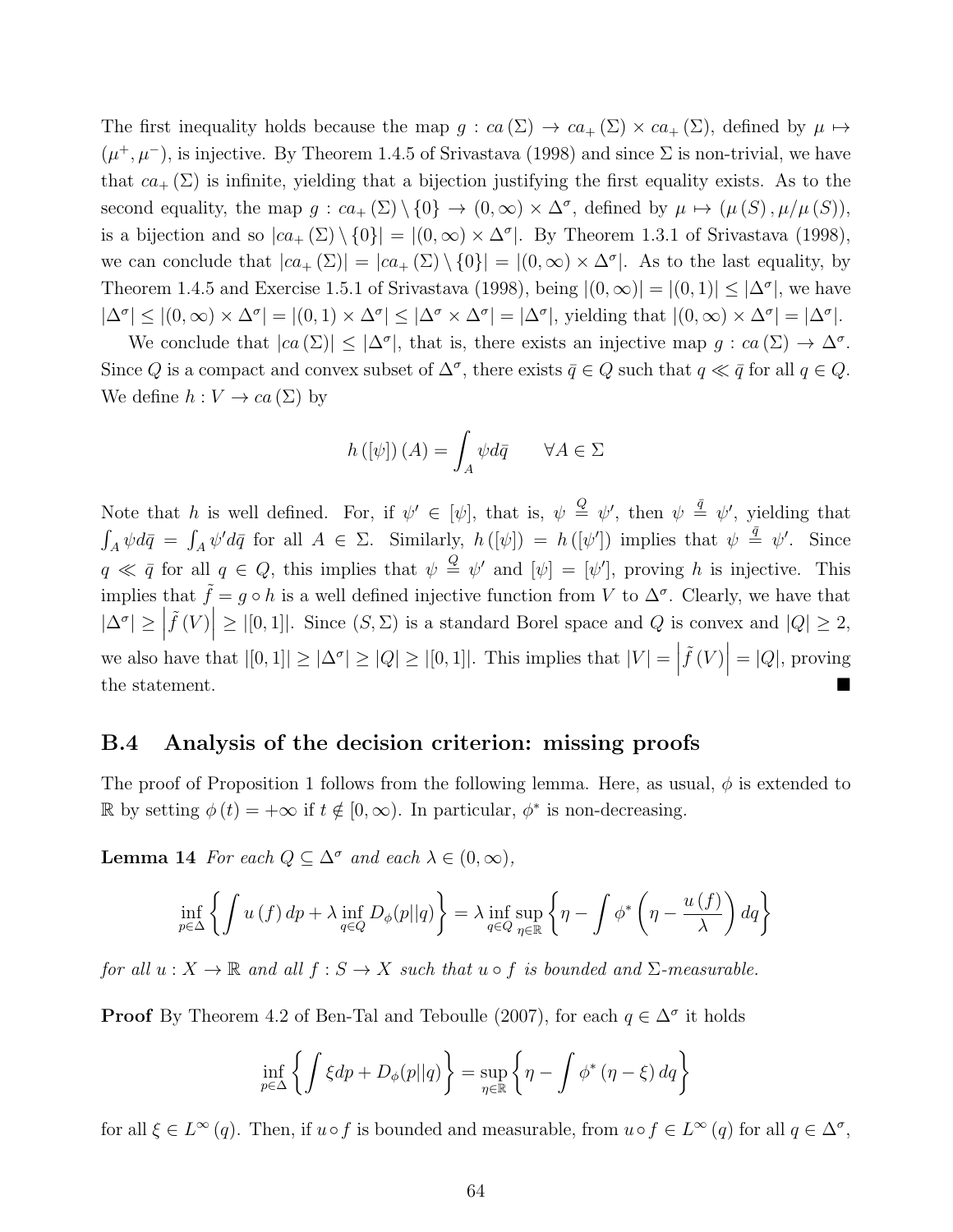it follows that

$$
\inf_{p \in \Delta} \left\{ \int u(f) \, dp + \lambda D_{\phi}(p||q) \right\} = \lambda \inf_{p \in \Delta} \left\{ \int \frac{u(f)}{\lambda} dp + D_{\phi}(p||q) \right\}
$$
\n
$$
= \lambda \sup_{\eta \in \mathbb{R}} \left\{ \eta - \int \phi^* \left( \eta - \frac{u(f)}{\lambda} \right) dq \right\}
$$

for all  $\lambda > 0$ , as desired. By taking the inf over Q on both sides of the equation, the statement follows.

**Proof of Proposition 1** In view of the last lemma, it is enough to observe that, if  $f : S \to X$ is simple and measurable, then  $u \circ f$  is simple and  $\Sigma$ -measurable for all  $u : X \to \mathbb{R}$  and the infima are achieved.

**Proof of Proposition 2** First, note that  $\min_{q \in Q} R(p||q) = 0$  if and only if  $p \in Q$ . Indeed, we have that

$$
\min_{q \in Q} R(p||q) = 0 \iff \exists \bar{q} \in Q \text{ s.t. } R(p||\bar{q}) = 0 \iff \exists \bar{q} \in Q \text{ s.t. } p = \bar{q}
$$

Define  $\lambda_n = n$  for all  $n \in \mathbb{N}$ . For each  $n \in \mathbb{N}$ , we have  $\lambda_n \min_{q \in Q} R(p||q) = 0$  if and only if  $p \in Q$ . So, for each  $p \in \Delta$ ,

$$
\lim_{n} \lambda_{n} \min_{q \in Q} R(p||q) = \begin{cases} 0 & \text{if } p \in Q \\ +\infty & \text{if } p \notin Q \end{cases}
$$

Since  $\lambda_n$  min<sub>q∈Q</sub>  $R(p||q) = 0$  for each  $n \in \mathbb{N}$  if and only if  $p \in Q$ , by Proposition 12 of Maccheroni et al. (2006) we have

$$
\lim_{n} \min_{p \in \Delta} \left\{ \int u(f) \, dp + \lambda_n \min_{q \in Q} R(p||q) \right\} = \min_{q \in Q} \int u(f) \, dq \quad \forall f \in \mathcal{F}
$$

Finally, by (22), we have that for each  $f \in \mathcal{F}$ 

$$
\min_{q \in Q} \int u(f) \, dq \le \lim_{n} \min_{p \in \Delta} \left\{ \int u(f) \, dp + \lambda_n \min_{q \in Q} R(p||q) \right\}
$$
\n
$$
\le \lim_{\lambda \uparrow \infty} \min_{p \in \Delta} \left\{ \int u(f) \, dp + \lambda \min_{q \in Q} R(p||q) \right\} \le \min_{q \in Q} \int u(f) \, dq
$$

yielding the statement.

**Proof of Proposition 8** (i) Let  $\hat{f} \in F$  be optimal. By (27), if there is  $g \in F$  such that  $g \nsucc_Q \hat{f}$ , then  $g \succ_Q \hat{f}$ , a contradiction with  $\hat{f}$  being optimal. We conclude that  $\hat{f}$  is weakly admissible. A similar argument proves that there is no  $g \in F$  such that  $g \succ_Q^* \hat{f}$  when (28) holds.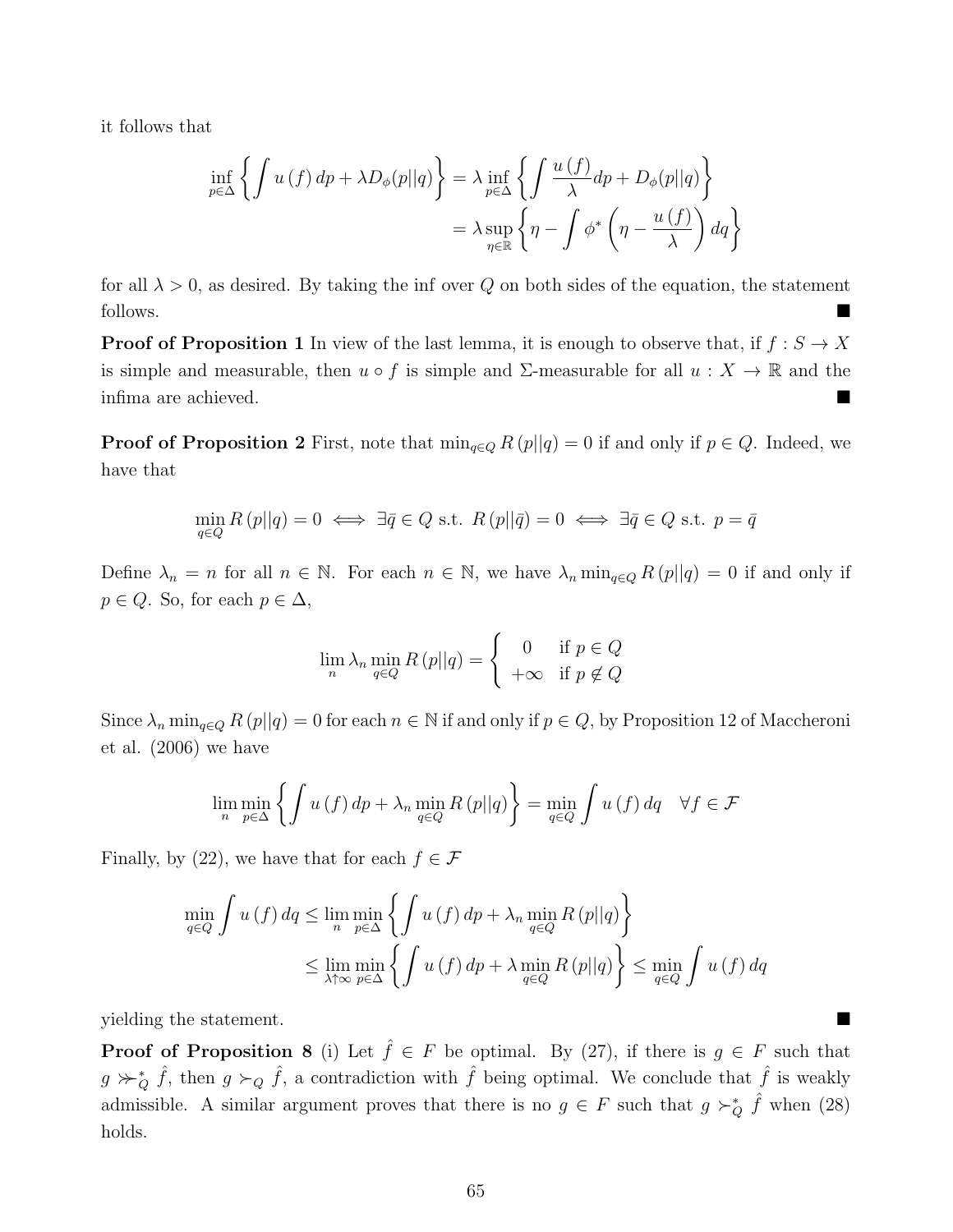(ii) Suppose  $\hat{f} \in F$  is the unique optimal act, that is,  $\hat{f} \succ_Q f$  for all  $f \in F \setminus \{\hat{f}\}\$ . If  $g \in F$  is such that  $g \succ_Q^* \hat{f}$ , then  $g \neq \hat{f}$  and  $g \succsim_Q \hat{f}$ . In turn, this implies  $g \succsim_Q \hat{f} \succ_Q g$ , a contradiction. We conclude that  $\hat{f}$  is admissible.

**Proof of Proposition 9** Since  $Q \subseteq Q'$ , it follows that  $\min_{q \in Q} c(p,q) \geq \min_{q \in Q'} c(p,q)$  for all  $p \in \Delta$ . We thus have

$$
\min_{p \in \Delta} \left\{ \int u(f) \, dp + \min_{q \in Q} c(p, q) \right\} \ge \min_{p \in \Delta} \left\{ \int u(f) \, dp + \min_{q \in Q'} c(p, q) \right\} \qquad \forall f \in F
$$

yielding that  $v(Q) \geq v(Q')$ . Next, fix Q and assume that the sup in (32) is achieved. Let  $\bar{f} \in F$  be such that

$$
\min_{p \in \Delta} \left\{ \int u(\bar{f}) \, dp + \min_{q \in Q} c(p, q) \right\} = v(Q)
$$

By contradiction, assume that  $\bar{f} \in F/F_Q^*$ . By Proposition 5 and since  $\bar{f} \notin F_Q^*$  and  $\bar{f} \in F$ , there exists  $g \in F$  such that  $g \succcurlyeq^*_{Q} \bar{f}$ , that is, there exists  $\varepsilon > 0$  such that

$$
\min_{p \in \Delta} \left\{ \int u(g) \, dp + c(p, q) \right\} \ge \min_{p \in \Delta} \left\{ \int u(\bar{f}) \, dp + c(p, q) \right\} + \varepsilon \qquad \forall q \in Q
$$

Since g is finite-valued, this implies that  $v(Q) < \infty$  and

$$
v(Q) \ge \min_{p \in \Delta} \left\{ \int u(g) dp + \min_{q \in Q} c(p, q) \right\} = \min_{p \in \Delta} \min_{q \in Q} \left\{ \int u(g) dp + c(p, q) \right\}
$$
  
\n
$$
\ge \inf_{q \in Q} \min_{p \in \Delta} \left\{ \int u(g) dp + c(p, q) \right\} \ge \inf_{q \in Q} \min_{p \in \Delta} \left\{ \int u(\overline{f}) dp + c(p, q) \right\} + \varepsilon
$$
  
\n
$$
\ge \min_{p \in \Delta} \min_{q \in Q} \left\{ \int u(\overline{f}) dp + c(p, q) \right\} + \varepsilon = \min_{p \in \Delta} \left\{ \int u(\overline{f}) dp + \min_{q \in Q} c(p, q) \right\} + \varepsilon
$$
  
\n
$$
= v(Q) + \varepsilon
$$

a contradiction.

### References

- [1] C. D. Aliprantis and K. C. Border, Infinite dimensional analysis, 3rd ed., Springer, New York, 2006.
- [2] A. Ben-Tal and M. Teboulle, An old-new concept of convex risk measures: The optimized certainty equivalent, Mathematical Finance, 17, 449–476, 2007.
- [3] S. Cerreia-Vioglio, F. Maccheroni, M. Marinacci and A. Rustichini, Niveloids and their extensions: Risk measures on small domains, Journal of Mathematical Analysis and Applications, 413, 343–360, 2014.